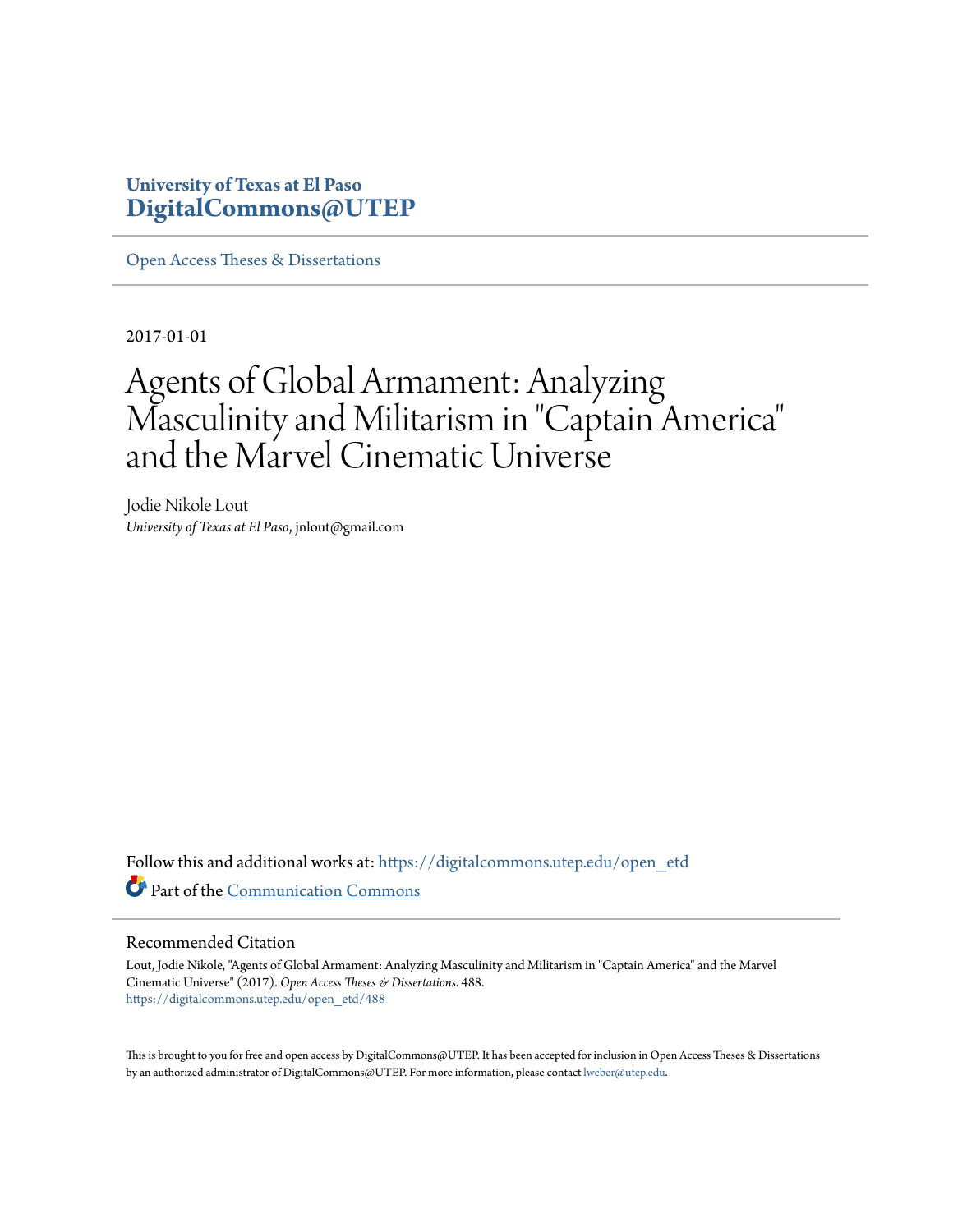# AGENTS OF GLOBAL ARMAMENT: ANALYZING MASCULINITY AND MILITARISM IN "CAPTAIN AMERICA" AND THE MARVEL CINEMATIC UNIVERSE

JODIE NIKOLE LOUT

Master's Program in Communication

APPROVED:

Roberto Avant-Mier, Ph.D., Chair

Sabiha Khan, Ph.D.

Guillermina Nuñez-Mchiri, Ph.D.

Charles Ambler, Ph.D. Dean of the Graduate School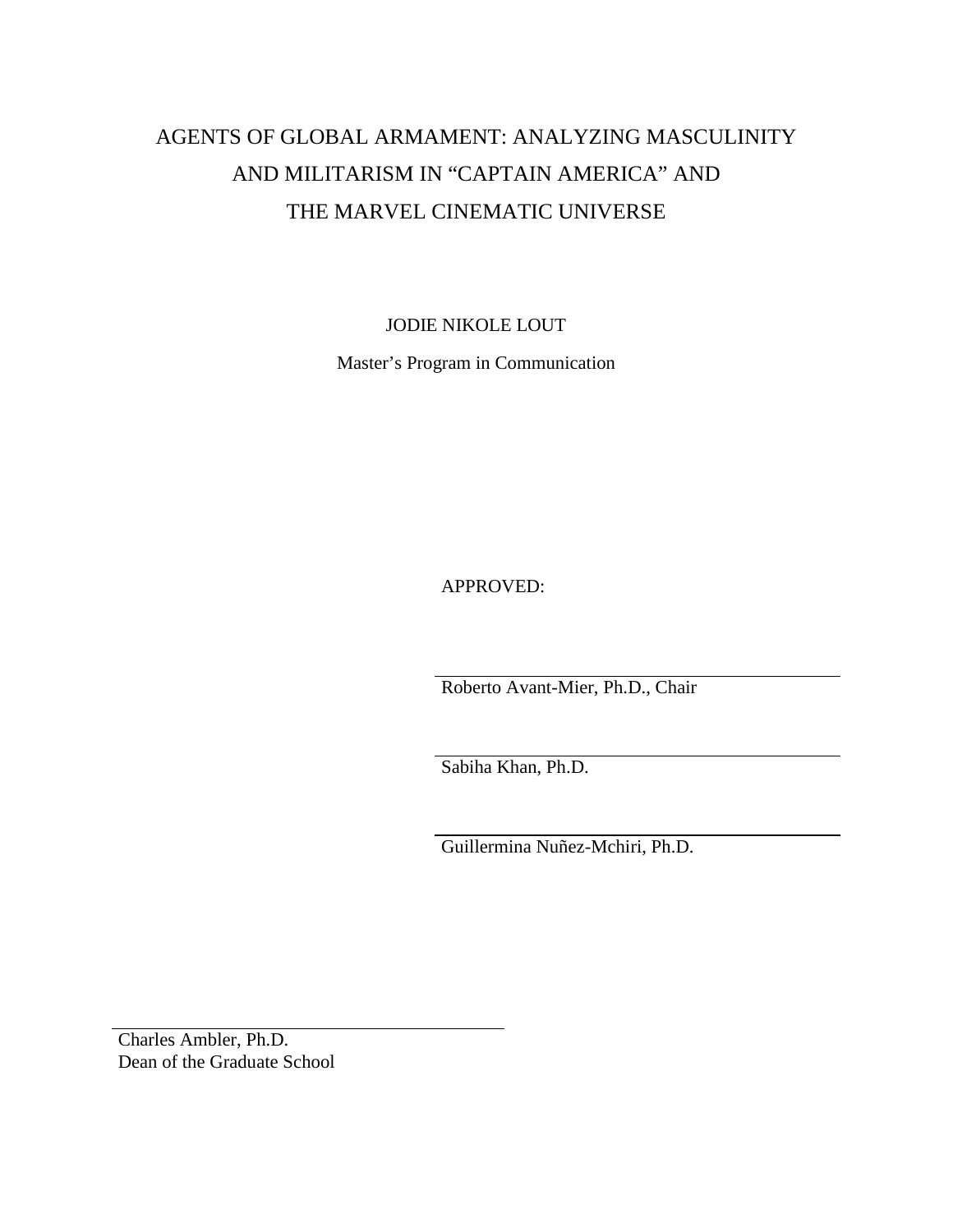Copyright ©

by

Jodie Nikole Lout

2017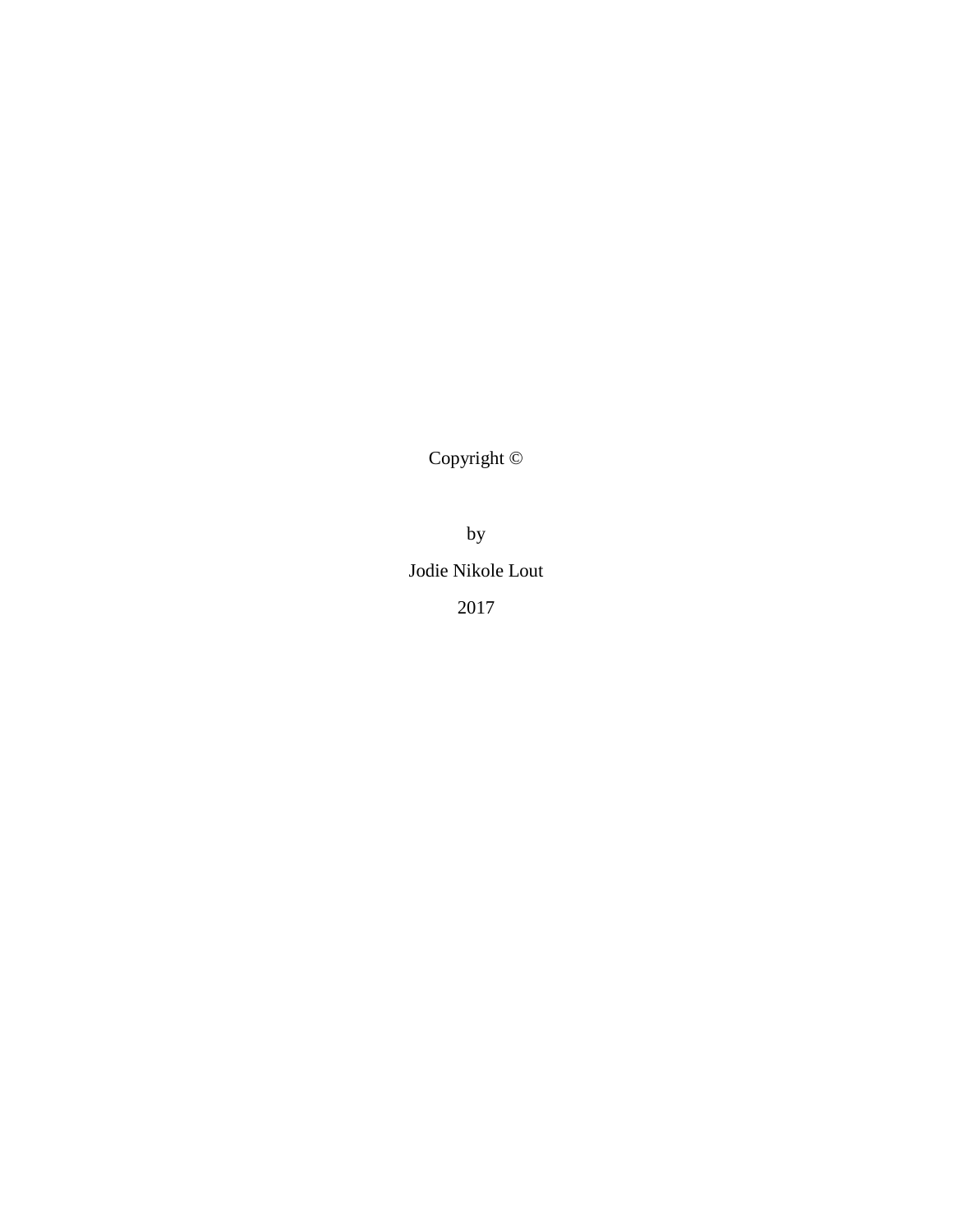# **Dedication**

For mom. Thank you for everything you have done for me.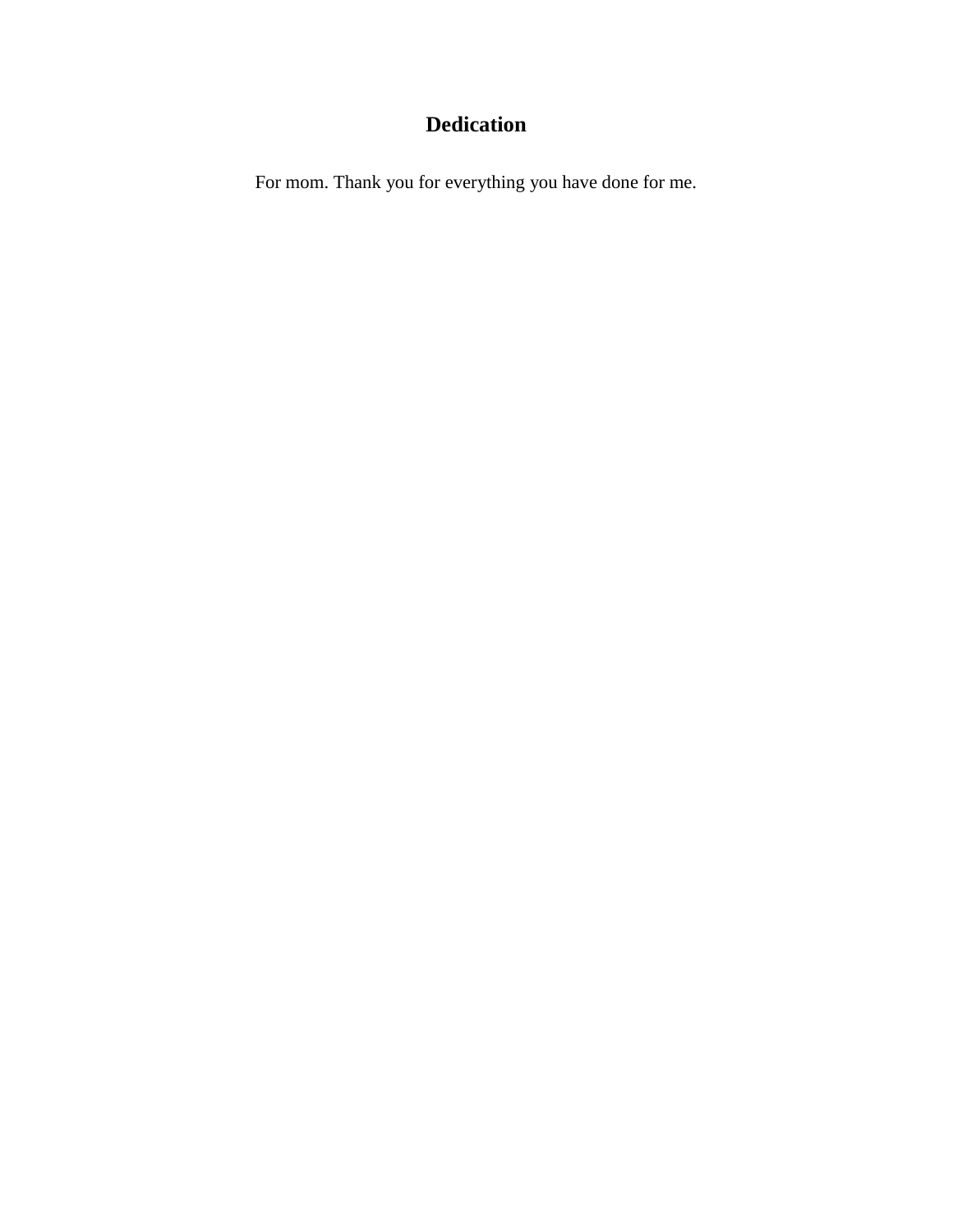# AGENTS OF GLOBAL ARMAMENT: ANALYZING MASCULINITY AND MILITARISM IN "CAPTAIN AMERICA" AND THE MARVEL CINEMATIC UNIVERSE

By

## JODIE NIKOLE LOUT BA THESIS

Presented to the Faculty of the Graduate School of The University of Texas at El Paso in Partial Fulfillment of the Requirements for the Degree of

### MASTER OF ARTS

Communication

THE UNIVERSITY OF TEXAS AT EL PASO

May 2017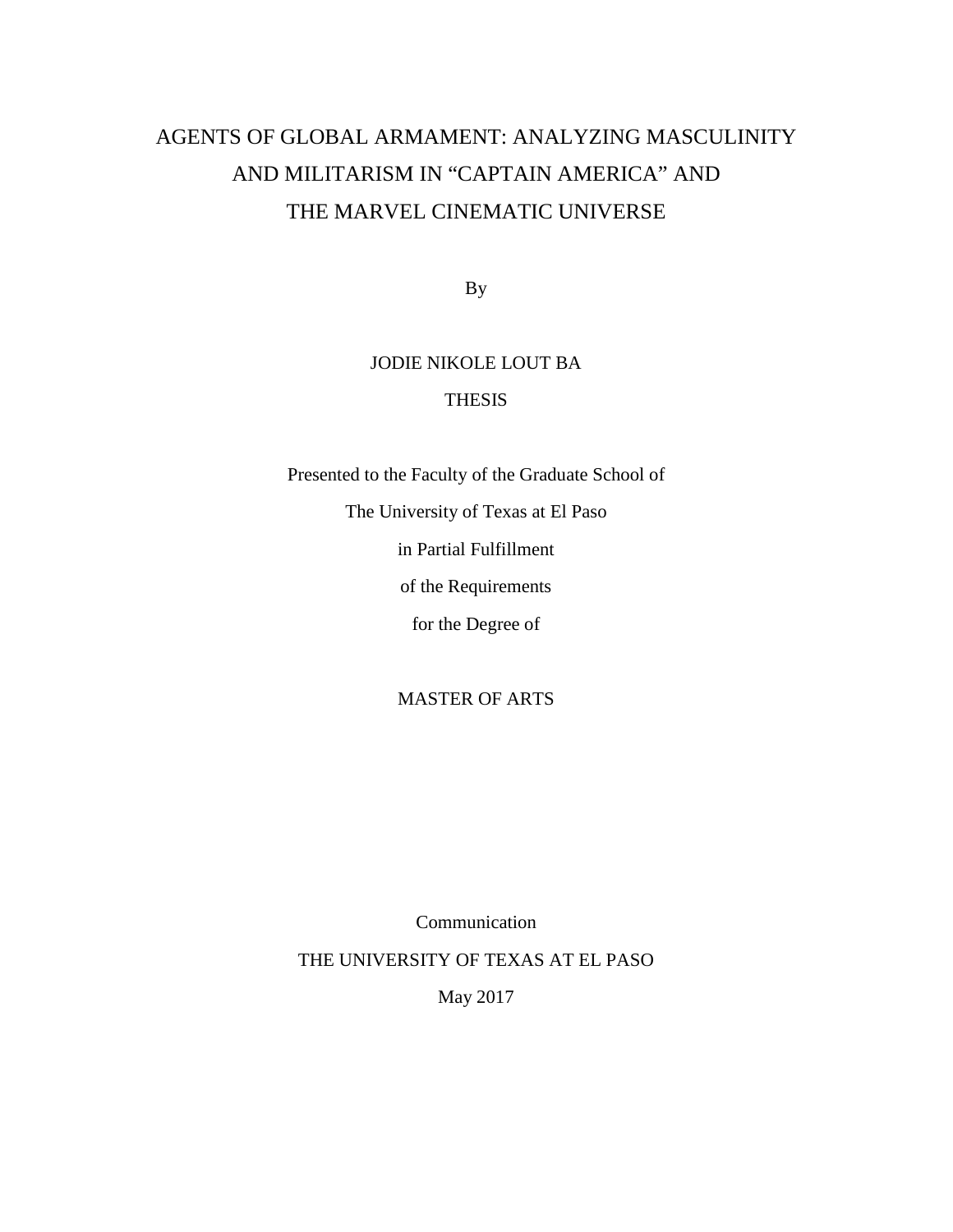### **ABSTRACT**

In the current zeitgeist, there has been a surge in the popularity of superhero movies. For many decades, Hollywood has been producing films that propagate ideologies of hyper-masculinity and militarism. This study suggests that it is possible to analyze the recent character "Captain America" as propaganda for militarism and hyper-masculinity. This study proposes to analyze the character in the films *Captain America: The First Avenger* (2011), *The Avengers* (2011), *Captain America: The Winter Soldier* (2014), *Avengers: Age of Ultron* (2015), and *Captain America: Civil War* (2016).

*Keywords: Captain America, Masculinity, Militarism, MCU, Superhero Movie*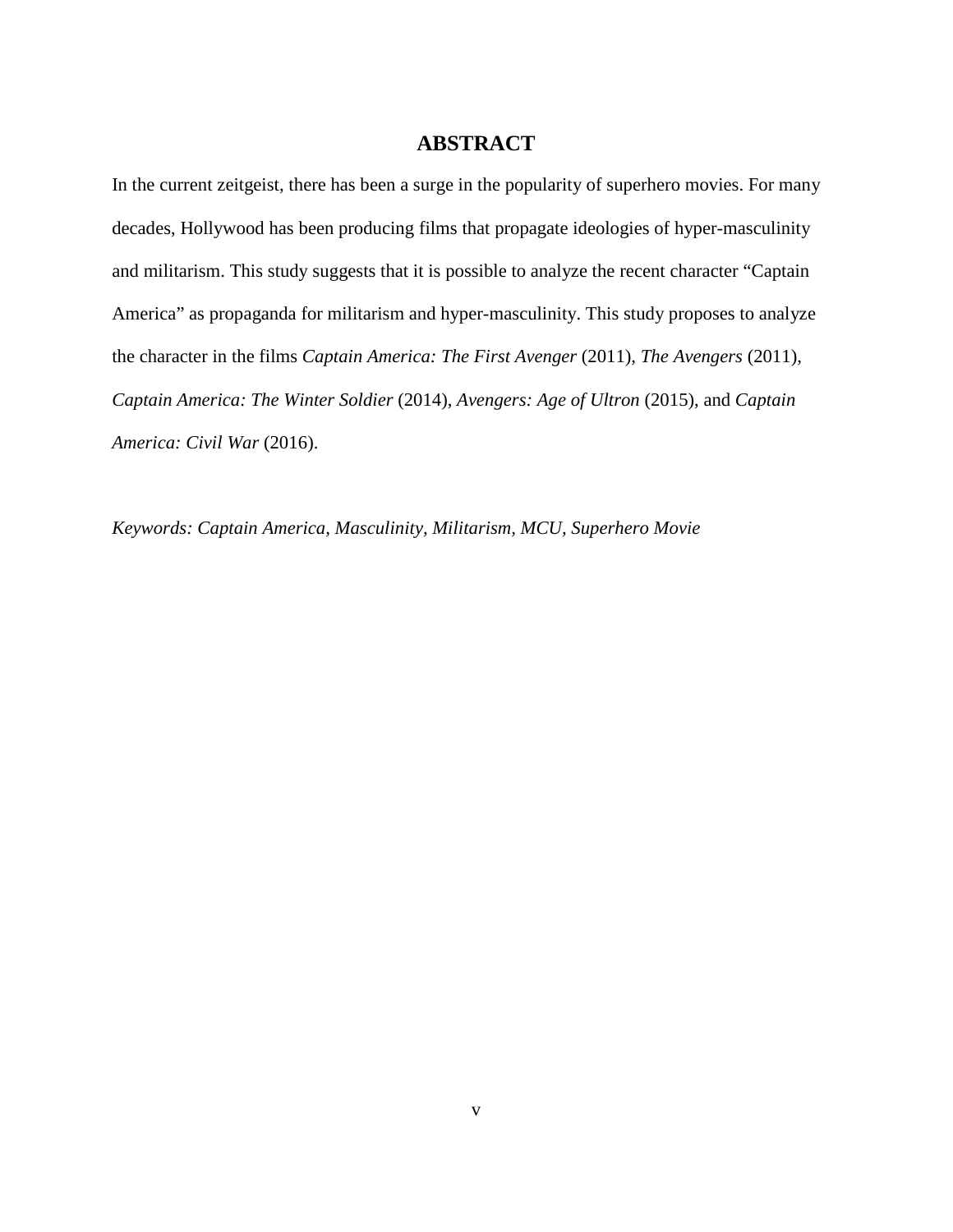### **TABLE OF CONTENTS**

| 2.8 Militarism & Masculinity within "Captain America"30 |  |
|---------------------------------------------------------|--|
|                                                         |  |
|                                                         |  |
|                                                         |  |
|                                                         |  |
|                                                         |  |
|                                                         |  |
|                                                         |  |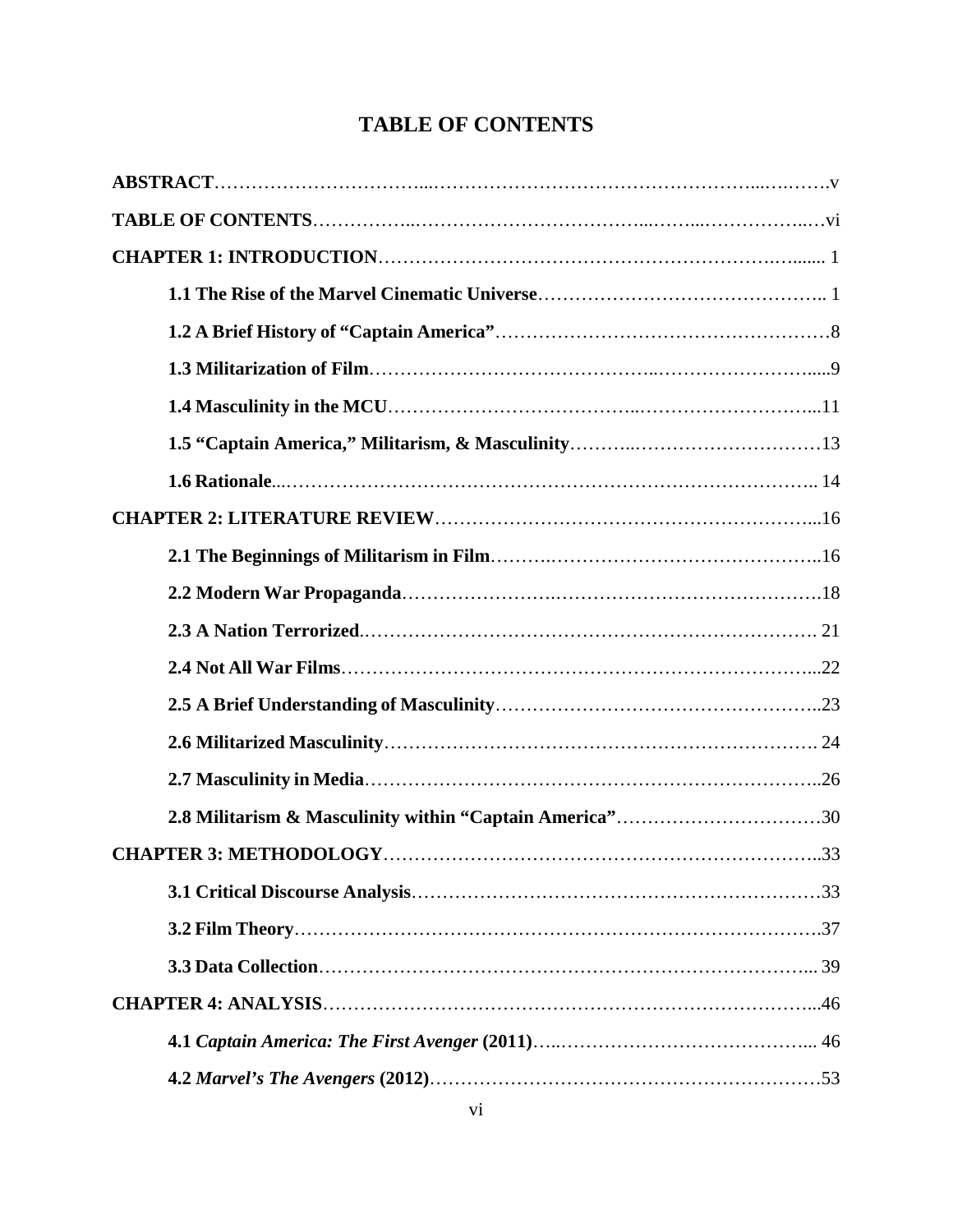| 5.1 Militarism and Hyper-Masculinity in the MCU and "Captain America"83 |  |
|-------------------------------------------------------------------------|--|
|                                                                         |  |
|                                                                         |  |
|                                                                         |  |
|                                                                         |  |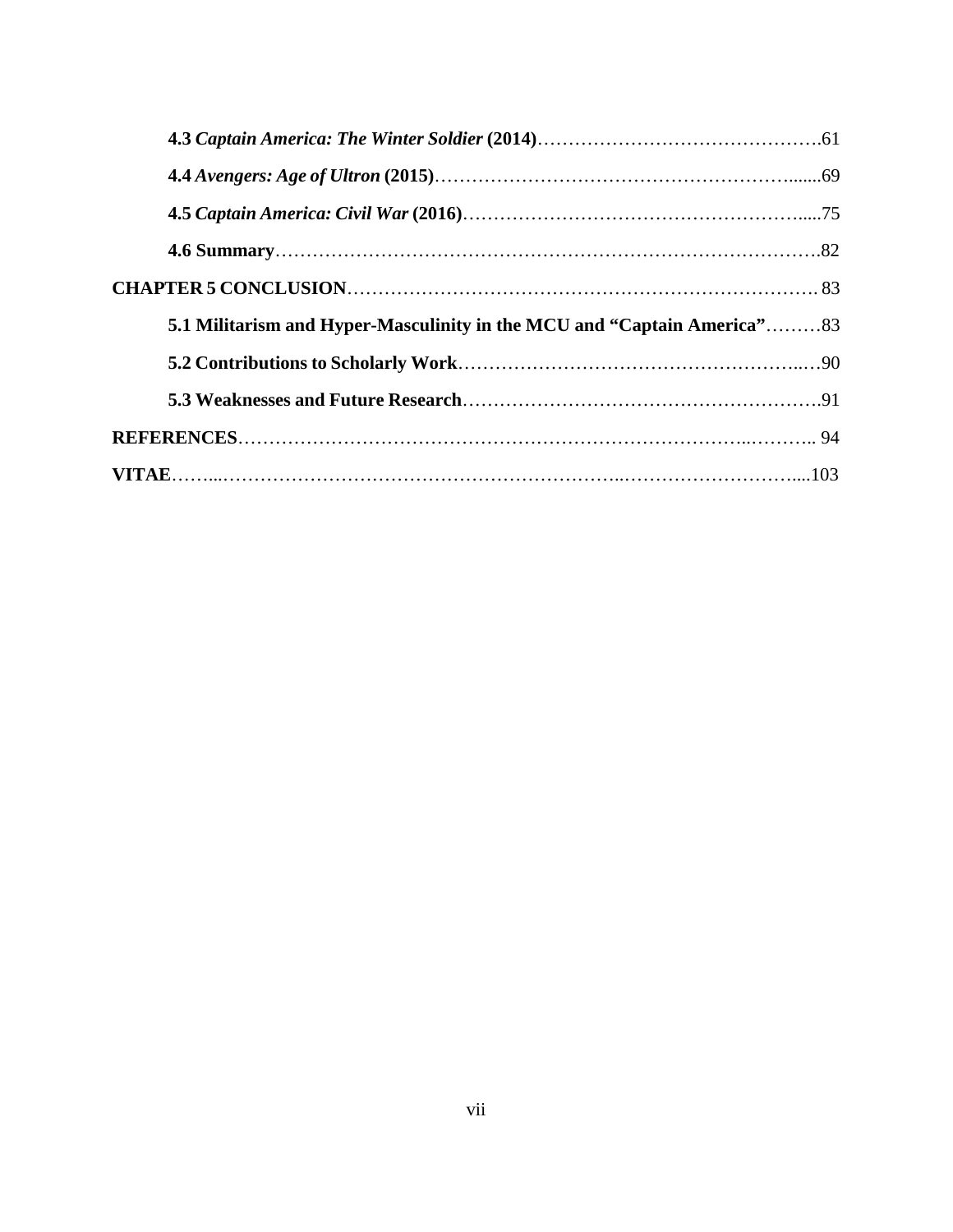#### **CHAPTER 1**

#### **INTRODUCTION**

#### **1.1 The Rise of the Marvel Cinematic Universe**

Worldwide, the fifth highest-grossing film of all-time, grossing \$1.5 billion to date, is *The Avengers* (2012), and *Avengers: Age of Ultron* (2015) and *Captain America: Civil War* (2016) rank in the top-20 highest-grossing ("Worldwide Grosses," 2017). The high gross of *The Avengers* (2012), as well as the other Marvel films, clearly demonstrates that there is a large audience for blockbuster superhero films. These films are blockbusters, because they regenerate their production cost and more so, which is due to "an expanding global market" and the DVD returns (Schatz, 2009, p. 31). In fact, in order to guarantee a blockbuster, Hollywood has invisible "rules" that studios follow (p. 32). The MCU, and "Captain America," fulfill many of these rules. For instance, some rules are to use comic book material to develop movie storylines, the protagonist should be male, and the protagonist should "inhabit a Manichean universe" (pp. 32-33). Hollywood re-uses material, in this case comic book stories and characters, that can be used to extend franchises, such as the Marvel Cinematic Universe (or, MCU).

The MCU is also considered to be one of the most successful franchises in history, with a total gross of more than \$4 billion ("Franchise Index," 2016). Though this transmedia market is considered simplistic and mainly for children, it is expressing more than just superheroes that are the good guys who save the world from evil. Ideologies present in these films and other media are being reinforced. Furthermore, by reaching the child audience, the franchise is likely to guarantee an audience that will continue for future decades, which would cause the current zeitgeist to continue as well. It is due to the success of the MCU, these films and characters are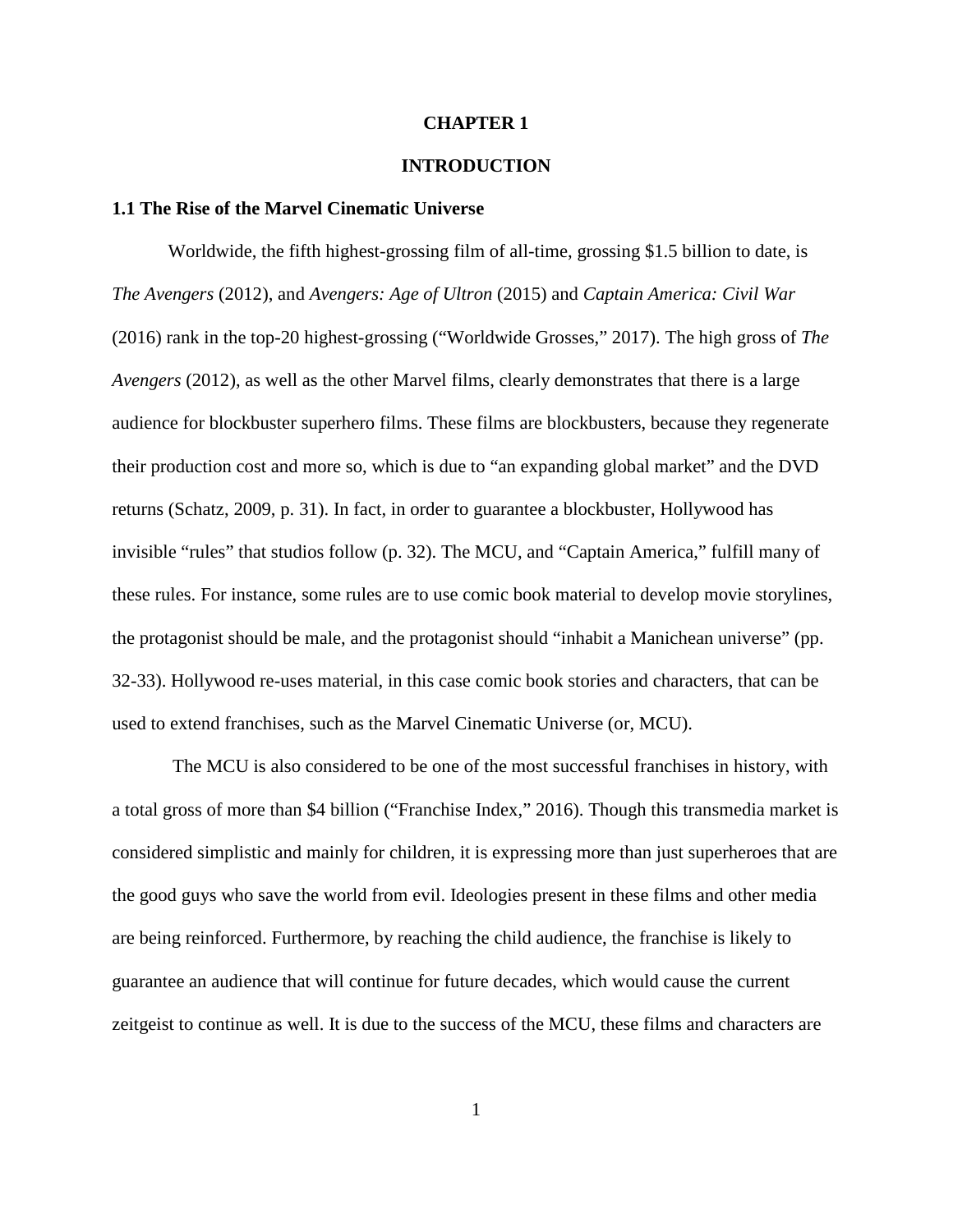important for cultural analysis to determine the impact they have on the current zeitgeist, or whether they have an impact.

The phenomenon of the Marvel Cinematic Universe is not just its continuous expansion with the release of a new movie, but with the culture around the release of a new movie. On average, Disney/Marvel<sup>[1](#page-9-0)</sup> releases a new movie each year, and they sometime release more than one film a year. In 2017, Disney/Marvel will release three movies:

- 1. *Guardians of the Galaxy Vol. 2*, the sequel to *Guardians of the Galaxy* (2014), was released May  $5<sup>th</sup>$ , and earned \$175 million in six days (Mendelson, 2017, para. 1);
- 2. *Spider-Man: Homecoming*, which is the third reboot of the Spider-Man character, is schedule for release July 7th;
- 3. and *Thor: Ragnarok*, the third solo film for the "Thor" character, is schedule for release November 3rd.

Disney/Marvel releases films in almost every quarter of the year. While there was no film release in the beginning of 2017, Disney/Marvel did an official announcement for the first day of filming *Avengers: Infinity War*, which will be a two-part film and are scheduled for release May 2018 and May 2019. The MCU is constantly being expanded and Disney/Marvel, even without a film in theater, is always present in media and retail through the saturation of these markets with promotions of the franchise.

<span id="page-9-0"></span> $1$  In 2009, The Walt Disney Company bought Marvel Entertainment for about \$4 billion. The only movie produced solely by Marvel was *Iron Man* (2008), which had a successful opening. The acquisition of Marvel by Disney, allowed for an increase of funding for more films.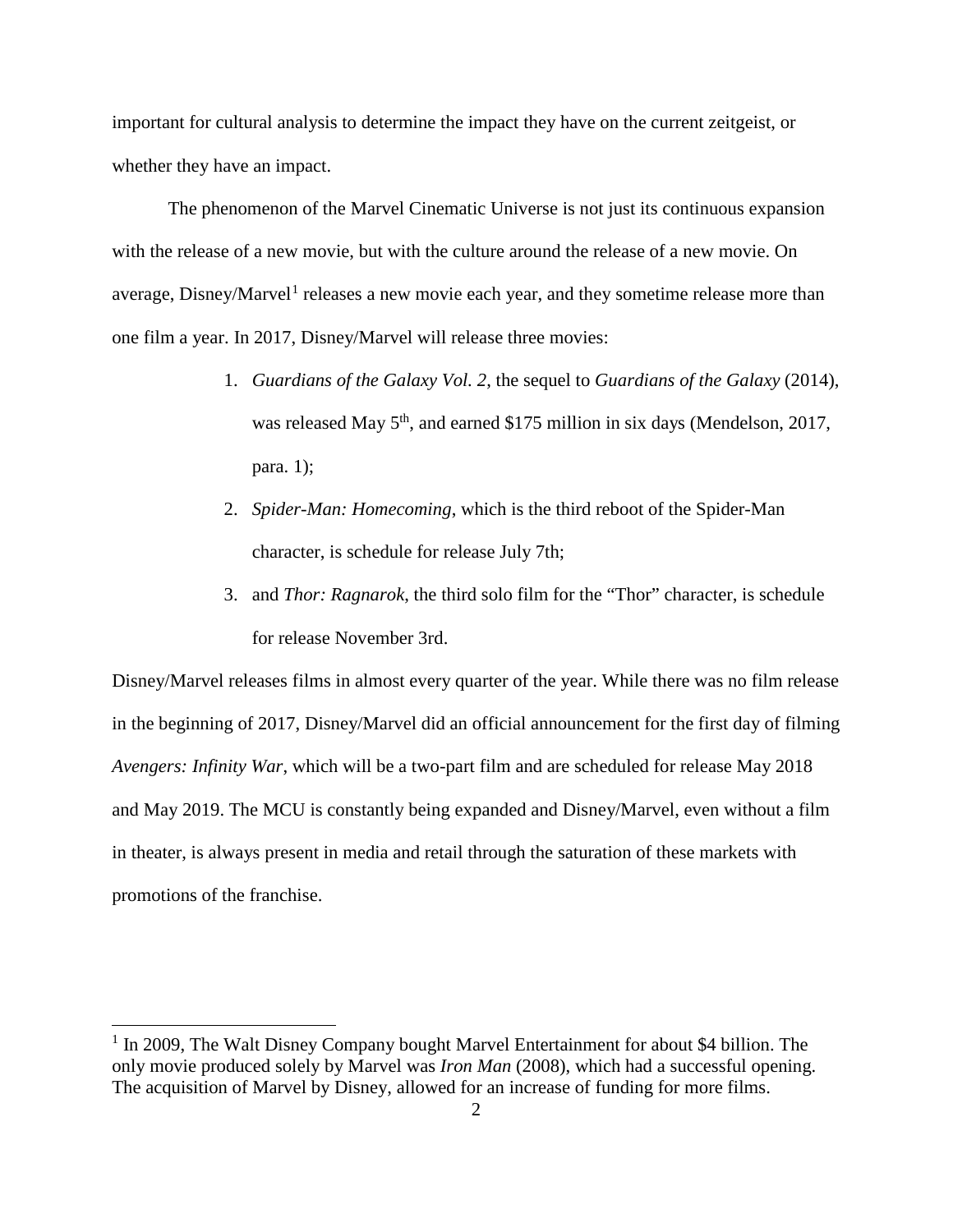For each movie that is planned for release, there is an obvious process that

Disney/Marvel takes to "prepare" the audience. Before any of the movies begin filming, Disney/Marvel releases the cast information. For instance, Brie Larson was announced as "Captain Marvel" at Comic-Con 2016. When Marvel announced that "Captain Marvel" would be the first female superhero film, there was speculation about who it would be. In fandom<sup>[2](#page-10-0)</sup>, there were many people that cast various actresses to play the character. Even though the film is not in production yet, fans and journalists continue to speculate about how "Captain Marvel" will be introduced into the MCU, since new characters have made cameos in other films before having their own, such as "Spider-Man" and "Black Panther." By just announcing the movie was in preproduction, Disney/Marvel generated interest in the "Captain Marvel" future movie that fans will always want information about.

There is also a lot of interest by fans when the films begin production. For instance, *Avengers: Infinity War* began filming in January 2017. To include the fans of what is happening in the MCU, Disney/Marvel released a "first look" video in February 2017, which had interviews with some of the actors and the directors. By including the fans in the process of the filming, Marvel further increases interest in the film. The fans will want to know more about what is happening with the character and that direction the story is going; there is a lot of speculation. Furthermore, the actors in the film are also asked about it in interviews. For instance, Chris Evans, who plays "Captain America," continues to be asked about his future with Marvel<sup>[3](#page-10-1)</sup>.

<span id="page-10-0"></span> $2$  Fandom is the term used for the community that is created by fans.

<span id="page-10-1"></span><sup>&</sup>lt;sup>3</sup> Chris Evans has a 6-movie contract with Disney/Marvel, which will be fulfilled with the release of *Avengers: Infinity War*.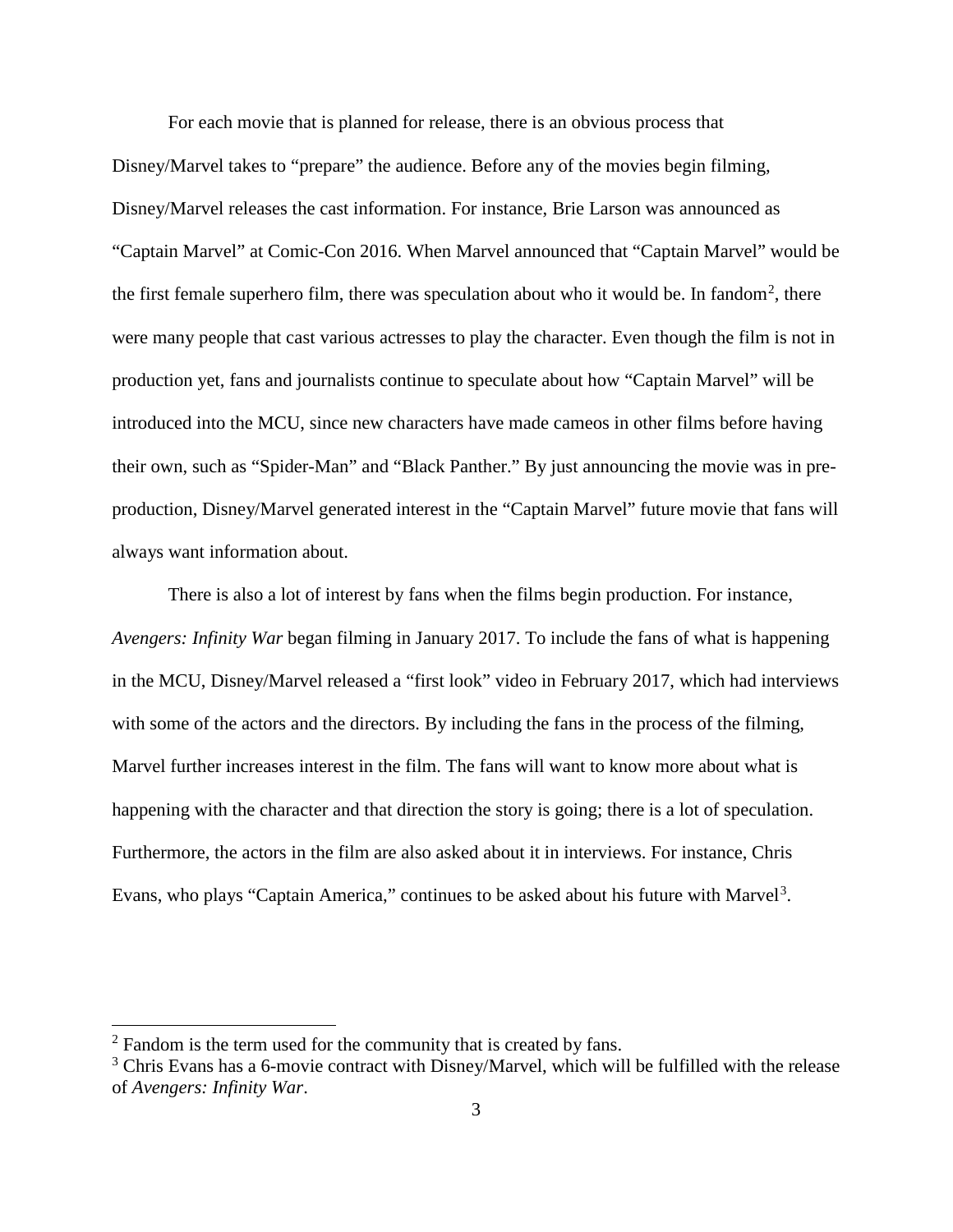Between Marvel and the actors, there is always new information about the MCU films that keeps fans interested in what is happening.

Disney/Marvel also reminds its fans that a movie will premier soon by releasing teaser trailers<sup>[4](#page-11-0)</sup>, which average two minutes in duration and do not give a lot of information about the film. For instance, the first teaser trailer for *Thor: Ragnarok* (2017) was released April 10, 2017, seven months before the film is scheduled to debut. By releasing a teaser trailer, Disney/Marvel has given fans enough information and content to speculate with. Within an hour of the release of teaser trailer, there were many posts about the teaser trailer on Tumblr<sup>[5](#page-11-1)</sup>. Thus, the fans of the MCU create free promotional content for the film that is shared not only on Tumblr, but other social media sites as well.

The same day the teaser trailer for *Thor: Ragnarok* was released, the official poster was released as well. Taika Waititi, the director of *Thor* 3, and Chris Hemsworth, "Thor," also posted a picture of the official poster on their social media platforms, as well as a link to the teaser. Eventually, the official poster for *Thor: Ragnarok* will be placed in theaters as well. The posters, whether outside or inside the theater, are placed there to constantly remind audiences when the movies will be released. Since *Guardians of the Galaxy Vol. 2* will be released soon, the posters for this film are already placed in theaters. Furthermore, depending on the marketing techniques, there are also card board cutouts to promote the films. Fans of the films can then interact with the card board cutouts by taking photos<sup>[6](#page-11-2)</sup>.

<span id="page-11-0"></span> $<sup>4</sup>$  A teaser trailer for a film is often shorter and has less information than a regular trailer.</sup>

<span id="page-11-1"></span><sup>&</sup>lt;sup>5</sup> Tumblr is a social media website. The website is often used by people for fandom, where they post their own fan-made content and have discussions about fandom.

<span id="page-11-2"></span><sup>6</sup> When Atlas and DC Entertainment released *Suicide Squad* (2016), there was a card board cutout of the characters and people could take pictures beside them and pretend they were part of the movie as well.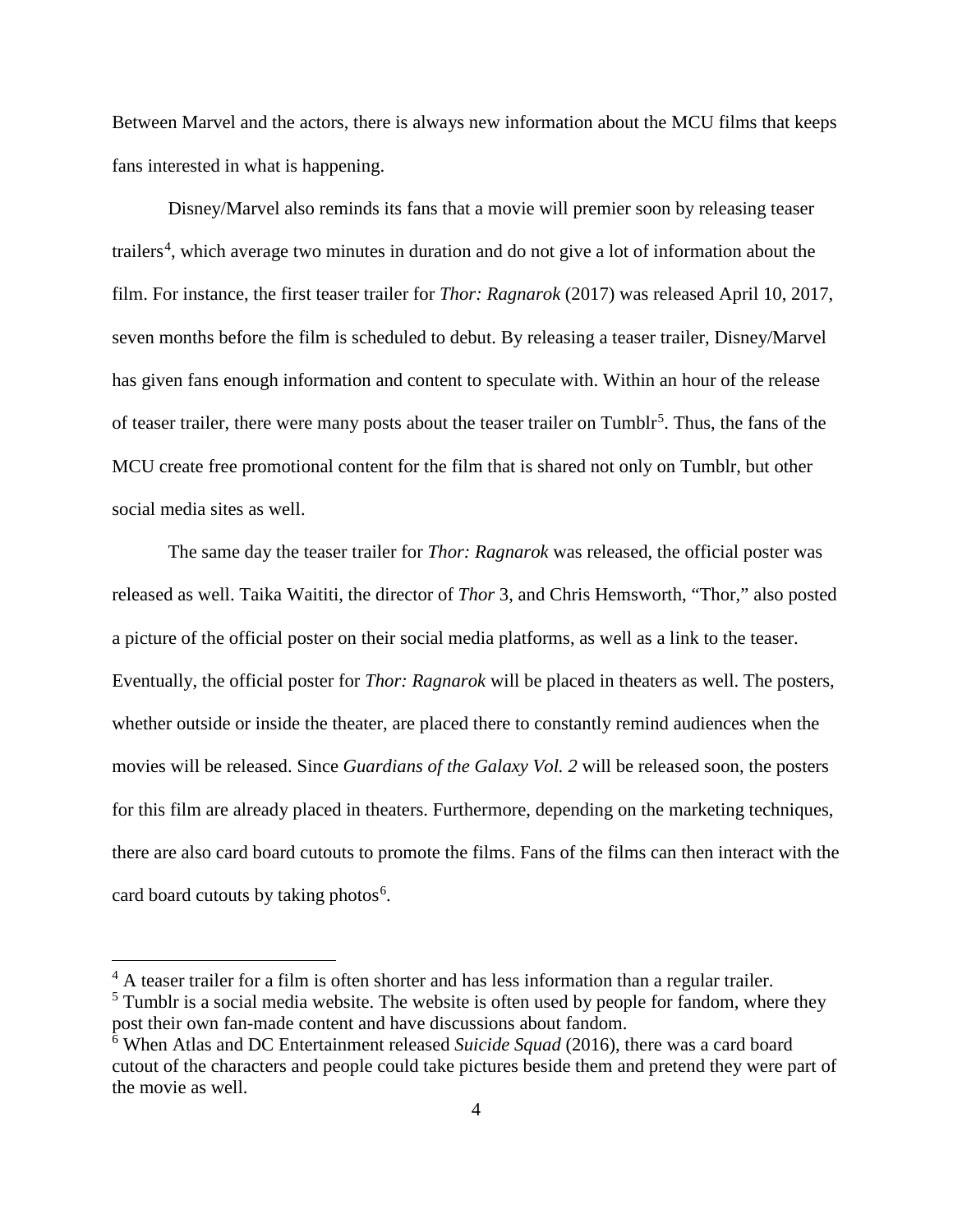While *Thor: Ragnarok* will be released November 2017, *Guardians of the Galaxy Vol. 2* will be released May 2017. As the release for *Guardians* is much sooner, Disney/Marvel promotes the film a lot more. By April 2017, there are already two official trailers that have been released, the first trailer was released October 2016 and the second was released February 2017. There are also various television commercial spots for the film. The television promos also show similar content that is in the trailers, but they are shown more often on various channels.

While the release of trailers, posters, and television spots is always highly anticipated, so is the sale of tickets. For blockbuster films, fans often want to buy tickets in advance to the first showings on the day the film premiers<sup>[7](#page-12-0)</sup>. Disney/Marvel and theater companies release information about when tickets go on sale. These companies prepare the fans to buy the tickets, because they can sell quickly, and for blockbusters, they often sellout. Marvel, as well as the actors, posts ticket sale information on their social media platforms. If fans have accounts on any Disney/Marvel website, they also receive emails from them announcing the sale of tickets. Theater companies, such as Cinemark, and ticket companies, such as Fandango, also send out emails announcing the ticket sales to people with accounts. Therefore, fans of the MCU always know when the tickets go on sale and they can prepare in advance when they want to go watch the movie.

There is also a lot of promotion of the release of a MCU film on DVD/Blu-Ray. For instance, when *Doctor Strange* (2016) was set to be released on DVD/Blu-Ray February 2017, Disney/Marvel posted the release date on their social media platforms. The company also

<span id="page-12-0"></span> <sup>7</sup> While the official release date of *Guardians of the Galaxy Vol. 2* is May 5th, 2017, the first showings of the film will be on May  $4<sup>th</sup>$ , 2017. The first showing of a film used to be at 00:00 am on the day of the official release. More recently, however, the first showings of new films have been after 6pm the day before.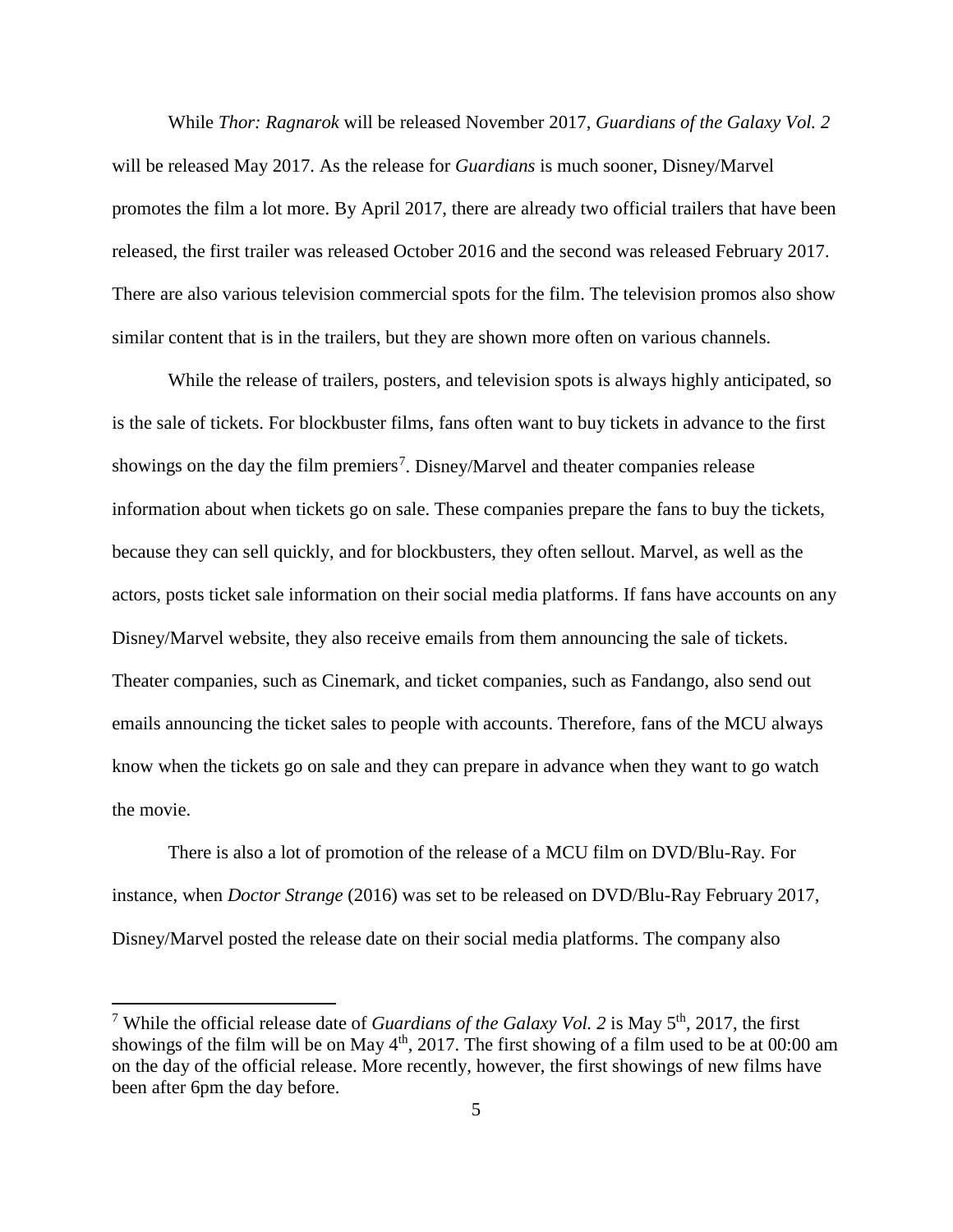released television promotion spots to announce the release of the film. Stores, such as Walmart, also had posters in the entrances to announce the film's release date. When *Doctor Strange* was released, there were stands with the various media platforms and card board posters by the registers, so shoppers would always be aware the film was on sale without having to go to the media entertainment department of the store.

As the release of a film in the MCU approaches, such as *Guardians of the Galaxy Vol. 2*, it will be promoted a lot more. The week any of the films is released, audiences are bombarded with new promotional content. For instance, the actors of the films will visit news and talk shows to be interviewed about the film. Every time an actor of the film is interviewed on television, the interviewer asks questions about the film, and then a new clip of the film is shown. At the end of every interview, the audience is told to go watch the film and is reminded when it film will be released.

Since a lot of the films the MCU releases are sequels, the previous films are also shown on television. By showing the previous films on television, Disney/Marvel can have old fans rewatch the previous films, and perhaps have new fans watch the previous films so they can watch the new one in theaters. Disney/Marvel also has their films of streaming platforms, such as Hulu and Netflix, so people can watch the previous movies before watching the new films in theater.

Furthermore, Disney/Marvel uses their show *Agents of S.H.I.E.L.D.* (2013-present) as a platform to promote their new films. Marvel has used *Agents of S.H.I.E.L.D.* to show new promotional sneak peaks. As part of the MCU, the audience of *Agents of S.H.I.E.L.D.* are likely to watch the films as well, and will benefit from being constant audience members. This will also entice non-regular viewers watch the show to catch the sneak peak, which will then increase the viewership rating of the show. Since *Agents of S.H.I.E.L.D.* is also part of the overall MCU,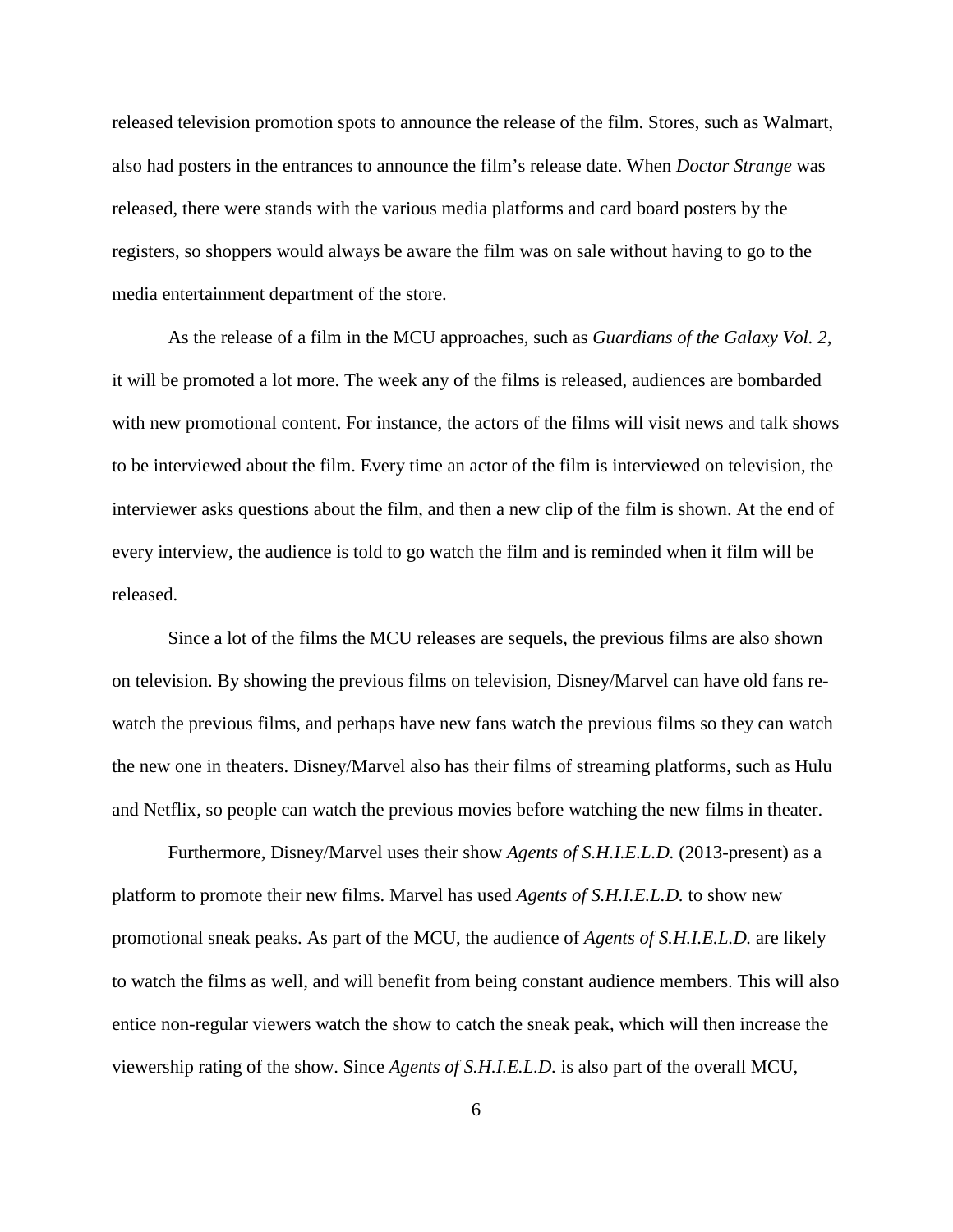storylines in the show have aligned with storylines of the films, especially *Captain America: The Winter Soldier* (2014), *Avengers: Age of Ultron* (2015), and *Captain America: Civil War* (2016). If audiences watch *Agents of S.H.I.E.L.D.*, then they need to watch the movie that is released while the show is on television to be able to solve any cliffhangers from the episode that is released before the film's premier, which then sets up the next film in the show.

Disney/Marvel is constantly promoting their brand by saturating the market with their logos and characters. Even if someone did not closely follow Disney/Marvel on social media, or pay attention to any commercials on television, they will still not avoid any MCU content. Disney/Marvel has contracts with food products to place their characters and the names of the movies on the packaging. For certain products, like fruit snacks or cereals, the images of Marvel characters tend remain on the packaging even if there is no MCU movie in theaters. On other products, such as chips or sodas, the images of characters are placed on the packaging to promote films. For instance, since *Guardians of the Galaxy Vol. 2* will be released in early May 2017, the images of the characters could be seen on packages of Doritos chips as early as April 2017.

Furthermore, every time there is a new movie in the MCU, Disney/Marvel releases new merchandise, such as toys and clothes, to promote the film. The new merchandise for each film is changed slightly to reflect the film. Even if kids, or adults, already have certain toys from previous films, the new toys promise new additions or changes in the characters that are going to be present in the new film, such as new weapons or uniform change. For people who are collectors, or kids who want the new toys, they are repurchasing action figures of the same characters from the previous films only to have the newer edition.

If there are new characters introduced in the films, they are also sold and promoted in toy markets. The new character action figures are often found in a package with other characters, so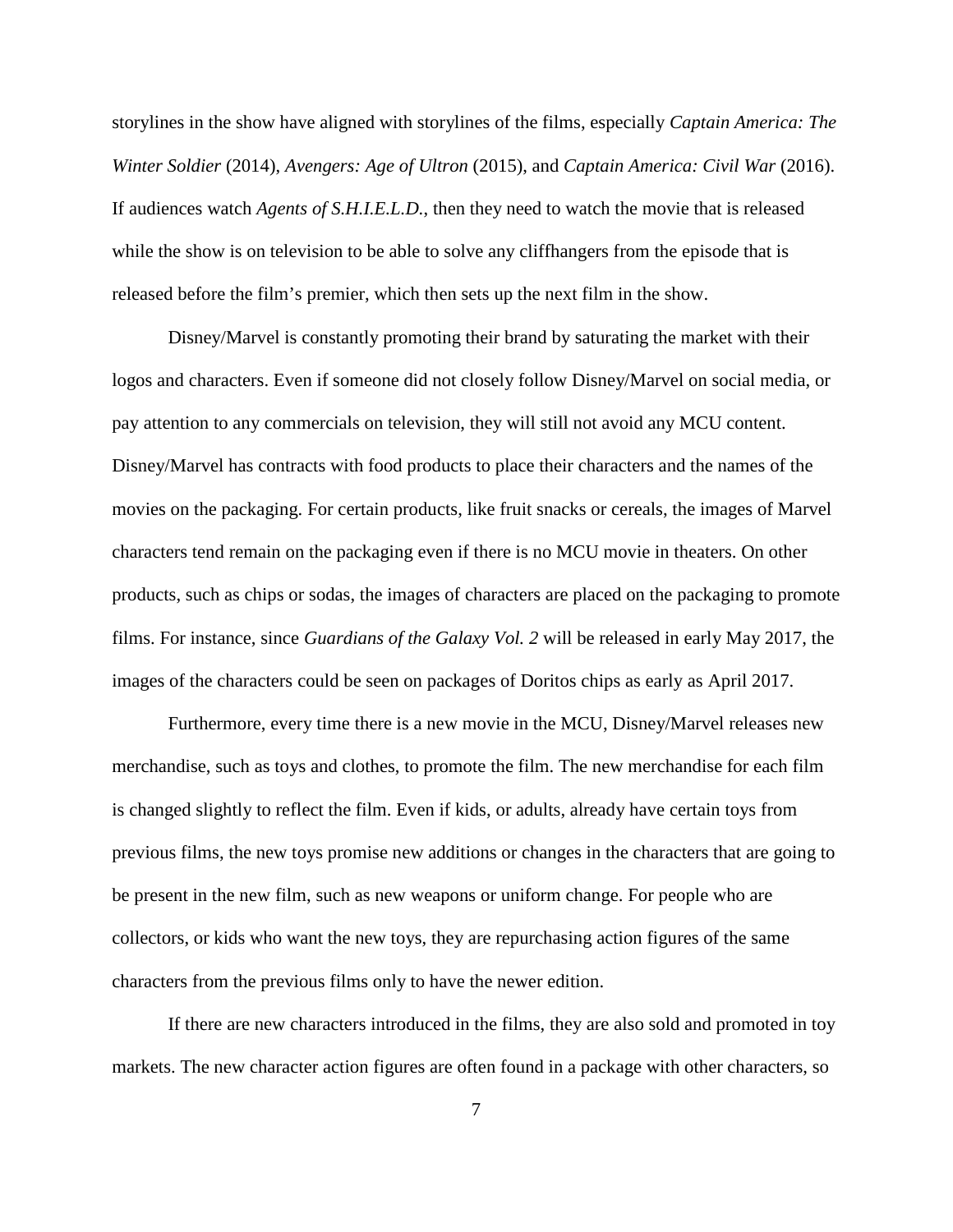even if a person has the other toys, they would need to repurchase them to get the new character. For instance, when *Captain America: Civil War* (2016) was released, there were two packages with all the action figures, one for "Team Iron Man" and the other "Team Captain America." The action figures for the newer characters in the film were in each package. To own the new action figures of the newer characters, the whole set had to be bought even if a person already had action figures for either "Iron Man," or "Captain America."

The phenomenon of the Marvel Cinematic Universe has moved beyond just the film, it is in every aspect of people's lives even if they are not fans of the franchise. Disney/Marvel inundates people with information regarding every movie that they are planning on releasing, new merchandise, and promotions through food products. There is a culture that is formed surrounding the MCU that allows for people to constantly be updated with what is happening with the franchise. The MCU, then, is a phenomenon that is influential in the cultural zeitgeist, and is reflected of and reinforces ideologies present in the cultural zeitgeist.

#### **1.2 A Brief History of "Captain America"**

The MCU is an important phenomenon to critically analyze for ideologies that are being propagated to the audience. Furthermore, the character of "Captain America" is also important to analyze within the context of the MCU. "Captain America" originated as a comic book character, and was then adapted for the MCU. "Captain America" was created in 1941 by Jack Kirby and Joe Simon for Timely Comics, which later became Marvel Comics (Conroy, 2009, p. 62).

During World War II, the "Captain America" comics, as well as other comics were used as propaganda tools. The comics were used to promote involvement in WWII to defeat Nazi Germany and Japan. For instance, the first issue of the "Captain America" comics featured "Captain America" punching Hitler (p. 67). "Captain America" issues were also used to save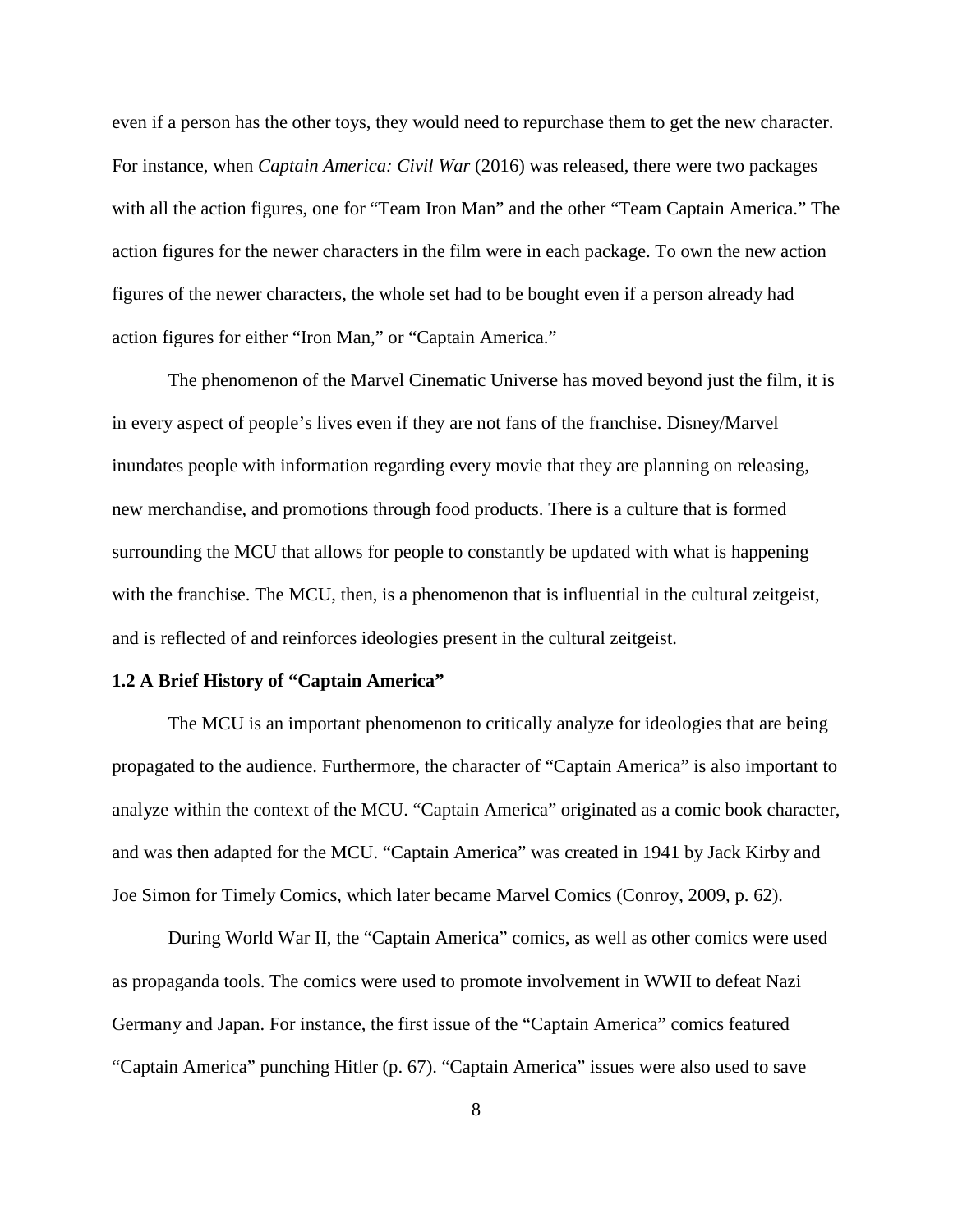paper. In the issues, "Captain America" tells the readers that they are part of the war effort, they should join the organization "Sentinels of Liberty," and need to save paper (pp. 64-65).

As "Captain America," and other superheroes, were constantly fighting and defeating the enemy, the comics became "wish-fulfillment fodder" for soldiers that read them (p. 67). "Captain America" is a soldier that is fighting for America, and is then the symbol of what a soldier, or any a reader, should strive for to bring peace to the world. "Captain America" is also the embodiment of American nationalism (Dittmer, 2005, p. 627). Furthermore, "Captain America" quintessentially represents the "white savior." The character is the "perfect" white male with "American" loyalty and beliefs, and only he can save the world. The narrative of "Captain America" as the "white savior" is also symbolic of the United States as the nation that "saves" everyone else.

Since "Captain America," in the comics and the MCU, is created to fight for the American military. The character is so closely tied to an American organization, which then "establishes him as both a representative of the idealized American nation and as a defender of the American status quo" (p. 627). The character inherently symbolizes the United States and the ideological leanings of the United States. Through this character, American ideologies are reinforced and reflected in the cultural zeitgeist. Therefore, it is important to critically analyze how symbols of militarism and masculinity are reflected and reinforced by "Captain America" in the MCU.

#### **1.3 Militarization in Film**

Importantly, these films, particularly the character "Captain America," typically represent a Manichaeistic view, which is the concept that the "forces of light and goodness are destined to confront evildoers," as well as jingoism, which is the "ease in which a majority of Americans can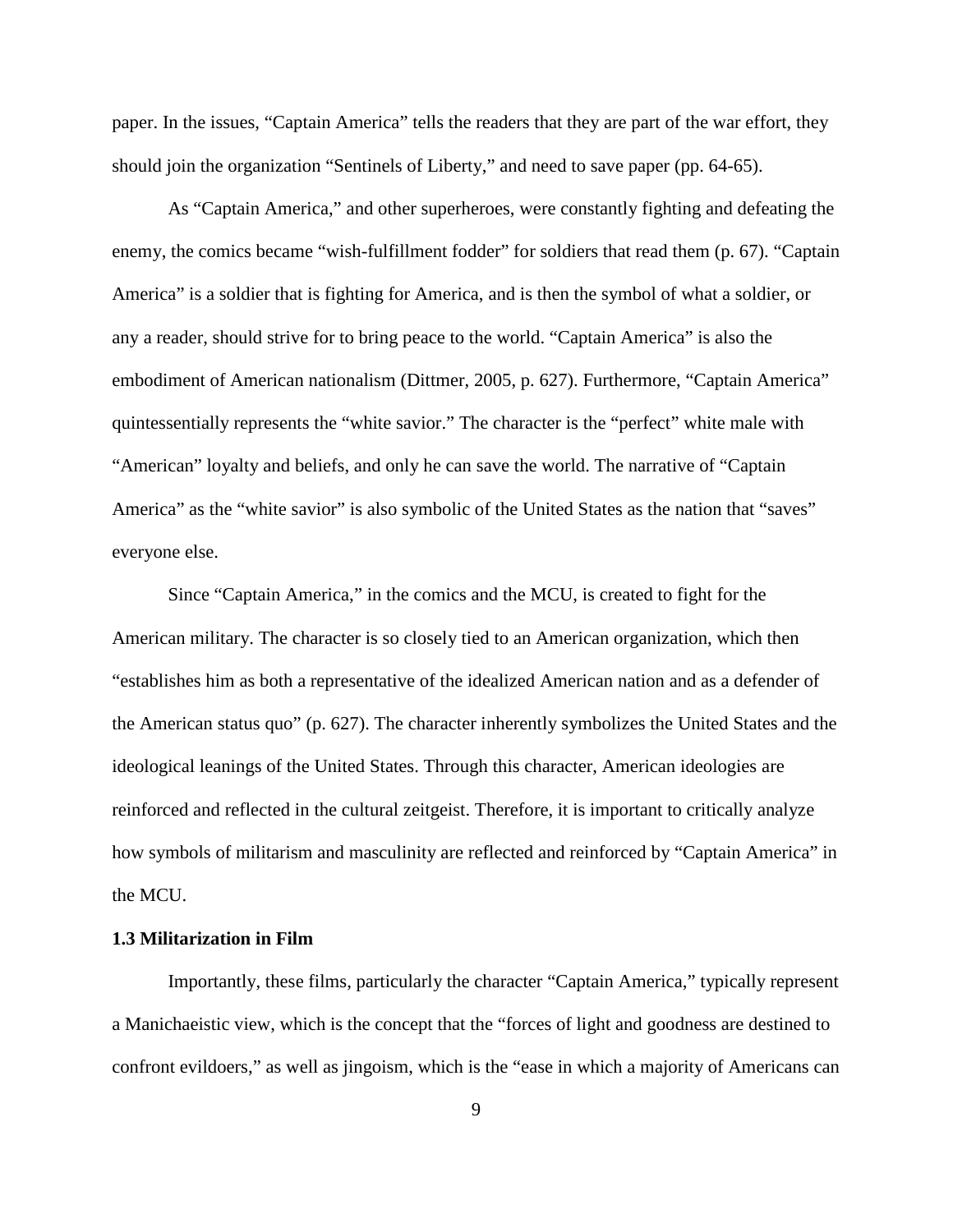be mobilized behind military venture" (Boggs & Pollard, 2016, pp. 17-18). These symbols are reinforced in every movie that is released that foregrounds "Captain America" as the only reason the world is saved from "evil." These symbols that "Captain America" and the MCU represent are indicative of "[Americans that] act modern, cool, and sophisticated… but underneath, want a daddy, a king, a god, a hero…a champion who will carry that lance and that sword in to the field and fight for [them]" (Dowd, 1992, para. 5). Therefore, the MCU and "Captain America" symbolize these ideologies, which are also representative of and symbiotic with the zeitgeist in which they are released.

Though the success of the Marvel Cinematic Universe is a more recent phenomenon, it is not the first time that comic superhero films have been released—Batman (1966) could be considered the first feature length superhero film. Yet, today, comic-based films are at the height of popularity (Hickey, 2014, para. 6). Likewise, the United States is currently involved in the War on Terror, which is considered to be a never-ending war. This has presented the perfect opportunity for Hollywood to produce films that reflect and serve the cultural zeitgeist. There is a war without a visible end, and if a superhero existed, then everyone would be protected and saved. Thus, films are used to make people believe that "super" soldiers need to exist outside of films to live in a "safe" world.

Propaganda has been used as a form of manipulation by dominant groups, in this case the military, since at least World War I. Some of the earliest forms of propaganda have been by cartoons (Conroy, 2009, p. 46). By using cartoons in newspapers, propagandists can reach a larger audience and reinforce ideologies. Within this large audience, there are people with lower education levels, who are more likely to be manipulated by propaganda (Aitken, 2013). Similarly, films can reach a large audience.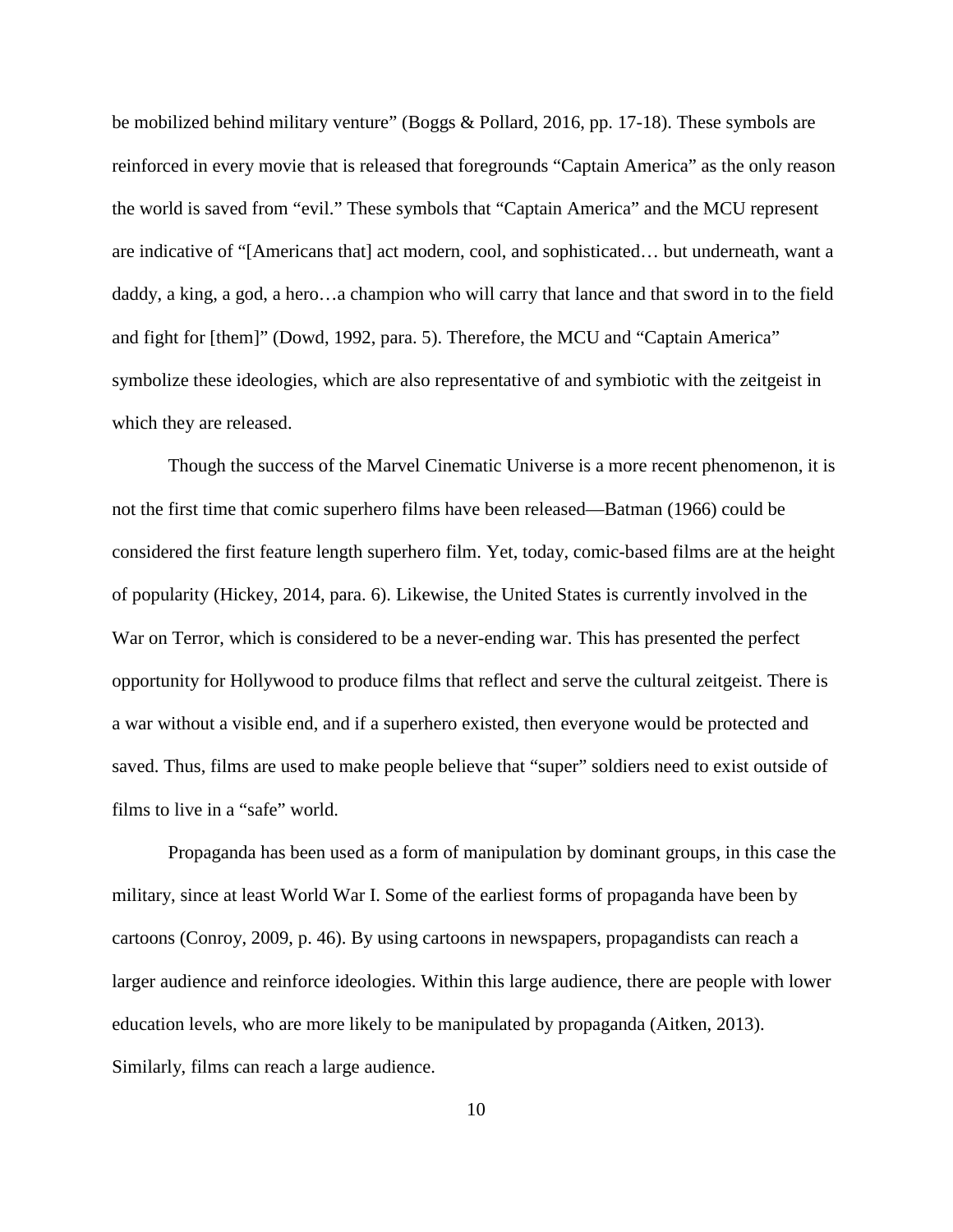During World War II, the United States government used films as a propaganda tool. In fact, the Office of War Information, or OWI, hired Frank Capra, a film director, to produce propaganda films (Ellis & McLane, 2009, p. 132). The purpose of these films was to convince the population that the U.S. needed to get involved in WWII. Thus, since the 1940s, the U.S. government has had a vested interest in using film as a propaganda medium to reach a large audience.

For propaganda to work, there needs to be repetition. The ideological message needs to continuously reinforced and sustained, especially during a time of war so that the population is always aware of the "enemy" (Regan, 1994, p. 46). The MCU is the perfect platform for propaganda and its reinforcement. As an extended universe, there are new films and television shows being released that are all connected. People are going to watch new material in the MCU to be up to date on how the story is unfolding. Furthermore, they are going to re-watch the movies and shows that have already been released.

Since Disney/Marvel continuously releases new movies, and the audience can re-watch movies, the MCU is the perfect platform for propaganda. The media and popular culture have been used for military propaganda for the U.S. government, because the government does not have an official propaganda machine (Boggs, 2012, p. 13). Thus, the MCU serves as the perfect platform for military propaganda, because it is constantly being reinforced. Furthermore, some scholars have stated that militarism promotes masculinity. Therefore, this study suggests that it is necessary to not only analyze symbols of militarism in film, but symbols of masculinity as well.

#### **1.4 Masculinity in the MCU**

Of course, people are conditioned to want a hero that saves the day. That is why the hero exists, to save everyone. Furthermore, superheroes should be able to go above and beyond—it is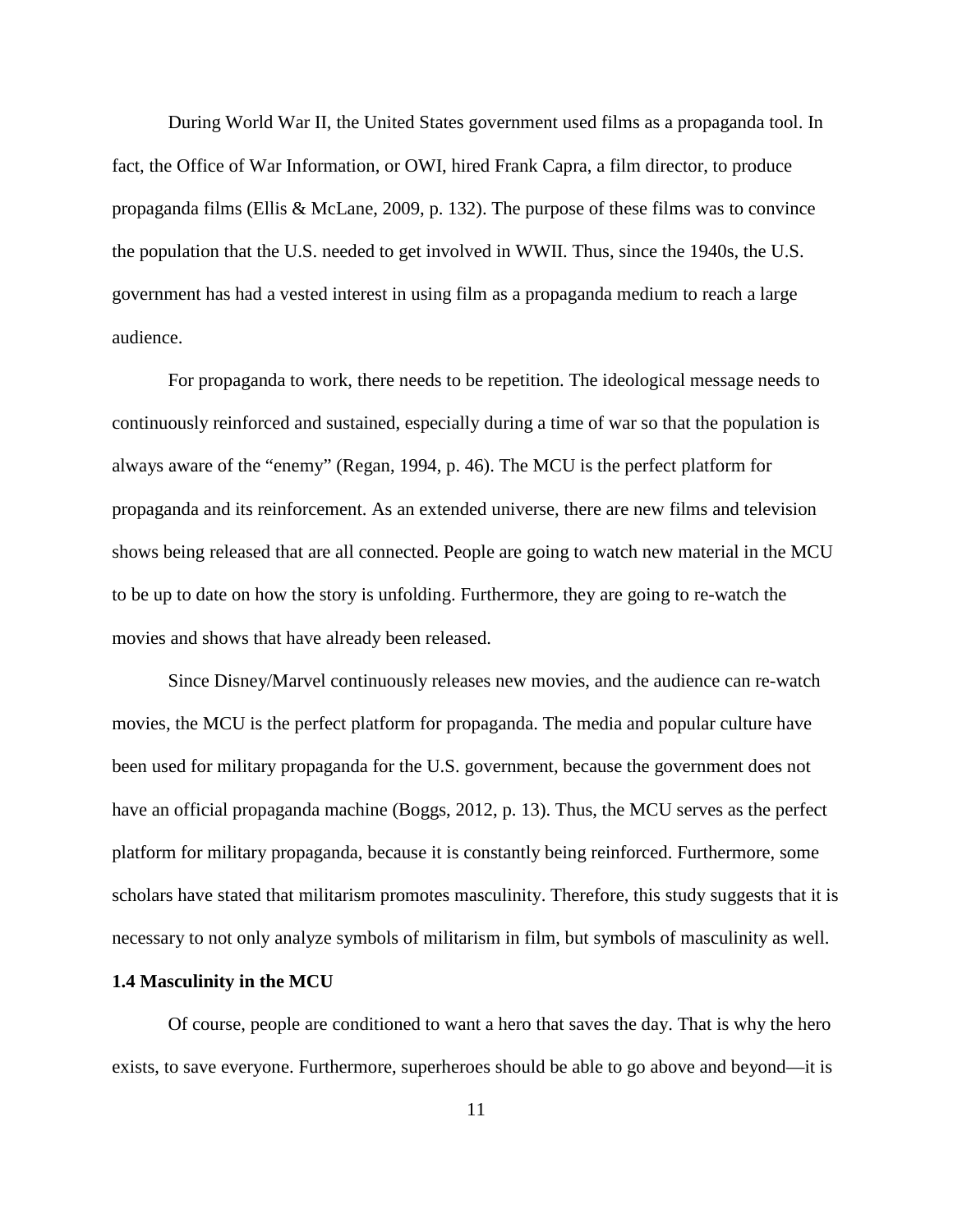implied in the name. By adding "super," the hero should be able to defeat anything. There is something "more" to the hero. In order to have a "super" hero, the character is often given ultimate strength (e.g., "Steve Rogers," or "Captain America"), or is a genius (e.g., "Tony Stark," or "Iron Man"). It is no longer "regular" people that are saving the day, but rather people with enhanced capabilities.

Even when superheroes are parodied, such as in the program The Big Bang Theory, there is still a desire by "normal" people to be superheroes (Brown, 2016, p. 131). The main characters of this show, mostly male and considered to be "geeks," have dressed up as their favorite superhero characters in various episodes (p. 132). As Brown states, *The Big Bang Theory* (2007– present), as a parody of geek culture, shows how superhero films impact fans (p. 132). Superheroes, then, are considered the ultimate form of human greatness, or in some cases alien greatness (e.g., Superman). Thus, the zeitgeist suggests that regardless of who you are, there is always a desire to be a superhero.

These films are telling the audience that the superhero form, for instance the physical strength, is the ultimate goal to achieving worthiness. Furthermore, because the MCU is a franchise, people are not limited to watching these characters save the day in films. Franchises are created by "…megafilms designed to sustain a product line of similar films and an everexpanding array of related entertainment products…" (Schatz, 2009, p. 30). Therefore, audiences are not limited to these films to see these characters. These characters, Captain America, Iron Man, Thor, etc., are on food products, clothing, toys, etc.—they permeate many aspects of people's daily lives, especially children's.

Through transmedia, the audience continues to interact with the characters, their stories, and the ideologies after they watch the films. As long as these movies continue to yield a high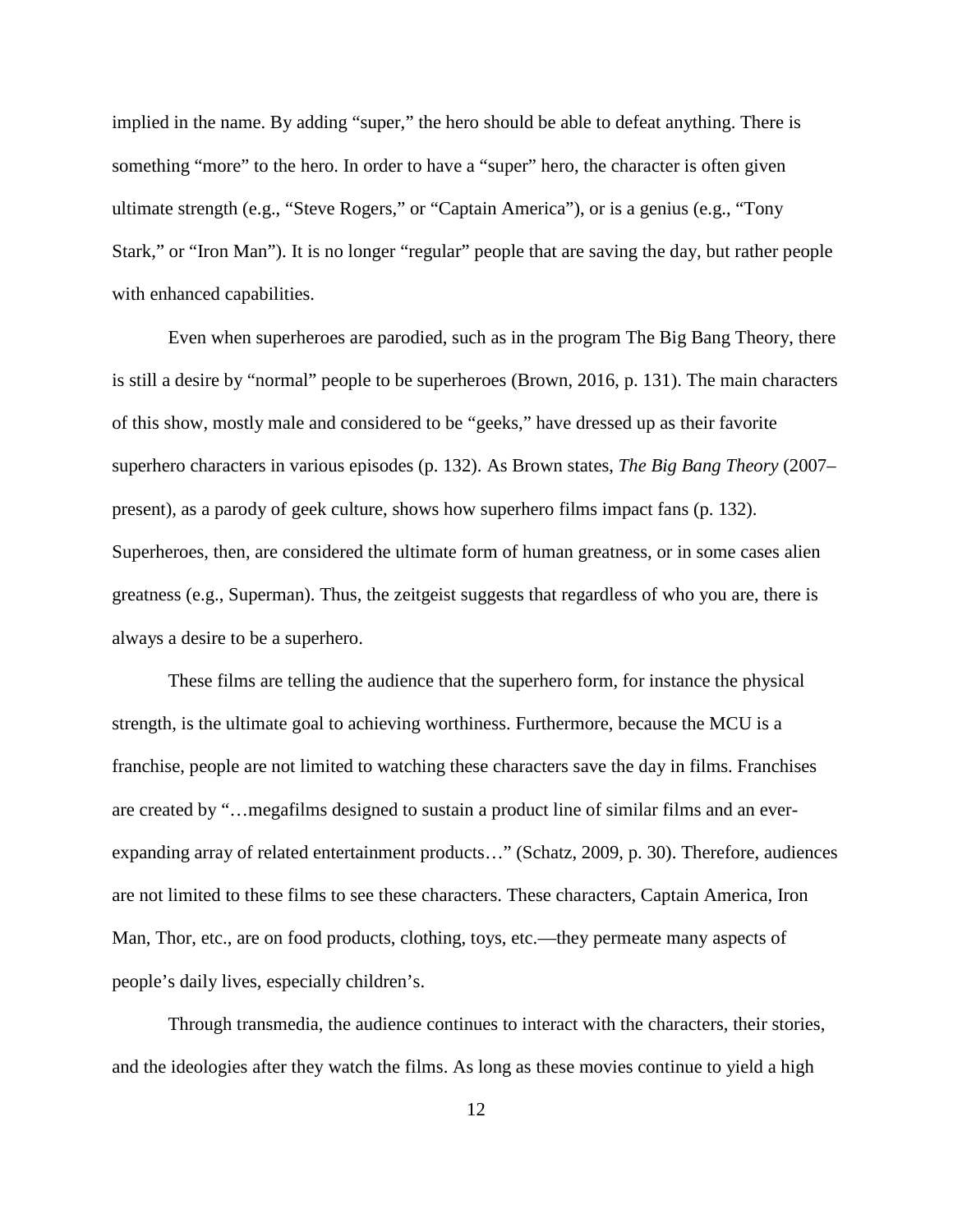profit for production companies, they will continue to be released. Often, these films are seen as comic book adaptations that could be thought of as children's movies, specifically, movies for boys. In fact, Disney bought Marvel in order to secure a transmedia market targeted for boys, which they lacked as Disney's main target audience has mostly been girls because of "princesses" in their films (McLauchlin, 2015, para. 14). With the purchase of Marvel, Disney was able to expand their market to boys by providing them "superhero" toys. These "superhero" toys reinforce militarism, and even militarized masculinity, in boys.

Gender discourse has shown that masculinity is a social construct (Tong, 2014, p. 201). That is, the cultural zeitgeist determines what it means to be either a "man" or "woman." Furthermore, scholars have found that militarism promotes a militarized masculinity. David Morgan (1994) states that "of all the sites where masculinities are constructed, reproduced, and deployed, those associated with war and the military are some of the most direct" (p. 165). In the military, men are forced to conform to what the military believes to be the what "real" men are like. Thus, this study suggests that "Captain America" reinforces militarized masculinity, because the character was created by the military and is a soldier.

#### **1.5 "Captain America," Militarism, & Masculinity**

Once again, it is important to know that militaristic themes are not just in films but also in comic books. In an analysis of the Captain America comic books, Jason Dittmer (2005) states that the character embodies the "American identity by relating to nationalism and current political affairs" (p. 627). Although Dittmer is analyzing the Captain in the comic book universe, this conclusion could clearly apply to the films as well. Thus, this study suggests that the analysis of militarism in the Captain America comic books and stories is important, because these stories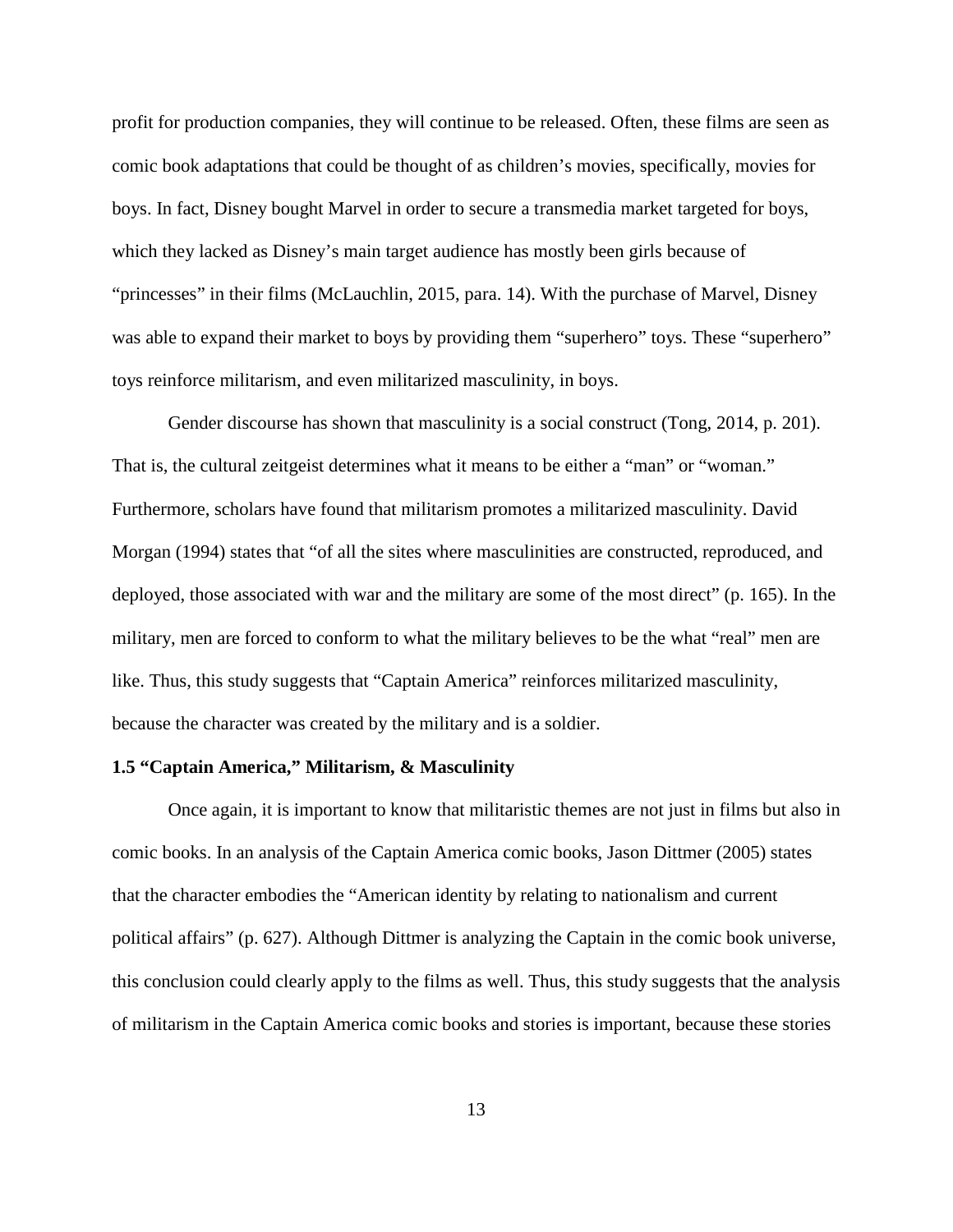are now being made into several films (e.g., *Captain America: The First Avenger* (2011) and others).

These symbols are reinforced in every movie that is released that foregrounds "Captain America" as the only reason the world is saved from "evil." These symbols that "Captain America" and the MCU represent are indicative of "[Americans that] act modern, cool, and sophisticated… but underneath, want a daddy, a king, a god, a hero…a champion who will carry that lance and that sword in to the field and fight for [them]" (Dowd, 1992, para. 5). Therefore, the MCU and "Captain America" symbolize these ideologies, which are also representative of and symbiotic with the zeitgeist in which they are released.

Furthermore, Captain America is "a representative of national identity, one must not ignore the display of his physical body as a marker of his heroic manhood" (Barbour, 2015, p. 277). The national identity that Captain America is representing is the belief that "heroic manhood" is achieved through hypermasculinity. Barbour (2015) states that "the transformation of Rogers into Captain America enacts that fantasy of instantaneous metamorphosis from weakling to super hero" (p. 279). Captain America represents the ultimate wish-fulfilling fantasy. He will be the weakling ever again–he is forever the superman.

#### **1.6 Rationale**

Though "Captain America" and the MCU is fiction, the ideologies represented in the films could be representative of the cultural zeitgeist. These films, because they are seen as fantasy, are perfect for propagating militarism and masculinity as ideologies—especially since there is a ready-made audience. It is also this ready-made audience that may not necessarily notice the ideologies present in the films. Since members of the audience may have been fans of the comics first, they were already predisposed to the militaristic and masculine themes in these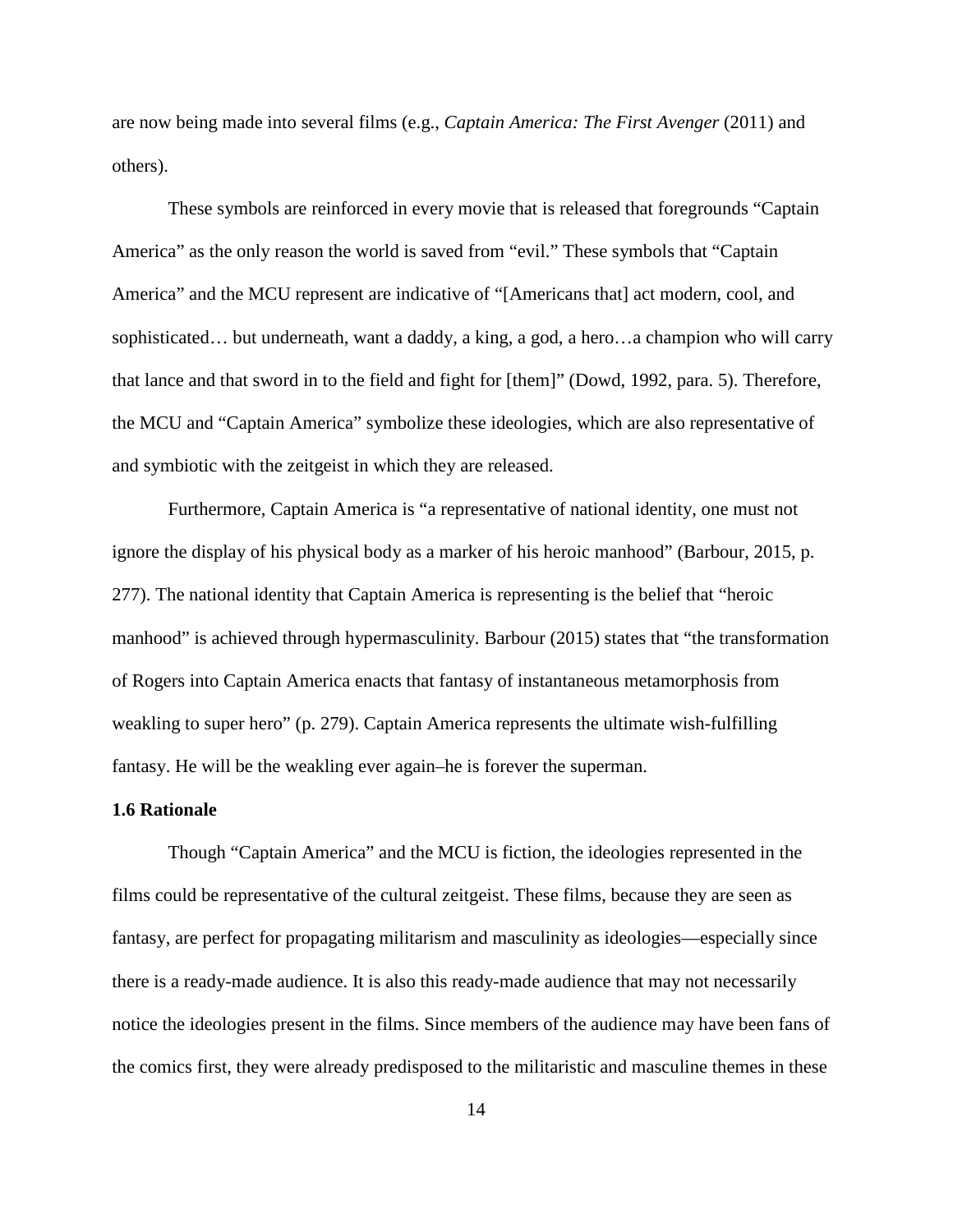films. Furthermore, since the films in franchise are all connected through storylines, there is a guaranteed the audience, because they most likely to continue to watch the films in order to know how the stories continue in each film. This, then, reinforces militaristic and masculine ideologies are reinforced. Thus, the current zeitgeist continues, because the audience does not question, or is not aware, of the ideologies being reinforced in these films.

Therefore, this study suggests that the Marvel Cinematic Universe (MCU) is a transmedia phenomenon that is worthy of scholarly attention and analysis. The popularity of the MCU suggests that this a cultural, ideological phenomenon that can affect many people, not only in the United States, but worldwide. Most films that are analyzed for their militaristic themes are more likely to be about the U.S. military and wars. Within scholarly research, however, there is a gap in analyzing comic book films and militarism. This may be because they are seen as simplistic children's movies, and only about "good versus evil." This research project, however, will analyze how and to what extent the MCU and "Captain America" is used as a propaganda tool for hyper-masculinity and militarism.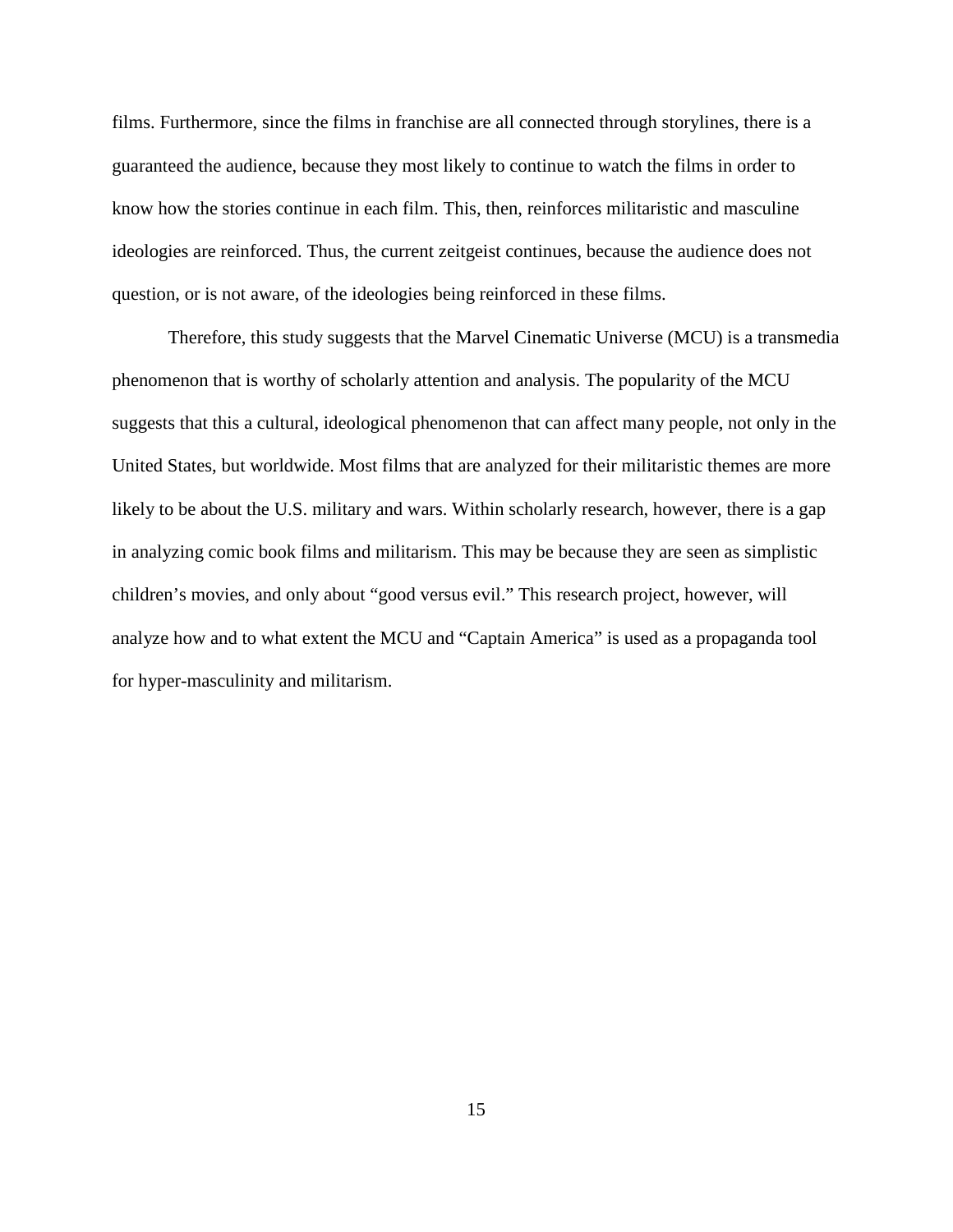#### **CHAPTER 2**

#### **REVIEW OF LITERATURE**

#### **2.1 The Beginnings of Militarism in Film**

Propaganda has been used as a form of manipulation by dominant groups, in this case the military, since at least World War I. The use of propaganda as a recruitment tool showed that people with less education were most likely to be manipulated (Aitken, 2013). In fact, it was during World War I that propaganda cartoons, in the form of newspaper comics, "truly came into their own, as a means of boosting morale and furthering the war effort" (Conroy, 2009, p. 46). At this time, people mainly received news about the war from newspapers, and a comic strip was the best way for a semi-literate audience to receive news (Conroy, 2009, p. 46). Therefore, these comic strips were also a perfect medium to manipulate an audience into accepting militaristic ideologies.

Years later, during World War II, the United States government had a vested interest in how the military was portrayed in film. According to Harold D. Lasswell, "ideological control of populations in or out of war would be achieved by…the management of opinions and attitudes by the direct manipulation of social suggestions" (as cited in Gary, 1999, p. 83). In our current culture, there is no need to have a specific source of propaganda that directly tells the audience what to think. Rather, the film industries, owned by giant media conglomerates, are able to insert military ideologies subtly without the audience realizing it (Boggs and Pollard, 2016, p. 10). By using films to promote military ideologies, the industry and the government would have a mutually beneficial relationship—the media conglomerates would be able to influence politics and the government would have a free propaganda tool. These ideologies, then, need to be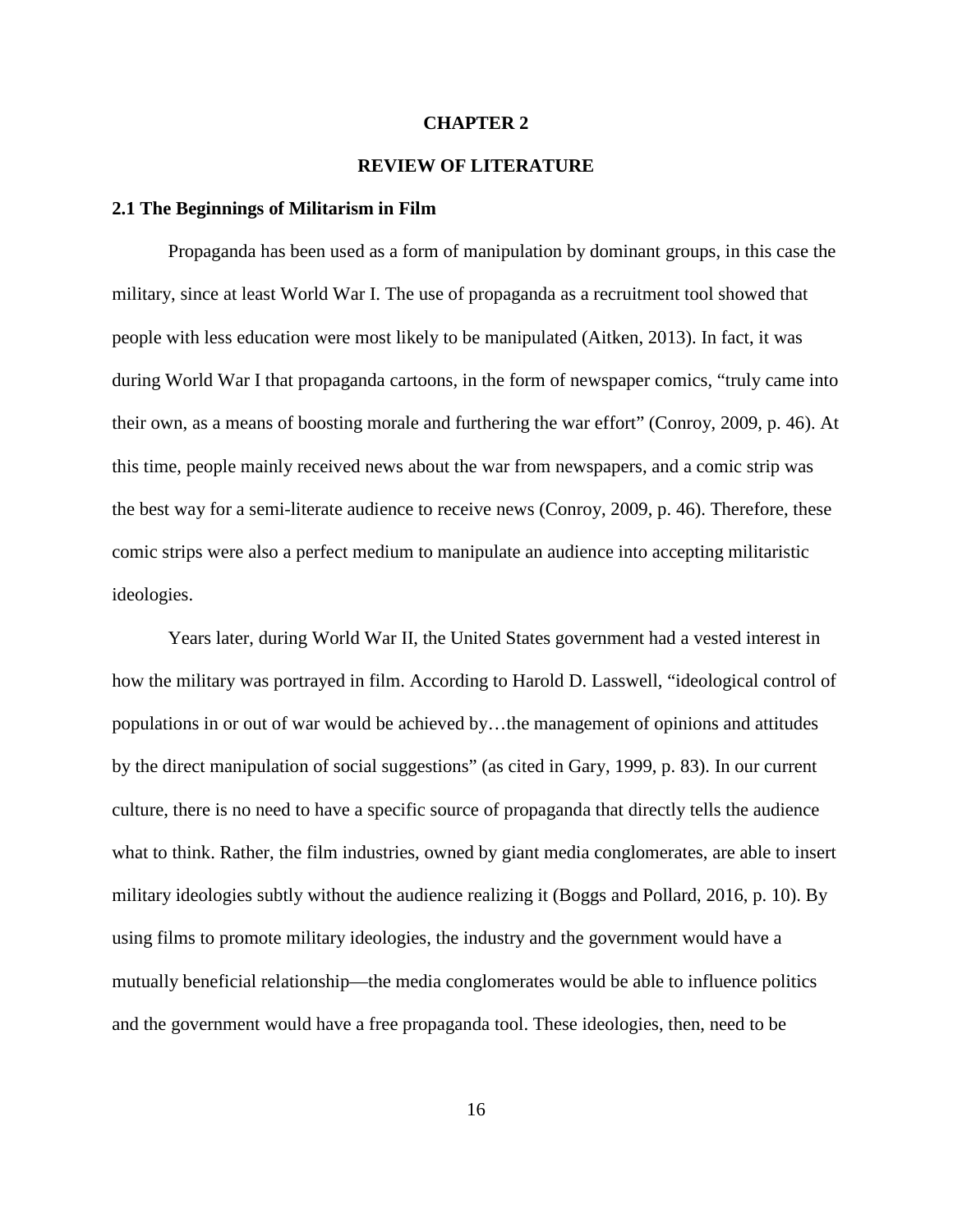represented through the discourse and symbols in films. This study suggests that the MCU and "Captain America" are examples of discourses that are worthy of scholarly analysis.

Scholars also state that for the best way for ideological propaganda to work, there needs to be repetition. There needs to be a "sustained effort" to be able to have a specific enemy in the population's mind (Regan, 1994, p. 46). Furthermore, the manipulation of symbols has to occur over time and continuously reinforced, especially during a time in which the people do not support any kind of military action (Regan, 1994). Thus, in order to convince people to support military action, the symbols used in propaganda, particularly in propaganda films, need to reflect patriotic values, which can include militaristic and masculine themes. This study, therefore, recognizes that since the MCU is a franchise, the ideological symbols in the films and "Captain America" are continuously being reinforced with each film that is released.

Although the U.S. government may not have had direct contact with comic book films being made, historically, that does not mean that there is not a form of militarism in films that are about the United States. Interestingly, militarism is the "contradictory and tense social process in which civil society organizes itself for the production of violence...[and] is ongoing" (Davies & Philpott, 2012, p. 65). Film and cinema are what Robin Luckham considers parts of media, "with military themes [that] help to condition public acceptance of armament" (as cited in Regan, 1994, p. 48). Thus, regardless of the involvement of the U.S. government, films can be used as propaganda for military support.

For example, during World War II, the U.S. government needed to make their citizens understand the need to join the conflict and end isolationism (Ellis & McLane, 2009, pp. 130-132). In order to do so, the U.S. government (like the British) began producing documentaries as a form of propaganda. While these documentaries were used for training, informing the public,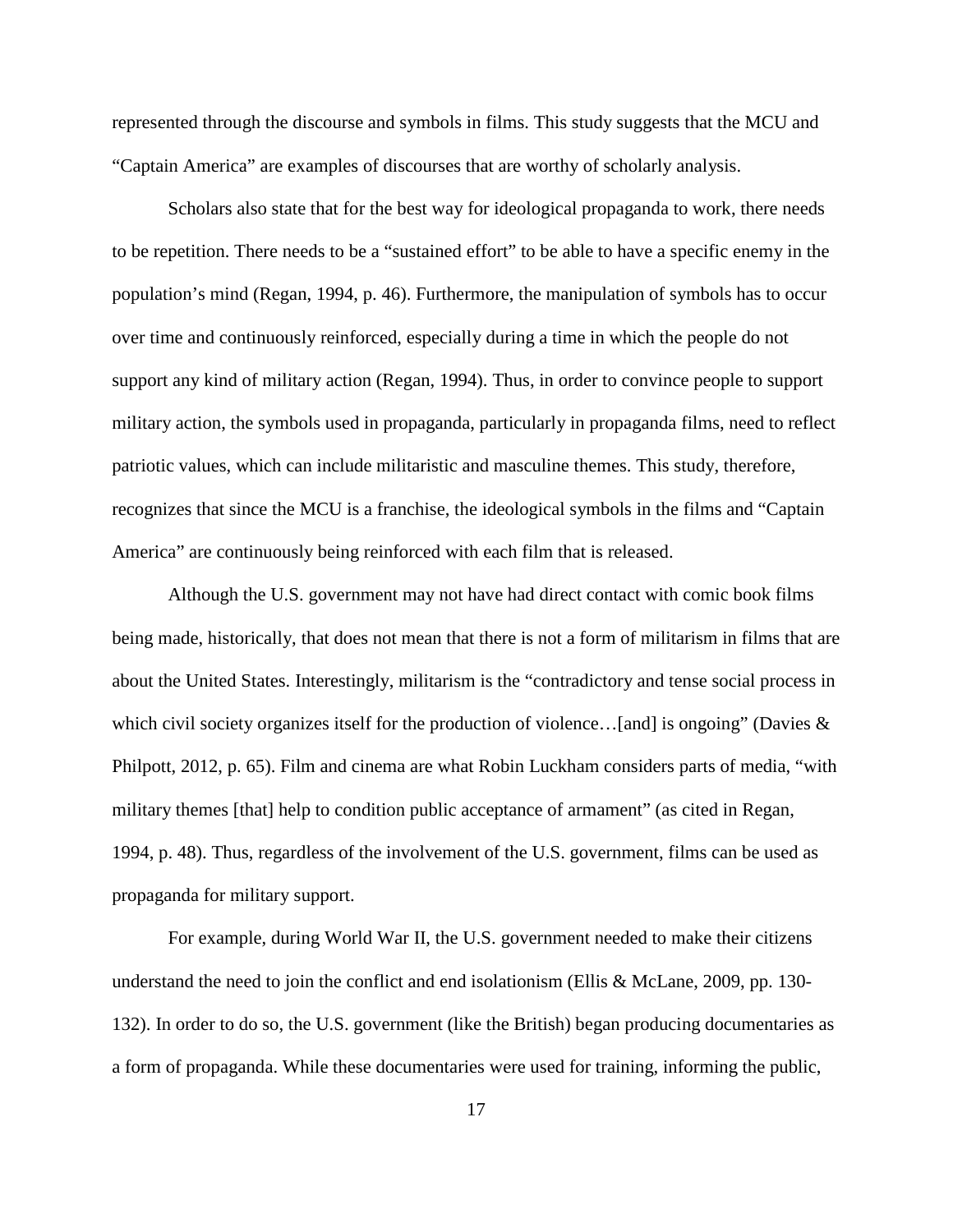battle records, and social documentary, the U.S. government was very much influential about what was being produced. In 1942, the Office of War Information (OWI) was established to work with Hollywood on what should and should not be included in films in order to influence the morale of the audience (Ellis & McLane, 2009, p. 140). The interaction between the OWI and Hollywood shows how the military was able to subtly manipulate audiences, and it did not end after WWII. Propaganda, however, has evolved from Frank Capra producing films for the U.S. military to being subtler—media culture evolved to being the propaganda apparatus for the government (Boggs & Pollard, 2016, p. 135). This study, however, recognizes how films are examples of discourses and the symbols used as propaganda.

#### **2.2 Modern War Propaganda**

After WWII, the U.S. became a military superpower, which resulted in the heavy influence of the military over the government, military ties to the economy, and the need to secure markets throughout the world (Davies & Philpott, 2012). This influence is also referred to as the military-industrial complex (Boggs & Pollard, 2016, p. 55). Thus, Hollywood continued to support militaristic ideologies. Between Hollywood and the military-industrial complex, the cultural zeitgeist continued to evolve with militaristic symbols that promoted military intervention for the greater good.

More specifically, films that were released after WWII continued to portray the "good war." The "good war" is a war fought by the good against the evil enemies, and WWII is often considered to be the ultimate "good war" (Boggs & Pollard, 2016, p. 36). Therefore, Hollywood released films that embodied this idea of the "good war." Thus, Hollywood released films that embodied the "good war," because the audience is more likely to accept war if it is seen as "just" and "good," and will bring peace to the world. By accepting that a war will bring peace to the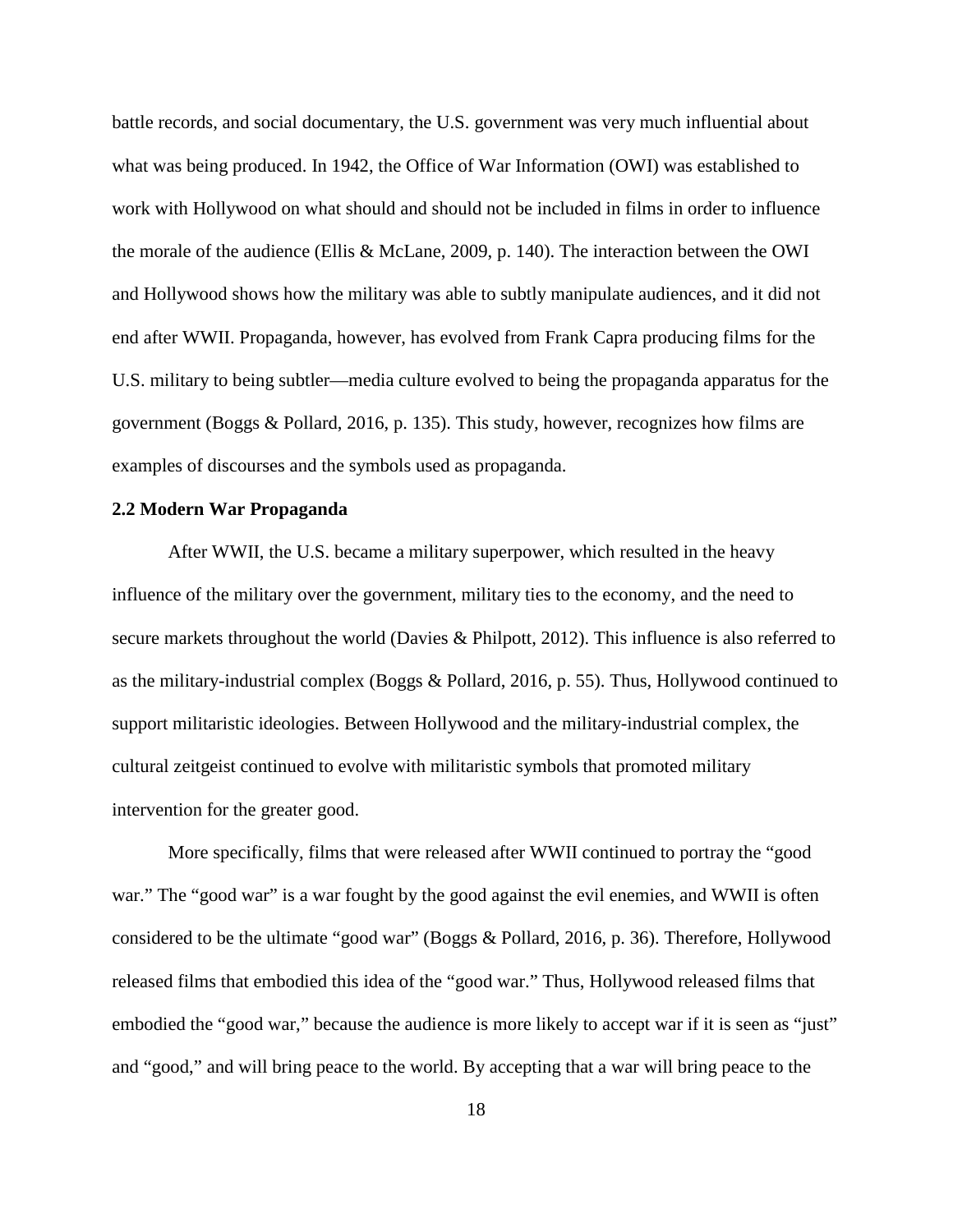world, then the audience of war films is likely to support jingoism, the mobilization of the military. Therefore, these films are worth examining to determine how war films, specifically superhero films, use militaristic themes to reinforce the support of military mobilization.

Furthermore, some scholars argue that a military superpower can also lead to believing that if humans invented war, they can also invent peace (Anderson & Christie, 2001). The notions of "us versus them" and "just wars" are what create violent wars (p. 178). This, in turn, reinforces Manichaeistic views of the world. If a war is "just," then it is necessary to take any action, in this case, to declare war, in order to defeat the enemy and to achieve peace. Scholars also conclude that because of violence in film, people have become desensitized and are more likely go along with militarism in films out of indifference (Boggs & Pollard, 2008, p. 573). Furthermore, the military and war films insinuate that to be able to defeat the enemy, the country should always be prepared.

Military preparedness is often associated with people being told that the only way to achieve peace is through the strength of the nation (Anderson & Christie, 2001, p. 178). In order to have military preparedness, the development of weapons, as well as "jobs, contracts, masculinity, and politics," which furthers the military-industrial complex (p. 178). This severe involvement of the military in society is also justified by the idea that the military is protecting the nation's "interests and investments" (p. 178). Furthermore, this zeitgeist is still present in contemporary films.

To protect the nation's interests and investments, militarism suggests that there is going to be some form of necessary violence. To gain support by people to use military action for national "security," Hollywood has embraced the need to "celebrate a violence that simultaneously reflects and influences the popular Zeitgeist" (Boggs & Pollard, 2008, p. 566).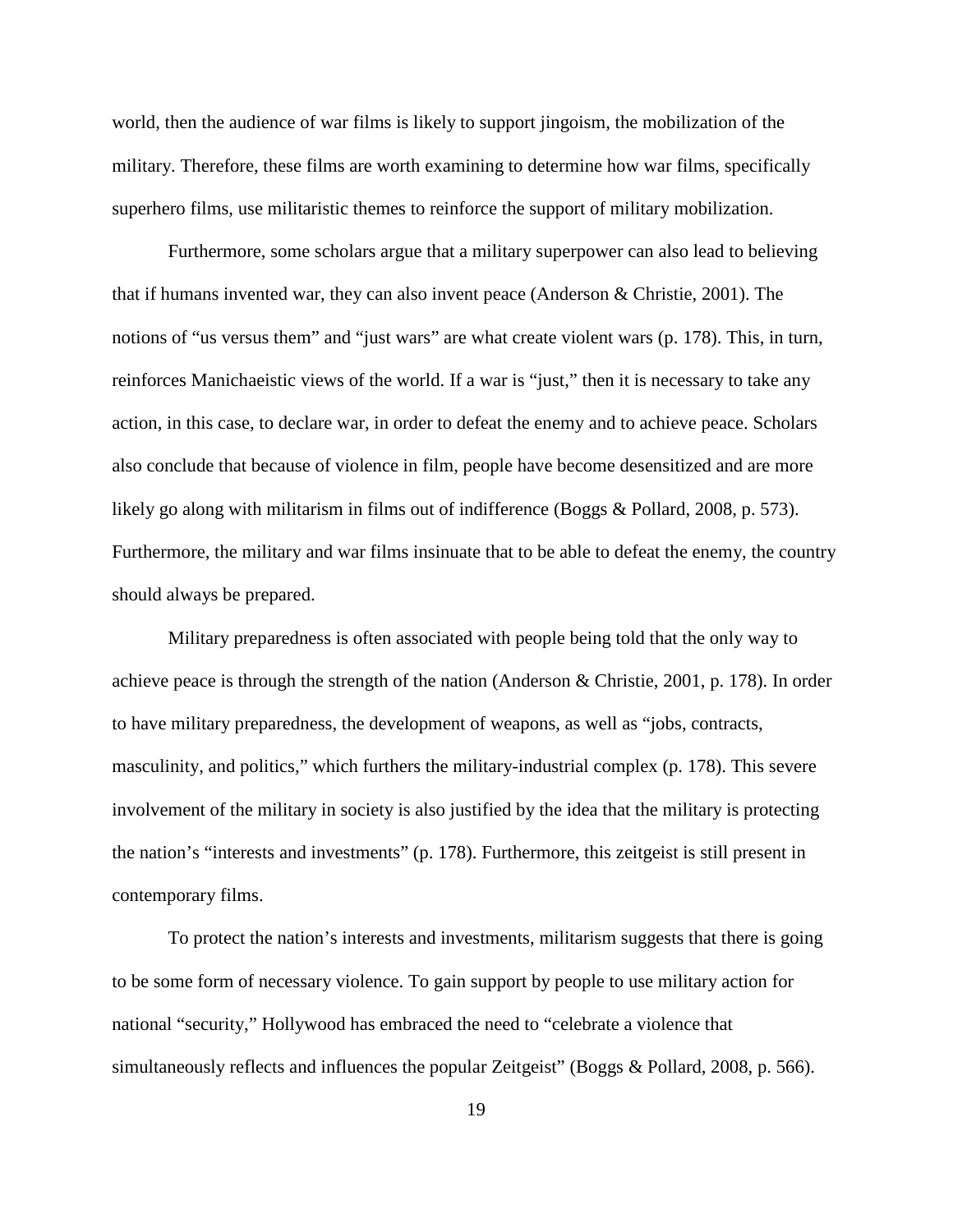Likewise, other recent films such as *No Country for Old Men* (2007) and *There Will Be Blood* (2007) are not really war films, but still embrace the use of violence as a means to an end. The casual use of violence in several genres of films, suggests that Hollywood is reinforcing the ideological need for violence as the main response to any threat, thus, supporting militarism.

Hollywood was also able to capitalize on 9/11. After Sept. 11th, 2001, Hollywood produced various war films about the attacks, thus, garnering a profit from cinematic representations of war, violence, fears of terrorism, attacks, battles, militarism and justified causes. Essentially, films that portrayed the U.S. as a "very imperialistic nation prepared to set the world straight" were appealing to U.S. audiences because they were "wounded [and] vengeful" (Boggs & Pollard, 2008, p. 566).

At least one scholar, Boggs (2012), further explains that media and popular culture have worked as forms of military propaganda, since the U.S. government does not have an official propaganda machine (p. 13). As Boggs explains, media and popular culture have become tools to spread "ideological hegemony" that includes the belief that there needs to be a "globalized permanent war system to protect against imminent foreign threats, and, of course, [for] oldfashioned patriotism" (Boggs, 2012, p. 14). Boggs also states that war films help justify the militarization of the U.S., regardless of any anti-militaristic films that are also released (p. 16). This is likely due to the zeitgeist that has developed over many decades that closely links the military and movie entertainment.

One example of a film being used to spread patriotism and justify militarism is *Act of Valor* (2012), which was used as a way to promote the Navy SEALs and attract recruits (Anderson, 2014, p. 23). This film, compared to other war films, went further and even used SEALs to portray the characters because the producers felt that "actors could misinterpret the US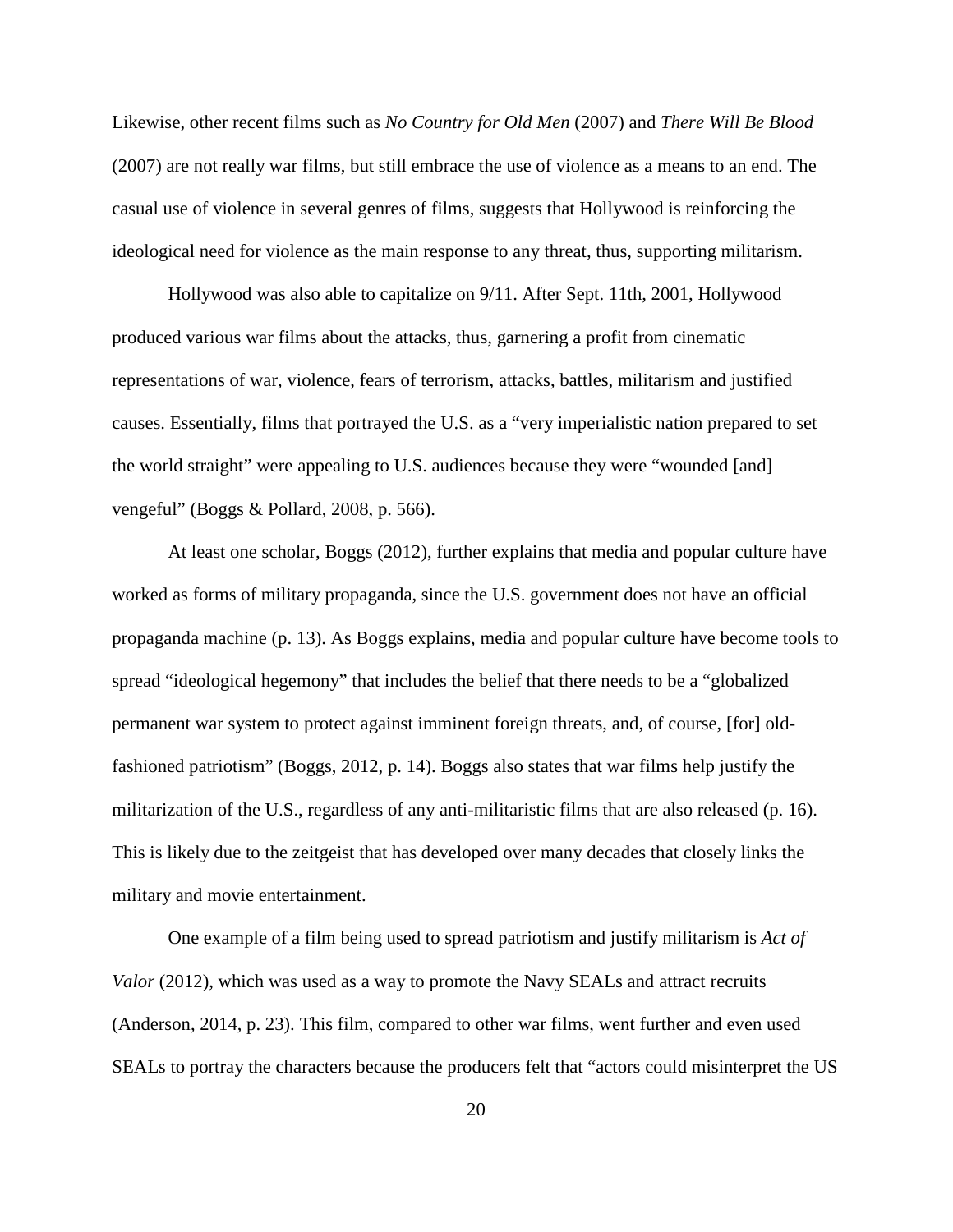Navy SEALs, as they have before in film" (p. 24). Anderson states that despite the film being released nationwide and having the appearance of a "Hollywood" film, the Public Relations division in the Pentagon was involved (much like the OWI during WWII) in the filming process and even decided what should be taken out of the film that they deemed "undesirable" (p. 22). Anderson also compares *Act of Valor* to war films about the Vietnam War. The author states that while films depicting the Vietnam War were critical of the military, *Act of Valor* ignores the "reality" of war and mainly promotes "patriotism" and that violence is necessary (p. 28). Thus, films promote an unrealistic view of war, which can lead to the audience believing that militarism is necessary. Therefore, war films are worthy of analysis to determine how militaristic themes are used to promote an unrealistic view of war.

#### **2.3 A Nation Terrorized**

Some scholars argue that since September 11th, 2001, Hollywood films were used to help people cope with the aftermath of the attacks (Riegler, 2014, p. 104). For example, Riegler states that films post 9/11 represented the "'unbroken' spirit, strove to reassert the symbolic coordinates of the prevailing American reality, and mobilized for a response to new challenges" (p. 104). Hollywood claimed they would change their film to be "gentler," and even canceled film projects or changed them (p. 105). Riegler states, however, that Hollywood got on the military bandwagon shortly after the invasion of Afghanistan in October 2001, by releasing films such as *Black Hawk Down* (2001). Riegler also notes how that Hollywood undertook the retelling of the "War on Terror" as fast as popular culture during World War II, but emphasized the homecomings of soldiers and the problems of their families (p. 112).

By telling the stories of soldiers coming home and the problems that their families faced, there is an undercurrent in which, just because the soldier has returned home does not mean that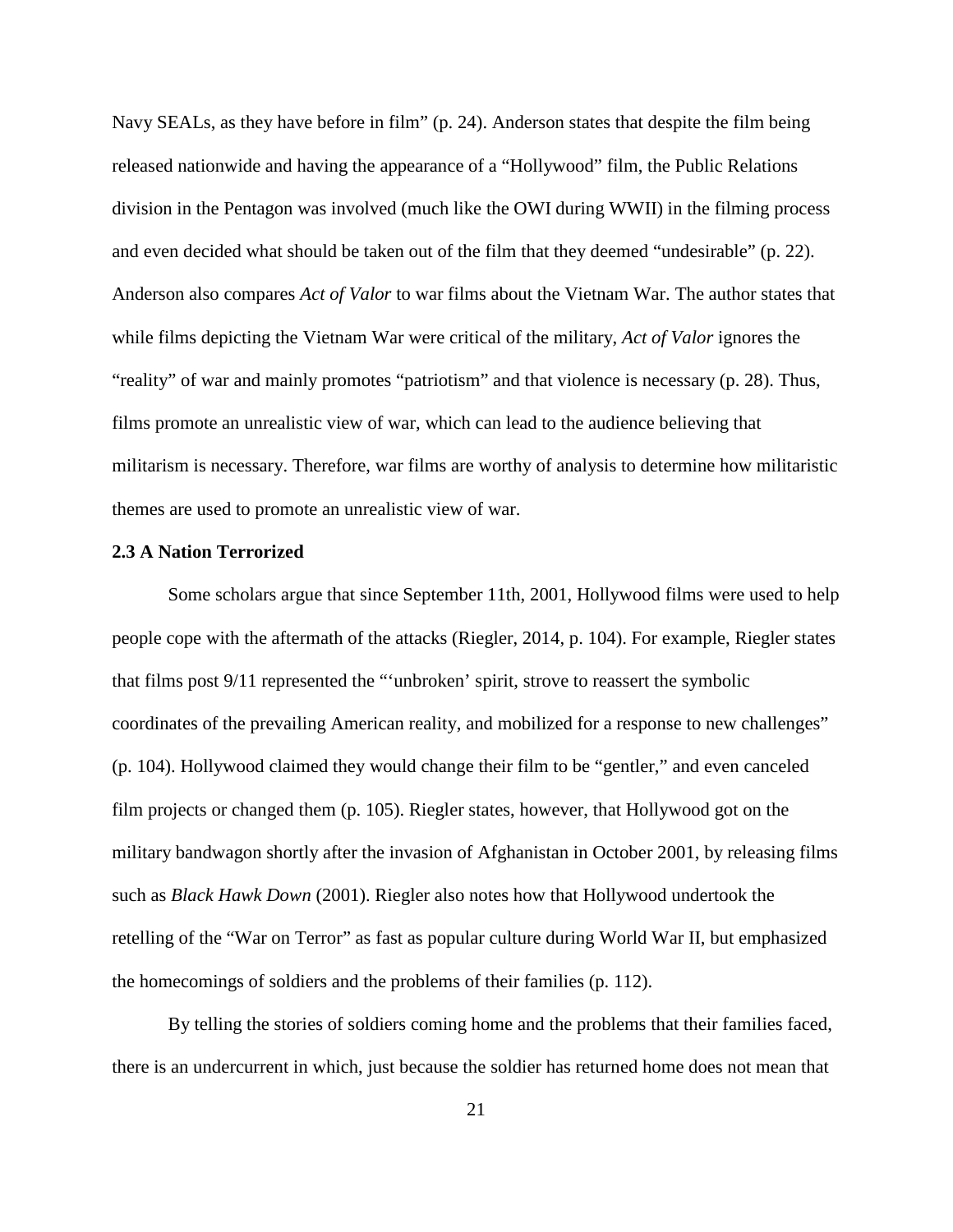the war is over (Grajeda, 2014). According to Grajeda, films whose narrative is about the soldier coming home show their struggles to rejoin society (p. 59). These films that do not have closure are reinforcing the fact that the wars in Iraq and Afghanistan are a "forever war" and the "longwar," because, ultimately, these two wars are part of the War on Terror, which always has potential conflict (p. 56).

Another scholar suggests that despite the portrayal of the "forever war," audiences seem to prefer those that suggest that the U.S. is "winning" the War on Terror (Lee, 2015, p. 16). For example, the capture and death of Osama Bin Laden caused a shift in Hollywood, which would account for the \$430 million success of a movie such as *American Sniper* (2014). Yet, Hollywood would not have produced *American Sniper* (2014) had previously released war films not had some success. For instance, *The Hurt Locker* (2009) won six Academy Awards including Best Picture, despite "only" making \$17 million in profit in the U.S. Thus, films that reinforce successful militarism are preferable to audiences.

#### **2.4 Not All War Films**

Although the current cultural zeitgeist values militarism, there are some war films that have been released that do not portray militarization as always beneficial. For instance, Steven Spielberg's *War Horse* (2011) demonstrates a small change on how militarism is portrayed in recent films. David Cox (2012) states that while Spielberg's previous films contributed to the idea of military preparedness, *War Horse* changes the view on war (para. 6). The film shows the "futility" of World War I, which is a sentiment that was held by the U.S. public about the war in the Middle East at the time of the film's release (Cox, 2012, para. 6). Cox notes that when the film was released, the defense budget was being cut, President Obama was pulling the military out of Libya, and Iran was to be dealt with by Israel (2012, para. 9).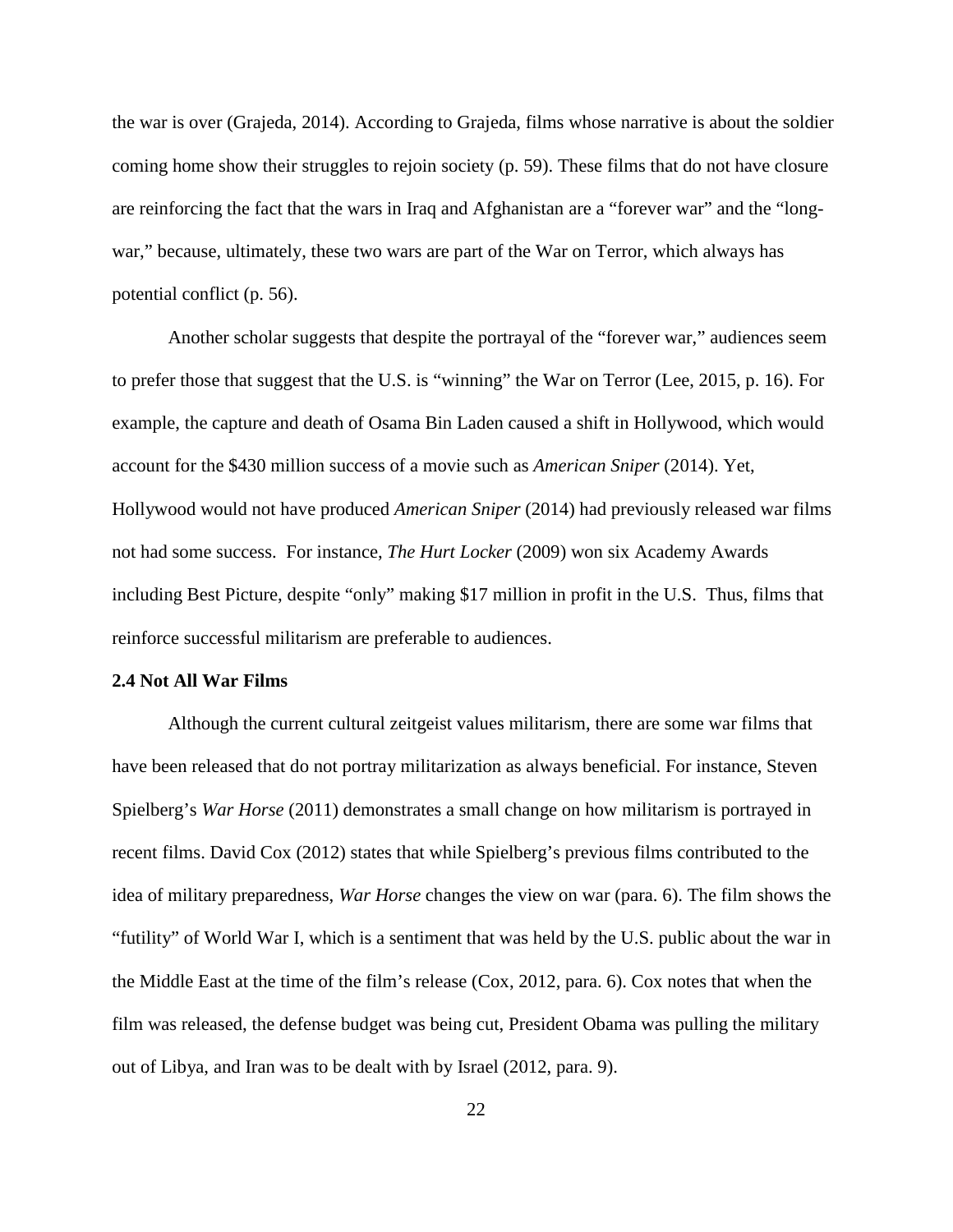According to one scholar, other films that previously seemed to deal with the "futility" of war are *Flags of Our Fathers* (2006) and *Letters from Iwo Jima* (2006) (Cardullo, 2011, p. 251). These two movies show what is presumed to be the justification of the battle, which created a myth in its history (p. 253). This myth is that capturing Iwo Jima was important for the war in the Pacific, because it would be an important landing and refueling site for U.S. planes. However, this rationale was not the reason for capturing the island. The military used this theory after the battle was successful and after the Marines suffered high casualties (p. 253). Although both films show two sides of the war, Japan and U.S.A., the films are not entirely antimilitaristic, because as Cardullo argues, they would alienate part of the intended audience (p. 254). The audience has been accustomed to watching films in which the U.S. military perseveres against the "enemy," particularly in this "good" war, and, therefore, any film that strays from this trope, would not be accepted.

These films, however, did succeed in showing that war is "hell," and that despite a justification of it, it is not always necessary (p. 254). On this topic, another example could be *Saving Private Ryan* (1998). Though some war films show the "hell" that men in combat go through, it is possible that they promote a type of masculinity in these men. Some scholars have stated that militarism promotes masculinity. Therefore, this study suggests that it is necessary to not only analyze symbols of militarism in film, but symbols of masculinity as well.

#### **2.5 A Brief Understanding of Masculinity**

Gender discourse in films is also affected by the cultural zeitgeist—that is, how gender is perceived and talked about in society. According to postmodern feminist scholars, gender is a social construct. Gender norms are developed by society, and people are assigned a gender that they must perform (Tong, 2014, p. 201). Society expects people that are either labeled "boy" or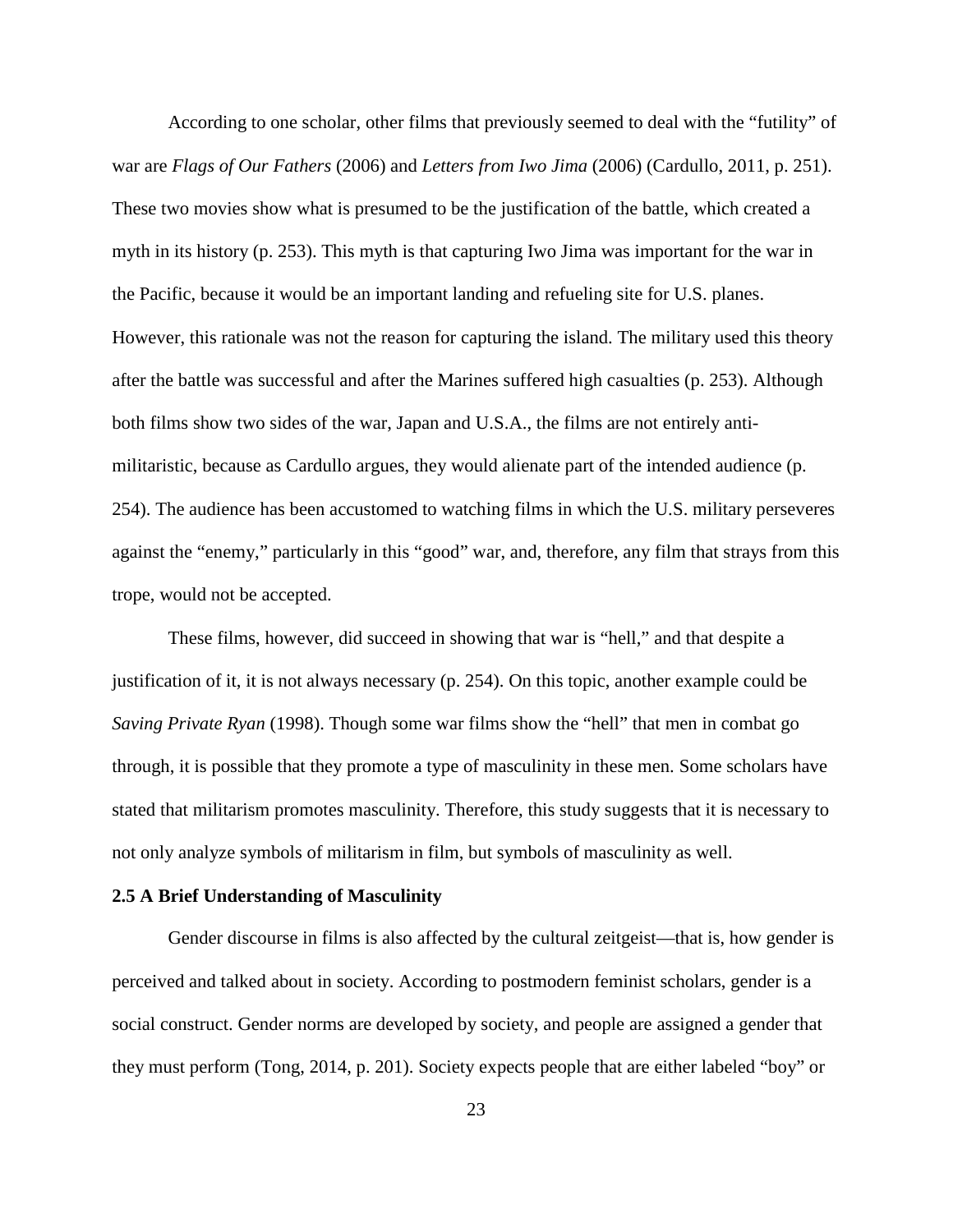"girl" to have certain behavioral traits that are believed to correspond with those binary labels. This labeling of behavioral traits has created a boy/girl dichotomy that is perceived as the norm, and any behavior that does not follow this "rule" is seen as abnormal. Furthermore, binary oppositions in language and discourse have limited the understanding of masculinity and femininity (Tong, 2014, p 195). Binary oppositions in language have ruled that masculinity is the opposite of femininity, and vice versa. Therefore, the binary opposition has limited the categories for behavioral characteristics to either masculine or feminine.

This construction of behavioral traits in society leads to the reinforcement of hegemonic masculinity. According to Barrett (1996), hegemonic masculinity is "…a particular idealized image of masculinity in relation to which images of femininity and other masculinities are marginalized and subordinated" (p. 130). Through hegemonic masculinity, "other" groups are viewed as being less-than the ideal male figure. Furthermore, hegemonic masculinity also includes "…the process by which these groups and ideals form, the organizational situations and constraints that shape and construct these ideals and groups" (Barrett, 1996, p. 130). Thus, it is important to note how these masculinities are developed. For this study, it is important to look at hegemonic masculinities in militaristic situations.

#### **2.6 Militarized Masculinity**

Hegemonic masculinity that forms in the military is known as militarized masculinity. Militarized masculinity is defined by David Morgan (1994) as the following:

Of all the sites where masculinities are constructed, reproduced, and deployed, those associated with war and the military are some of the most direct. Despite far-reaching political, social, and technological changes, the warrior still seems to be a key symbol of masculinity…The stance, facial expressions, and the weapons clearly connote aggression,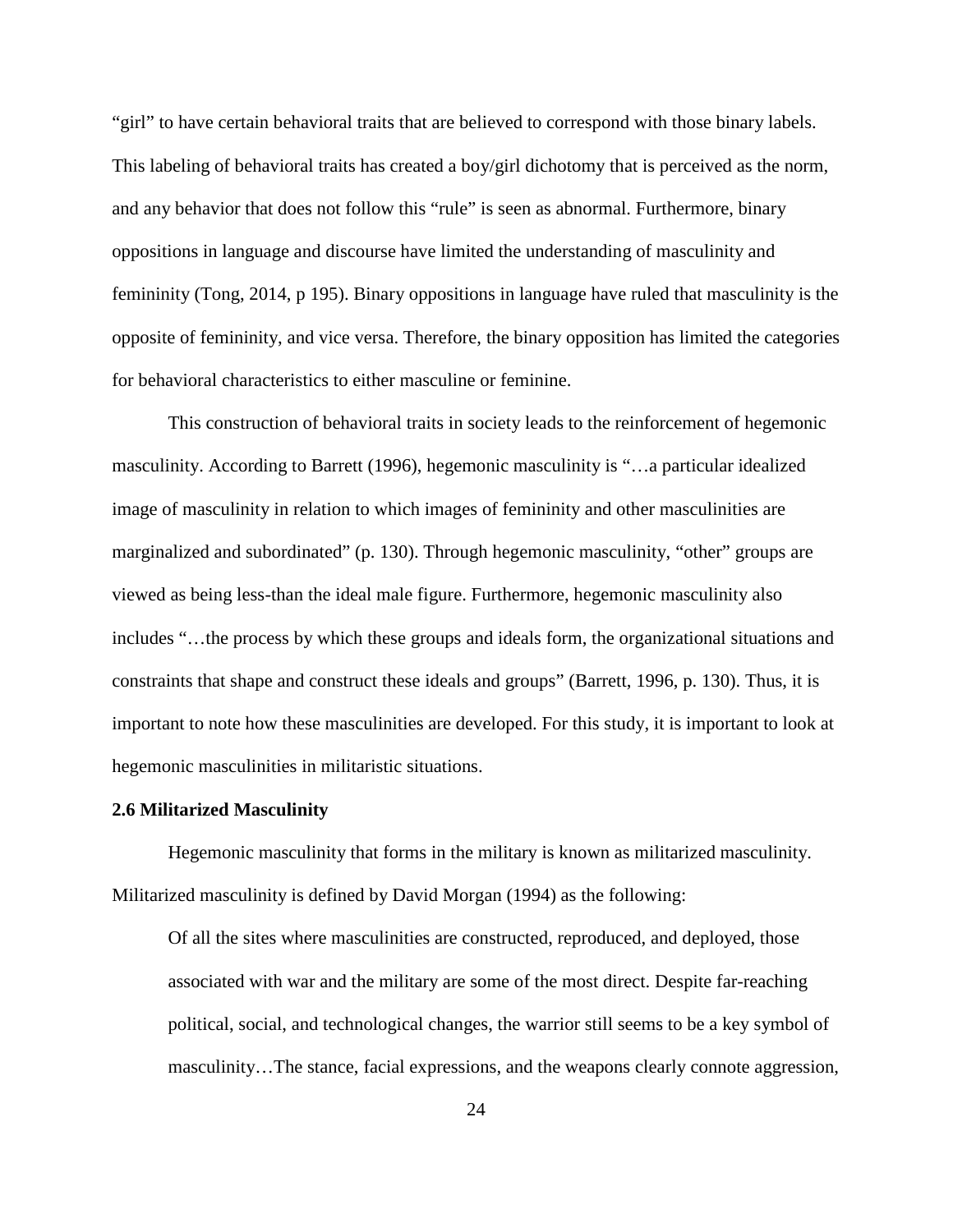courage, a capacity for violence, and sometimes, a willingness for sacrifice. The uniform absorbs individualities into a generalized and timeless masculinity while also connoting a control of emotion and a subordination to a larger rationality (p. 165).

A militarized masculinity suggests that the only way a man can be a "true" man is if he embodies these characteristics. Of course, the only way for men to embody these characteristics is if they join the military, which is the ultimate school for masculinity (Scheub, 2012, para. 4). An early example of a society ruled by militarized masculinity is Germany through both World Wars. Dr. Ute Scheub (2012) states that men in Germany were taught to be "hard," and "disciplined" (para. 7). The United States, however, has also emphasized the need for militarized masculinity.

Furthermore, the military needs a group of men, who would have been at odds in society based on socio-economic status, to be a cohesive unit. To do so, the military reinforces a commonality, which is their masculinity. The military "[emphasizes] stoic masculinity, and differentiating the masculine from the feminine" (Shields, 2016, p. 65). The military ingrains in them that what unites them is their hyper-masculinity. The military treats training as a "finishing school" that teaches the soldiers hyper-masculine values and behaviors, such as strength, toughness, stoicism, aggressiveness, and an exaggerated heterosexuality" (p. 65). Thus, even before soldiers go to any theater of action, they have already been trained to be hyper-masculine and to denounce any femininity.

Gender roles and militarism are also reinforced in the spread of militarized masculinity (Bjarnegård & Melander, 2011, p. 145). Bjarnegård and Melander (2011) state that, through militarized masculinity, "violence is viewed as an acceptable means of imposing and maintaining domination…[and] that conflict will be dealt with violently" (pp. 145-146). This, then, reinforces Shields (2016) argument that the military's main training objective is hyper-masculinity. By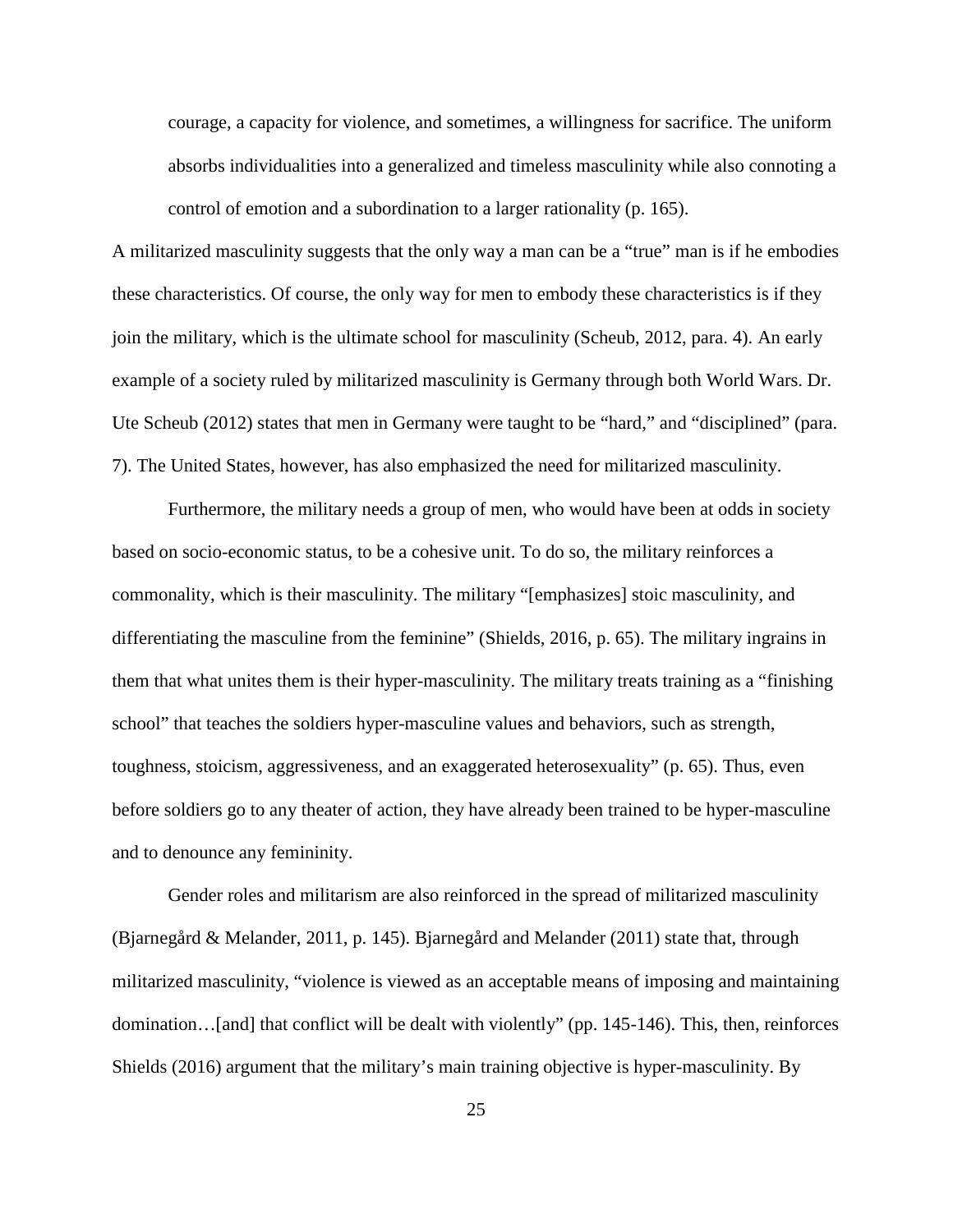enforcing hyper-masculine traits, creating a militarized masculinity, the soldiers are prone to use violence to solve conflict.

Furthermore, some scholars argue that masculinity and war are linked. Hutchings (2008) argues that there is a "mutually reinforcing relation between masculinity and war and the links between ideals of masculinity and exemplary or necessary military virtues or qualities" (p. 392). This suggest that there is a mutual relationship between the masculinity, the military, and war. The military uses basic training to form a cohesive unit through masculinity. Without this cohesion through masculinity, the military would not be able to have "war." As Hutchings (2008) further claims that masculinity is a cause of war (p. 391). Thus, there is a continuous relationship between hyper-masculinity and militarism.

One scholar analyzes sense of identity in forming masculinity in the military. Hale (2012) states that "strong sense of belonging to the military community" is important in developing masculinites (p. 708). In her research, Hale (2012) found that some respondents considered the military their "home" and that it was the most important aspect of who they are (p. 709). The researcher's findings show that the military is ingrained into their identities. Hale (2012) also states that respondents feel that there they must conform to "military masculinities," and if they do not, they must leave (p. 713). The military, then, in using masculinity as a cohesive trait, forces people to adopt it, with negative effects if people are not willing to conform. Thus, the military forces masculinity on the soldiers, and takes away their autonomy in doing so.

#### **2.7 Masculinity in Media**

Though the military is one way to militarize masculinity, films are also used to influence the cultural zeitgeist. Speaking of gender issues, scholars began analyzing gender in film in the 1970s. Gender in films was often analyzed using feminist film theory, which was developed by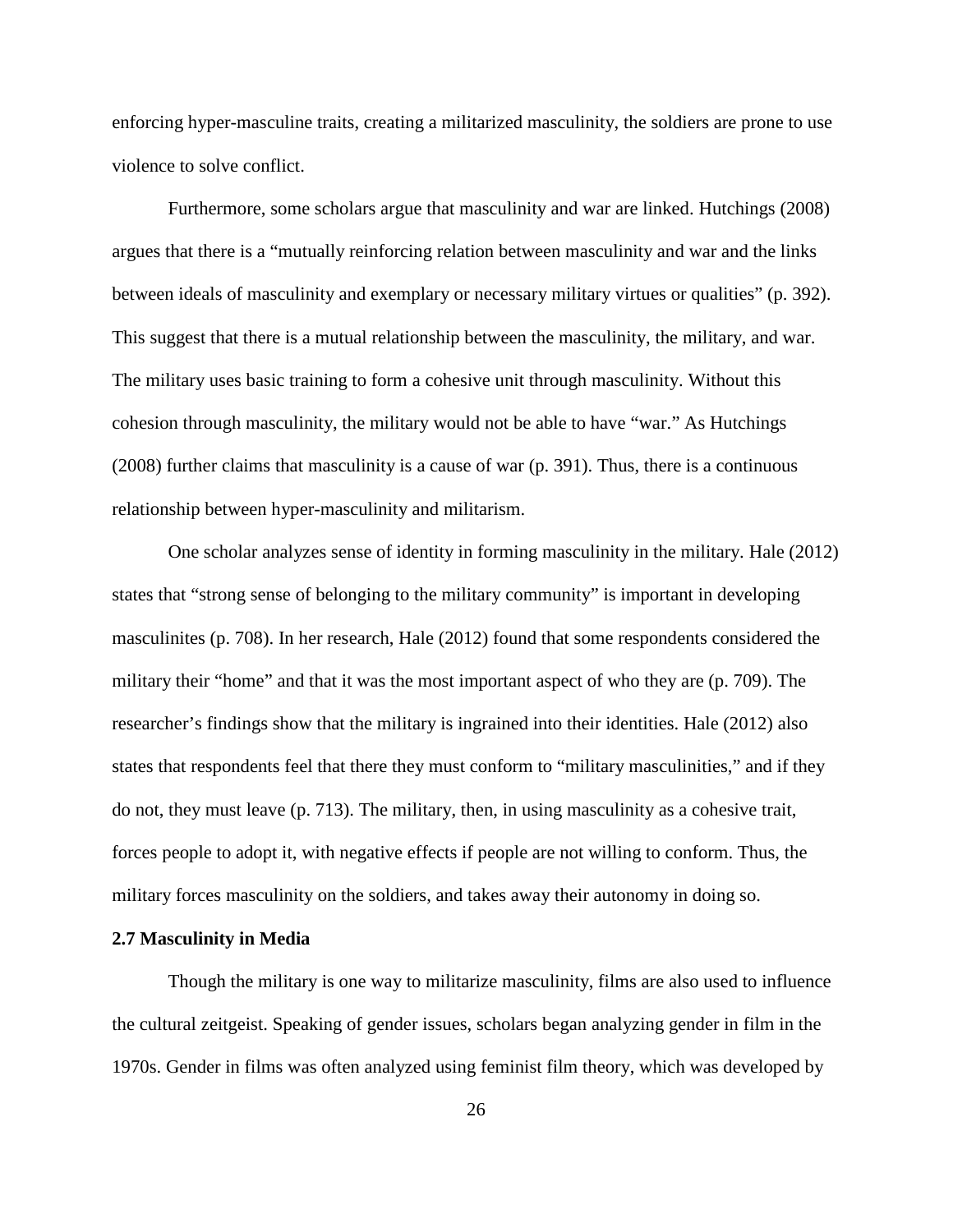scholars, such as Laura Mulvey and Claire Johnston (Hammett, 1997, p. 85). Feminist film critique was most likely kick-started by the release of *Jaws* in 1975, which was the first blockbuster and dictated that films should cater to the tastes of 15-year-old boys (Dowd, 2015, para. 27). The emphasis of the male audience of *Jaws* (1975) is mostly the same as the target audience of war films. Scholars found that films caused "[oppression] not only economically and politically, but also in the very forms of reasoning, signifying and symbolical exchange of our culture" (Devereaux, 1990, p. 337). Thus, the symbolism of gender in films also contributes to the cultural zeitgeist.

For example, Susan Jeffords (1994) analyzed masculinity in various films, such as the Rambo film series, released in the 1980s. Interestingly, these films, she suggests, represented society's desire to see "spectacular narratives about characters who stand for individualism, liberty, militarism, and a mythic heroism" (p. 16). Of course, these films were released during the Reagan Era, a historical context in which the administration pushed the idea that there was a need for a more "masculine" approach to foreign affairs (Jeffords, 1994, p. 28). This further demonstrates the link between films and the cultural zeitgeist. For the country to be "masculine," men needed to have "hard bodies." According to Jeffords, hard bodies are characterized by not having any feminine traits, have strength, are aggressive, and have power (p. 35). Interestingly, this trend exploded in the 1980s, and lasts until this day.

Furthermore, "the muscular body is a heavily inscribed sign: Nothing else so clearly marks an individual as a bearer of masculine power" (Brown, 1999, p. 27). Musculature is used to determine gender norms. To be considered a "man," the person must be "hard," or have an abundance of muscles. Also, women who are muscular and men who are not are considered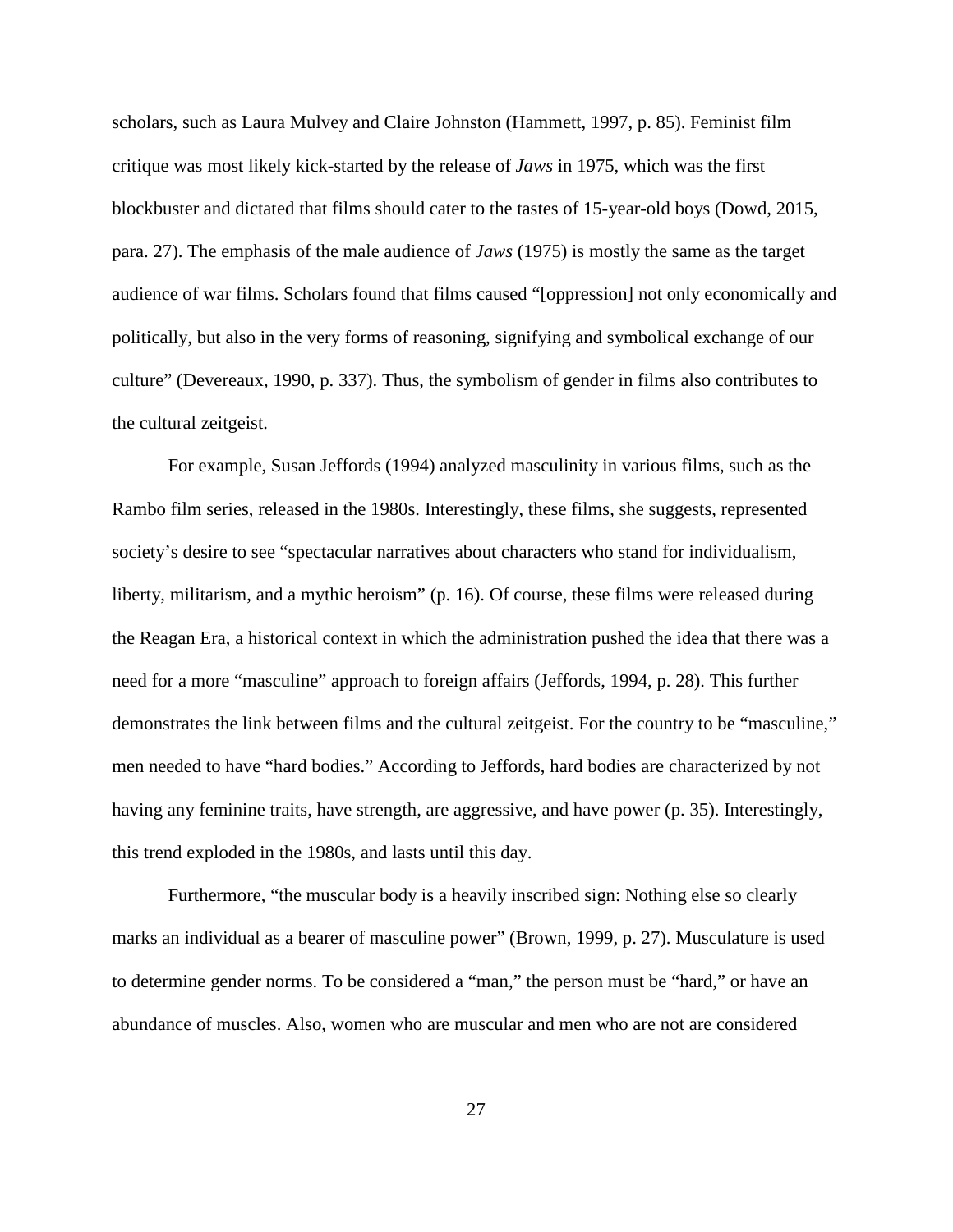"gender transgressors," because they defy gender norms created by society (Brown, 1999, p. 27). The muscular body, or hard body, is a strong symbol for hypermasculinity.

Interestingly, it is also worth noting how these types of hard bodies have also migrated to comic book characters. Most male comic book male superheroes are drawn with large muscles, which is described as the "Marvel body" (Lang, 2016). This hegemonic masculinity is capable of making people believe that this order is natural and concrete (Brown, 2016, p. 132). This hegemonic masculinity can be represented by superheroes. Brown states that superhero parodies, such as *The Big Bang Theory* (2007–present), criticize and make fun of superhero masculinity (p. 132). In the show, however, the male characters still want to look like superheroes. Thus, there is still the "type" of body that needs to be achieved, because it is considered the "best." Therefore, the male superhero body is most likely for the male audience, in order to reinforce the need for the "hard body" in the zeitgeist.

Though female superheroes are drawn for the "male gaze," male characters are also drawn for the "male gaze." The male gaze, or male perspective, is how society is taught to understand the world. The male gaze is the perspective that considered to be the universal quantifier of how to look at the world and to determine what is "real" (Devereaux, 1990). In other words, the female superheroes are drawn for the male audience to ogle. It might be thought that male characters are drawn for the female audience. Male superheroes, however, are not drawn for "female gaze." Rather, they are still for the male gaze.

The male superhero body is for men that "find male power exhilarating" (Wheeler, 2014, para. 3). The male superheroes symbolically represent what men "should" look like, which also leads to exercise routines that are created to look like these characters (Lang, 2016, para. 2). Furthermore, superhero films "represent a very narrow definition of masculinity," and the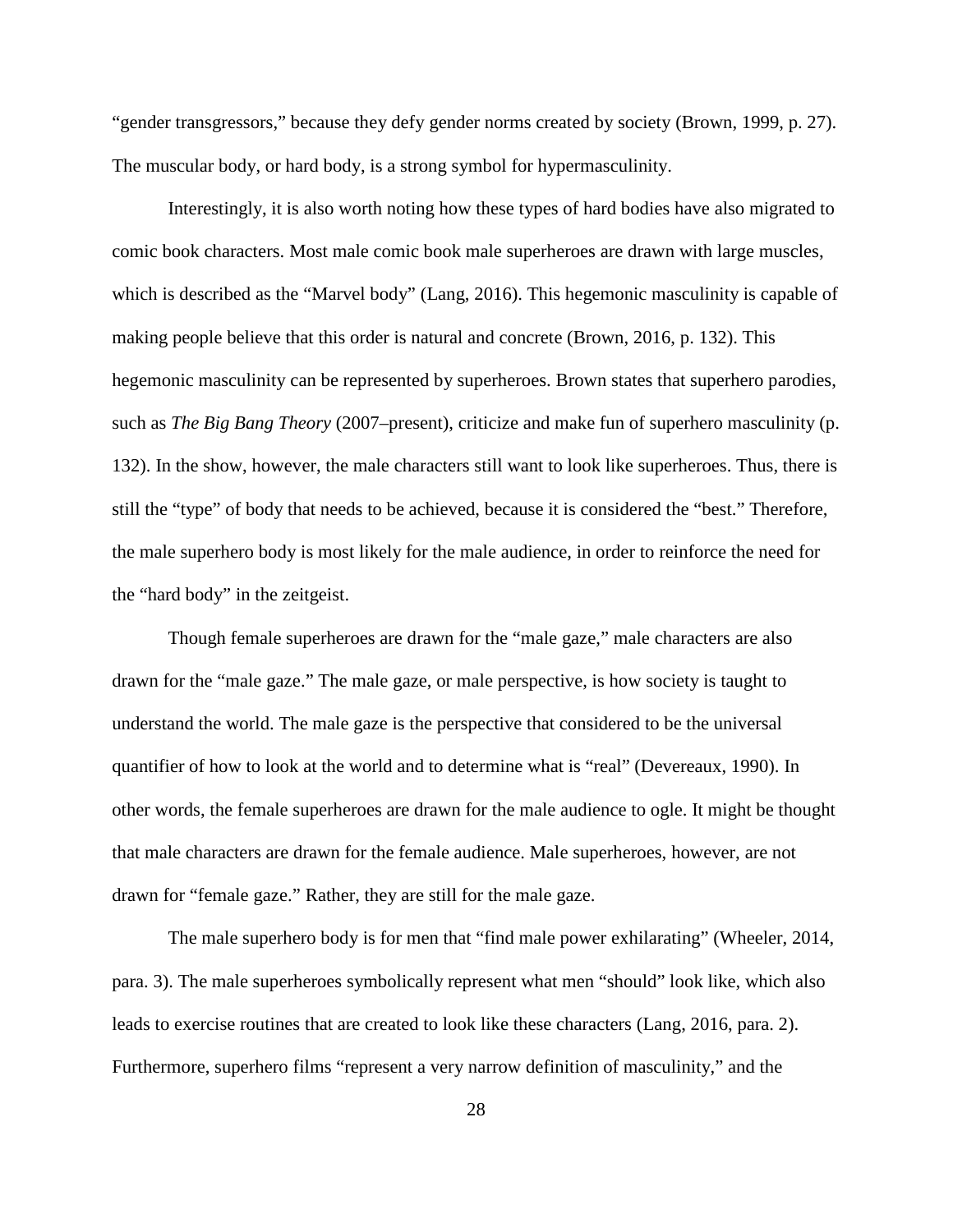narrative is supposed to make the audience identify with the character (Brown, 2016, p. 134). In a franchise, such as the MCU, hegemonic masculinity is constantly reinforced. Also, "Captain America" is one of the characters that has a "hard body" that the audience will identify with.

Furthermore, "classical comic book depictions of masculinity are perhaps the quintessential expression of our cultural beliefs about what it means to be a man" (Brown, 1999, p. 26). The beliefs about what is "manhood" are reinforced in masculine symbolism in superhero comics. This suggests that there is a continuous cycle in how masculinity is constructed. Brown (1999) states that while comics have showed "that a superman exists inside everyman," they are beginning to erase the "ordinary man underneath in favor of an even more excessively powerful and one-dimensional masculine ideal" (p. 26). By erasing the "ordinary man" duality to the "superman," e.g. "Clark Kent" to "Superman," the comics are giving preference to the "superman." There is no longer room for the "ordinary man," and the comic book audience should strive to be the "superman" all the time.

This duality, however, exists in many superheroes. Brown (1999) argues that "superhero comics are one of our culture's clearest illustrations of hypermasculinity and male duality premised on the fear of the unmasculine other" (p. 31). The duality, as Brown states, is the superhero, which symbolizes hypermasculinity and everyone is aware of, and the "ordinary man," which symbolizes perceived effeminate traits and is hidden from the public. The duality of the alter-ego inherently places one personality as the ideal, which is the superhero. This, then, creates the "wish-fulfilling fantasy for young men" (Brown, 1999, p. 32). If young men see that even "whimpy" men can become superheroes, then they can to. Therefore, this proposed study recognizes the significance of conducting an analysis of masculinity of male superheroes, such as "Captain America," in films.

29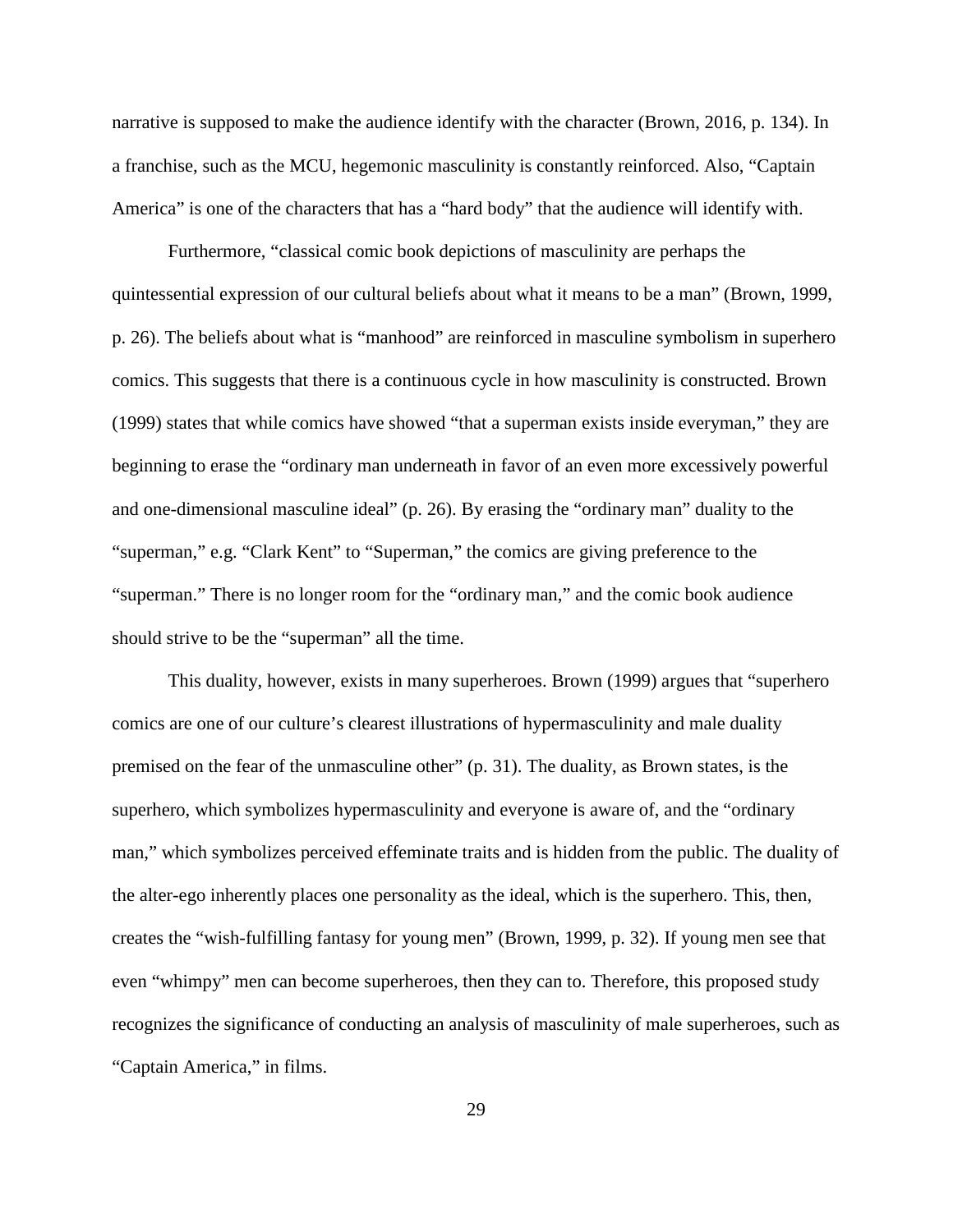#### **2.8 Militarism & Masculinity within "Captain America"**

Once again, it is important to know that militaristic themes are not just in films but also in comic books. In an analysis of the Captain America comic books, Jason Dittmer (2005) states that the character embodies the "American identity by relating to nationalism and current political affairs" (p. 627). Although Dittmer is analyzing the Captain in the comic book universe, this conclusion could clearly apply to the films as well. Captain America is successful in representing the American people because people use popular culture to understand their positions in the nation and the world (p. 626). Dittmer further states that the Captain represents the idea that only the U.S. acts through military force due to the need for security (p. 630).

Thus, this study suggests that the analysis of militarism in the Captain America comic books and stories is important, because these stories are now being made into several films (e.g., *Captain America: The First Avenger* (2011) and others). There are also other comic book series that now have various film adaptations, for instance the Iron Man comics, and that also have militaristic themes. Interestingly, Manohla Dargis of the New York Times, recently wrote a review about *Iron Man 3* (2013). Dargis states that the film uses iconography of Osama Bin Laden, 9/11, and the Wars on Terror (2013, para. 7). Like many other films post-9/11, this film uses these ideas as a backdrop for the film without analyzing political arguments; they are exploiting these events. Dargis also comments on the fact that despite explosions killing people, there is nothing "real" about how the setting looks (e.g., lack of blood and limbs) (para. 4).

Dargis also notes that Steven Soderbergh, a retired filmmaker, stated that people in the U.S. seem to be suffering from post-traumatic stress since the 9/11 attacks (para. 13). For this reason, there is a large audience for escapist films that do not analyze politics, but rather, have a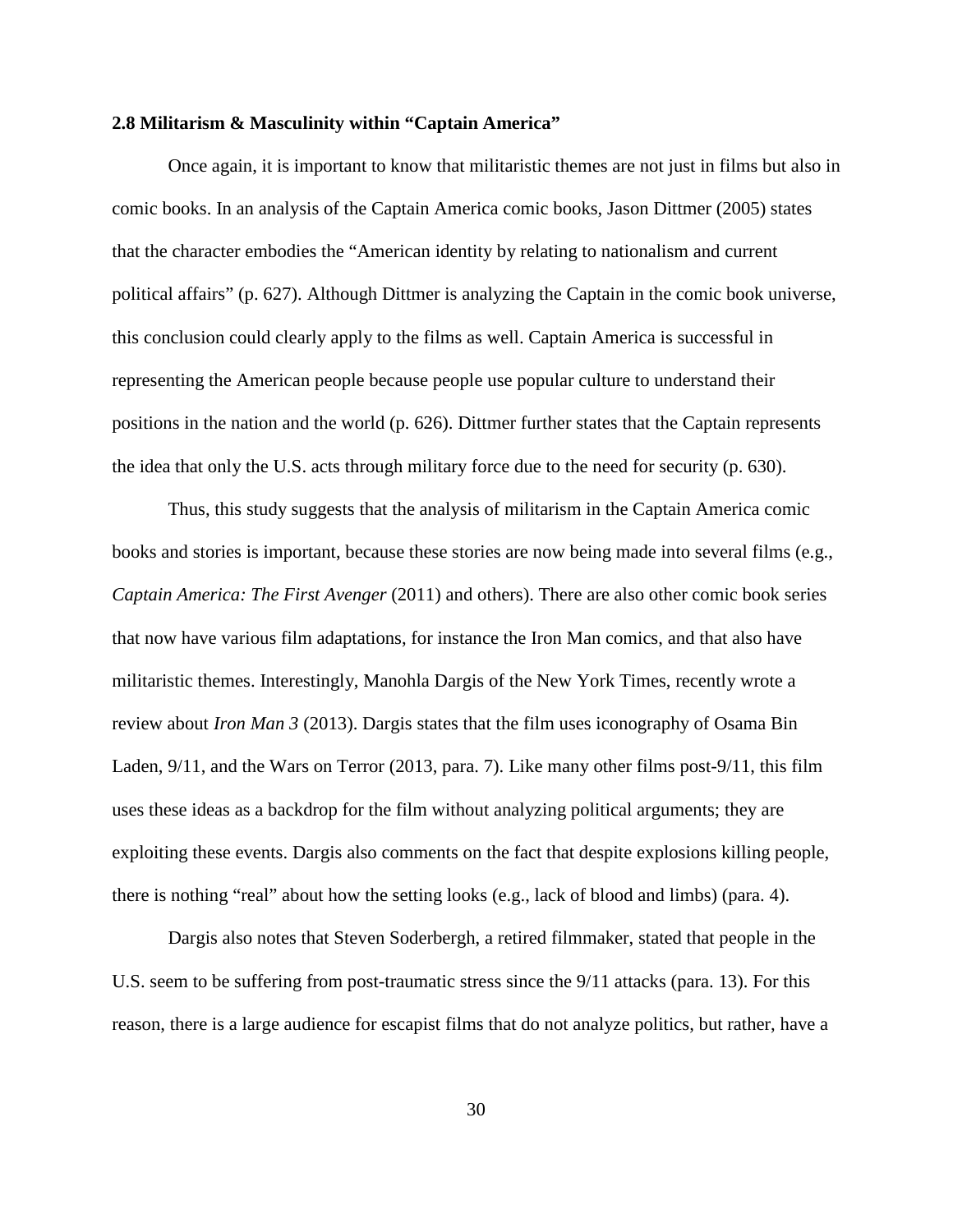simplistic view of "good" and "evil" in fantasy. Yet the adaptations of comic books, while there have been many, are becoming bigger blockbuster films recently and in contemporary culture.

Importantly, these films, particularly the character "Captain America," typically represent a Manichaeistic view, which is the concept that the "forces of light and goodness are destined to confront evildoers," as well as jingoism, which is the "ease in which a majority of Americans can be mobilized behind military venture" (Boggs & Pollard, 2016, pp. 17-18). These symbols are reinforced in every movie that is released that foregrounds "Captain America" as the only reason the world is saved from "evil." These symbols that "Captain America" and the MCU represent are indicative of "[Americans that] act modern, cool, and sophisticated… but underneath, want a daddy, a king, a god, a hero…a champion who will carry that lance and that sword in to the field and fight for [them]" (Dowd, 1992, para. 5). Therefore, the MCU and "Captain America" symbolize these ideologies, which are also representative of and symbiotic with the zeitgeist in which they are released.

Furthermore, Captain America is "a representative of national identity, one must not ignore the display of his physical body as a marker of his heroic manhood" (Barbour, 2015, p. 277). The national identity that Captain America is representing is the belief that "heroic manhood" is achieved through hypermasculinity. Barbour (2015) states that "the transformation of Rogers into Captain America enacts that fantasy of instantaneous metamorphosis from weakling to super hero" (p. 279). Captain America represents the ultimate wish-fulfilling fantasy. He will be the weakling ever again–he is forever the superman.

Though prominent film and military scholars such as Boggs and Pollard briefly mention the militaristic themes in superhero films, they do not fully analyze these themes in the films, thus, leaving a gap in the literature. Therefore, previous literature, as well as the gap in the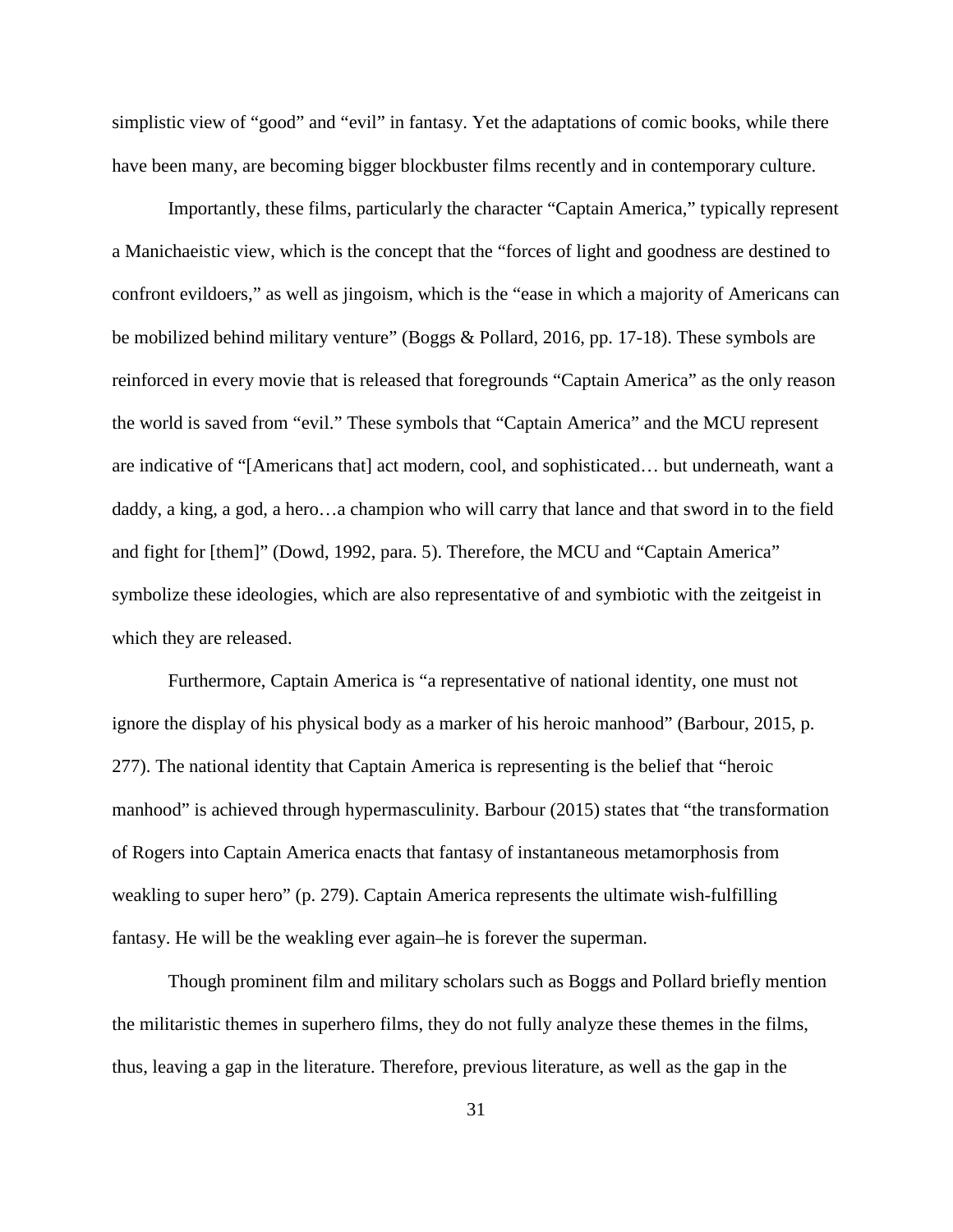literature, informs this study. This research focuses on the application of critical discourse analysis to the character "Captain America" in the Marvel Cinematic Universe.

The research questions that drive this are as follows:

1. How is movie discourse in Hollywood and the MCU franchise in dialogue with post-9/11 culture?

2. How does the MCU advance ideologies of militarism, masculinity, and patriarchy?

3. To what extent can CDA be used to analyze symbols of masculinity and militarism in "Captain America" and the MCU?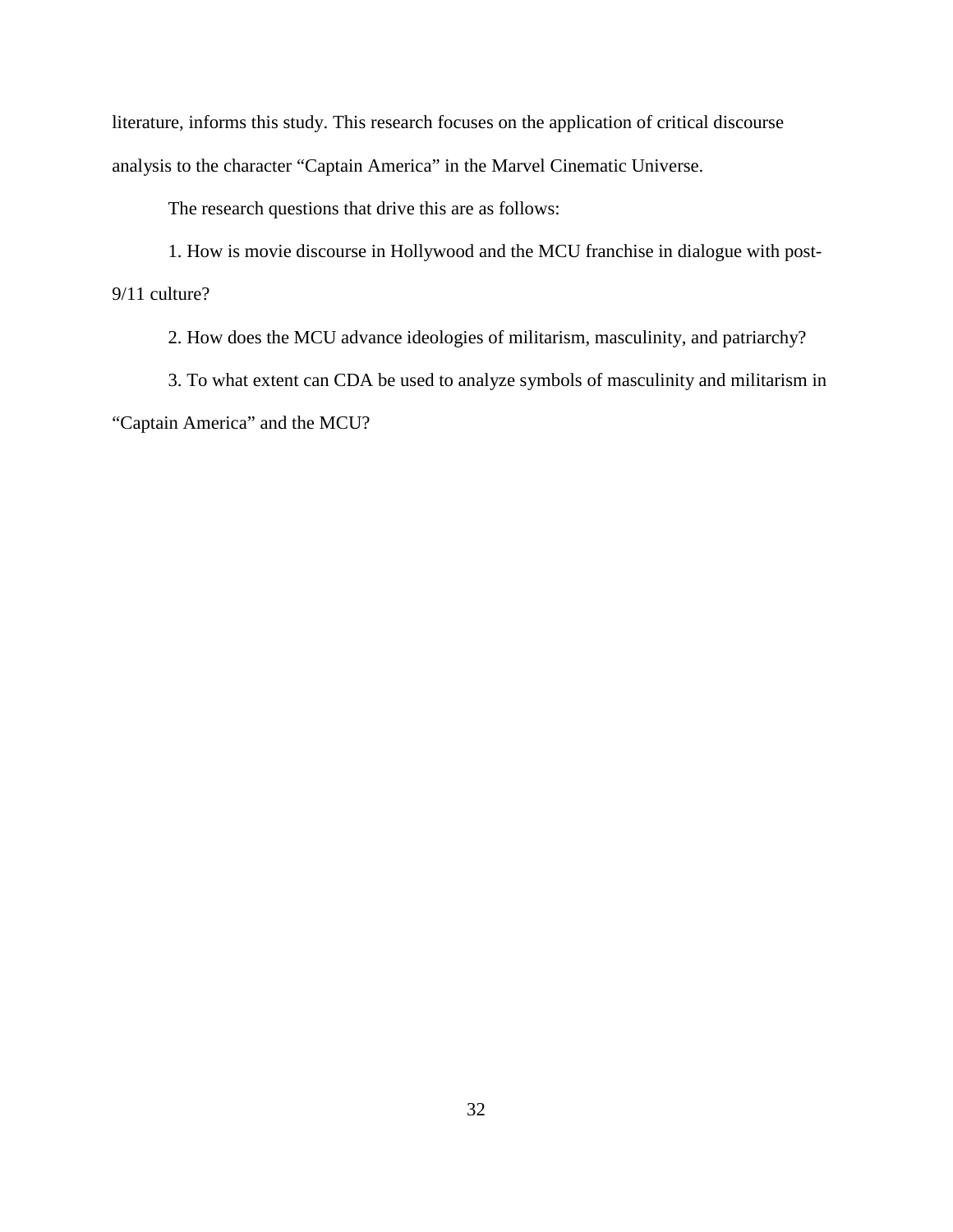#### **CHAPTER 3**

# **METHODOLOGY**

## **3.1 Critical Discourse Analysis**

Based on previous literature, and box office gross, this proposed study suggests that an analysis of the character "Captain America" and the Marvel Cinematic Universe is worth undertaking. The methodology applied in this is Critical Discourse Analysis (or, CDA). CDA "emerged in the late 1980s as a programmatic development in European discourse studies…Since then, it has become one of the most influential and visible branches of discourse analysis" (Blommaert & Bulcaen, 2000, p. 447). CDA is also "fundamentally concerned with analysing opaque as well as transparent structural relationships of dominance, discrimination, power, and control as manifested in language" (Wodak, 2001, p. 2). Since CDA allows for this analysis in structural relationships, it is inherently political.

Since CDA is an influential in discourse analysis, and is concerned with ideological messages in texts, is the most ideal method to use to analyze "Captain America" and the MCU. Previous scholarly work has shown that there are ideological symbols in media. This study shows that there are ideological symbols of militarism and masculinity in "Captain America" and the MCU that are symbiotic with the cultural zeitgeist. In applying CDA to analyze "Captain America" and the MCU, these symbols are identified. The critical discourse of the MCU and "Captain America" will also improve media literacy. By identifying these ideological symbols, the target audiences if these films, which is all ages, will be able to think critically of the messages they are internalizing. Furthermore, the audience can identify how the ideologies reflect, or reinforce, their culture.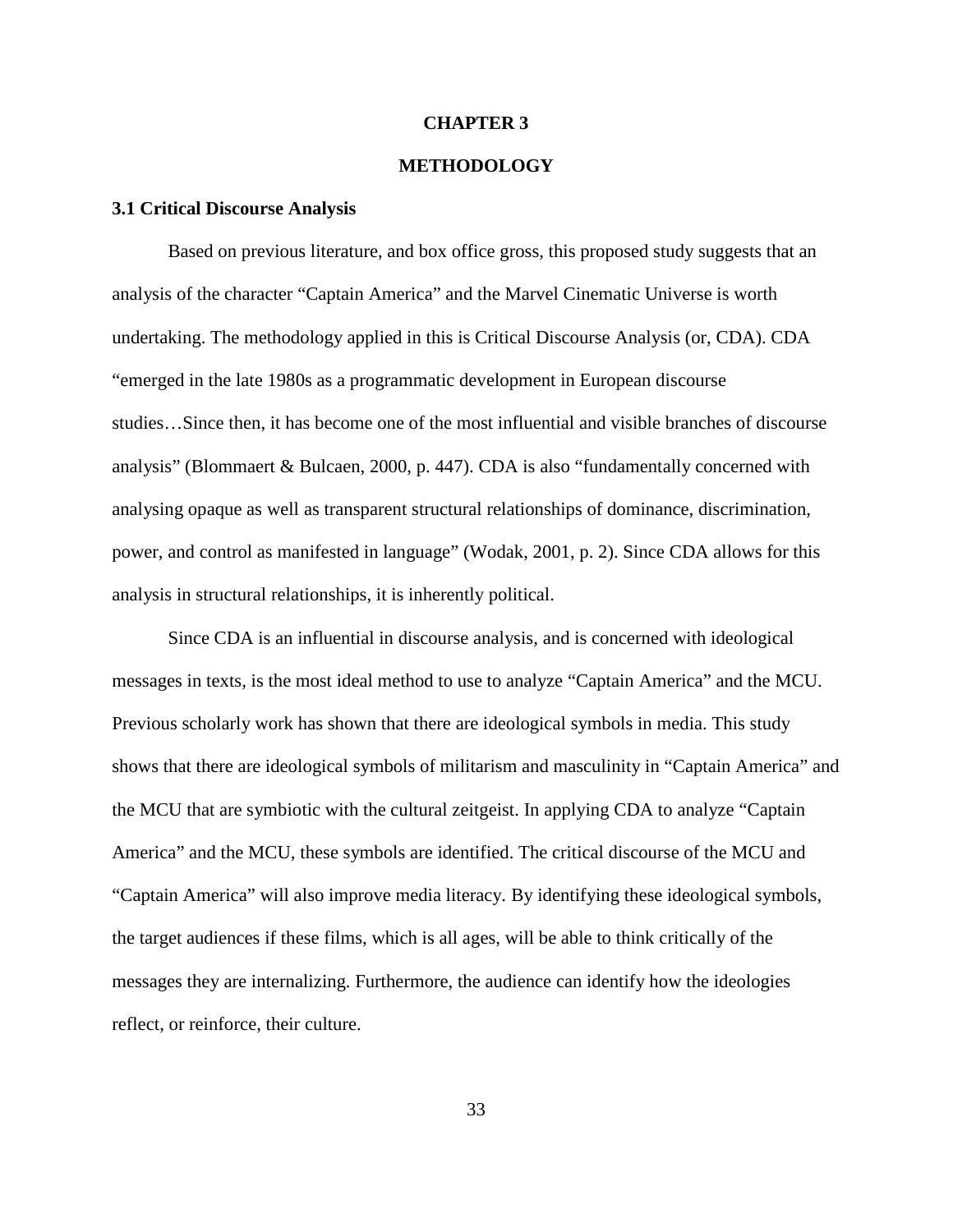Furthermore, CDA allows for "the analysis of the dialectical relationships between semiosis (including language) and other elements of social practice" (Fairclough, 2001, p. 123). The language, and other symbols, used in the MCU can have a potential impact in the social practices of the audience. If these symbols hold ideological meaning, then the audience's social practices could then register these ideologies.

The theoretical implication of CDA is that there will be a form of social change (Hammersley, 1997, p. 238). Since CDA is political, the analysis of ideologies present in "Captain America" and the MCU allows for the possibility of change. By using CDA to analyze texts, people will be aware of ideological problems within a text, which potentially allows social change to occur. CDA allows for the analysis of texts in their social contexts in order to move towards change in society (p. 238). The critical analysis of these ideologies that may be present in the films can lead to the audience thinking critically about the films.

The "commodification of language" has led to the "mixing of different semiotic modalities (photographs, drawings, diagrams, music, sound effects) that is characteristic of late modern texts" (Chouliaraki & Fairclough, 1999, p. 12). Since films encompass various of these modalities, such as photographs, music, and sound effects, they can be analyzed using a methodology such as CDA. Furthermore, a text "is any phenomenon that generates meaning through signifying practices" (Barker & Galasiński, 2001, p. 5). The MCU is a recent phenomenon in film history, and there may be ideological symbolism or discourse within these films that is worthy of scrutiny.

In CDA, it is not necessary to view communication as precise, but rather "a narrowing down of possible ambiguities as an interaction progresses and the language is matched with the (situational and linguistic) context" (Flowerdew, 1999, p. 1091). Therefore, any text can be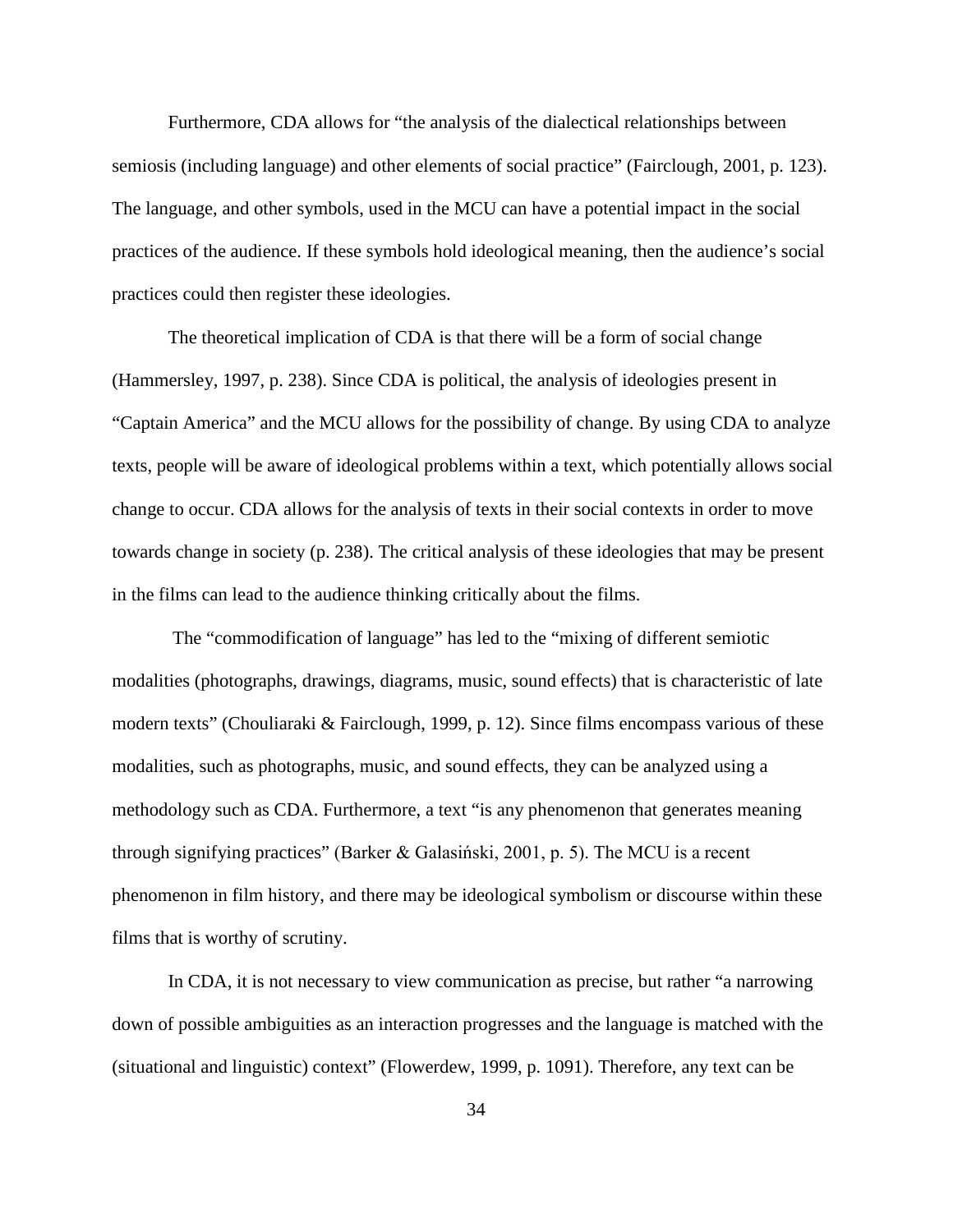analyzed within the context of its production to understand an interpretation of the message that it is conveying.

In previous scholarly work, CDA has been applied to different kinds of texts and contexts. For example, De los Heros (2009) used CDA to analyze the language used in textbooks in Peru to determine whether the textbooks supported language diversity. By using CDA to analyze the textbooks, De los Heros concludes that the language used by the education system showed that they did not strive to achieve language diversity, but rather prescriptivism (p. 187). Thus, the research was able to show ideological issues with the textbooks in Peru, which could potentially lead to more inclusive textbooks for the future school years.

CDA has also been applied recently to the discussion of homelessness in Brazil (de Melo Resende, 2009). De Melo Resende applied CDA to the anlysis of a meeting report in a middleclass neighborhood regarding the homeless community in the area (p. 368). De Melo Resende concludes that the language used in the meeting is constantly used to keep dominant control over the homeless community (p. 376). This study is able to show how language construes or reinforces the dominant ideologies over an oppressed group.

Another study applies CDA to new media and international coverage. Joye (2010) uses CDA to analyze how two Flemish broadcasters covered the severe acute respiratory syndrome (SARS) outbreak in Guangdong, China. Joye concludes that the broadcasters used language that "constructs and maintains the socio-cultural difference between 'us' and 'them'" (p. 598). Thus, this study showes that, through the application of CDA, dominant ideologies are present in news coverage of international events.

In a study conducted by Gavriely-Nuri (2010), a cultural approach was applied to CDA to analyze 60 speeches from 2000 to 2007 (p. 571). Gavriely-Nuri's goal was to determine how the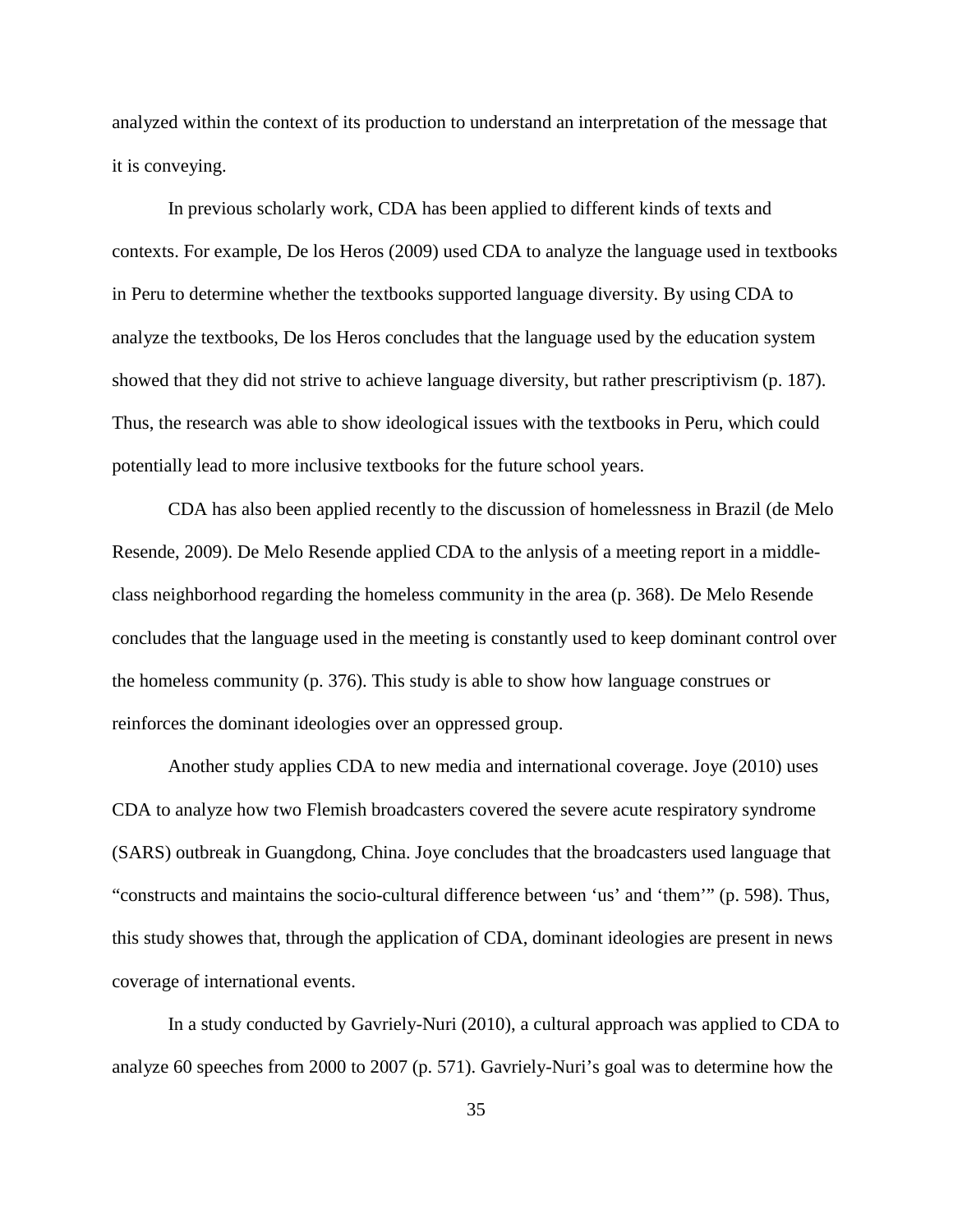term "peace" was used in Israeli discourse (p. 580). Gavriely-Nuri's use of multiple speeches delivered over seven years, shows that more than one text can be analyzed. The researcher analyzes changes in the peace discourse rhetoric, which could reflect the evolving cultural zeitgeist.

Recently, application of CDA was furthered by its use in the analysis of popular music. Bell & Avant-Mier (2009) applied CDA to analyze two hip hop songs to show generational concepts of love and gender. The application of CDA to music shows that CDA can be used to analyze other media and popular culture texts. Thus, this study proposes that CDA can further be applied to investigate ideological symbols that may be present in the MCU and "Captain America."

Given the historical contexts in which these films are being released, they are also significant for study of the power relations between the audience of the films and the texts (Barker & Galasiński, 2001, p. 22). The audience can be exposed to ideological meanings within the texts, in this case the MCU, which will then be continuously reinforced in future texts. This relationship between the text and the audience needs to be analyzed. Through the analysis of the power relations between the audiences and the cinematic content, this proposed study would be able to "develop ways of thinking about culture and power that can be utilized by agents in the pursuit of change" (Barker & Galasiński, 2001, p. 25) and to be an emancipatory tool (Fairclough, 2001, p. 125). The application of CDA to analyze the MCU can potentially create an emancipatory tool for the audience to identify the ideological symbolism present in the films and to think critically about them. In general, the critical analysis of the MCU can contribute to media literacy overall.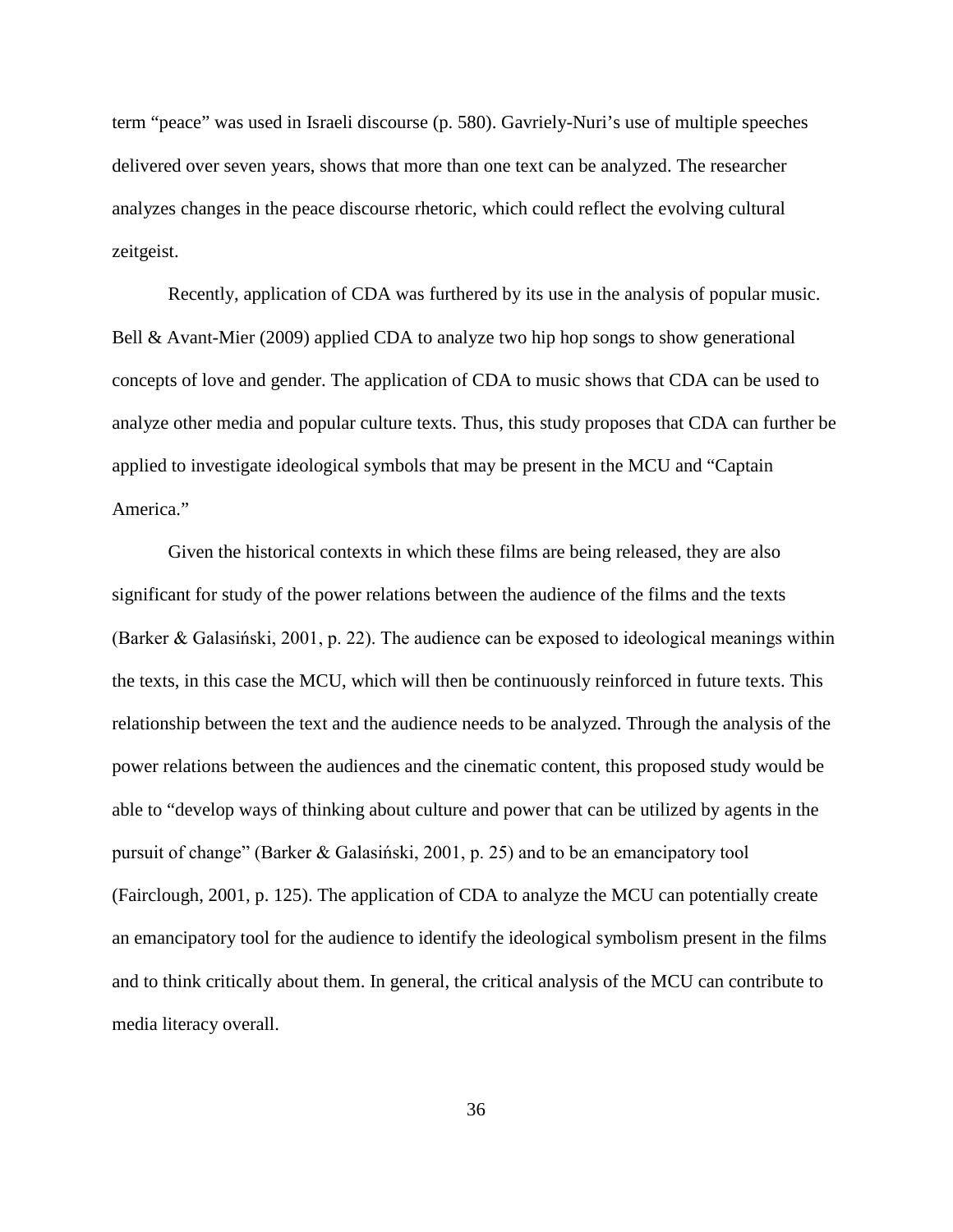Furthermore, there is a potential that the MCU and "Captain America" have a symbiotic relationship within the current cultural zeitgeist. "To understand culture is to explore how meaning is produced symbolically through the signifying practices of language within material and institutional contexts" (Barker & Galasiński, 2001, p. 5). Baker and Galasiński are then suggesting that there is a relationship between the cultural zeitgeist and the contexts in which language is produced. The MCU could also be responding to ideologies that are dominant in the current cultural zeitgeist.

As CDA has not traditionally been applied to popular culture, or specifically popular films, this study can also contribute to this field of research. CDA allows a different approach to the analysis of film. Specifically, CDA was used to begin the analysis of symbols of masculinity and militarism in "Captain America" and the MCU.

## **3.2 Film Theory**

Within film theory, there are scholars, such as André Bazin and Gilles Deleuze, that have agreed that it is important to look at the relationship between cinema and belief, or ideology (Sinnerbrink, 2012, p. 95). In doing so, these questions arise:

"How does the image carry, depict, and elicit conviction for us? What can cinema do when inherited paradigms of representation (what Deleuze calls the sensory-motor action schema) begin to break down? Can cinema restore a sense of belief in the world as image; a mass of images in which we no longer quite believe?" (Sinnerbrink, 2012, pp. 95-96).

In fact, Bazin's work suggests, that, like many scholars are emphasizing today, the best way to study film is to apply both theory and criticism. Thus, films can be analyzed and critiqued for the reality that they present.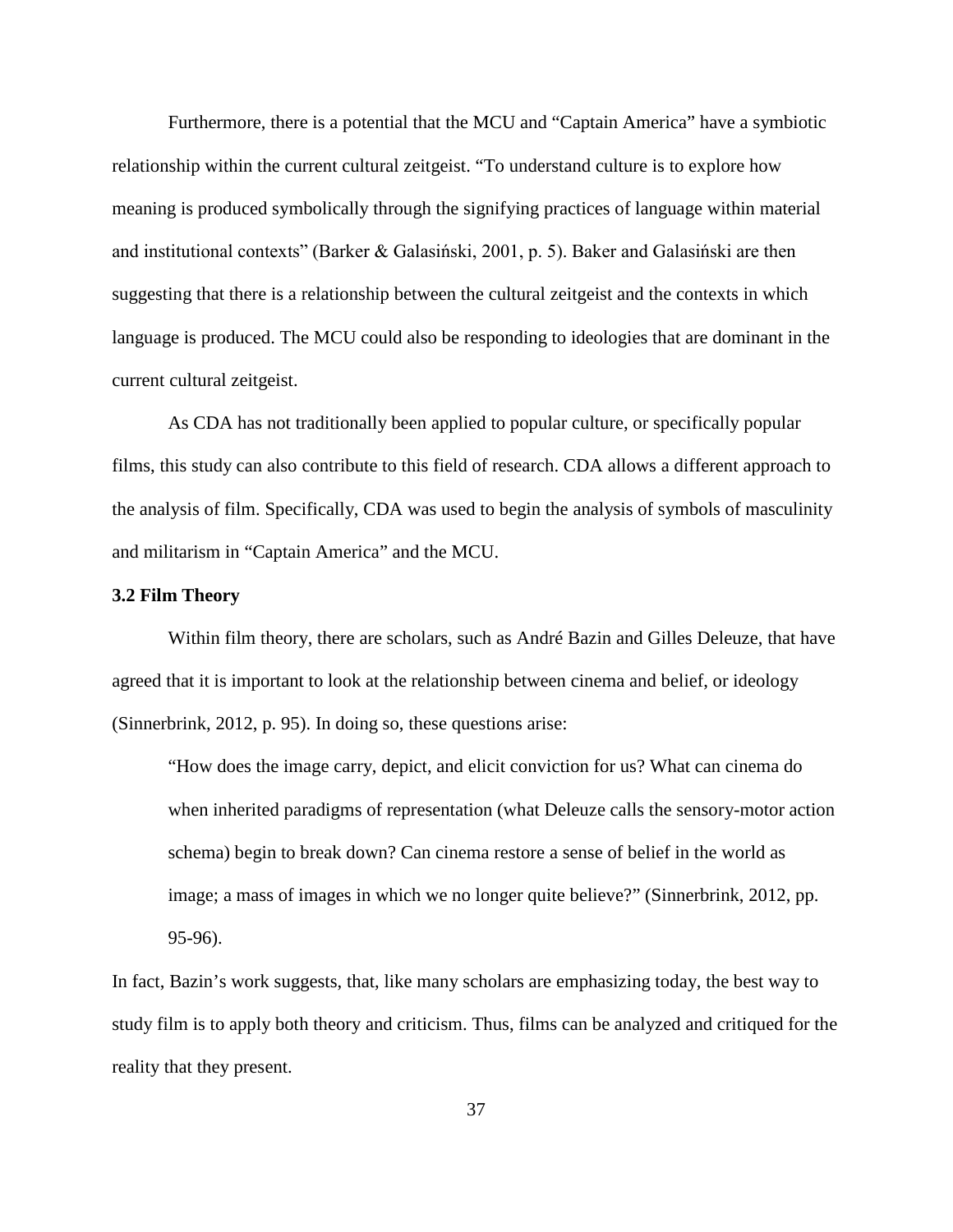Furthermore, Reich and Richmond (2014) state that viewers of any movie are required to leave themselves behind and to not think critically. This means that a film's audience is so immersed in what they are viewing that they are not willing to question any ideologies that are presented as reality. Due to this type of viewership requirements, cinema has created an "ideologically-freighted subject position," in which the film dictates how viewers experience the film (Reich & Richmond, 2014, p. 4).

One critical example of such a shift in the way scholars have been looking at film theory and criticism is how scholars developed feminist film critiques (Reich & Richmond, 2014). Female scholars, such as Laura Mulvey and Mary Anne Doane, critiqued film theory because, if films are looked at through one lens, a lens that does not account for any kind of viewer differences, then female viewers are subject to an experience that is guided by a male point of view for a male audience.

As a text, film has the capability of being analyzed for ideologies because "every film is political" (Comolli & Narboni, 1976, p. 24). According to Comolli and Narboni, "cinema is one of the languages through which the world communicates itself to itself. They constitute its ideology for they reproduce the world as it is experienced when filtered through the ideology" (p. 25). Films are then created to reflect the world in which they are created. The ideologies that are present in the films are often the ideologies of the current cultural zeitgeist. Furthermore, while "there is such a thing as public demand, but 'what the public wants' means 'what the dominant ideology wants'" (Comolli & Narboni, 1976, p. 26). Thus, this further demonstrates that analyzing the MCU in the cultural zeitgeist is critical, intellectual work and a necessary academic endeavor.

38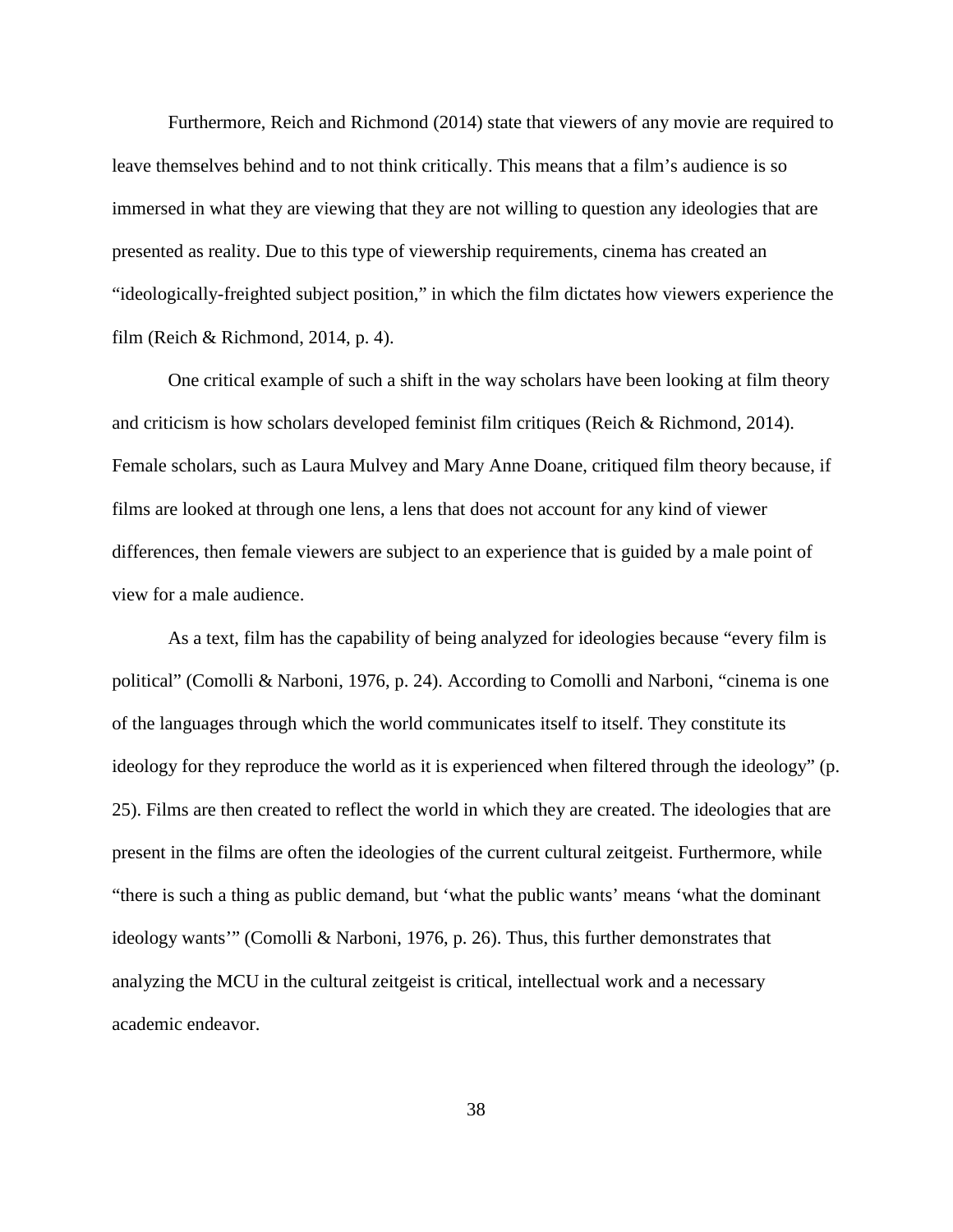Films have been analyzed against at least three theories. Martin Steel (2008) has defined them, in their most idealistic terms as:

"The Realist Thesis: Films are events of sight and sound, uniquely capable of making visual the phenomenal and processual wealth of the real (both human and natural) world…The Illusionist Thesis: Films engender a transparent illusion of the reality of the audio-visual process it presents…The Anti-realist Thesis: Films engender an event of sight and sound that is not – at least not primarily or generally – intended to be perceived as a representation of a real event or like such a representation. It wants to and can be –

simultaneously or singly – perceived for the sake of its own attractions" (p. 159-164). These three theories have allowed film as a medium to be compared to other narrative media to be able analyze not only what it is, but rather what it can do. These theories are not supposed to be used to explain how a film should be made. Instead, they should be used to understand how films are interpreted in the space that they create (Steel, 2008). In the same way, superhero films create a space of their own within today's media landscape and can be analyzed within such a reality.

## **3.3 Data Collection**

In this study, CDA was used to identify and analyze symbols of hyper-masculinity and the militaristic themes in the character of "Captain America" and the MCU. The MCU is considered one text, because each film that is part of the MCU has been used to tell one story. For this reason, the MCU is a phenomenon. Until recently, there had not been a universe developed by the release of multiple films about different characters that will tell one story overall. While all the films released in the MCU are telling one story, there are three characters, "Iron Man," "Thor," and "Captain America," that have their own storylines that are somewhat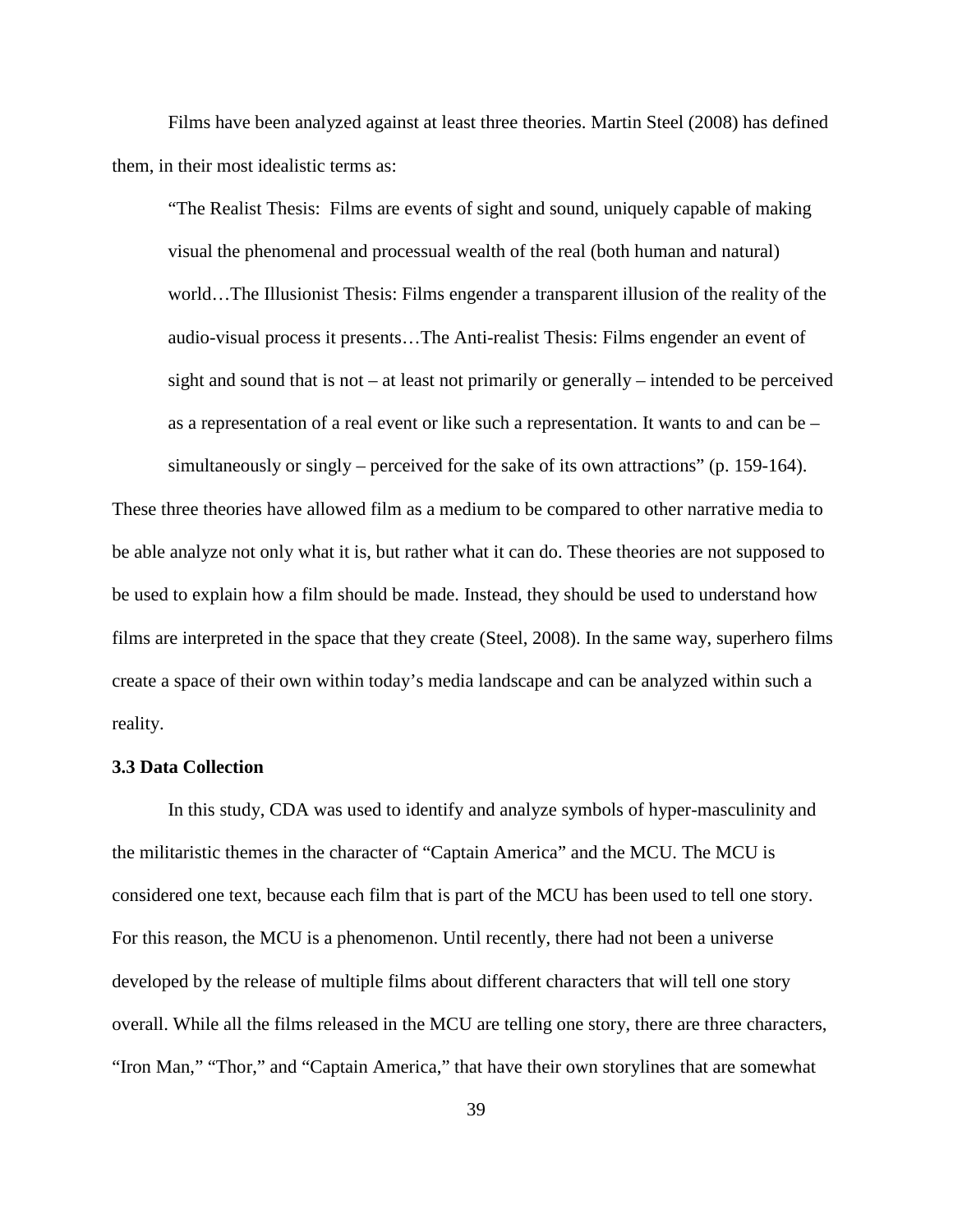separate from the main MCU storyline. Thus, it is possible to analyze these characters storylines individually from the whole.

Furthermore, it is also necessary to have more than one text, because, as scholars note, the effects of media work only through repetition (Baker, et. al, 2008, p. 283). Therefore, the texts in this study will be:

- 1. *Captain America: The First Avenger* (2011)
	- a. Kevin Feige, Producer
	- b. Joe Johnston, Director
	- c. Domestic Gross: \$176 million
	- d. Worldwide Gross: \$370 million ("Captain America: The first avenger," 2017);
- 2. *Marvel's The Avengers* (2012)
	- a. Kevin Feige, Producer
	- b. Joss Whedon, Director
	- c. Domestic Gross: \$623 million
	- d. Worldwide Gross: \$1.5 billion ("Marvel's the Avengers," 2017);
- 3. *Captain America: The Winter Soldier* (2014)
	- a. Kevin Feige, Producer
	- b. Anthony and Joe Russo, Directors
	- c. Domestic Gross: \$259 million
	- d. Worldwide Gross: \$714 million ("Captain America: The winter soldier," 2017);
- 4. *Avengers: Age of Ultron* (2015)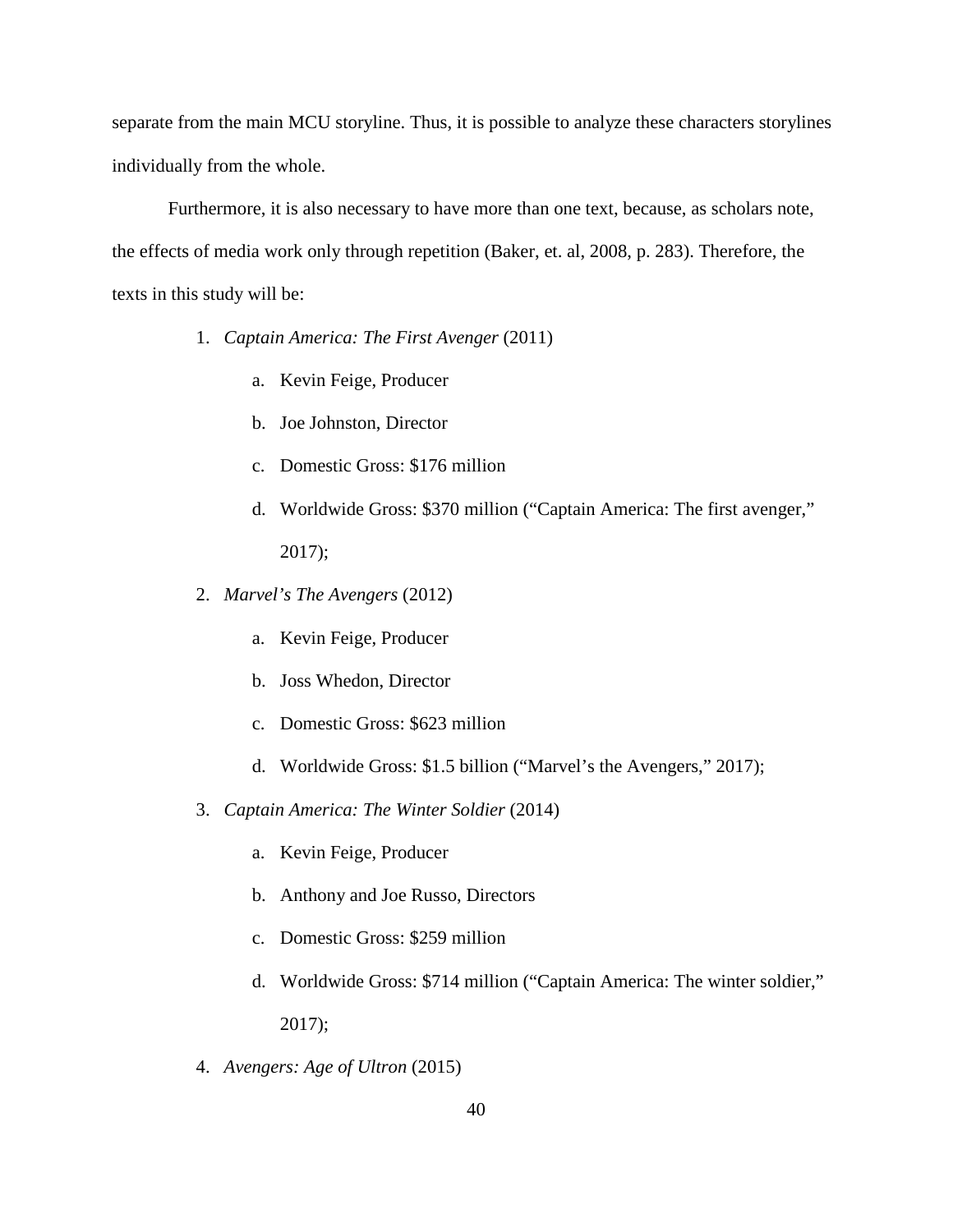- a. Kevin Feige, Producer
- b. Joss Whedon, Director
- c. Domestic Gross: \$459 million
- d. Worldwide Gross: \$1.4 billion ("Avengers: Age of Ultron," 2017);
- 5. *Captain America: Civil War* (2016)
	- a. Kevin Feige, Producer
	- b. Anthony and Joe Russo, Directors
	- c. Domestic Gross: \$408 million
	- d. Worldwide Gross: \$1.1 billion ("Captain America: Civil war," 2017).

Also, the iTunes digital copy edition of each film is used for analysis. This corpus has been selected because "Captain America" is present in all five films. While the MCU is one text, not every film that is released deals with every character in the universe. The films that have been selected are about, or further, the storyline for "Captain America."

To properly critique the symbolisms within the "Captain America" character in the MCU, it is important to analyze how the character has evolved through all five films. While in the corpus, there are three solo "Captain America" films and two "Avengers" films, it is important to analyze all of them. One of the goals of this research is to be representative of the character's story arc within the MCU (Baker, et. al, 2008, p. 275). Every film in the MCU is connected; this does not mean that every character is in each film. Rather, the storyline of one film will, in some way, affect the storyline of the next film. Therefore, each film needs to be analyzed in order of theatrical release.

A goal of the study is to analyze how "Captain America" and the MCU is responding to the cultural zeitgeist. Thus, it is important to follow the character and the MCU's evolution in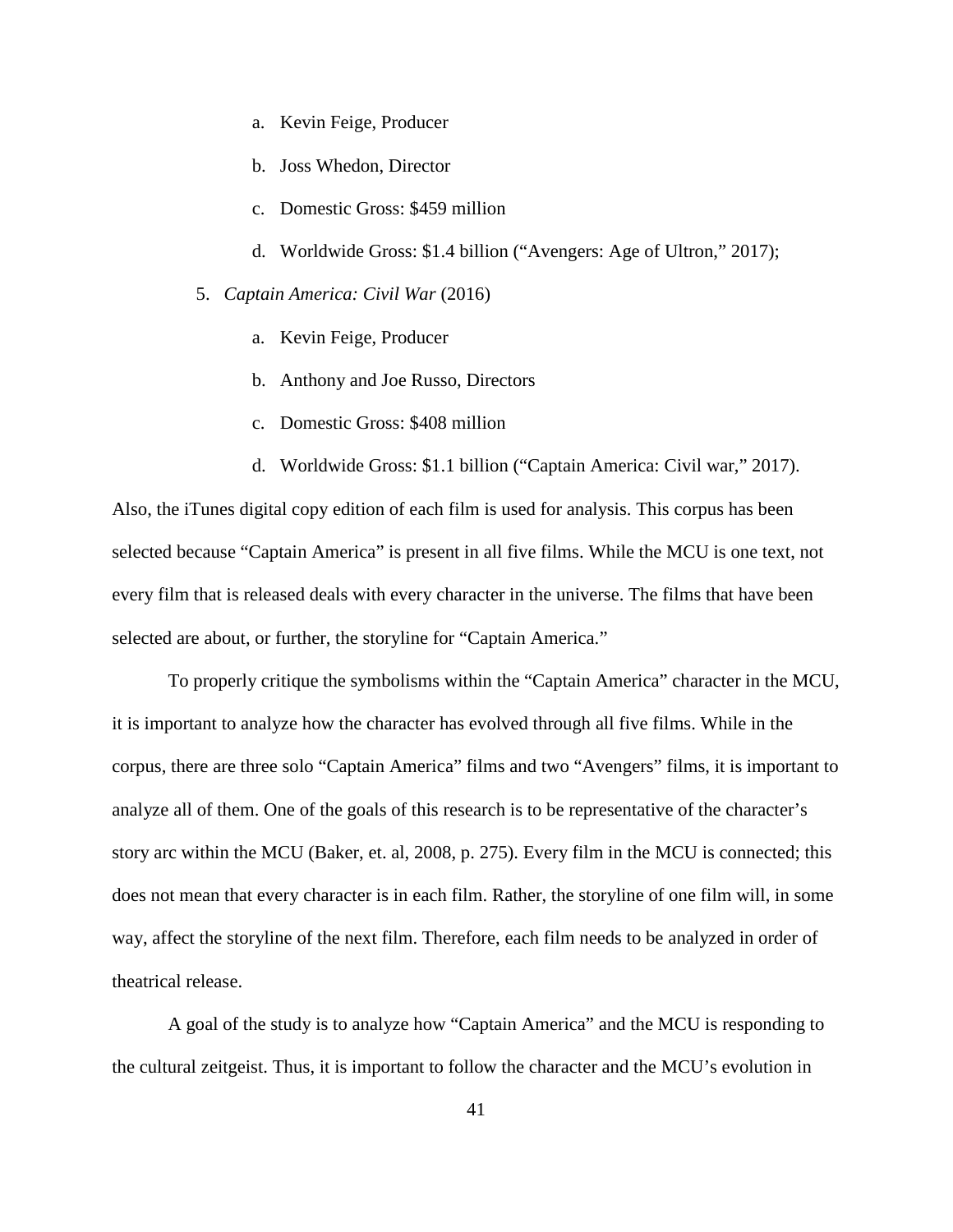chronological order. As part of the movie-going experience, the audience is expected to believe that the MCU is an alternate universe that exists parallel to our own. This means that there is a universe that exists that has a similar history and the main difference is that universe has superheroes. Therefore, the year in which each film is released is also the calendar year in the MCU, unless stated otherwise. Since each year in the MCU somewhat mirrors our own universe, it is important to analyze the five films in release order. By analyzing the films in release order, the films will more cohesively demonstrate the cultural zeitgeist.

Furthermore, within these five movies, the "Captain America" storyline begins and continues in two different time periods in history. The first film, *Captain America: The First Avenger* (2011), takes place during World War II, and then there is a 66-year time jump to 2011. It is important to analyze this movie first, because, it not only introduces the audience to the character, it also shows a significant time, and cultural, change. After this movie, the films that follow are *The Avengers* (2012), *Captain America: The Winter Soldier* (2014), *Avengers: Age of Ultron* (2015), and *Captain America: Civil War* (2016). The total events of these films occur over four years. While the events of each film may occur over a few days, the films may register the cultural zeitgeist.

Also, while the audience is only privy to the events of these films, time has passed between each film. Often, each film begins *in media res*, or in the middle of the action of the film. The audience must assume that between the films, the characters have "lives," without being told explicitly what has occurred. It is then plausible that the films are reflecting the cultural zeitgeist and need to be analyzed in order of the theatrical release.

Another goal of this study is to find patterns in which "Captain America" and the MCU promote ideologies of hyper-masculinity and militarism. To find these patterns, each film was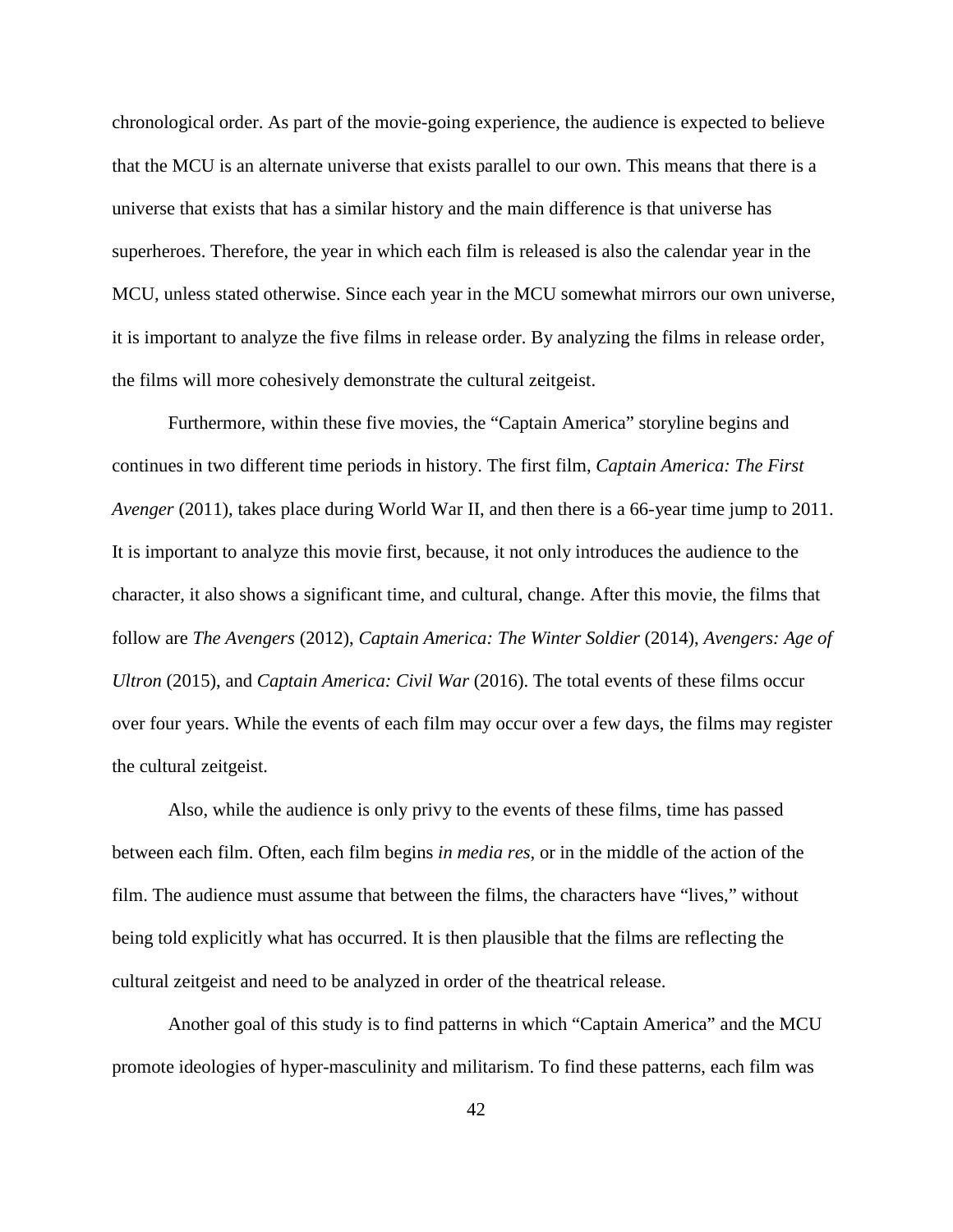analyzed individually, then compared. Since each film represents a certain time and event, the stories can adapt to any changes in the cultural zeitgeist. Again, the films occur over four years, and the analysis needs to reflect the changes in the representations of hyper-masculinity and militarism.

Furthermore, the films were not directed by the same people. There are three sets of directors for the five films in this study: Joe Johnston directed the first "Captain America" solo film, Joss Whedon directed both "Avenger" films, and the Russo brothers directed the last two "Captain America" films. Since films reflect their creators, there are at least three different ideological perspectives in the texts selected. By analyzing each film individually, there is an account for these different perspectives as well as any reflection of the cultural zeitgeist. Furthermore, the individual analysis will be more comprehensive, because it allows for many instances in which hyper-masculinity and militarism are present.

Since there are five films, it is important for the scope of analysis not to be too large. Since each film will have many instances of hyper-masculinity and militarism, it would be easy to analyze every scene from each film. There are, however, five films to analyze and for this study, the number of scenes that will be analyzed from each film will be limited. "Film consists of and is analysable in scenes, i.e. units of action defined by a particular setting and participant configuration" (Androutsopoulos, 2012, p. 306). It is, then, possible to select the scenes that are identified to have symbols of masculinity and militarism.

To keep the scope of this analysis manageable, there will be five to ten scenes that will be analyzed per movie. Ideally, the scenes that are chosen will have aspects of hyper-masculinity and militarism. The scenes that are analyzed for ideological symbols will be in the order they appear in the film. By analyzing the scenes in order, this will give context to when they occur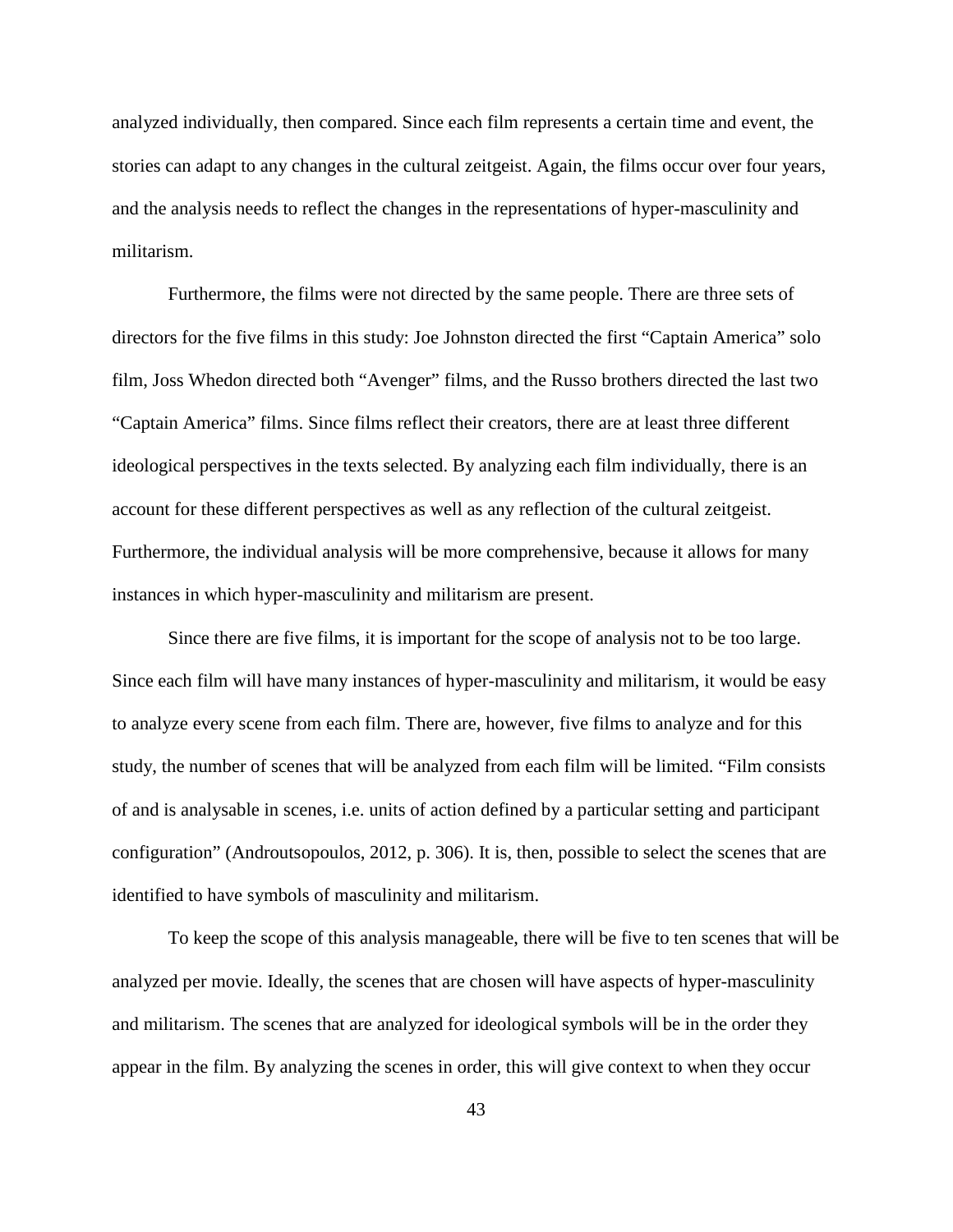within the MCU. The chronological order of the scene analysis will also show how symbols of masculinity and militarism evolve over time in the MCU and "Captain America." The changes of the ideological symbols in "Captain America" and the MCU is important, because it allows for the any nuances within these representations to be analyzed and can decrease biases.

While CDA is normally used to analyze language, this study broadens the scope of the use of CDA. In this study, dialogue, music, costumes, and set design in a scene will also be analyzed to determine if, or how, symbols of hyper-masculinity and militarism are presented in the film. In film, there are many aspects that are used to convey a message to the audience. The audience is not just paying attention to the dialogue between characters, but to the whole image. The audience is registering, even at a subconscious level, all the parts of a scene. The music, costumes, and set design are all indicative of what is happening in the film. Importantly, if only dialogue was analyzed for symbolism, there would representations of hyper-masculinity and militarism missing from the analysis.

The analysis of *Captain America: The First Avenger* (2011), *The Avengers* (2012), *Captain America: The Winter Soldier* (2014), *Avengers: Age of Ultron* (2015), and *Captain America: Civil War* (2016), is guided by determining if, and how, "Captain America" and the MCU advance ideologies of militarism and masculinity. Furthermore, the study shows the extent CDA can be applied to analyze these symbols. By critically analyzing "Captain America" and the MCU for symbols of masculinity and militarism, this study contributes to scholarly work in CDA and superhero films, as well as media literacy.

In the previous chapters, this study argues that the MCU and "Captain America" are important to critically analyze. The Marvel Cinematic Universe is a recent phenomenon and is the largest franchise through trans-media. Since the MCU films are all considered to be box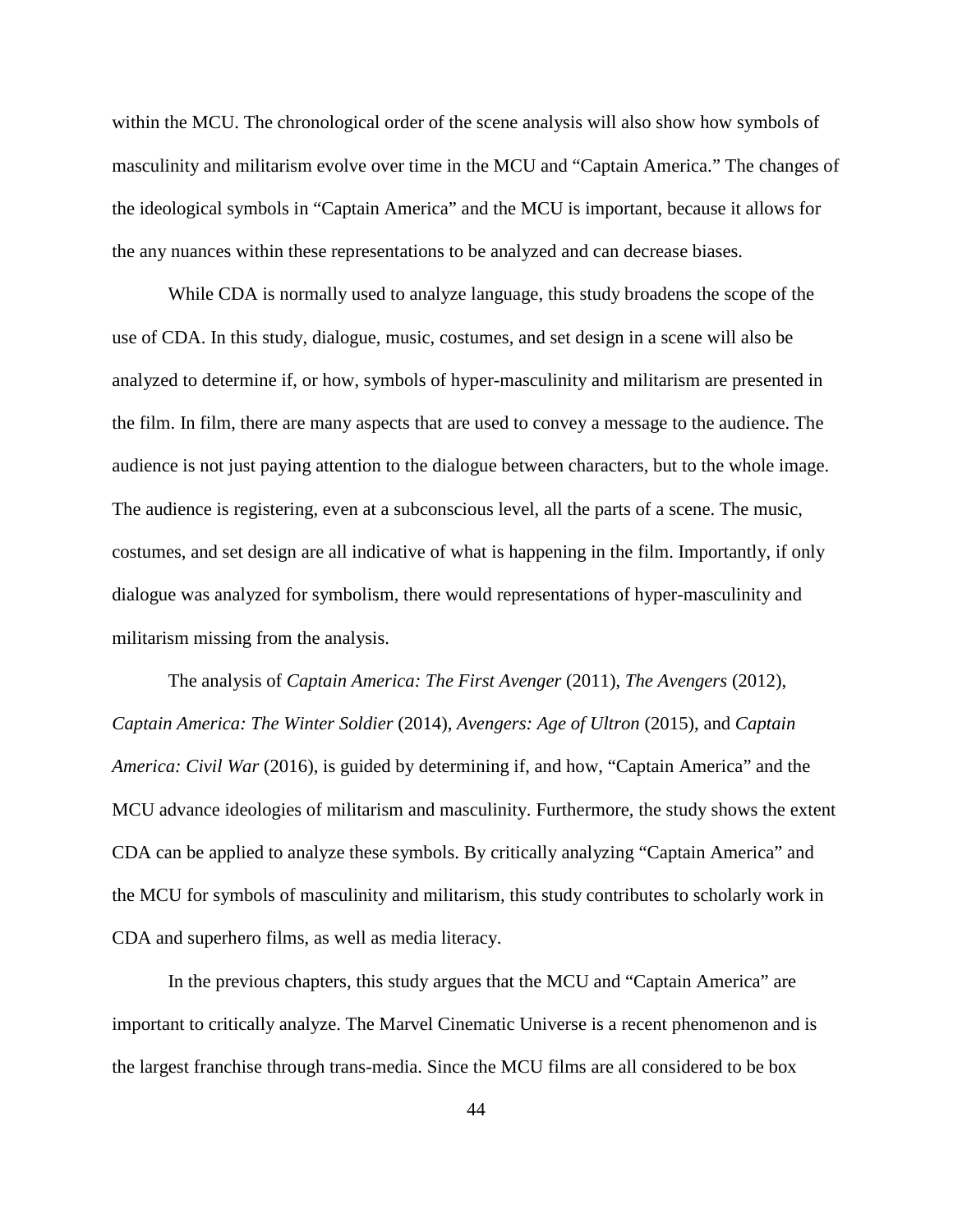office hits, this franchise has a large audience. Within the MCU, "Captain America" is also one of the most important characters; besides being in the "group" films, he has solo films as well. Therefore, it is important to identify how the MCU and "Captain America" symbolize ideologies of masculinity and militarism. The ideologies in these texts are then representative of and symbiotic with the cultural zeitgeist in which these films are released.

While previous scholars have identified symbols of militarism and masculinity in media, there is a gap in the analysis of superhero films, particularly the MCU. This study applied CDA to identify symbols of masculinity and militarism in the chosen corpus. CDA, a popular discourse method, allows ideologies to be identified and critiqued, which will improve media literacy. The following chapter is the analysis of the symbols of masculinity and militarism in *Captain America: The First Avenger* (2011), *The Avengers* (2012), *Captain America: The Winter Soldier* (2014), *Avengers: Age of Ultron* (2015), and *Captain America: Civil War* (2016).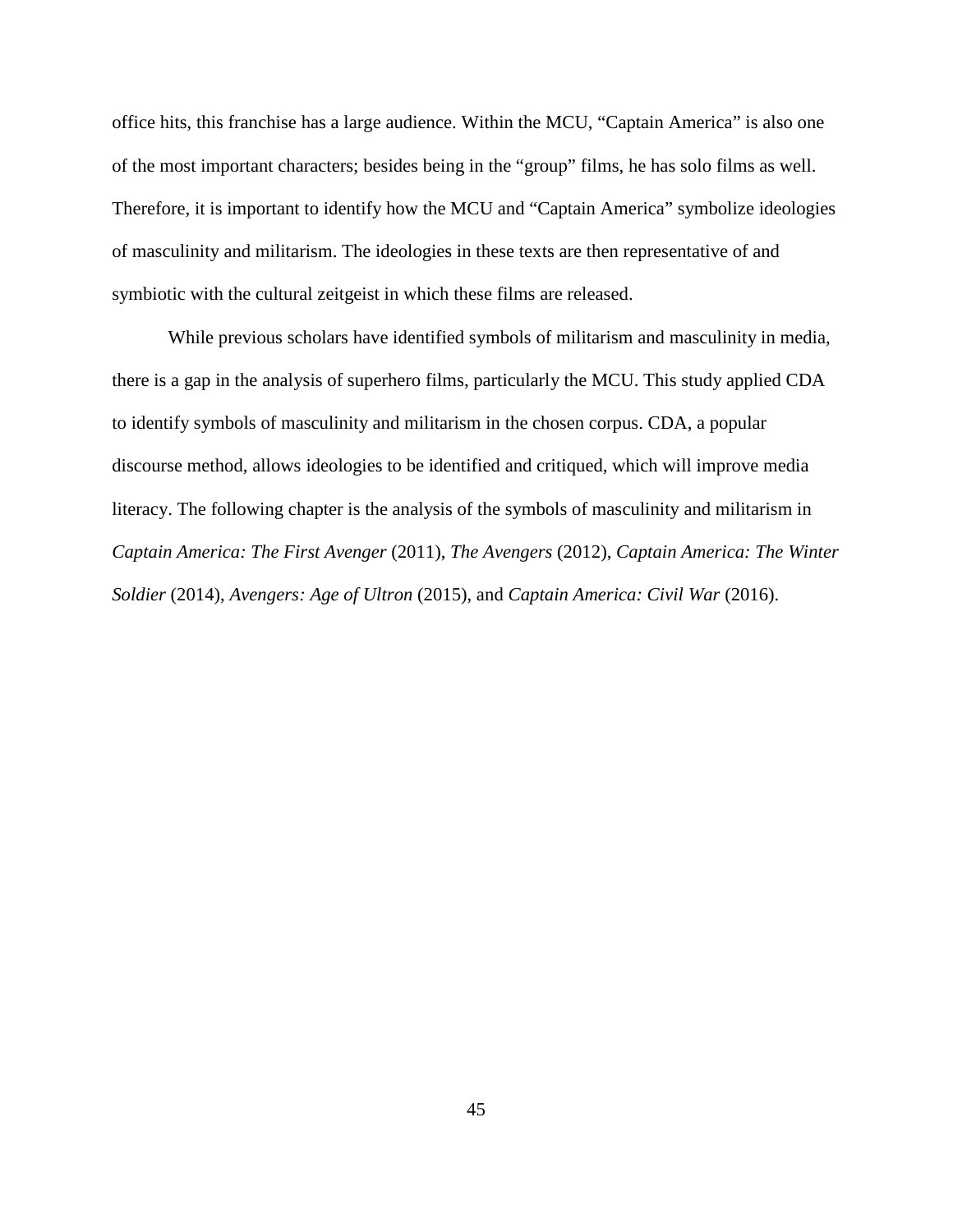#### **CHAPTER 4**

## **ANALYSIS**

## **4.1** *Captain America: The First Avenger* **(2011)**

The story of "Captain America" within the MCU begins with *Captain America: The First Avenger* (2011). As the first "Captain America" film, this film is considered the origin story of the character. The "origin story," or back-story, is where the audience is introduced to a character, and we follow their journey to become a superhero. Therefore, this film begins the ideological journey that "Captain America" takes as a character in the MCU. In this film, I argure that militarism and hyper-masculinity are intertwined in many scenes, though one may take precedence over the other.

"Steve Rogers" is first introduced to the audience in a United States Army recruitment office in the 1940s. When the scene starts, all the men in the office all look the same–white, medium to tall build, and muscular. It is not until a recruitment doctor calls for "Rogers, Steve," that a small, scrawny, white man is revealed behind the newspaper. As Rogers prepares to meet the recruitment doctor, a man next to him says, "Lots of guys getting killed out there…kinda makes you think twice about enlisting, huh?" Rogers barely bats an eye when he responds, "Nope."

The interaction between Rogers and the man sitting next to him reveals a lot about Rogers' personality. The interaction between Rogers and the other man signifies a presupposition, which, according to CDA, implies that other alternatives do not exist (Huckin, 1997). Though most of the men, if not all, in the recruitment office seem weary about the war and what they are reading in the newspapers, Rogers does not. His response, "Nope," is very casual and leaves no room for discussion. While there are other ways that a person could help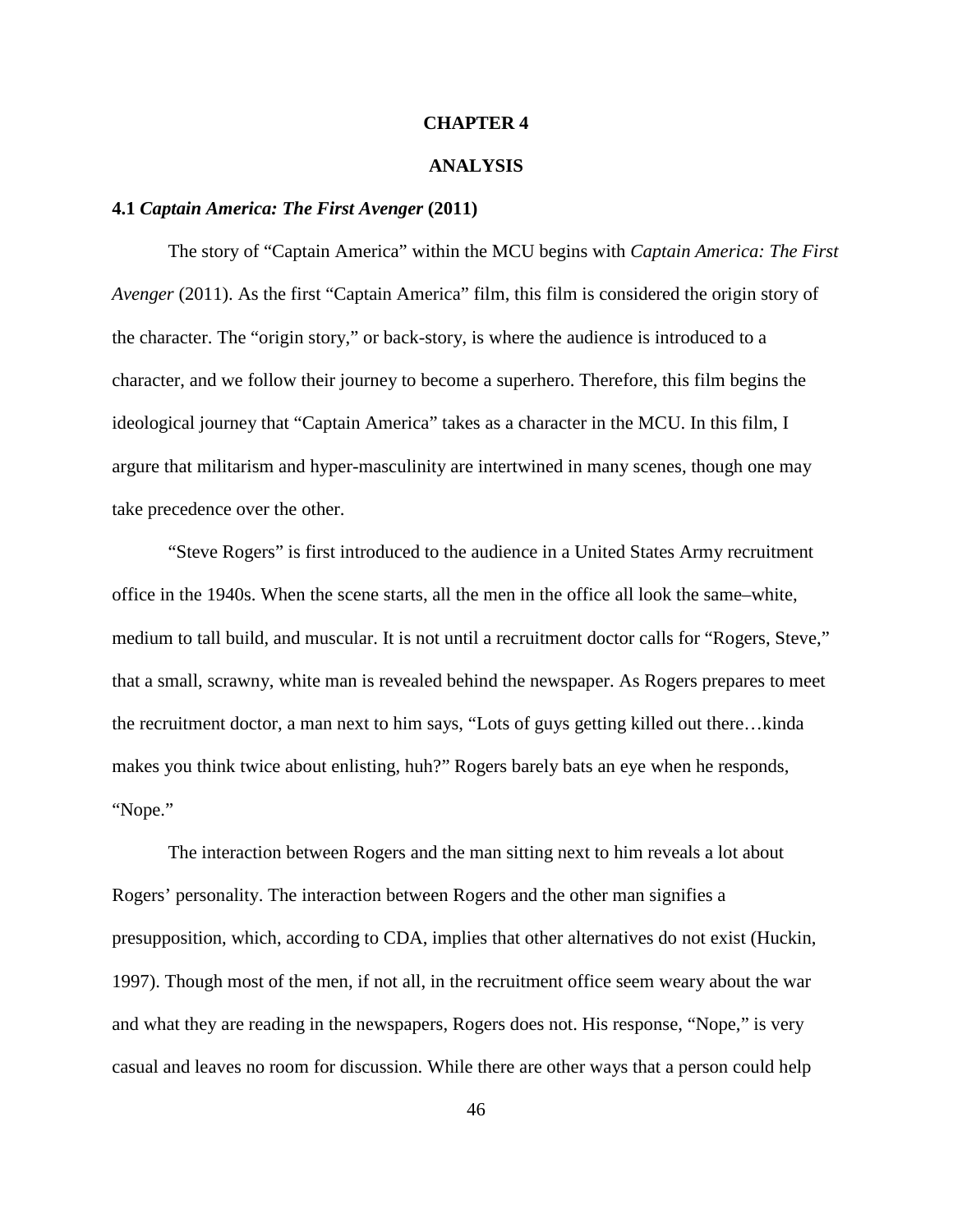during the "war effort," Rogers is stating that the *only* way to help is by being a soldier that fights. Thus, Rogers is placing great importance on being a soldier.

Even though there is a chance that he may die, Rogers does not question whether he should enlist. In fact, it is why he should enlist; it is almost as though he believes it is his duty. His unquestionable belief in joining is juxtaposed to the other men in the room. "Nope" is the first line Rogers speaks in the film, and it is used to compare his own unwavering belief in becoming a soldier regardless of the outcome.

Rogers' physique is also juxtaposed in this scene. When he is first shown behind the wallpaper, the camera has already panned the recruitment office. The men shown in the room, are mostly white, tall, and muscular. The pan of the room is used to show the kind of men that are going to the recruitment office. Their physique is standard for what the Army is looking for, and Rogers does not look like these men.

Roger's lack of physicality, and the many ailments he has, make him unsuitable for the military. The scene establishes that the military only wants men that meet certain requirements. Rogers, compared to other men in the office, does not meet any of these. The recruitment doctor even eyes Rogers warily when he approaches, thus showing that even if he did not have ailments, Rogers' physical appearance would have been enough to declare him unsuitable for war. The doctor declares Rogers a "4F," which means that he is not capable of joining the Army. The "4F" stamped in Roger's recruitment papers is given a close-up in the scene, because it signifies that the Army does not believe that Rogers' is good enough.

When Rogers is finally allowed to join the military, it is because "Dr. Erskine," a German doctor that works for the "Strategic Scientific Reserve," or "SSR," notices that he has tried to enlist multiple times. Dr. Erskine even states, "There are already so many big men fighting this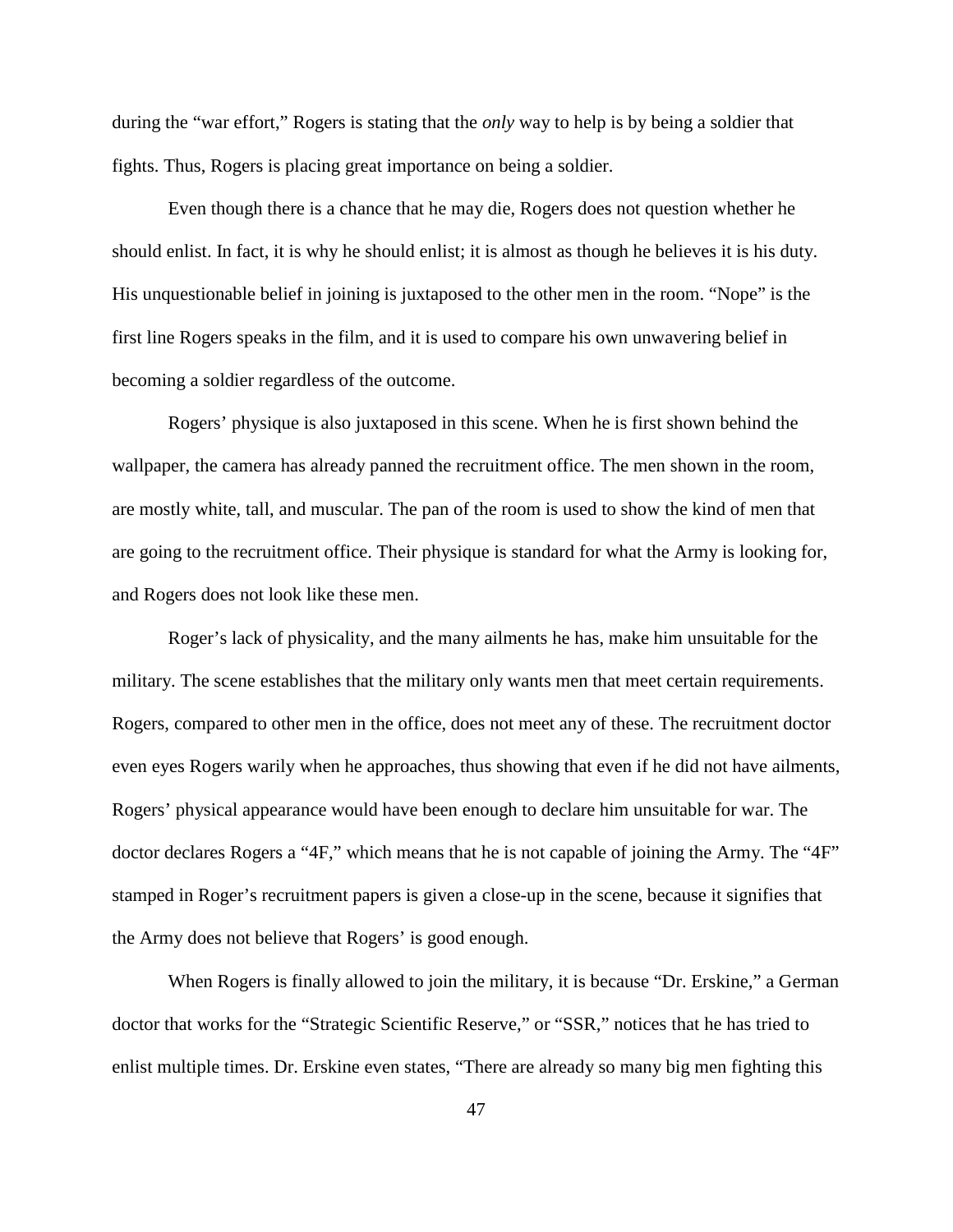war, maybe what we need now is a little guy." This statement is ironic because as the story progresses, the audience is told that the SSR is trying to make super soldiers with a serum that Dr. Erskine has invented. Therefore, while Dr. Erskine says the war needs "little guys," he does not necessarily believe it. His research and work with the military suggests that wars need people that are physically strong to be able to win.

In joining the military, everyone must go through training. In the film, Rogers is shown with all the other men that were selected as part of the SSR program. In this scene, the audience is then introduced to "Agent Peggy Carter" and "Colonel Phillips." As an introduction to the program, Col. Phillips gives a speech to the men:

General Patton has said wars are fought with weapons, but are won by men. We are gonna win this war because we have the best men…and because they are gonna get better. Much better…Our goal is to create the best army in history. But every army starts with one man...He will be the first in a new breed of super soldier. (Feige & Johnston,

2012, *Captain America: The first Avenger*, Chapter 3)

Col. Phillip's speech shows exactly what the military believes it needs to win a war. While the colonel is a fictional character, the statement he opens his speech with is by General Patton, who is considered one of the best generals is U.S. history. While General Patton was in charge during World War II, this connection between the real and fictional serves to reinforce the need for militarization and hyper-masculinity.

The Patton quotation reinforces the idea that strong men should enlist, because it is only because of them that the wars are won. Colonel Phillips, however, also takes the intentions of the quotation further. If men are what win wars and not weapons, why not make the men the weapon? The "best army in history" needs to have men that can win wars on their own, and what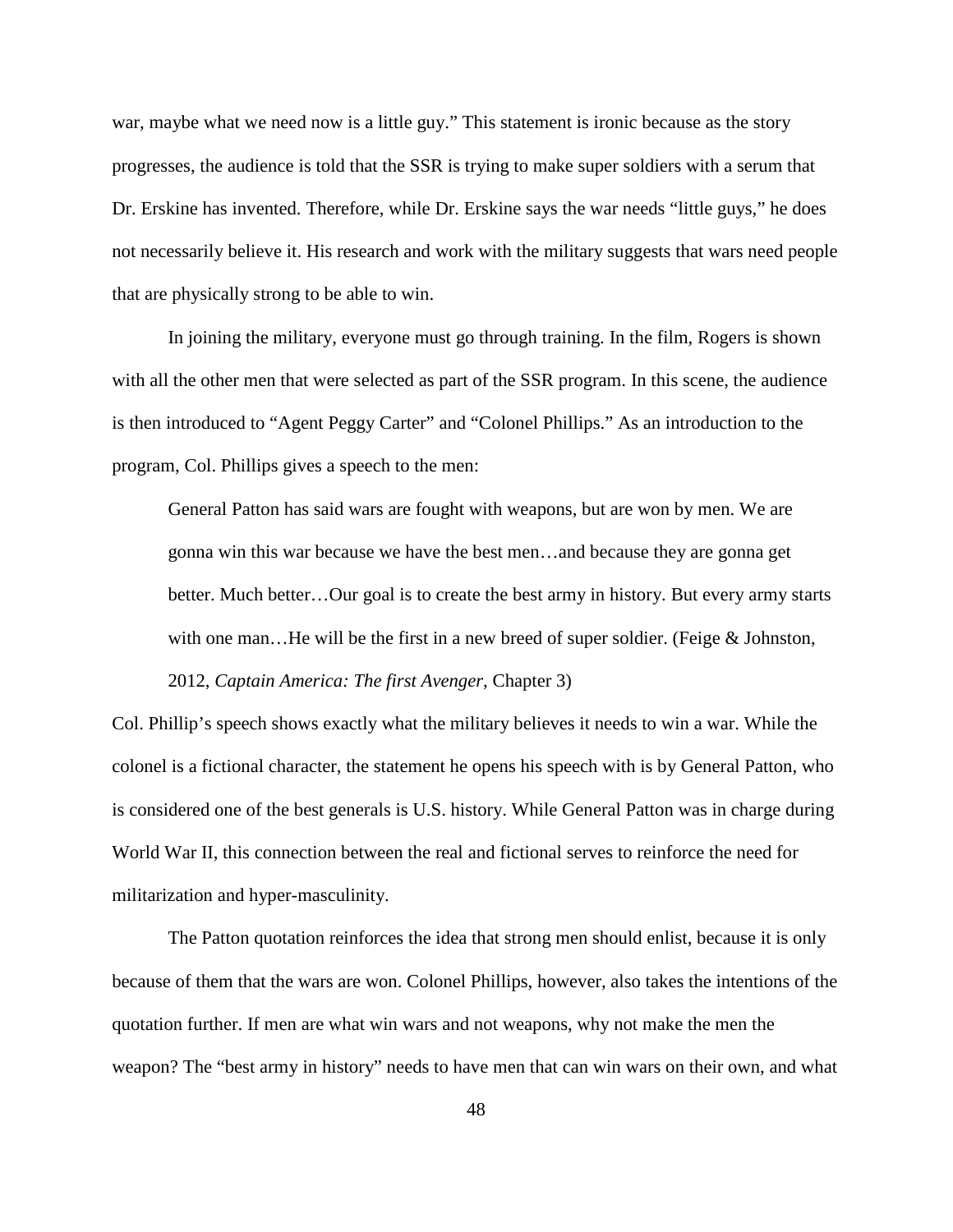better way to do so than by making them "super soldiers." Also, the term "super soldiers" is a collocation (Yates, 2001). The collocation of "super" and "soldier" implies that regular soldiers are not enough to win a war. There needs to be soldiers that are enhanced to win wars.

Furthermore, Col. Phillips' refers to the men that will be part of the program as "a new breed." This terminology is often referred to animals that are chosen and bred for their best traits. Thus, the SSR and Phillips intend to use the program to create an Army of men that will be given the best traits that they feel necessary to win a war. Col. Phillips believes that the men in his army must be tall and very muscular. These men must appear to have the best physique as possible, and he is willing to give them a serum that will give them a physique that is beyond humanly possible.

As Col. Phillips speaks to the SSR recruits, there are intercut scenes showing the recruits beginning their training. In two separate intercuts, a drill sergeant yells at the recruits to, "Let's go ladies!" and Agent Carter yells, "Faster, ladies come on." Though the two lines are used to encourage the men to work harder, they are also used to insult the men. The trainers imply that the men are not completing their training the way they should be. To get them to work harder, the drill sergeant and Agent Carter liken them to women. This furthers the hyper-masculine ideology because the trainers are implying that they are not "real" men since they are not performing as well as they need to be. Therefore, to make the recruits work harder, the trainers use the term "ladies" to insult them to make them want to not be considered effeminate.

Once Rogers is selected as the first recruit to be given the super soldier serum, the entire process is made into a military spectacle. There is an audience of military and government personnel at Dr. Erskine's lab; they to know how their super soldier army will be created. Before the process begins, Dr. Erskine addresses the audience and says, "Today we take not another step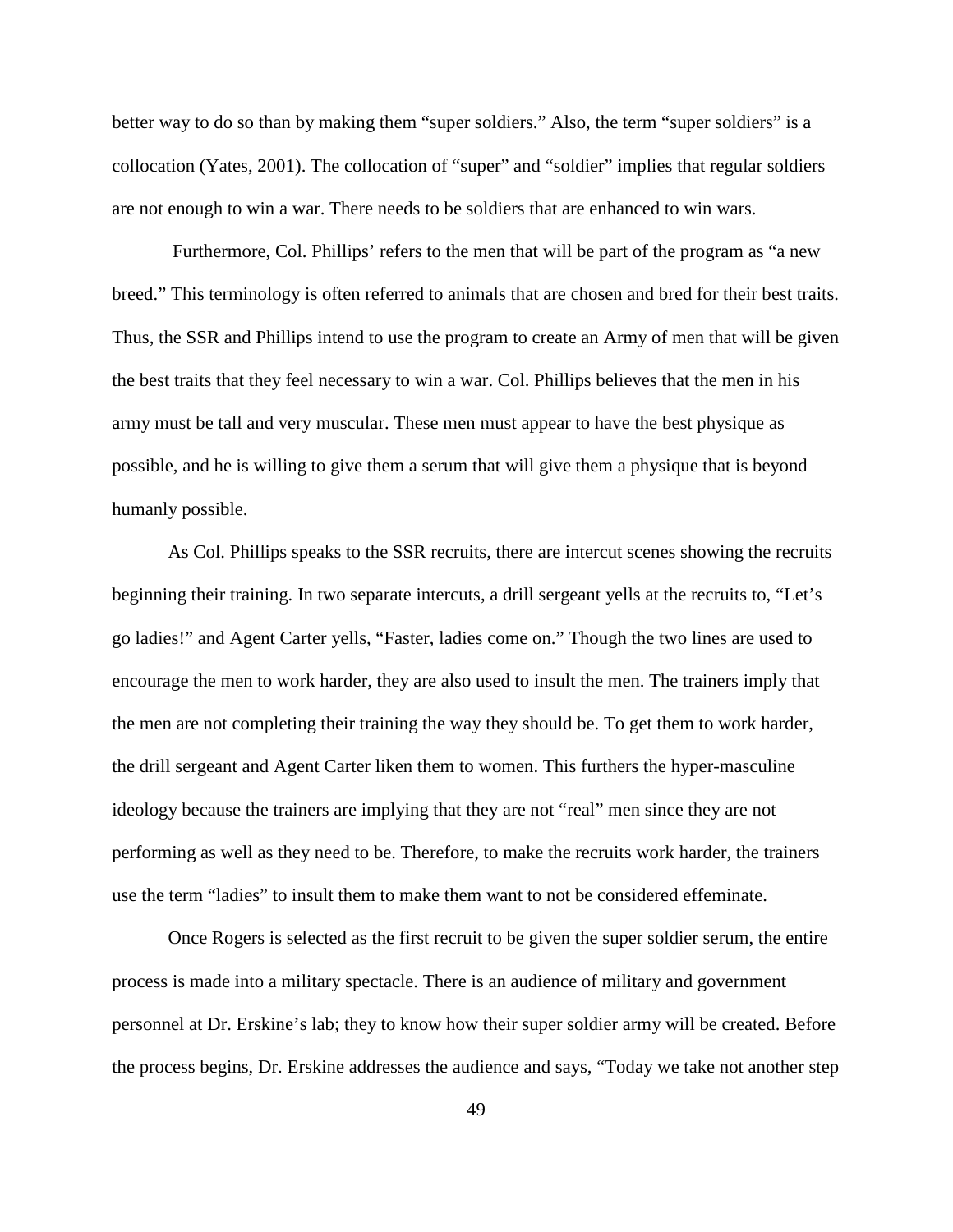towards annihilation, but the first step to the path of peace." Dr. Erskine's comment about the future of the super soldier program contradicts his earlier statement about needing "little guys." Had Dr. Erskine truly believed that the war was won not with muscles and "big guys," he would not say that this program is what will bring peace. The statement collocates military superiority, by having super-soldiers, and peace. Dr. Erskine justifies the super-soldier program, and war, by stating that it will help achieve peace. Furthermore, his statement reinforces the need for a military whose weapons is not guns themselves, but the men that are created to be more than human. The only way to be on the "path of peace" is by creating a great military that consists of super soldiers.

Though the super soldier serum was a success, Col. Phillips did not allow Rogers to go into the field. Instead, Rogers joined Senator Brant, because, as Brant stated, "You don't take a soldier, a symbol like that, and hide him in a lab." Brant recognized that Rogers' appearance and abilities would allow him to get the people to easily join the war effort. Rogers was famous for running down a German spy and saving a little boy. As Brant stated, he became a symbol for the U.S. war effort; he looked and behaved how every American "should" behave during the war. Brant's reaction to Rogers shows that this person symbolizes militarism and hyper-masculinity– Brant basically says it. Rogers is the epitome of militarism and hyper-masculinity which is why he can be used as part of the government's effort to influence people.

The film then shows a montage of Rogers as part of the United Service Organization, or U.S.O. Rogers is wearing a wearing a costume that is red, white, and blue, with stripes to represent the U.S. flag. This costume is what influences Rogers' "Captain America" uniform later. Rogers travels with U.S.O. Girls, who are also wearing costumes that are red, white, and blue. As part of the performance, they sing a song called "The Star-Spangled Man with a Plan,"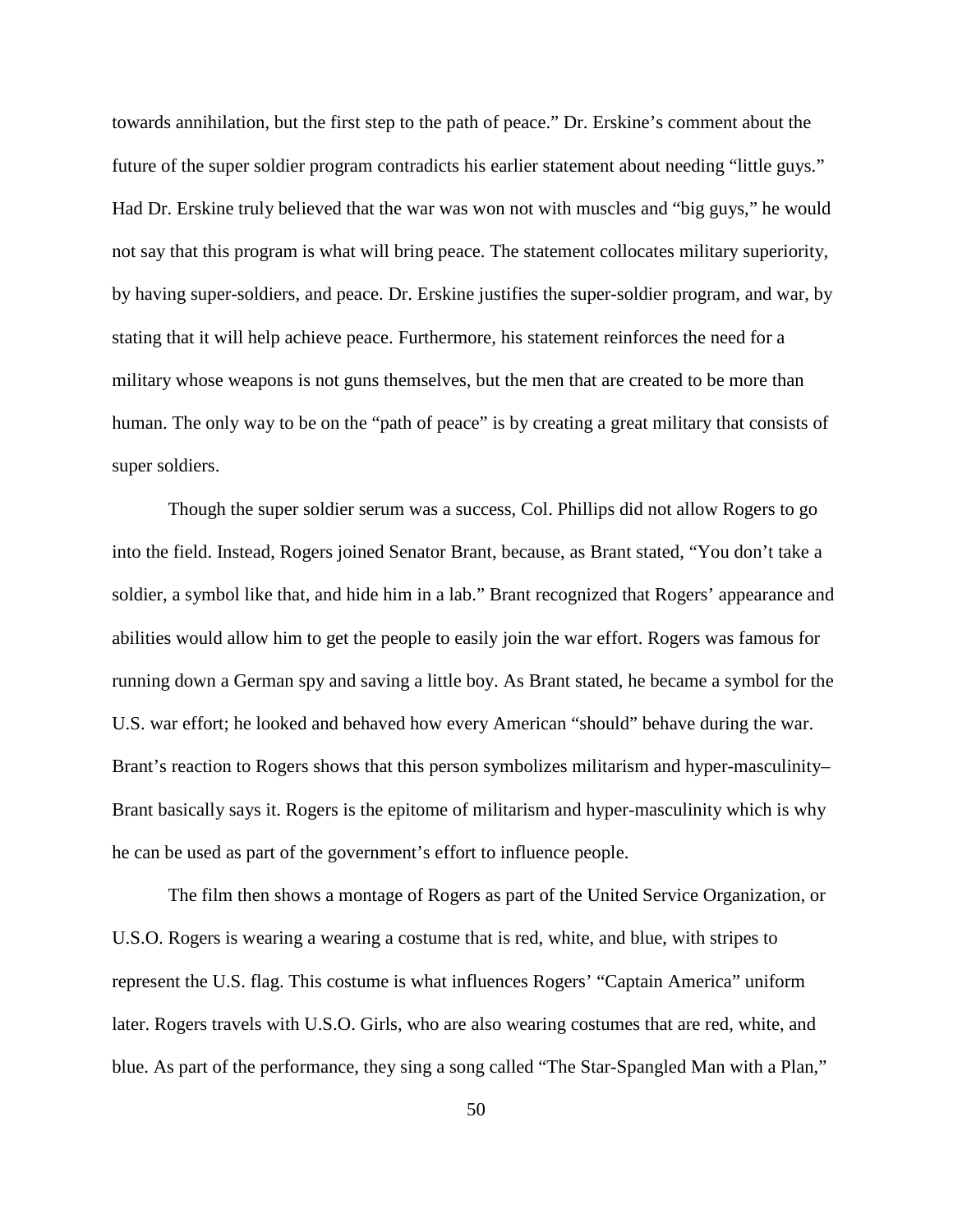that states that everything Rogers does is "for America." The song is accompanied by very patriotic music with trumpets and military drummers. The entire montage is the epitome of the symbolism that "Captain America" represents. Rogers acts out saving people from Hitler and enemy soldiers, and he is even showcasing his strength when he lifts a motorcycle full of people.

Since this is a travelling U.S.O. show, the entire country is subject to the symbolism that is being represented by the show and Rogers. Compared to how he was treated before, Rogers is now famous for his appearance; everyone knows he exists. The song "The Star-Spangled Man with a Plan" and the imagery used in this scene represent "language and power" (Cameron, 2001, p. 123). Since everyone knows about Rogers, everyone wants to be like him. Rogers even states that there is always an increase in recruits when he stops by in a city. This increase in recruits in the film shows that people can be influenced by even a character in a travelling U.S.O. show<sup>[8](#page-58-0)</sup>. Many of the men that are being recruited are probably joining the military so that they can be like "Captain America." They believe that the military can transform everyone into perfect soldiers and that they can end the war.

In fact, Rogers made a flippant comment about the military making him stronger and bigger. His friend, James Barnes, asks, "What happened to you?" when he first sees Rogers after months apart. Roger's responds, "I joined the army." Though the response was very simplistic, the Army and Col. Phillips, have stated that they can make people better–it is practically a tagline for the military.

This is also a presupposition; the only way that someone can become "better" is by joining the military. If Rogers, who was once scrawny and tiny, can become a hyper-masculine

<span id="page-58-0"></span><sup>&</sup>lt;sup>8</sup> At this point in the film, Rogers is only playing a character called "Captain America." He has not become "Captain America" in the warfront yet.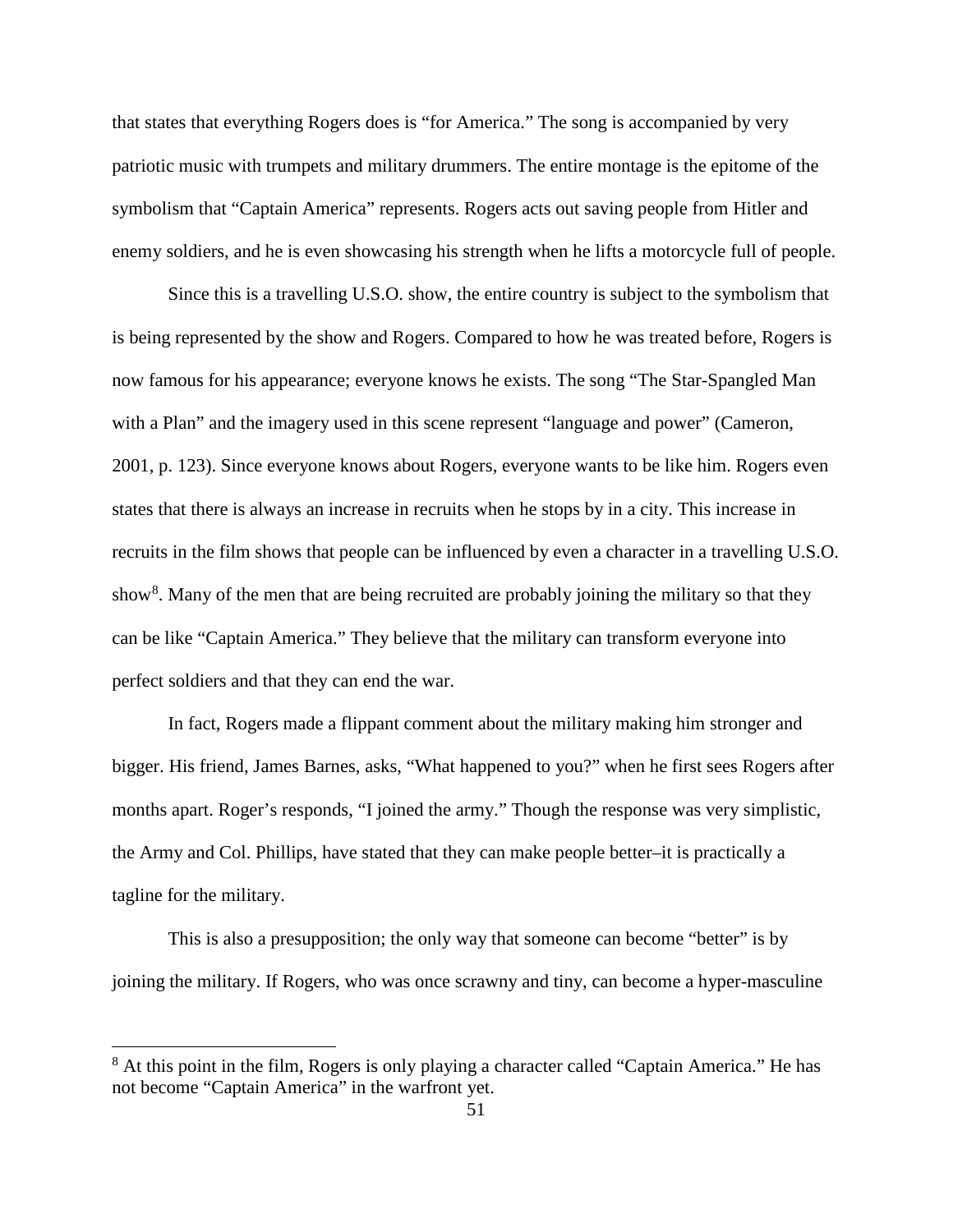soldier, then anyone can. The response, "I joined the Army," also suggests that the Army made him better. Though Rogers always wanted to enlist and was unable to because of his physical problems, the Army made him better. The Army transformed him into the type of person, a very muscular and abled person, that they needed.

The scene in which the interaction between Rogers and Barnes is important because it happens during a rescue mission. Rogers decided to infiltrate a HYDRA<sup>[9](#page-59-0)</sup> base on his own to save any soldier that is still alive. Rogers decided that, even though it could cost him his life, he needed to try to save the soldiers. If Rogers had not gone through the super soldier program, he would not have succeeded in accomplishing his mission. The serum gave Rogers the ability to succeed even though Col. Phillips told him it was impossible. Thus, this scene shows that super soldiers can accomplish tasks that are deemed impossible–it is an endorsement of the super soldier program.

Throughout *Captain America: The First Avenger*, "Captain America" and the MCU have symbols of militarism and hyper-masculinity. The creating of "Captain America" is for militaristic reasons; his main purpose is to be the best soldier. Through his enhanced capabilities, Rogers also represents hyper-masculinity. Rogers is only important, and capable of protecting people, when he is physically superior to others.

Furthermore, Rogers is also considered to be the "first" Avenger. By labeling "Captain America" as the "first" implies that there will be others to follow in his path, or rather the government will seek, or create, other enhanced people that they believe are needed to protect

<span id="page-59-0"></span> $9$  HYDRA, a subgroup from the Nazi regime, is revealed to be the SSR and Captain America's real enemy.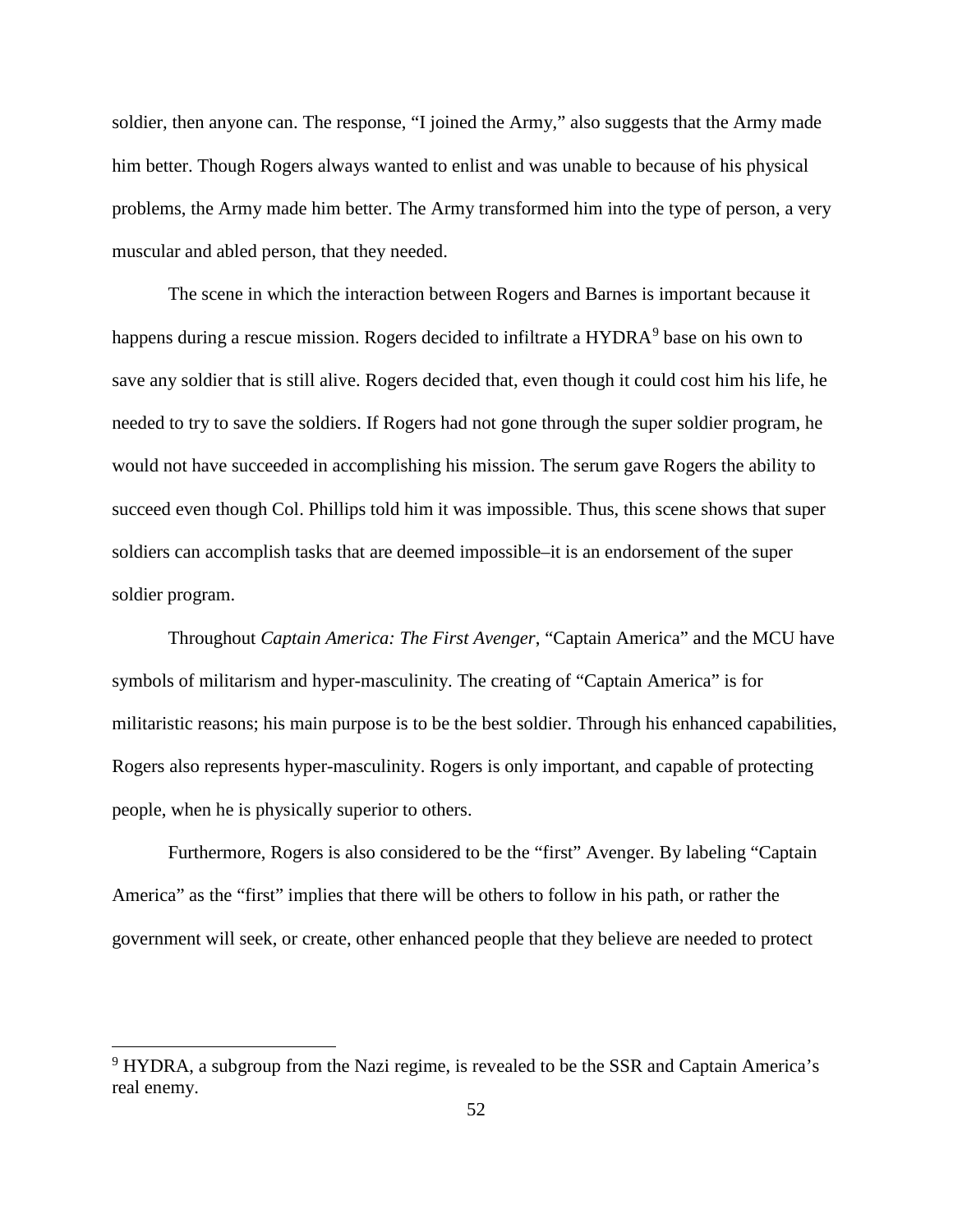the world. This film is establishing that the U.S., in the MCU and our own universe, has always a militaristic agenda, which then leads to increased hyper-masculinity.

#### **4.2** *Marvel's The Avengers* **(2012)**

*The Avengers* (2012) is an interesting movie, because this sequel unites all the superheroes for the first time and has them fight the same villain. While the film reflects all the actions that had been taken by the superheroes beforehand, this film's storyline is heavily based on some key points of *Captain America: The First Avenger*, which was released the year before. This movie begins with a problem with a joint project between the Strategic Homeland Intervention, Enforcement, and Logistics Division, or "S.H.I.E.L.D.," and the National Aeronautics and Space Administration, or "NASA."

To make anything that happens in the MCU seem realistic, the creators of the MCU have included enough "real world" information. For instance, S.H.I.E.L.D. is not a real organization, but NASA is. The creators have blended "real" and fictional to develop a universe that would make sense to the audience. These connections also serve as reference points for the audience. NASA does scientific research in space, and many of the personnel that have been in space were once in the military. Furthermore, many organizations work together on projects. Since S.H.I.E.L.D. is being established as a U.S. government organization, then the natural move would be to make them work with other U.S. organizations. This makes S.H.I.E.L.D. more realistic, which would also help increase its importance in the cultural zeitgeist.

The project between S.H.I.E.L.D. and NASA is the "Joint Dark Energy Mission," and the main object of study, as far as the audience knows, is the Tesseract. The Tesseract was the object in the first *Captain America* film that HYDRA was using to make weapons. The fact that S.H.I.E.L.D. and NASA are experimenting on an object that a villainous group used for weapons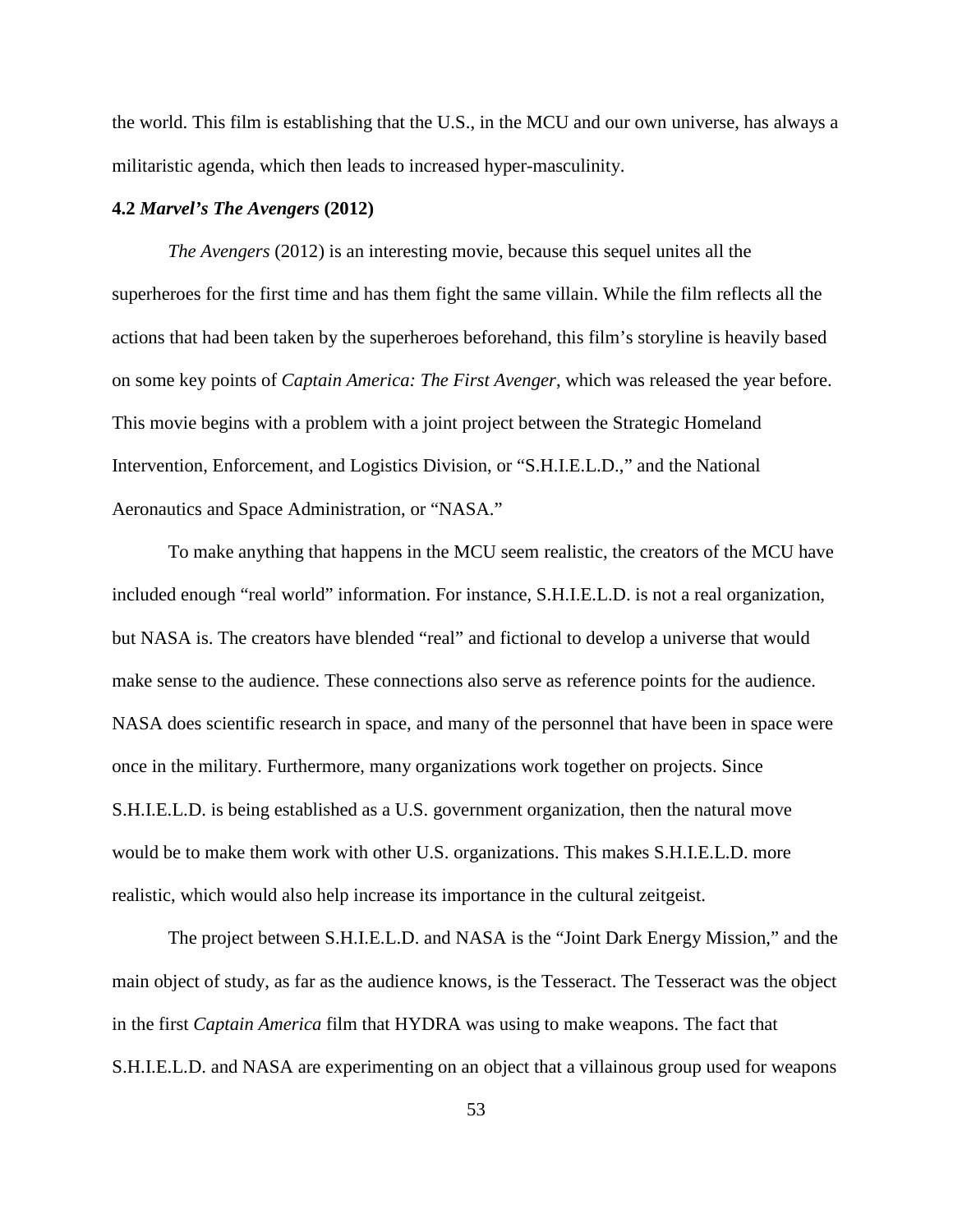raises questions. While NASA is predominantly an exploration and scientific organization, S.H.I.E.L.D. is more militaristic. In previous Marvel movies, as well as in the comics, S.H.I.E.L.D. was created to be a spy organization that was supposed to "save the world" quietly.

By these two organizations uniting in a project can suggest that they trying to find a way to militarize space. Director Fury even says "We prepared for this doctor. Harnessing energy from space." The directors comment further suggests that the reason behind the project is more than wanting to know what the Tesseract is–they want to use it for other purposes. These other purposes are also hinted at when Director Fury is concerned about Phase Two. Though the entire base is about to explode because of the Tesseract, Fury has the assistant director, Maria Hill, oversee the relocation of Phase Two. At this point the audience does not know what Phase Two is, but it is hinted at that it may be technology that is important to keep the world turning, as Fury suggests.

The villain of this movie is "Loki," Thor's brother. He has taken the Tesseract and used his scepter to mind control various people. While Fury and Hill tried to stop Loki from escaping, he does. Fury then announces on S.H.I.E.L.D.'s communication system, "This is a level 7. As of right now, we are at war." Coulson then asks, "What do we do?" Fury does not respond to him, only stares into the distance. Then, *The Avengers* logo appears on screen.

In this scene, Fury effectively declared "war" against Loki. It is odd to see a director of an agency state that the country, or just the agency, is at war, because only the U.S. Congress can declare war. While Loki is a threat, and has been shown to be a hostile force, a director declaring war is still overreaching in his powers. Further into the film, Fury is not shown briefing Congress or the President in this universe. Thus, Fury is shown to be able to declare that S.H.I.E.L.D. is at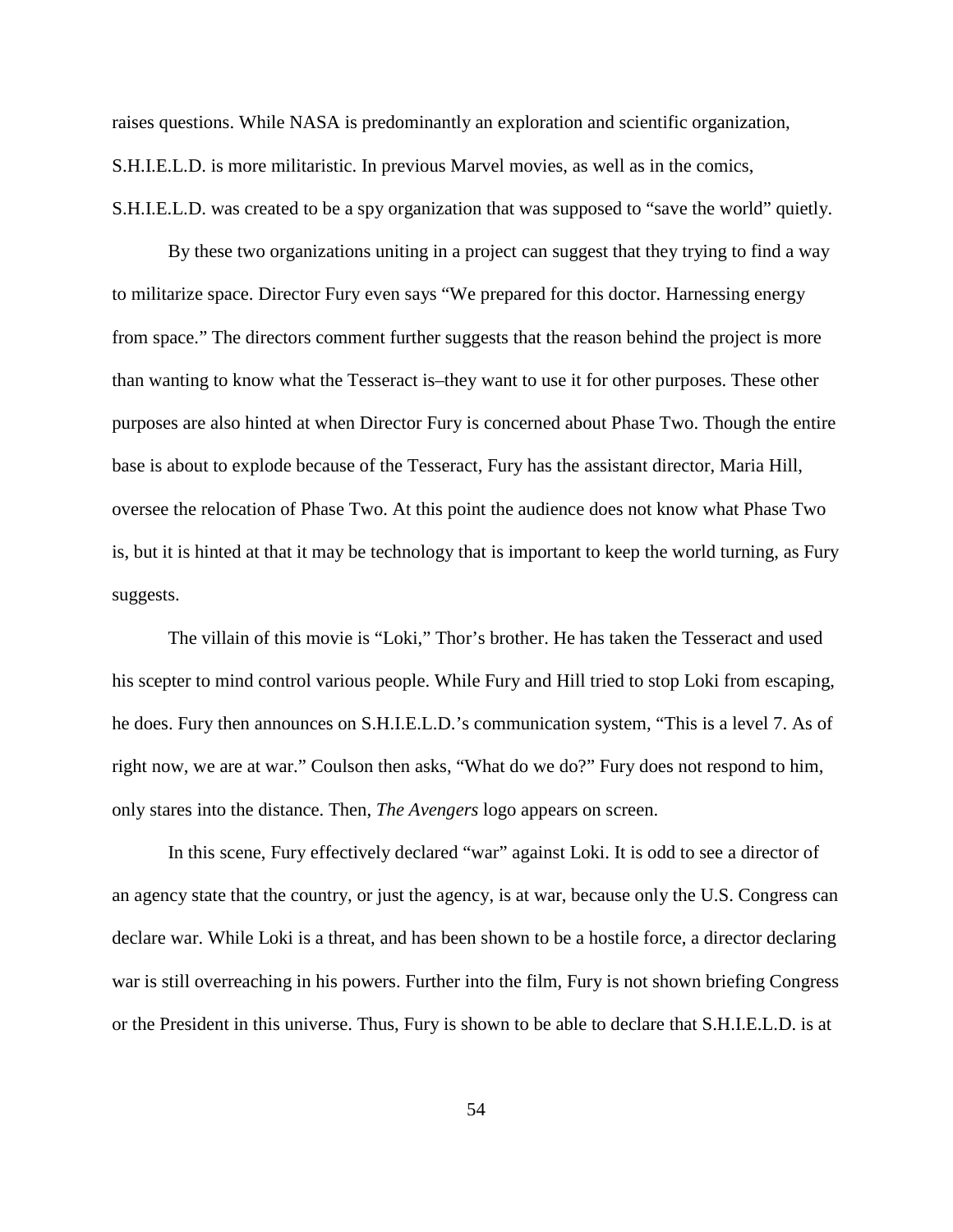war, even if the U.S. government is not aware. He has made a unilateral decision about how to deal with Loki.

Furthermore, the ability to use to the term "war" when there is an issue, is very reflective of the cultural zeitgeist. The term "war" is used to collocate groups against one another and militarize an issue. Within our own history, there has been a history of labelling any political or cultural issue that needs to be dealt with a war, for instance the "War on Drugs," or more recently the "War on Terror" and the "War on Coal." Since Fury stated that S.H.I.E.L.D. is at war with Loki, S.H.I.E.L.D. then needs to increase their security and their responses. S.H.I.E.L.D. becomes, if possible, an even more heightened militaristic force to deal with Loki.

Additionally, the audience is also told what Fury believes is the next steps for when S.H.I.E.L.D. is at war. Coulson's question is left hanging to build suspense. By cutting to "The Avengers" logo, the audience is told that Fury and S.H.I.E.L.D. are going to depend on the Avengers to fight the war against Loki. The Avengers, then, are going to be considered an extension of S.H.I.E.L.D. While they are a team on their own, they are ultimately a by-product of a military organization that believes that they need a super-powered group to deal with any crisis that is deemed a "war." This is then showing the audience that if there happens to be a threat that is great, the military needs to have super-soldiers to handle them.

After Fury has declared war and decided to unite the Avengers, he finally speaks to a council about what is happening. The council is not explicitly explained on screen; it is only ever referred to as "the council." Yet, this is the group of people, who are from various countries, that Fury and S.H.I.E.L.D. report to. They do not question Fury's declared war, only the way he plans to win it.

55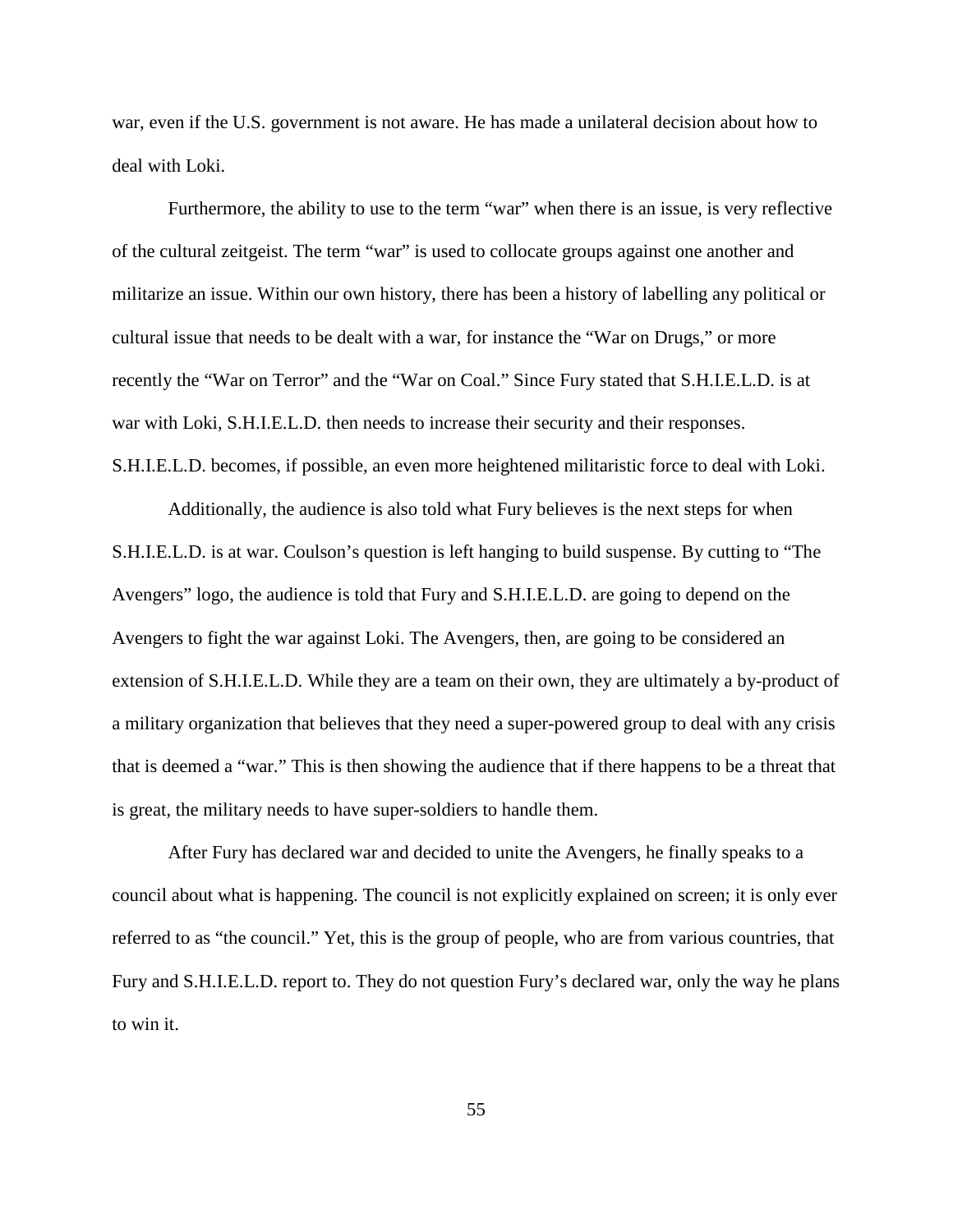Again, Phase Two is alluded to by the council as the solution because it was designed for these situations, which suggests that Phase Two is weaponry. Thus, this shows that the joint project between NASA and S.H.I.E.L.D. was more about using the Tesseract to create weapons, than anything else. Later in the film, the audience, and the Avengers, find out that Phase 2 was a weapons project that S.H.I.E.L.D. and NASA developed. After Thor arrived on Earth, S.H.I.E.L.D. discovered that there were threats that came from outer space. Fury justifies the need for Phase Two by saying that, "We learned that not only are we not alone, but we are hopelessly, hilariously, outgunned."

Since S.H.I.E.L.D. saw a threat, they had no problems trying to expand their arsenal by using the Tesseract. Fury's reasoning presupposes that if S.H.I.E.L.D. did not advance their arsenal, then the world would be destroyed, which is then a justification for further armament. In this instance, S.H.I.E.L.D. developed a program that was like HYDRA; HYDRA wanted the Tesseract to made world-ending weapons. Yet, S.H.I.E.L.D. did not have any qualms, because they argue it was needed. This, then, symbolically suggests to the audience that the military should always have weapons that are high-tech to protect the world.

While the council prefers S.H.I.E.L.D. to use Phase Two to win the war, Fury insists that the Avengers are what is needed to win the war. Fury considers the Avengers to be a "response team." Fury is practically comparing the Avengers, a superhero group with almost unlimited powers, to similar military units, such as SWAT or the National Guard. The power of the Avengers is being trivialized, because, while they are superheroes, they are the first group S.H.I.E.L.D. wants to send into the fray.

Furthermore, a council woman states, "War isn't won by sentiment, Director." To which Fury replies, "No, it's won by soldiers." Fury is saying that each member of the Avengers team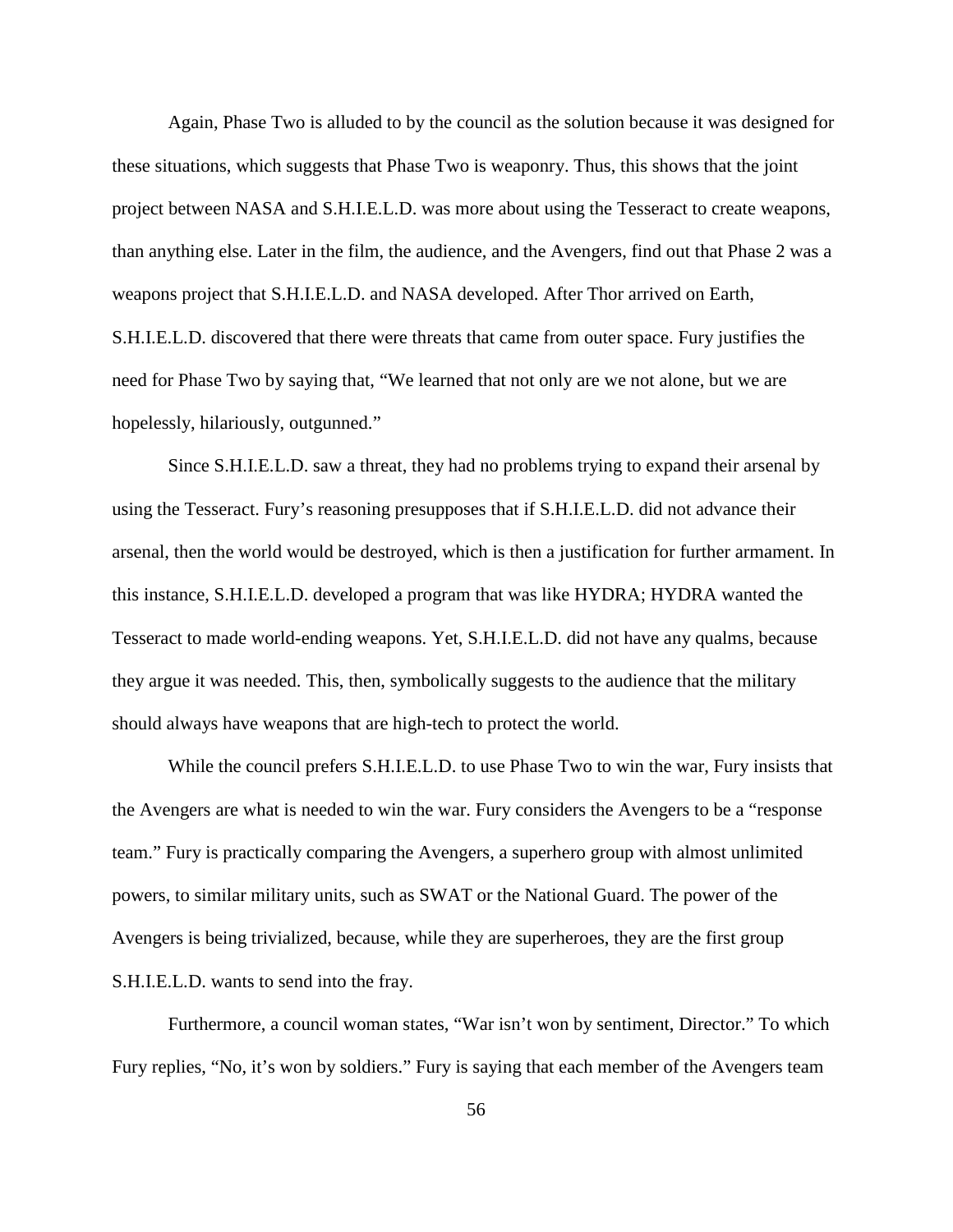is a soldier. In the military, soldiers lose their identities to work as a cohesive unit and take orders from one person. Fury is further stating that the Avengers is a militaristic group that will be overseen by him and S.H.I.E.L.D. This also suggests that the military should have soldiers that are super-powered, because they will be able to win wars more efficiently.

Fury's comment about wars being won by soldiers also alludes to and reinforces Col. Phillips speech in *Captain America: The First Avenger*. It also reinforces the presupposition that the only way to win wars is by having a super-powered military force. Col. Phillips states that wars are won by men, and they were going to have the best army ever seen. This is part of the continual reinforcement in these movies–wars can only be won by having the best soldiers. For Col. Phillips, it was having super-soldiers. In this film, Fury is expanding from super-soldiers, to other super-powered individuals.

The obsession with super-soldiers in this universe is also discussed. While Steve Rogers is on his way to meet up with the rest of S.H.I.E.L.D., he is reviewing the files of the other members. As he reads the file about Dr. Banner, he asks Coulson, "So this Dr. Banner was trying to replicate the serum they used on me?" Coulson replies, "A lot of people were. You were the world's first superhero."

This is the first time that Rogers sees the ramifications of the success of the super-soldier project. "Captain America" set a precedent about what can be achieved in war if there is at least one super-soldier. While the government sees the success of super-soldiers as the key to winning wars, there are people that a negatively affected by it, such as Dr. Banner. Furthermore, Dr. Banner's research was supported by the U.S. government, which shows that they are more concerned with creating a super-soldier army than any problems that follow.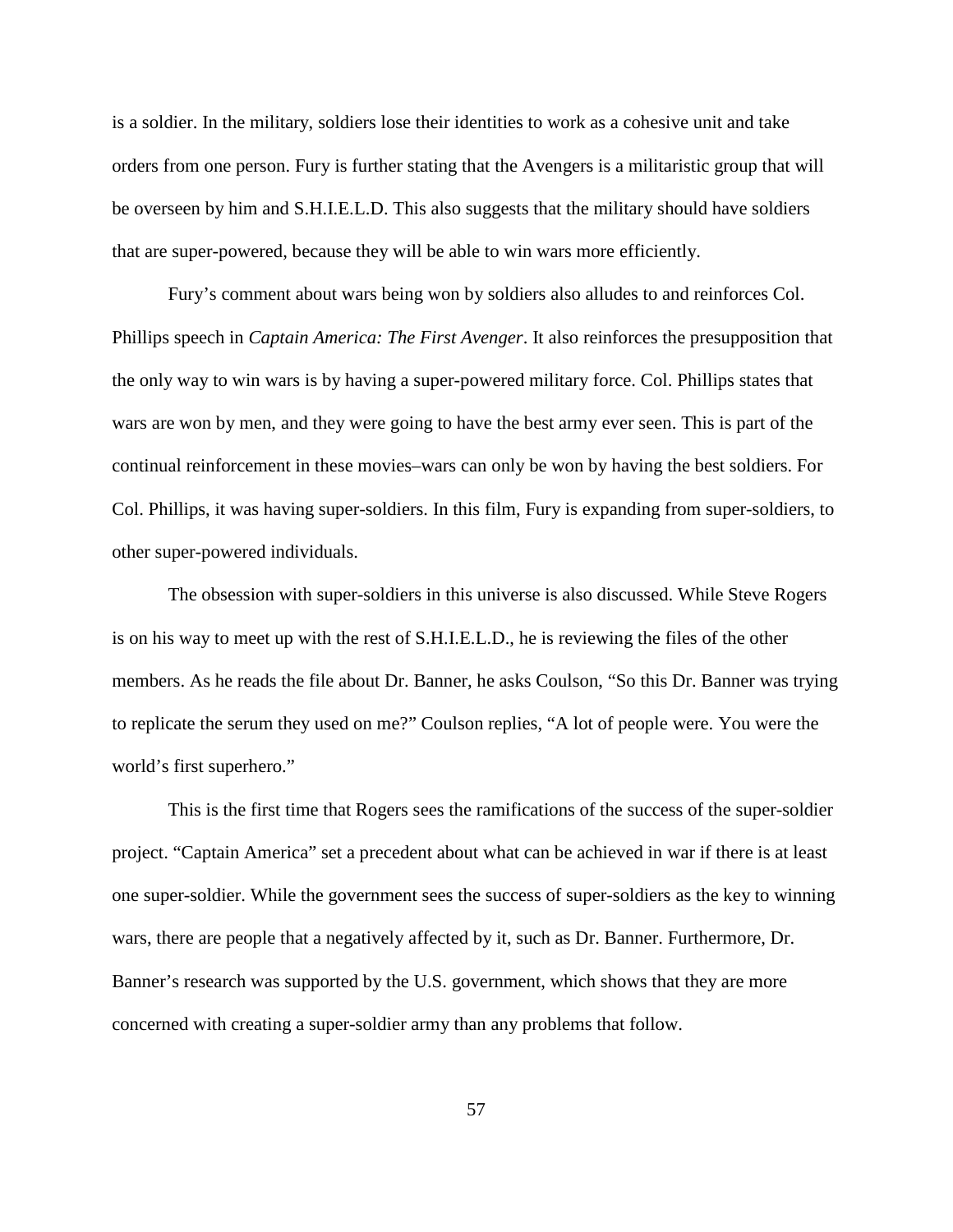Moreover, Dr. Banner is also considered to be a member of the Avengers because of his ability to turn into "Hulk." While Rogers seems shocked Dr. Banner was trying to replicate the serum, S.H.I.E.L.D. benefits from his mistake. Though Dr. Banner was not able to replicate the serum completely, he did create an indestructible alter-ego that would could be used in wars, which is, in part, what S.H.I.E.L.D. needs him for. Even though Dr. Banner is considered a fugitive from the U.S. government, S.H.I.E.L.D. ignores these issues. The audience is told that S.H.I.E.L.D. will value any kind of super-powered individual, regardless of how they got them. This, then, also sets a precedent for any future superheroes that they may encounter.

Once S.H.I.E.L.D. finds Loki, they send Captain America to arrest him. Loki has attacked a scientist at an event in Germany, and he keeps the other people hostage. As he keeps them hostage, Loki begins to monologue his plans for humans, while making them kneel to him. Then, an older man stands up, defying Loki, and they have the following interaction:

Loki: Is this not your natural state?...You were made to be ruled.

Man: Not to men like you.

Loki: There are no men like me.

Man: There are always men like you. (Feige & Whedon, 2012, *Marvel's the Avengers*, Stuttgart confrontation)

Loki then uses his scepter to attack the man that stood up against him. Before the ball of energy can hit its target, Captain America jumps in front of the man and uses his shield to deflect the energy. Captain America then tells Loki, "The last time I was in Germany and saw a man standing above everybody else, we ended up disagreeing."

This entire interaction between Loki, the man, and Captain America is symbolic of World War II. By collocating Loki with Hitler/Red Skull, the audience is told that Loki is like those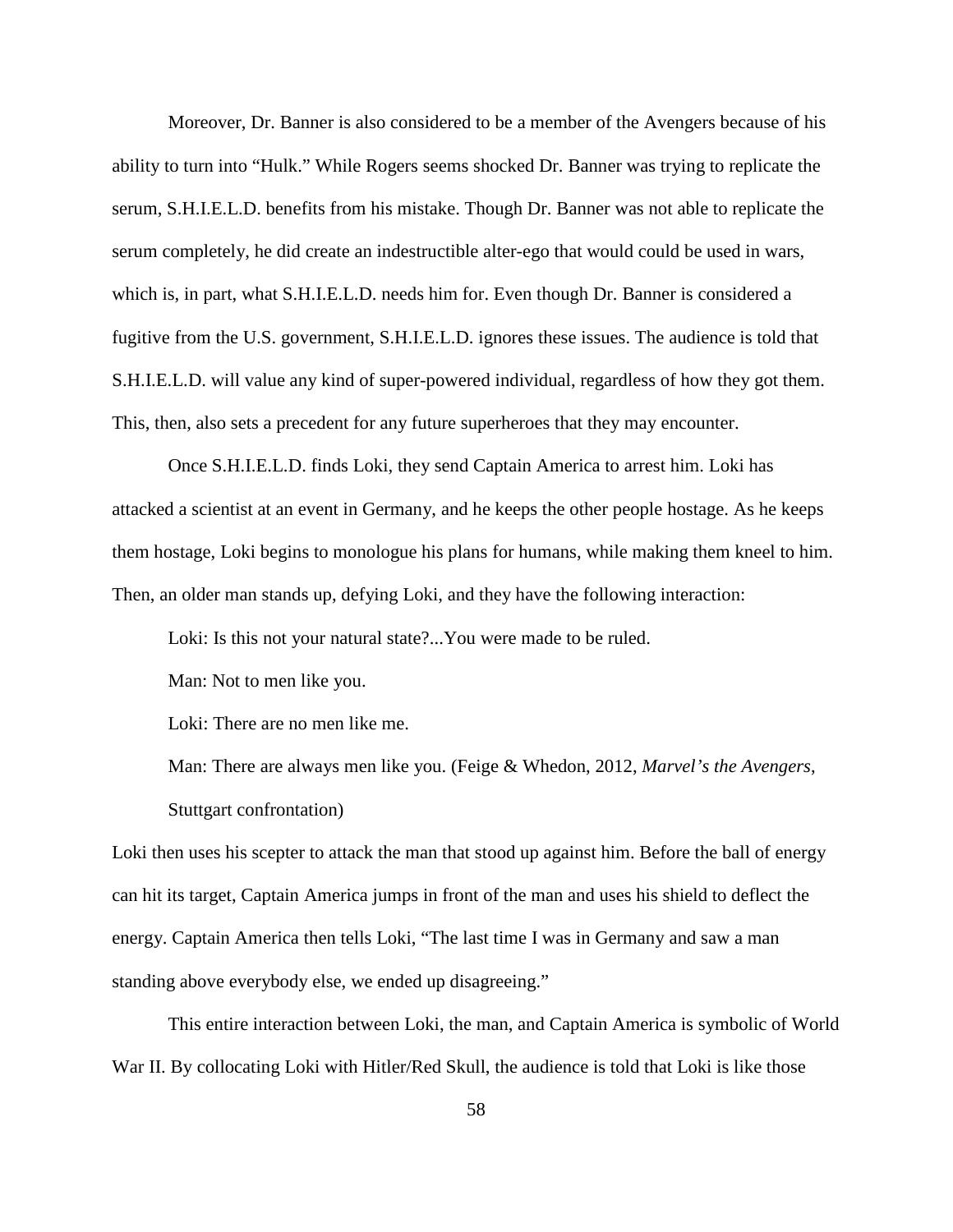figures, and he needs to be defeated. First, this takes place in Germany, where HYDRA and the Nazi's were based. The old man could be representative of a generation that lived through the dictatorship and oppression of the Nazis and HYDRA. The underlining comparison is that Loki is like Hitler, someone that is going to oppress an entire group. Therefore, the interaction between Loki and the man is used to justify the "war" between Loki and S.H.I.E.L.D.; this fight becomes a "good war."

The comparison of Loki to Hitler, and possibly "Red Skull," is furthered by Captain America saving the man at the last minute. Even Captain America refers to his time disagreeing with and fighting oppressors in Germany. During WWII, Captain America punched "Hitler" over 200 times and then fought the Red Skull and defeated him. Captain America saving the man also reinforces the narrative that the U.S. is mainly responsible for the end of WWII and needs to be involved in "saving the world."

Furthermore, this is the first scene where the audience sees Captain America's new uniform. Roger's uniform was always "Stars and Stripes." The uniform in the first Captain America film was looked more like a regular military uniform and the colors were muted. The new uniform, however, looks like the U.S.O. uniform and has the colors (red, white, and blue) are very bright. In this film, the uniform is more representative of a U.S. flag that has not been tarnished, than the original uniform. Even though Rogers even felt that the uniform was "oldfashioned," S.H.I.E.L.D. felt that people needed "old-fashioned." Thus, the uniform is used to continue to remind the people of this universe, and the audience, of WWII, because the "good guys" were victorious.

After Loki is in S.H.I.E.L.D. custody, Thor arrives on Earth to remove him. "Iron Man" tackles "Thor" into a forested area, and they begin to argue with one another, then follows a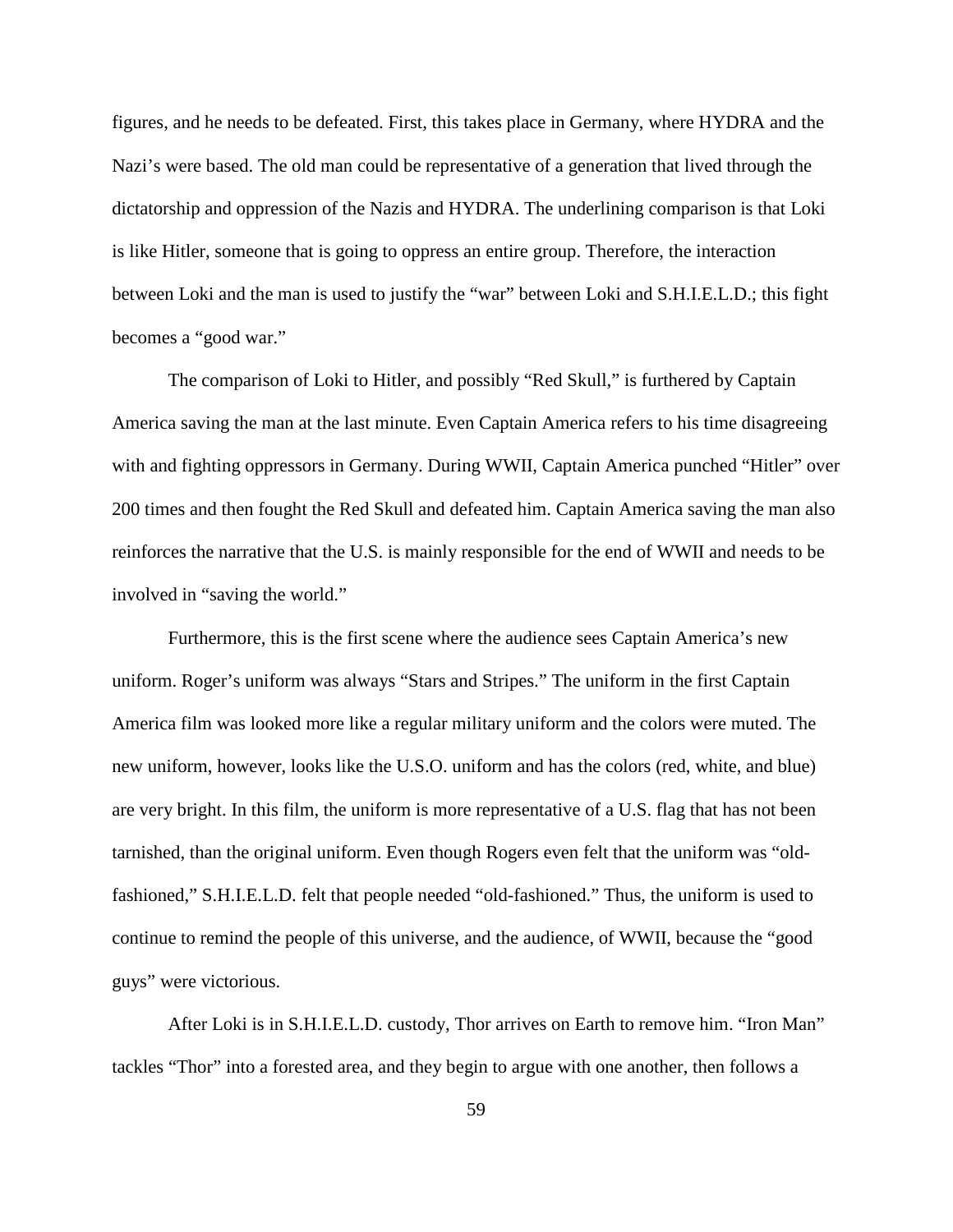three-minute sequence of them fighting one another. While they both want the same thing (Loki leaving Earth alone), they do not agree on how that is to be achieved, and decide to fight one another. They are ultimately trying to prove which one is more powerful, and in the process, ignore Loki, who would have had time to escape them if he wanted to. Captain America then shows up to help Iron Man, and Thor attacks him as well.

The only reason they stop fighting one another is because they finally notice the amount of destruction they caused in the forested area that they are in. This entire sequence is about each heroes' masculinity. Every time each hero realizes they cannot defeat the other with a move, they try another one. They are all trying to be better and more powerful than the other. They are placing they masculinity, and possibly their bruised egos, above trying to find a solution that works for everyone.

The importance placed on masculinity occurs again during the battle between the Avengers and the "Chitauri," the aliens that are helping Loki. After the invasion begins, Captain America heads towards the police officers that do not know what to do in this situation. Captain America gives them instructions, and they respond, "Why the hell should I take orders from you?" Instead of answering, Captain America fights and beats a couple of Chitauri aliens in front of the police, who then do what they were told.

The brief interaction between Captain America and the police officers shows how they place a lot of value on masculinity. The only reason the officers listened to Captain America was because he "proved" his power to them by fighting the Chitauri. The officers were convinced to listen to him, not because his orders made sense, but because of his masculinity. The audience then sees that regardless of how your plan works, they will not be listened to unless they prove themselves, particularly their masculinity.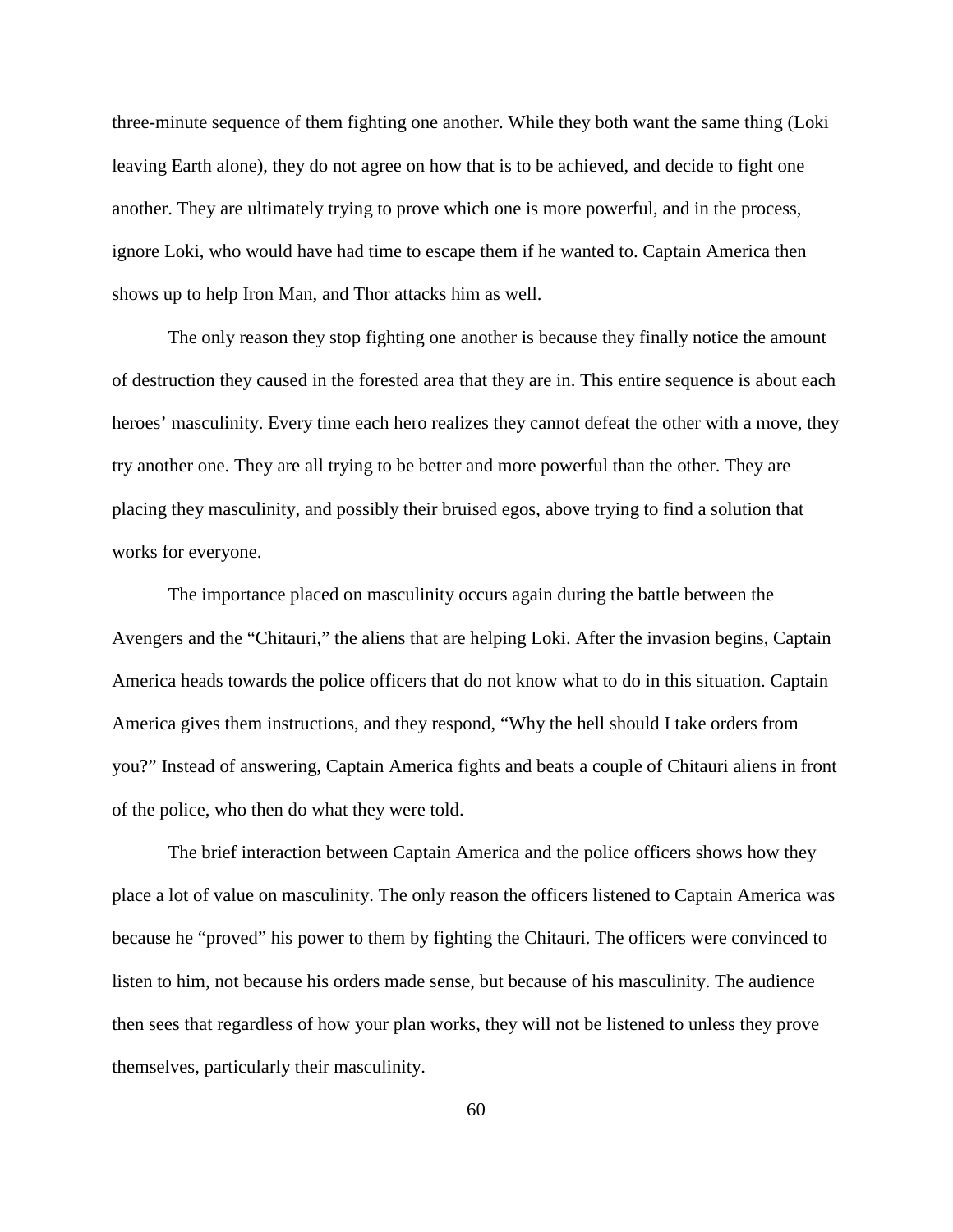At the end of *The Avengers*, Fury speaks to the World Security Council, who are concerned about the Avengers. Fury tells them that the existence Avengers "sends a message" that Earth has heroes that will protect it. The entire movie has had a message that the U.S. needs to be "ready" for any possible threats, which is why S.H.I.E.L.D. had Phase Two and the Avengers were formed. While Phase Two did not work, the Avengers did. The MCU has then further established the need for a group of superheroes, (special, chosen individuals) who are part of a militaristic organization, to protect the world.

Since the movie also brought together many superheroes for the first time, the male heroes fought each other, because they were upset with each other. The in-fighting of the heroes also provided a plot point that all of them are evenly matched. This, however, also showed that to be a hero, a person must be a strong, if not stronger, than a God-like alien, a man in a suit, and a super-soldier. "Captain America" and the other heroes have established that hyper-masculinity is the best indicator of whether someone has value, and can be a hero.

#### **4.3** *Captain America: The Winter Soldier* **(2014)**

During *The Avengers*, the audience is thoroughly introduced to the extent at which S.H.I.E.L.D. operates. In *Captain America: The Winter Soldier* (2014), S.H.I.E.L.D. and Captain America's storyline is continued separate from the Avengers group. Even though Captain America was supposed to work as just an Avenger, this films shows that he has decided to work with S.H.I.E.L.D. as a permanent agent. In this film, Captain America is also a more nuanced character.

The film begins by showing Rogers running around the National Mall in Washington D.C., and there is also another person running the mall. Each time Rogers passes this runner, he says, "On your left." The film then follows the man throughout his run, and emphasizes every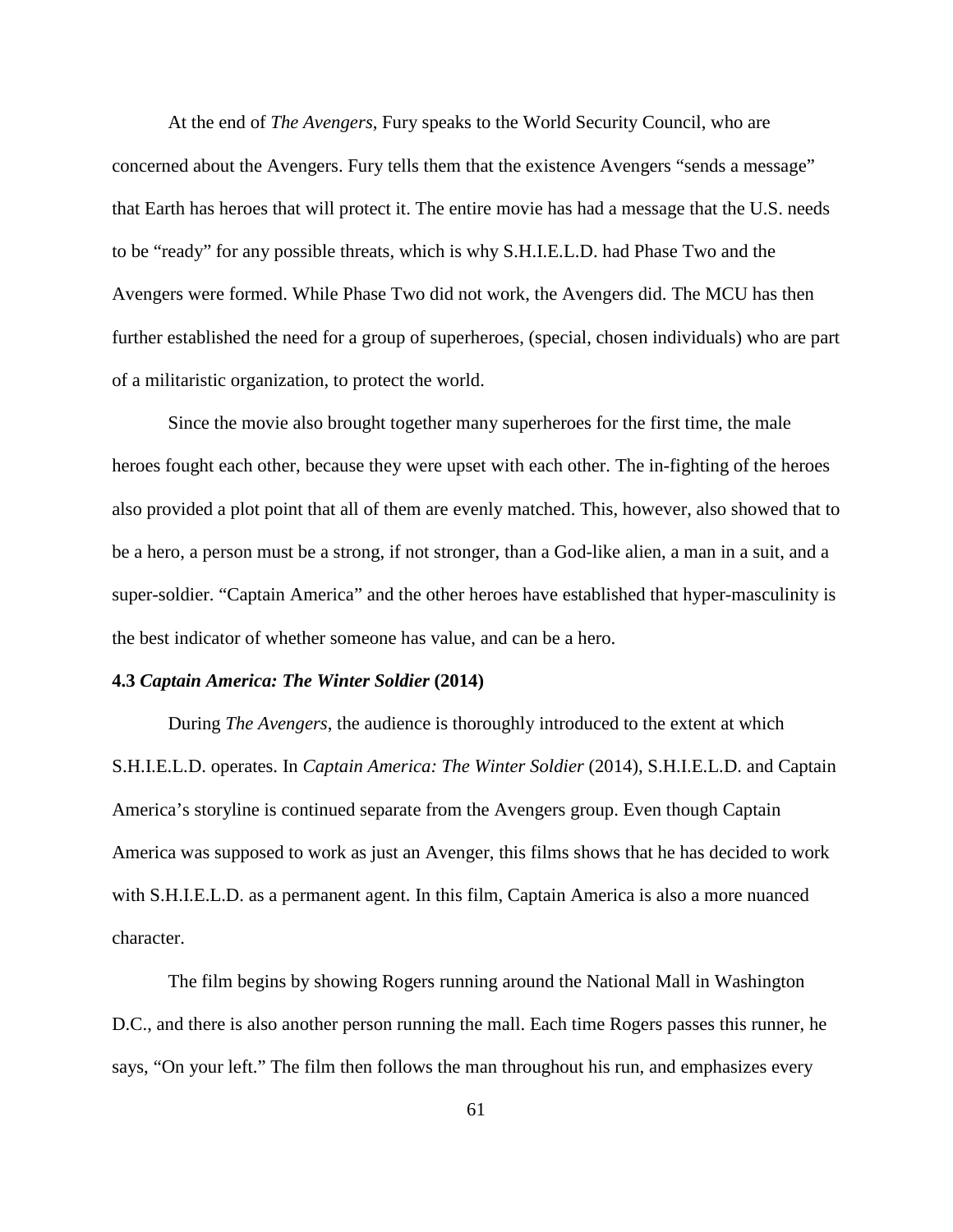time Rogers passes him, at which point he says, "On your left." When Rogers passes him for the last time, the other runner can hear him approaching, is annoyed, and yells at Rogers to not say "On your left." Rogers still says it; the runner gets upset and tries to run faster to catch up to Rogers.

This opening sequence showcases Rogers enhanced abilities. Though in the past films he has been able to do things that other people cannot do, this is the first time that his abilities are compared to a non-superhero. The runner, "Sam Wilson," is a retired soldier, and even with his training, he is not able to keep up with Rogers. There is also male posturing between them. Though there seems to be camaraderie, Wilson's ego is slightly bruised because he is not able to keep up with Rogers.

Furthermore, once these two characters introduce themselves, they begin to bond over being in the military. This shows that the military has a culture and creates an identity. Though Rogers and Wilson are not active service members, they each use they previous enlistment as a point of familiarity. They instantly bond over having been in the military, because it is part of who they are; they are not going to be able to just be "civilians." Wilson even invites Rogers to a VA meeting for soldiers that are experiencing post-traumatic stress disorder, or PTSD.

Further into the film, Rogers shows up to a meeting a couple of minutes before it ends. Wilson ends the meeting by reminding everyone present that they "...all got the same problems." This meeting reinforces military culture and identities. All the people in the meeting are connected, because they have similar experiences and they can help one another. Even though their problems show that "war is hell," the meeting shows that they will always have the other soldiers because they are a family.

62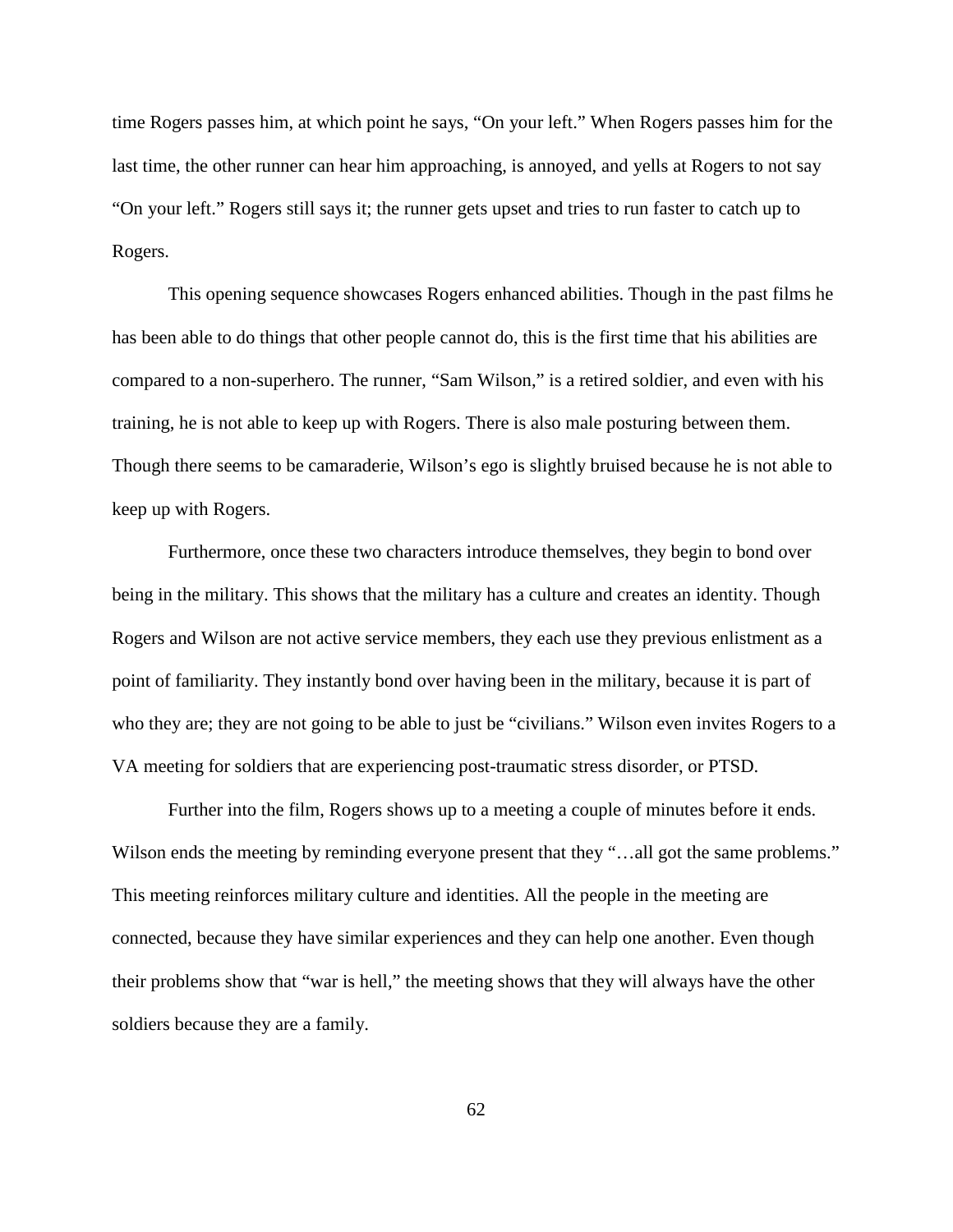Since Rogers is now a permanent agent of S.H.I.E.L.D., he is part of Special Tactical Reserve for International Key Emergencies, or S.T.R.I.K.E., which is a special operations team for S.H.I.E.L.D. Rogers, Natasha Romanov, or "Black Widow," and the S.T.R.I.K.E., need to recapture the S.H.I.E.L.D. vessel, the *Lemurian Star*. While being briefed, Rogers and the team find out that the vessel had been trespassing. Rogers, bothered that the ship is trespassing, states, "You know I'm getting a little tired of being Fury's janitor."

Rogers' comment about being a janitor is very telling about how Fury and S.H.I.E.L.D. have used him as an agent. In *The Avengers*, Fury told the Security Council that the Avengers, which included Captain America, would be a response team. The purpose of the response team would be for conflicts that were at a large scale, larger than what S.H.I.E.L.D. could handle. Yet, Fury uses Rogers as a "janitor" to clean up problems.

Rogers is being used as just another regular agent, with the bonus of having enhanced capabilities. Fury and S.H.I.E.L.D. are using Captain America, who is a super-hero, for regular missions. They are extending their militaristic capabilities by ending him on regular, non-Avengers, missions.

Rogers is also showing that he is a nuanced character with this statement. In *The Avengers*, he says, "We have orders. We should follow them." In this film, Rogers is shown to question the orders he is given. Further into the movie, he tells Peggy Carter, who is visiting, "…I thought I could throw myself back in and follow orders. Serve. It's just not the same." While Rogers is having an existential crisis, wondering how he fits into this new world, his comment also shows that militaristic action has changed from WWII to the present day.

The mission to rescue the *Lemurian Star*, shows why S.H.I.E.L.D. would want to use Captain America as a regular agent, instead of just an Avenger. He is always the first one on the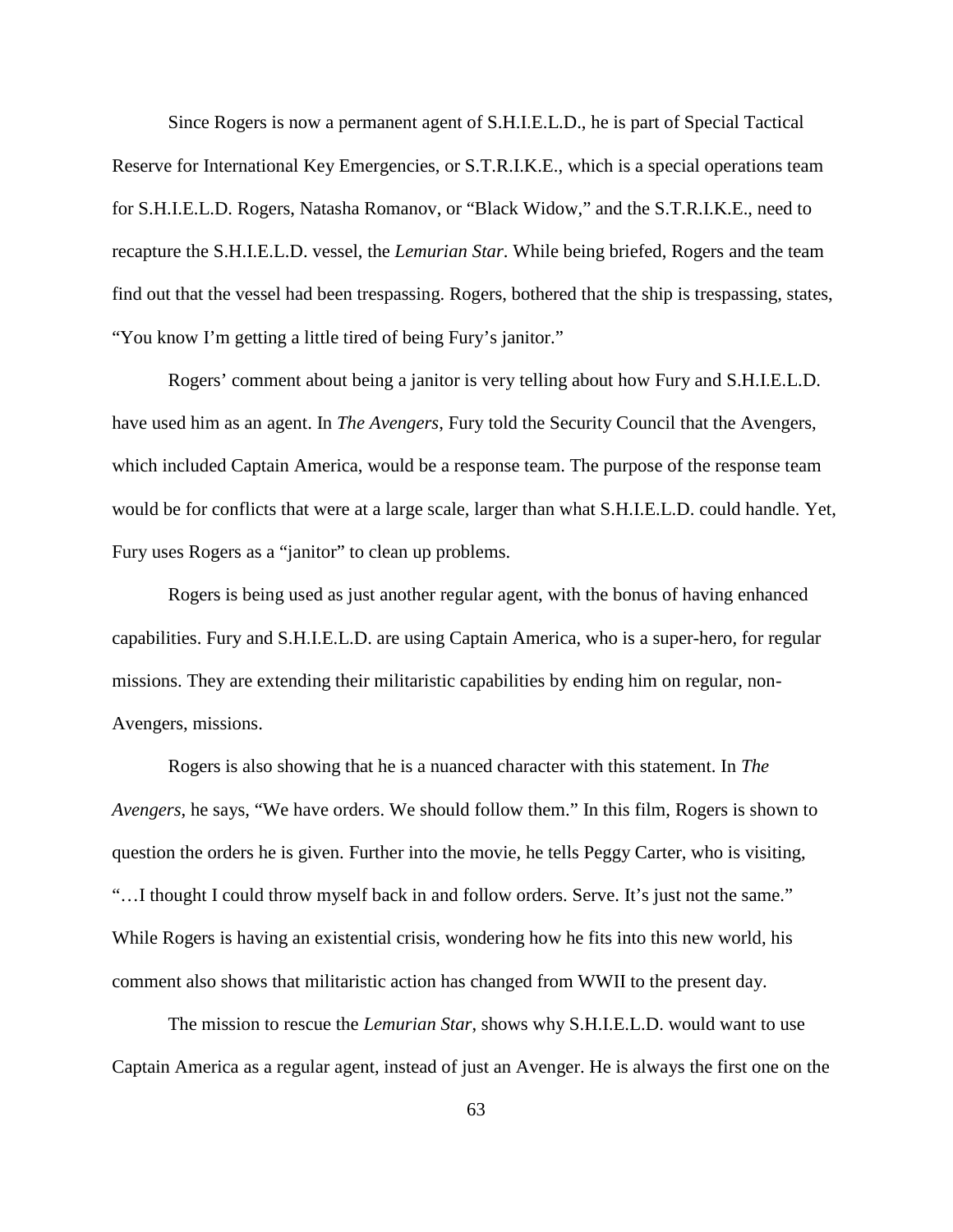scene. Rogers gets on the *Lemurian Star* by himself to take down hostiles, before anyone else arrives. This is also like how Rogers went to rescue Bucky and the  $107<sup>th</sup>$  division by himself in *Captain America: The First Avenger*. He can fight all the hostiles on the deck of the *Lemurian Star* by himself, without alerting any other hostiles. The benefits of having super-soldiers is showcased in this scene. If there is a super-soldier on the team, then there is a better chance of success.

Then, Rogers has the ultimate fight with "Georges Batroc," who was a former French intelligence agent and is a most wanted terrorist. Rogers and Batroc are alone on the deck fighting one another. Their fight is framed as a death match; it is as if this fight will determine which one is the best fighter.

As they fight, Batroc and Rogers seem to be evenly matched, and neither of them can get the upper hand to win. Due to this, Batroc tells Rogers, "I thought you were more than just a shield." This really bothers Rogers, because during their fight he had been using his shield to help him fight Batroc. Batroc's comment also questions Rogers masculinity; he is implying that Rogers' need to use his shield in fight makes him less than a solider, or man.

Rogers then drops his shield and removes his helmet, which hides most of his face, to fight Batroc. He is going to prove his masculinity my beating Batroc without the shield or helmet to prove his masculinity. This decision shows how Captain America's version of masculinity needs to be proven by fighting an opponent, and winning, with their own physical abilities. Rogers uses his enhanced physical capabilities to fight someone, and in part to prove that they are worthy.

After the rescue mission, Rogers confronts Fury about not being given all the parameters of the mission. Fury had sent Romanov to help with the rescue mission, but to also collect data.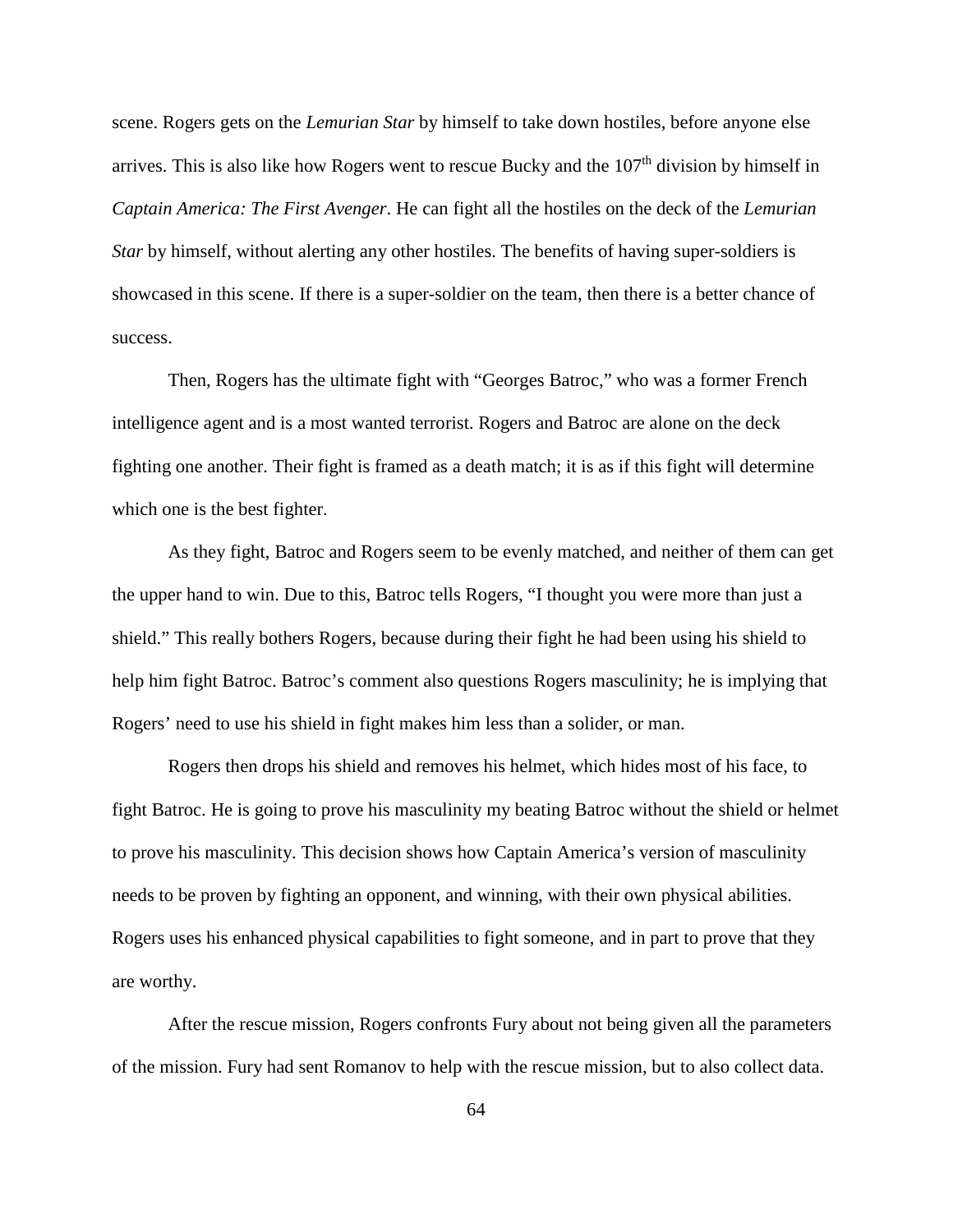Since Rogers did not know she had a separate mission, he says it could have compromised the mission:

Rogers: Those hostages could have died Nick.

Fury: I sent the greatest soldier in history to make sure that didn't happen.

Rogers: Soldiers trust one another. That's what makes it an army. (Feige, et al.

2014, *Captain America: The Winter Soldier*, Don't hold your breath)

Their interaction further shows that Fury and S.H.I.E.L.D. only view Rogers as a soldier that they have at their disposal. Fury presupposes that Rogers was the only soldier that could save the hostages. They have moved beyond seeing him as just a member of the Avengers. Despite S.H.I.E.L.D. having highly trained agent, high importance is placed on Rogers, since he is a super-soldier.

Furthermore, Rogers compares S.H.I.E.L.D. to an army. Though S.H.I.E.L.D. is supposed to be an intelligence agency, Rogers says that they are all soldiers. S.H.I.E.L.D. is then a major militaristic force within this universe. They have transcended from just being an intelligence agency, to being an army that gets to declare war, like Fury did in *The Avengers*. In addition, Rogers also only sees himself as a soldier. Instead of being an agent, he continues to have a soldier mentality, which means that he sees himself as someone that is at war with whomever S.H.I.E.L.D. declares a threat.

To placate Rogers, Fury decides to show him a new project that S.H.I.E.L.D. is working on called Project Insight. When Fury takes Rogers to the lower levels of the Triskelion, the S.H.I.E.L.D. headquarters in D.C., three, fully-armed helicarriers are revealed. As the helicarriers are revealed, there is patriotic music in the background. This is to showcase how far S.H.I.E.L.D. advanced as an agency to protect the world.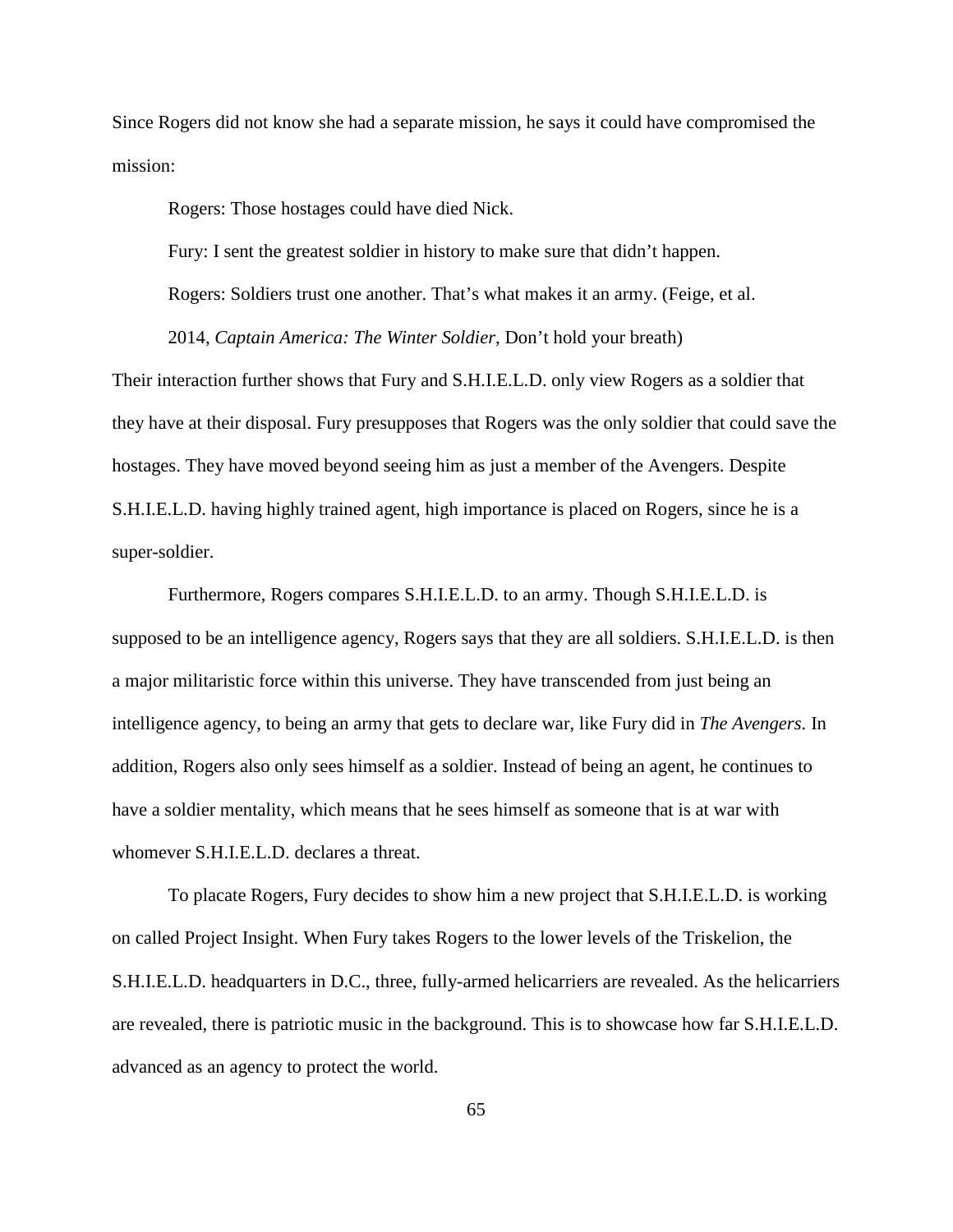Fury states that these helicarriers are going to be "synced to a network of targeting satellites" and S.H.I.E.L.D. is "gonna neutralize a lot of threats before they even happen." Fury's presupposition is that if S.H.I.E.L.D. does not stop terrorism before it happens, then the world will never be safe. To justify S.H.I.E.L.D. preemptive strikes on potential threats, Fury had told Rogers about his grandfather, who had carried around a .22 caliber magnum gun to protect himself. By telling this story, Fury is saying that people have always tried to protect themselves against threats before they happened, because they most likely will. As an intelligence agency for the U.S. in this universe, Fury and S.H.I.E.L.D. are also showing that there is some validity in acting against people that will most likely threaten the safety of the country, or of the world.

Though Rogers concedes that the SSR had to compromise in their missions and did "nasty stuff," the extent at which S.H.I.E.L.D. will operate with Project Insight is too farreaching. He says, "By holding a gun to everyone on Earth and calling it protection…This isn't freedom. This is fear." This also shows Rogers' nuances. While he is fine with S.H.I.E.L.D. working as an army and using his super-soldier capabilities to protect people, he has a problem with S.H.I.E.L.D. using force in advance to stop threats before they happen.

During the effort to find why Fury was killed and what is on the memory drive he had, Rogers and Romanov go to an Apple store to use a computer. While at the store, an Apple attendant approaches them. He tells Rogers that he owns the same glasses that he is wearing; Romanov calls them twins. The attendant says, "Yeah, I wish. Specimen," while placing emphasis on Rogers' looks. Rogers' physicality and good looks are made to be to ideals for every man. The attendant that wishes he looked like Rogers represents the men that look at Rogers' character as wish-fulfillment, which is reinforced in this sequence.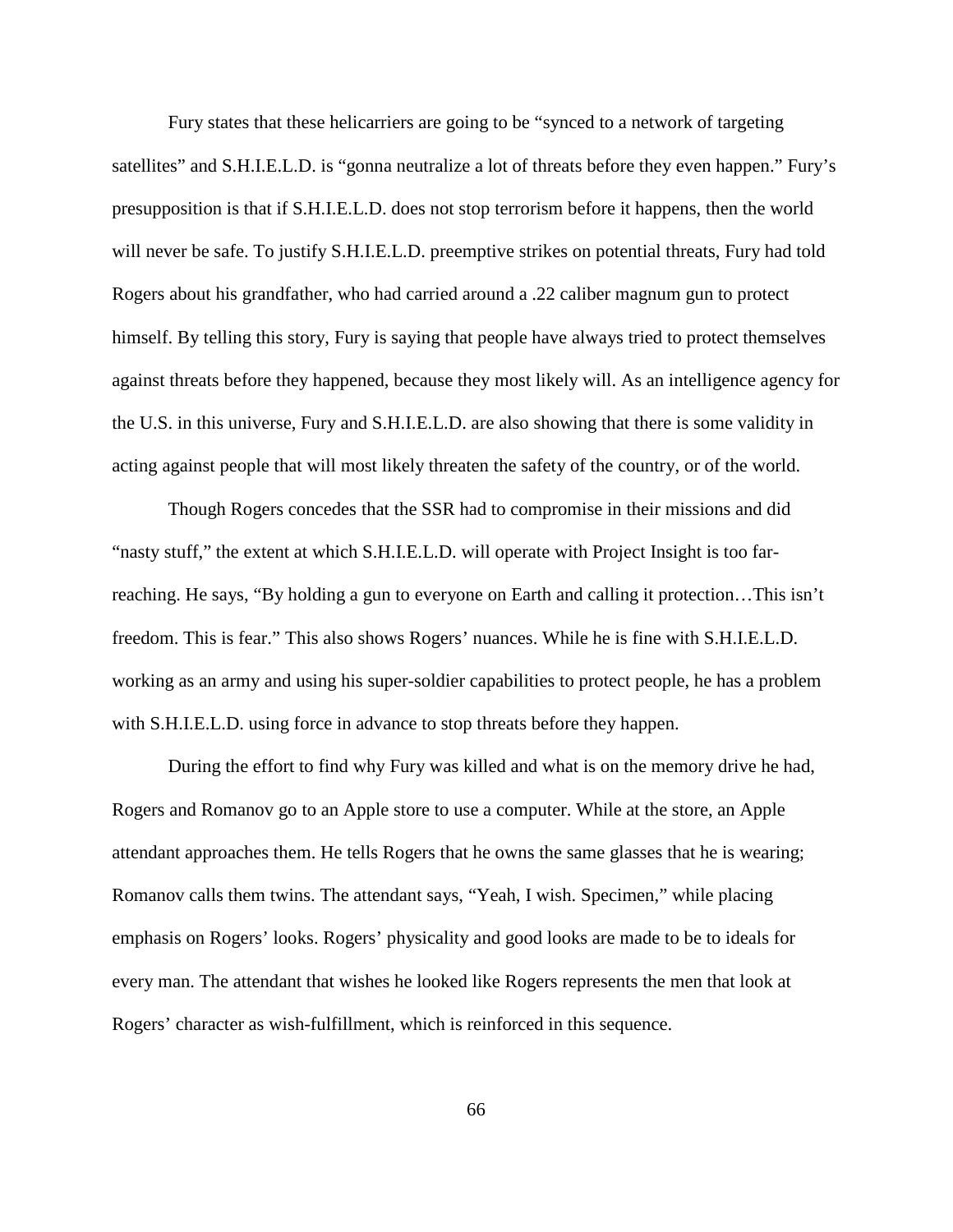When Rogers, Romanov, and Wilson, find out that S.H.I.E.L.D. has been compromised HYDRA. After WWII, S.H.I.E.L.D. had Operation Paperclip, in which they recruited German scientist with strategic value, which included HYDRA's "Arnim Zola." The recruitment of German scientist by S.H.I.E.L.D. parallels the how the Allies, in our own universe, also pardoned and recruited Nazi scientists. By paralleling how the U.S. and S.H.I.E.L.D. have both recruited enemy scientists, this normalizes the recruitment of the "bad" people by the "good" people to benefit their own agenda.

To further understand what HYDRA wants to do, Rogers and the team abduct "Agent Sitwell." Sitwell informs them that HYDRA plans to use the helicarriers from Project Insight to kill people that they feel are a threat to their mission of protecting the world. Rogers asks how HYDRA can decide which people would pose a threat to them. Sitwell explains:

The  $21<sup>st</sup>$  century is a digital book...your bank records, medical histories, voting patterns, emails, phone calls, your damn SAT scores. Zola's algorithm evaluates people's pasts to predict their future. (Feige, et al., 2014, *Captain America: The Winter Soldier*, Call it a resume)

By collecting information about every person in the world, HYDRA can predict what their future actions will be. This will allow them to decide who is "worthy" of living.

HYDRA's collection of everyone's personal information is similar to the U.S. government's own collection and storage of data from every citizen<sup>10</sup>. HYDRA's collection of

<span id="page-74-0"></span><sup>&</sup>lt;sup>10</sup>After September 11<sup>th</sup>, 2001 (9/11), the U.S. government passed the PATRIOT Act on October 26, 2001. The PATRIOT Act broadened the scope of intelligence agencies to collect information about people they suspected could be terrorists. The intelligence secrets "leak" from Edward Snowden later revealed that the NSA was collecting data from every citizen even if they were not considered a "threat."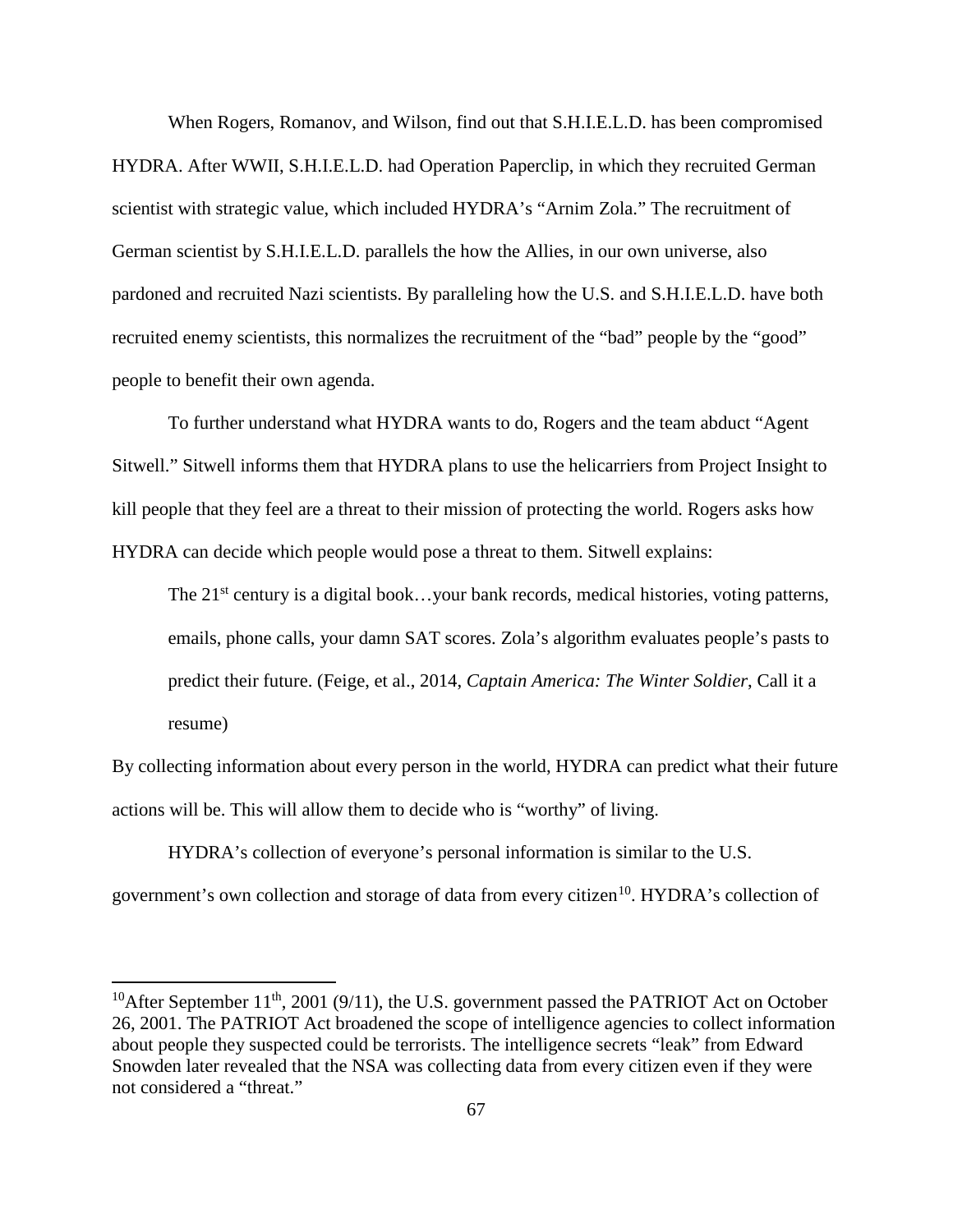data is a direct connection to the National Security Agency, or NSA. In the past years, there have been many leaks about the NSA collecting data form every person, yet there have not been any changes to federal laws. In the movie, HYDRA's collection of data is meant to be something that should not be happening, which is why "Captain America" is fighting against it; the audience is supposed to relate to the fight against unlawful collection of data. Yet, in in the real world, there have not been large movements that would end the collection of data without probable cause. In fact, it often seems that people are willing to forgo privacy to stop "terrorists." HYDRA wants to kill people that would go against their own agenda, and the NSA and the U.S. want to weed out "terrorists" that could be living in the country.

After Rogers and his team take down HYDRA and dismantle S.H.I.E.L.D., the U.S. Intelligence Committee interrogates Romanov. They are worried about the ramifications of HYDRA having been controlling S.H.I.E.L.D. They want to arrest anyone that was connected to S.H.I.E.L.D. Romanov tells them:

You're not going to put me in a prison. You're not going to put any of us in a prison. You know why?...Because you need us. Yes, the world is in a vulnerable place, and yes, we helped make it that way. But we're also the ones best qualified to defend it (Feige, et al., 2014, *Captain America: The Winter Soldier*, Life after S.H.I.E.L.D.).

Romanov presupposes that eventually the world will need to be saved again, and they are the only group that could save it. She is also saying that none of them should be held accountable for their actions, because they may be needed to defend the world in the future. In this committee meeting, Romanov has broadened the scope of operations any surviving S.H.I.E.L.D. agents, as well as the Avengers, and has placed them above the law.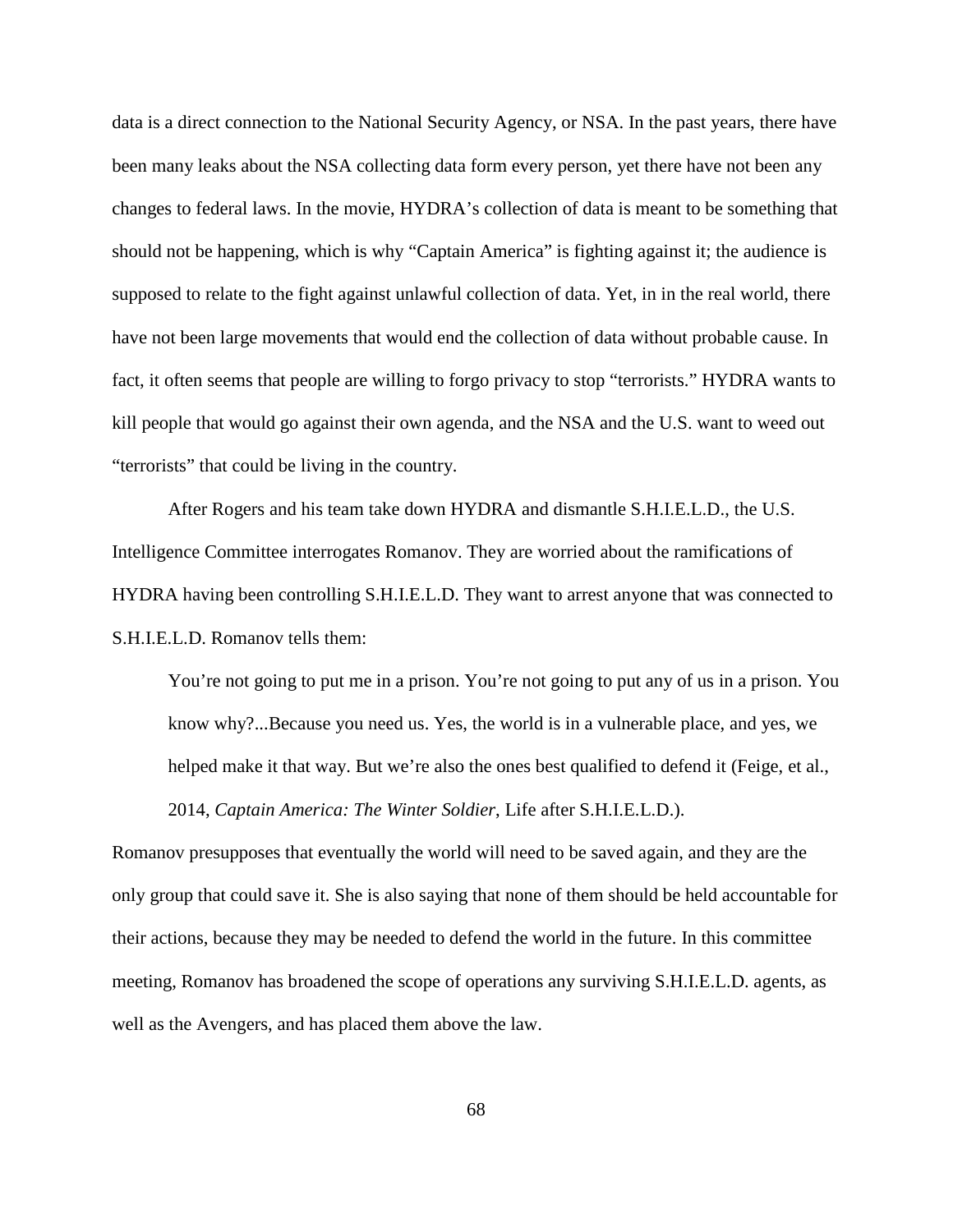Though S.H.I.E.L.D. has been dismantled for being HYDRA, Rogers and the other agents will continue to work independently to protect the world. The MCU and Rogers shows that if someone seems to be working for the "good," then they are above the law. Rogers' actions in this movie continue to show that his appearance and capabilities are the ideal for all men. Throughout the film, Rogers can fight various kinds of people, and win, as well as receive praise for his physique. These instances of hyper-masculinity continue to reinforce the ideals that men should strive for.

Furthermore, while Rogers fought against how S.H.I.E.L.D. was becoming too militaristic, and fought against HYDRA's plans, he continues to use militaristic force. Rogers seems to have issues with planning militaristic venture for the future, but does not have a problem with using military force in the present. This shows that Rogers does not have a fundamental problem with militarism. Rogers use of military force to "save" the world in the MCU, then reinforces the need to use force in the "real" world, as long as it is for the "good" of the world.

# **4.4** *Avenger: Age of Ultron* **(2015)**

Despite the dismantling of S.H.I.E.L.D., the Avengers still work as a group that fights threats to the world. At the end of *Captain America: The Winter Soldier*, the Avengers, and the "good" S.H.I.E.L.D. agents, became an independent group. Despite the concerns the U.S. government had, Romanov stated that the Avengers would not be held accountable for their actions. and Furthermore, they should be allowed to continue to be an organization because they are the group that can "save" the world.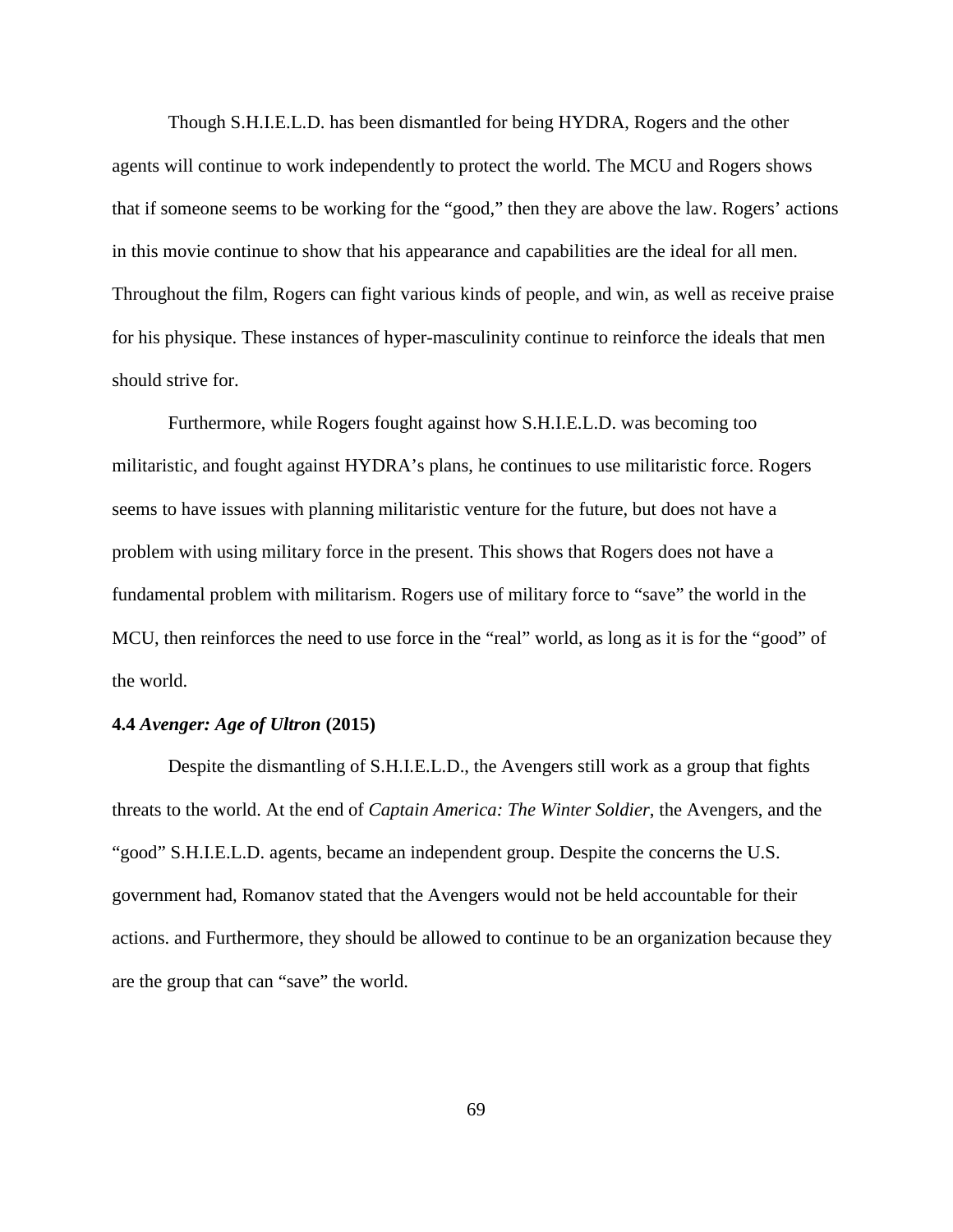In this movie, the Avengers have adapted to being the supposed final force that can end HYDRA<sup>[11](#page-77-0)</sup>. The movie begins *in media res* with the Avengers attacking a HYDRA base that is located on Sokovia<sup>12</sup>. While attacking the base, they realize that it has more defenses than other HYDRA bases. By stating this, the audience is told that the Avengers united after the fall of S.H.I.E.L.D. to search for HYDRA bases and destroy them.

As they reach the fortress of the base, the Avengers agree that they need to evacuate the city that is closest to the base, since it is located by a town. In *The Avengers*, the team, with the help of police officers, had to remove civilians themselves. In this film, Tony Stark, or "Iron Man," has the "Iron Legion," which is robots that are programed to evacuate civilians. This shows that the team is also expanding the types of technology they use to deal with "war."

Even though the Avengers feel they are the best to save the world, and had the support of many people after the Battle of New York<sup>13</sup>, the people of Sokovia do not want the Avengers in their country. The Sokovians are shown chanting, "Avengers, go home!" The Sokovians do not appreciate the Avengers entering their country, and they are questioning the validity of the Avengers. In the previous films, the Avengers constantly presupposed that they were the only people to save the world, and the Sokovians are questioning if that is true. This sequence also shows that the Avengers are entering countries without government permission, which could be an act of war. Furthermore, by entering other countries without permission, the Avengers are forcing their own agenda on other people.

<span id="page-77-0"></span><sup>&</sup>lt;sup>11</sup> As a part of the MCU, the television series *Agents of S.H.I.E.L.D.* (2013–present) shows S.H.I.E.L.D. agents that survived the destruction of the agency. These agents are trying to regroup and form a new S.H.I.E.L.D.

<span id="page-77-1"></span><sup>&</sup>lt;sup>12</sup> Sokovia is a fictional country located in Eastern Europe.

<span id="page-77-2"></span> $13$  The fight between the Avengers and Loki and the Chitauri is referred to the Battle of New York.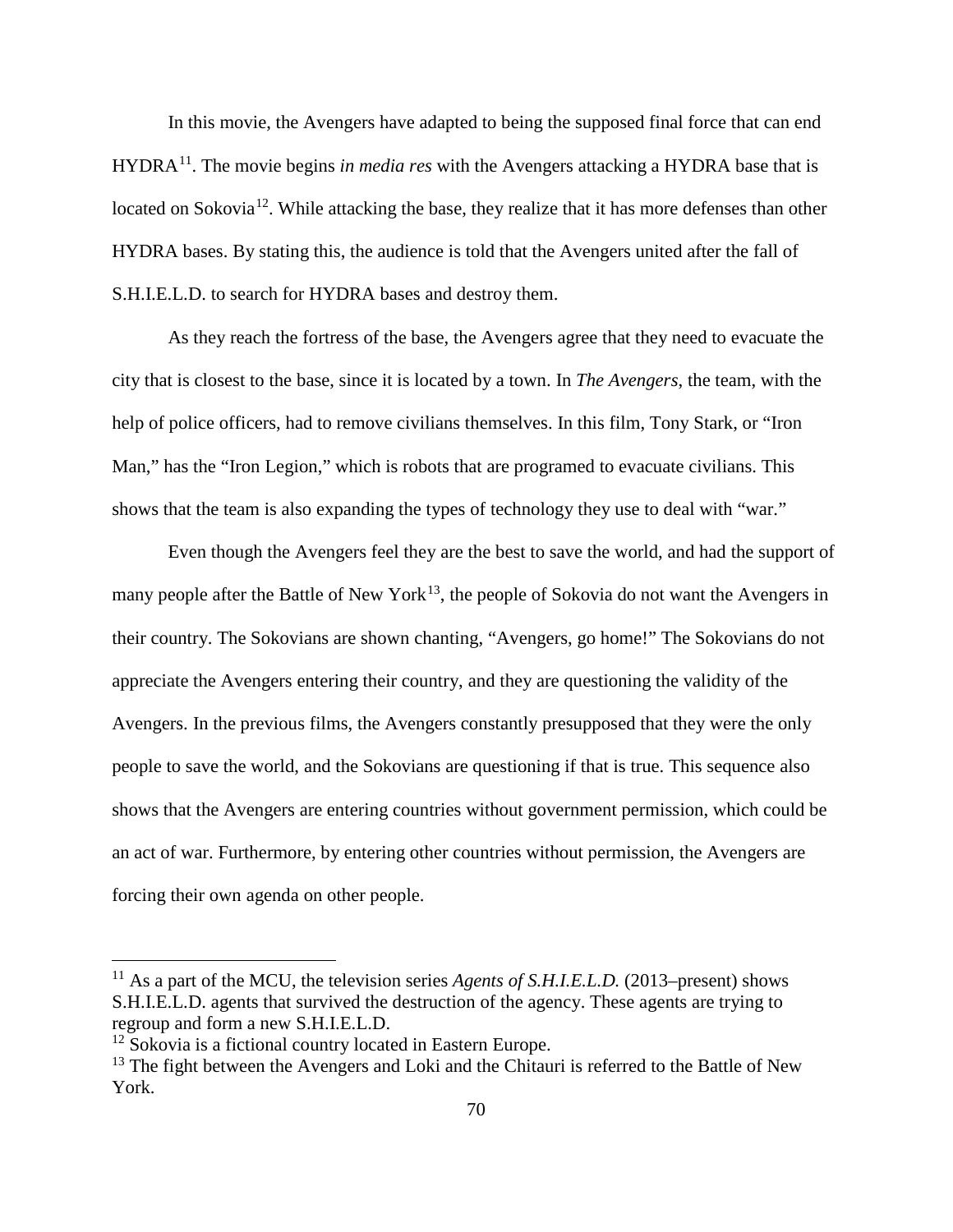After the Avengers successfully destroy the HYDRA base, they return to Avengers Tower. In *The Avengers*, Avengers Tower had originally been Stark Tower, and had been damaged during the battle. Stark had then updated the tower to be able to house the Avengers. Since S.H.I.E.L.D. no longer exists, the Avengers created their own base of operations. This then solidifies their independence from the destroyed S.H.I.E.L.D., and the U.S. government. The government has also allowed for the Avengers to have little oversight, because, as Romanov put it, they are needed to save the world. Their lack of oversight, then, shows that if this superhero group is working for the "good" of the country, and the world, then they work as an independent policing force.

Even though the Avengers saw the consequences of experimenting with alien technology, Stark still wants to experiment on Loki's scepter, which they had acquired at the HYDRA base in Sokovia. Stark is using the same presupposition that Fury and S.H.I.E.L.D. used to justify their use alien technology. Stark tells Dr. Banner:

If we can harness this power, apply it to my Iron Legion protocol?...What if the world was safe. What if, next time aliens roll up to the club, and they will, they couldn't get past the bouncer?...Peace in our time. (Feige & Whedon, 2015, *Avengers: Age of Ultron*, Birth of Ultron)

Tony wants to use the alien technology to make artificial intelligence and apply it to the Iron Legion, so that the Avengers have more help, or could retire, from fighting the "bad" people. Stark would be creating a sentient army of robots that would replace the Avengers as the police force of the world.

71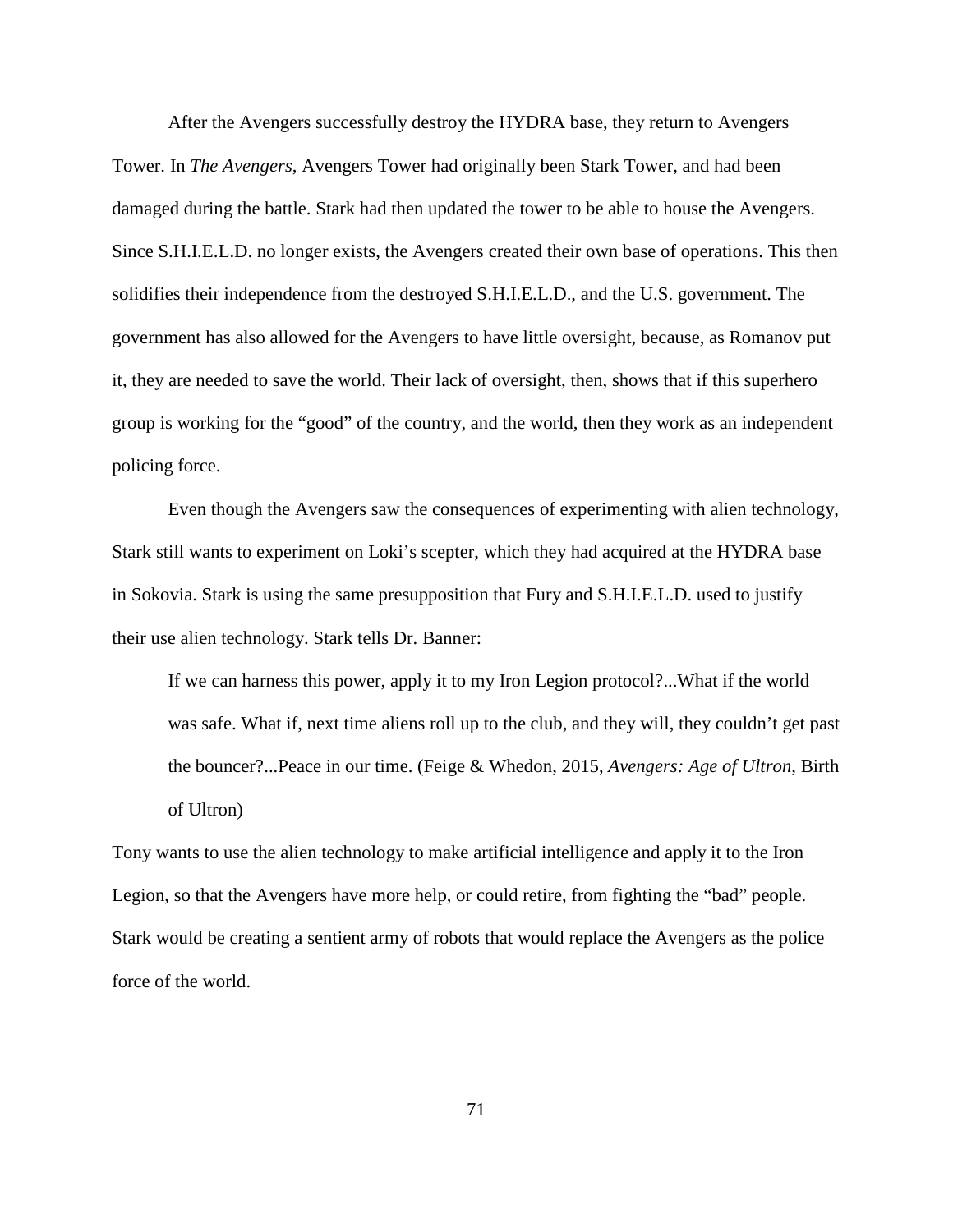After being convinced, Stark and Banner begin working with the scepter and artificial intelligence, and accidentally create Ultron<sup>14</sup>. Ultron reveals himself to the Avengers, and escapes through the internet<sup>15</sup>. Since Stark lied to the team, Rogers states, "The Avengers were supposed to be different from S.H.I.E.L.D." Again, Rogers is showing nuances in his character. While Rogers is bothered by S.H.I.E.L.D. lying and making decisions about future wars, he is not bothered by militaristic forces in general. He still believes that the Avengers are needed to protect the world.

Though Ultron is the villain in this film, he makes certain points that are relevant within the MCU and our own universe. When Ultron recruits Wanda and Pietro Maximoff <sup>16</sup>, Ultron states, "Everybody creates the thing they dread. Men of peace create engines of war." Ultron's collocation of "peace" and "war" shows the irony in that people believe that military action is needed to achieve peace. He is also implying that the Avengers are no exception. Though he has a warped sense of right and wrong, Ultron is privy to all the decisions that the Avengers, S.H.I.E.L.D., and others have made to achieve peace.

When the Avengers confront Ultron for a second time, he tells Rogers, "Captain America. God's righteous man. Pretending you could live without war." Captain America exists because of war, without it there is no need to have a super-soldier. Furthermore, Rogers has even said that he has no idea what to do if he is not working as an agent, or a soldier. Despite feeling like the fights, he is a part of are different now, he would not be able to "get out," because he has

<span id="page-79-0"></span> $14$  Ultron is artificial intelligence. When he "wakes up," he learns everything there is to know that is in the files the Avengers have and on the internet.

<span id="page-79-1"></span><sup>&</sup>lt;sup>15</sup> As artificial intelligence, Ultron can move its consciousness, or program framework, from one robot to another through the wireless internet connections.

<span id="page-79-2"></span><sup>&</sup>lt;sup>16</sup> Wanda and Pietro Maximoff are twins from Sokovia, who volunteered for HYDRA's human experiment program that gave them powers. Wanda has magic and Pietro has super speed.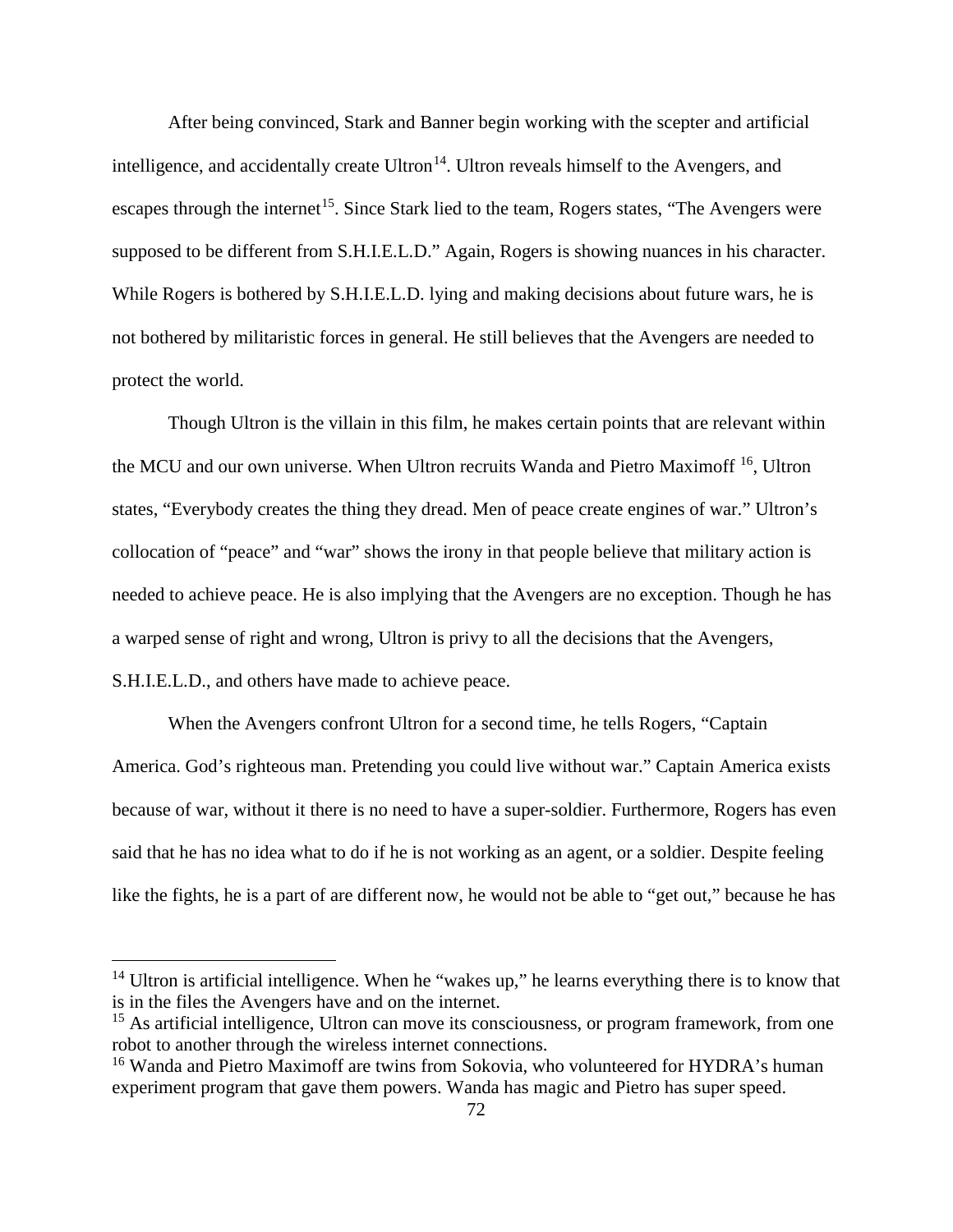lived this lifestyle for so long. He does not know what else to do. Captain America's existence propagates militarism, because that is the reason he exists.

To regroup and figure out how to beat Ultron, the Avengers go to Clint Barton's secret home. While there, Rogers and Stark discuss how they got into this scenario. Stark justifies his actions by saying that he wanted to create peace so they could retire: "Isn't that the 'Why We Fight<sup>'[17](#page-80-0)</sup>. So we can end the fight. So we can go home!" Stark connects his own motivations to those of people who fought during WWII, which was to stop the Nazis and bring peace. Furthermore, comparing his actions to WWII would not only be relatable to Rogers, but also make his actions seem to be "good."

Similar to his reaction in *Captain America: The Winter Solider*, Rogers does believe in fighting a war that has not happened yet. He tells Tony, "Every time someone tries to win a war before it starts, innocent people die. Every time." To emphasize his anger and disagreement, Rogers rips apart a log with his bare hands. Rogers uses his enhanced abilities to show his superiority over Stark and to prove that he is in charge. Later in the film, Rogers and Stark fight each other when they disagree about how to handle the body and mind gem<sup>18</sup>.

It seems that the only way Rogers and Stark can handle their disagreements is by fighting one another. They also wanted to fight one another in *The Avenger*, and the only reason they did not physically fight in *The Avengers* was because they were attacked by Loki's goons. Rogers and Stark use their masculinity to make achieve the outcome they want. They are not shown

<span id="page-80-0"></span><sup>&</sup>lt;sup>17</sup> "Why We Fight" was a WWII propaganda series directed by Frank Capra for the U.S. government to educate the populace about the war and why it was important to enter.

<span id="page-80-1"></span> $18$  The mind gem is one of six stones that have magical capabilities. Ultron placed it in the head of the robotic body he was creating.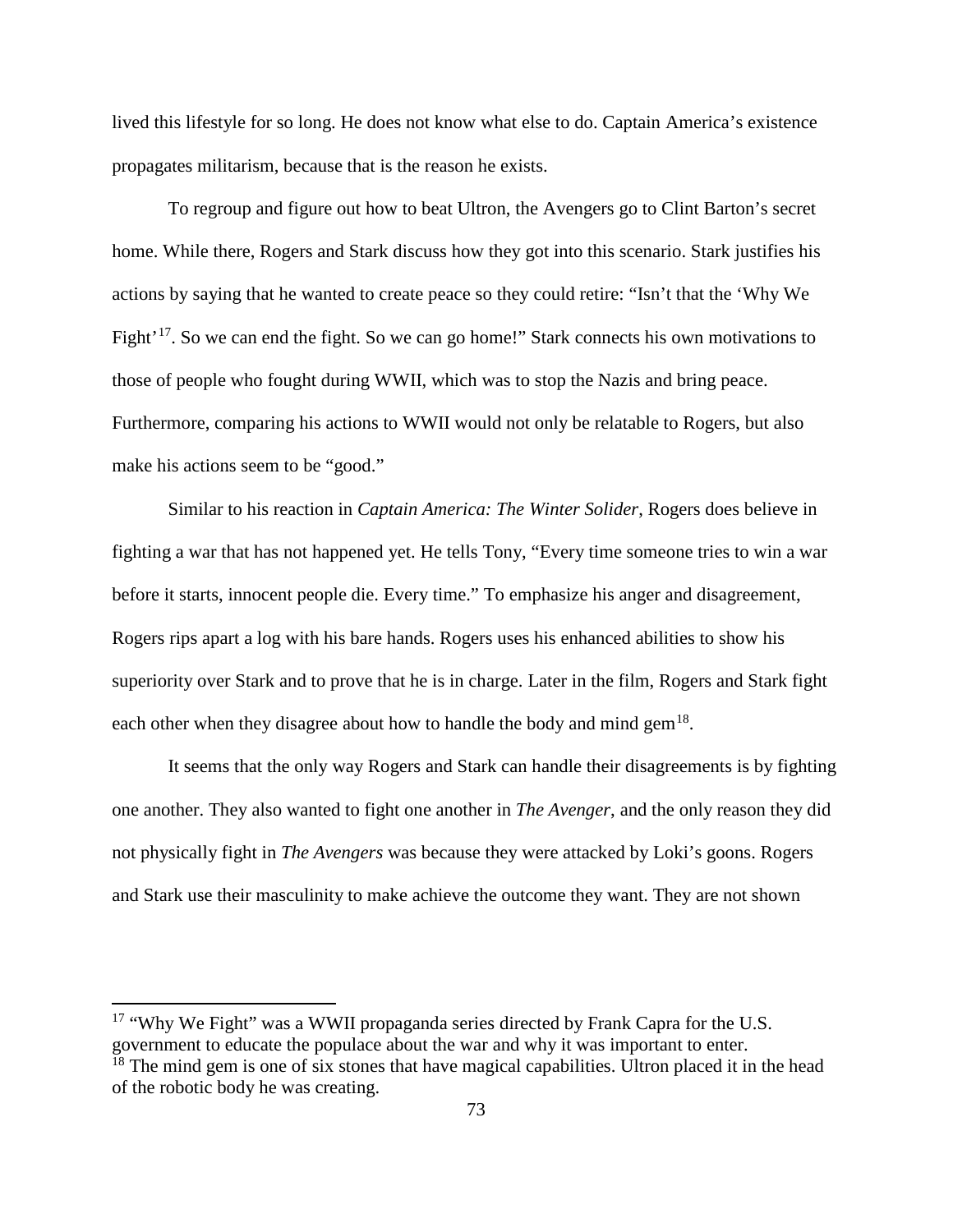having debates about how to solve problems, particularly Rogers, who does not seem to change his mind once he has made it.

Though Rogers uses his masculinity with Stark to show he is in charge, it is often questioned during the fights against Ultron and his robot army, much to the chagrin of Rogers. When fighting Ultron, Barton tells Rogers, "You're not a match for him, Cap." Rogers is bothered by this comment, and responds sarcastically, "Thanks, Barton." Barton just told the greatest soldier in history that he was not strong enough to fight Ultron, which bruises Rogers ego. Rogers is used to being capable of fighting anyone. To be told that he was not match, questions his masculinity.

After Ultron is defeated, the Avengers return to the new Avengers facility. As Rogers walks Stark to his car, they discuss retiring from being superheroes and having the "simple" life. As Rogers considers this, there are is audio in the background of a drill sergeant yelling at soldiers. Roger's tells Stark that he does not think he could have a "simple" life, and "I'm home." Rogers reaffirms that the only life he could have is one in the military.

Furthermore, Rogers considers the military settings, such as the Avengers facility, as his home with his family. This reinforces the military culture and how it is part of people's identities. Previous literature has shown that there is a military culture that remains with soldiers. Rogers, thus, represents soldiers that have similar experiences; Rogers is their stand-in in the MCU. Furthermore, Rogers staying at the Avengers facility because it feels like "home" also implies that the military can be a home, or a family. The military is idealized to be a ready-made family where everyone is welcome.

Though in *Avengers: Age of Ultron*, Rogers further questions if preparing militaristic force for the future, they do not question the use of militaristic force in general. The movie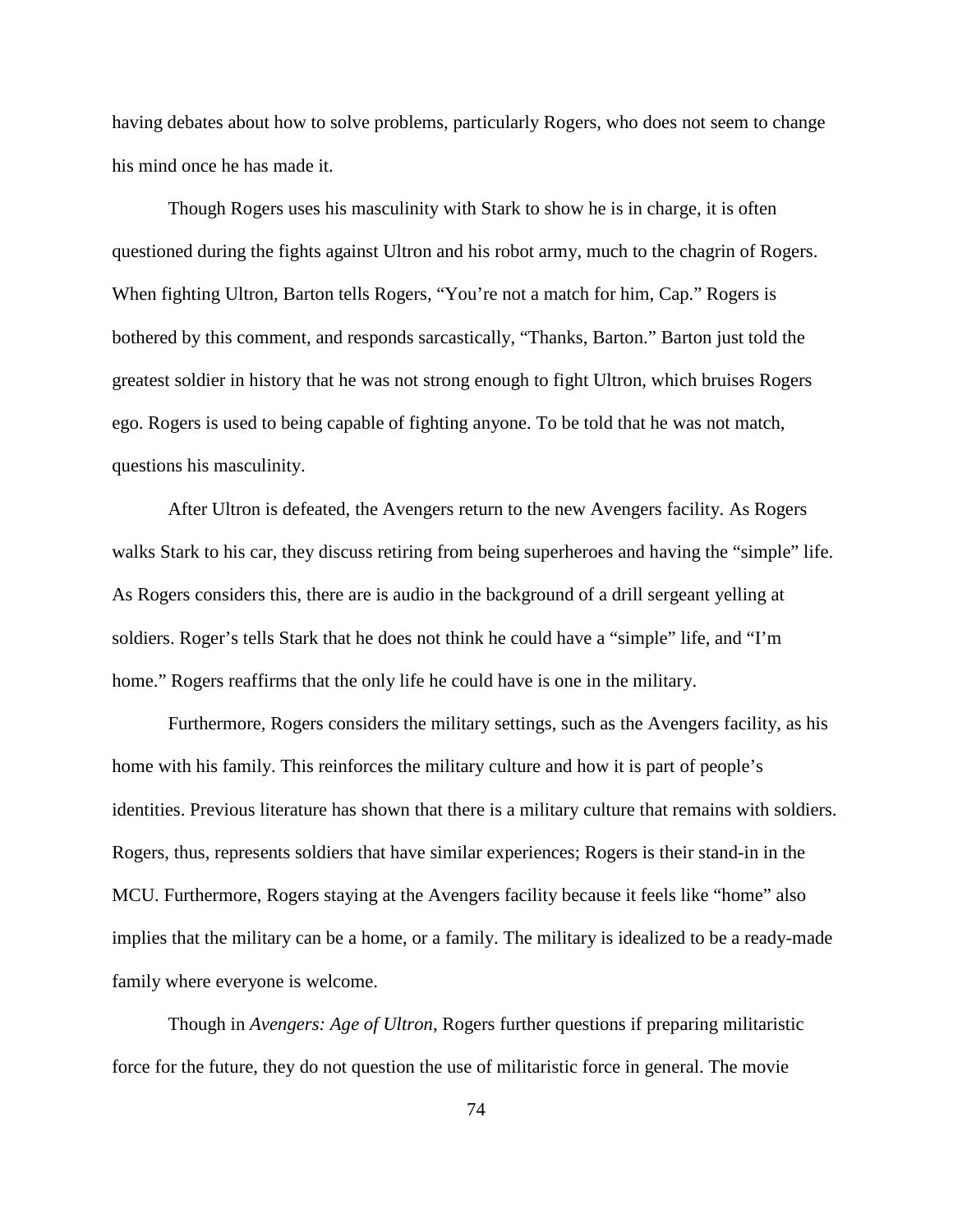continues to propagate the use of militaristic force to "save" the world, and the importance and value of hyper-masculinity. Rogers and the MCU are saying that advancing militaristic force to prepare for future fights is not good. They need to just use militaristic force to handle one problem at a time; they need to fight they enemy that they can see, not the one in the future. This is not, however, an argument against militarism, but rather an argument for dealing with the more immediate issues.

## **4.5** *Captain America: Civil War* **(2016)**

At the beginning of *Avengers: Age of Ultron*, the Avengers had been searching for, and defeated, HYDRA terrorists and bases. By the end of the movie, there were new members in the Avengers. Furthermore, the MCU had been including more voices of objection to the Avengers. *Captain America: Civil War* continues with world-wide objection to how the Avengers operate, and nuances in the "Captain America" character.

The opening scene of *Captain America: Civil War* shows most the Avengers in Lagos looking for terrorists, more specifically Rumlow and other HYDRA operatives. The Avengers are operating in Lagos without the authority of the Nigerian government. They believe that Rumlow may attack a police department, then realize he is attacking a research institute. The Avengers have remained an independent organization to protect the world<sup>[19](#page-82-0)</sup>. Since they are not officially affiliated with a government, they do not, or feel, that they need to inform any government about their presence in their country. This is also not the first time they have done

<span id="page-82-0"></span> <sup>19</sup>After the destruction of S.H.I.E.L.D. in *Captain America: The Winter Soldier*, the Avengers are shown to have remained an independent group, even though S.H.I.E.L.D. was reformed in the television show *Agents of S.H.I.E.L.D.* (2013-present), and even helped the Avengers in *Avengers: Age of Ultron*.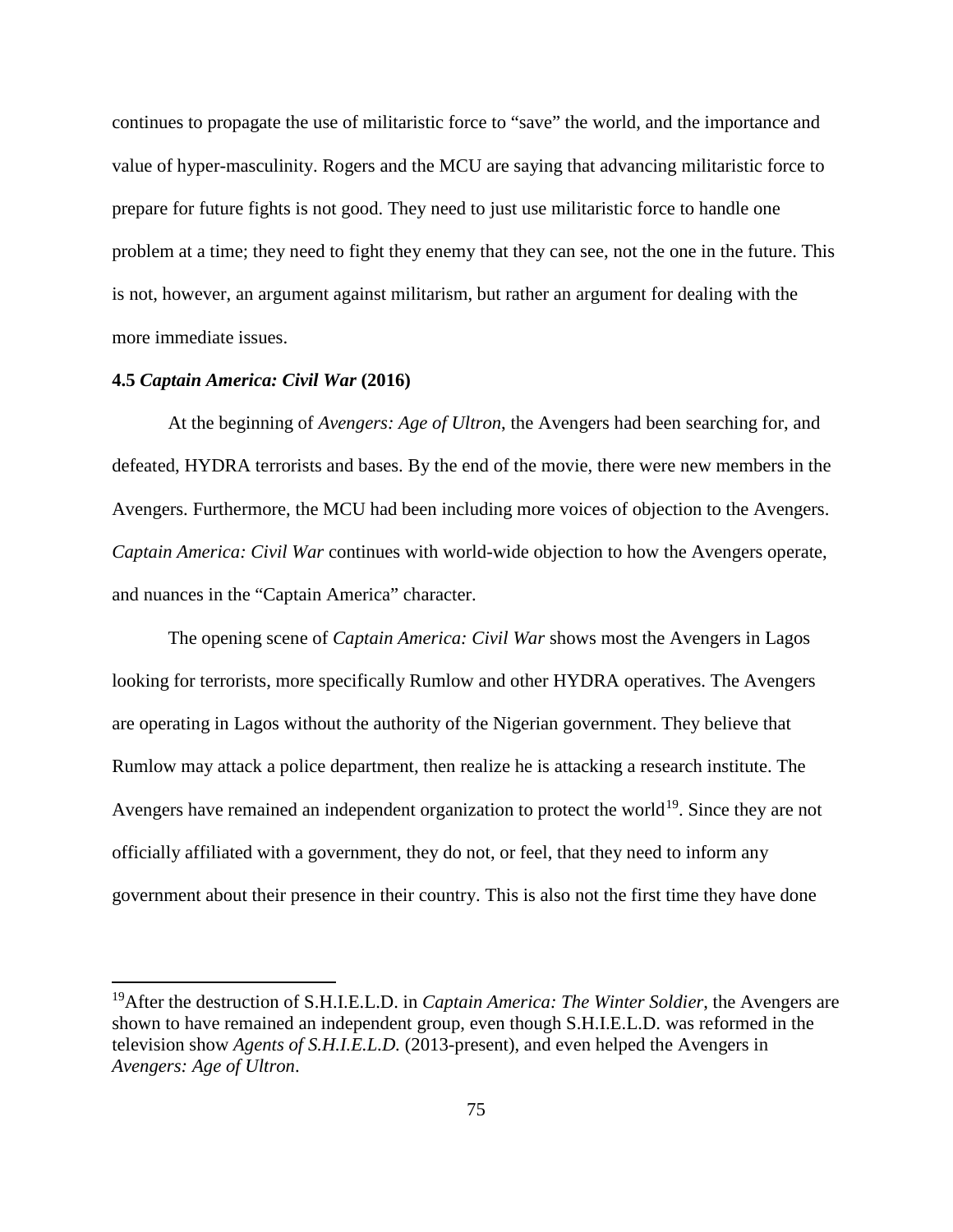this; they did this when they attacked the HYDRA base in Sokovia. By not involving other governments, the Avengers are taking illegal military action, and breaking international laws, because they are "protecting" the world.

Furthermore, since the Avengers did not inform the Nigerian government, or the police force in Lagos, about the possible terrorist act, they were not able to ask for back-up when they could not control the situation. Rumlow and his team successfully got the item they were looking for and entered an area with a lot of civilians. In *Avengers: Age of Ultron*, the Avengers were no longer evacuating cities themselves, but they use the Iron Legion robots to evacuate them. In this film, the Avengers do not attempt to evacuate any civilians as they take fight Rumlow and his team. This shows a complete disregard to the safety of the people in Lagos.

Eventually, Rogers fights Rumlow alone, like he fought Batroc alone in *Captain America: The Winter Soldier*. Though Rumlow is wearing a metal suit, Rogers can fight him and over power him. Rogers enhanced capabilities has constantly been shown in the films so far, and this film is no different. Their fight shows that a super-soldier is capable of fighting someone that is enhanced with a metal suit, which looks heavier that Stark's suit.

Though Rogers overpowers Rumlow and arrests him, Rumlow uses emotions to distract Rogers. Rumlow talks about Bucky Barnes, who is the Winter Soldier and Rogers best friend, and how he recognized Rogers when he saw him. By mentioning Bucky, Rogers became distracted and Rumlow set-off a bomb. To save Rogers, and the civilians standing around him, Wanda Maximoff used her powers to control it, and accidentally pushed it into a building, killing eleven people.

Though Maximoff, believes it is her fault that elven people died, Rogers tells her it was his. To be a "good" soldier, the military attempts to remove any emotional reaction a soldier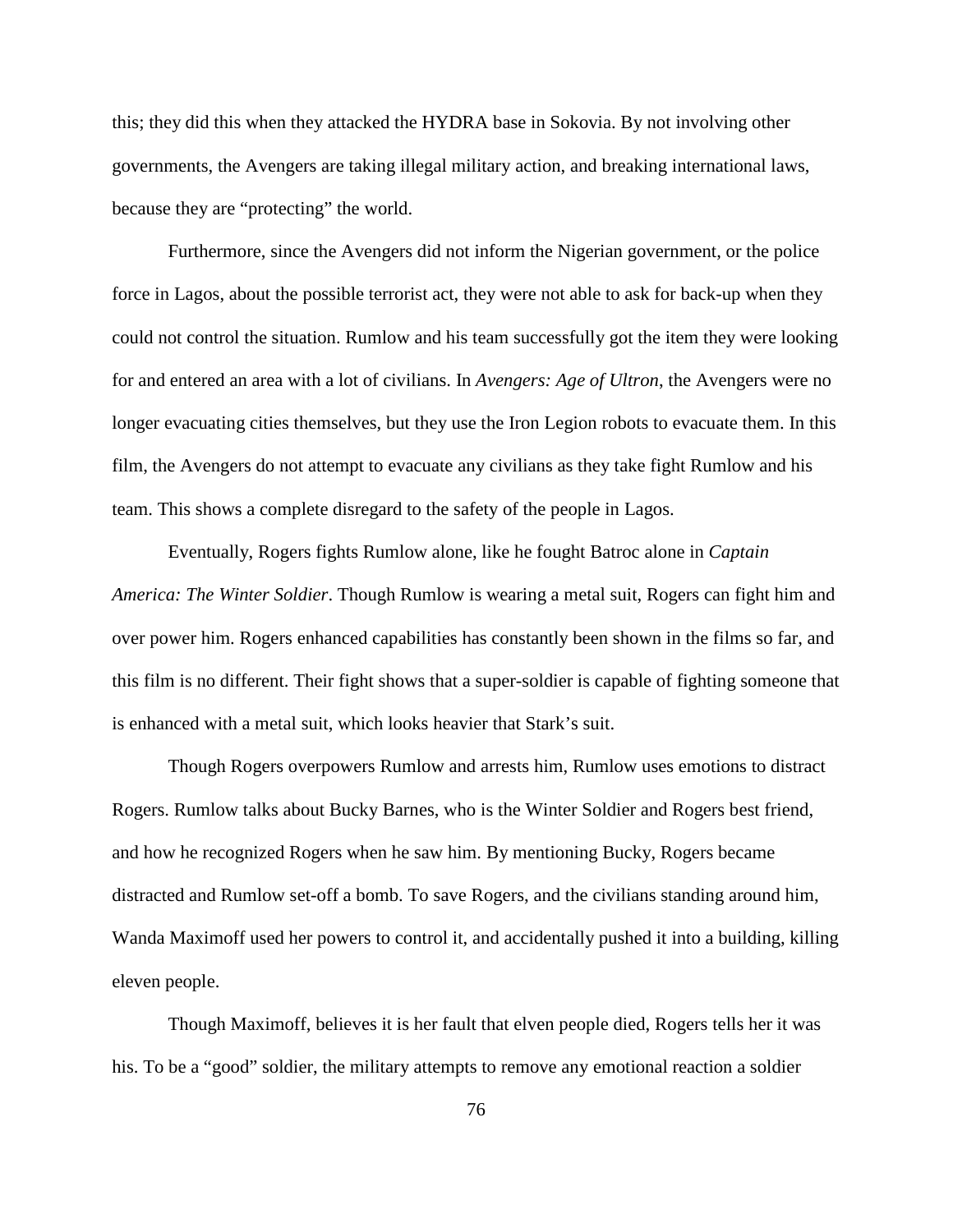might have. Emotions are considered feminine, and the ideal man, or the ideal soldier, does not have any emotions. By Rogers stating that his emotional response to Barnes' name is what caused eleven people to die, there is a reinforcement to the idea that soldiers should not be emotional. Any soldier that is emotional, or has emotional connections, will eventually make mistakes in the field.

After the death of eleven civilians in Lagos, the Avengers are confronted with the fact that there are 117 countries that do not like how they operate. As a compromise, these countries want the Avengers to sign the Sokovia Accords, which would place the group under the control of the United Nations, or the U.N. The new Secretary of State, Thaddeus Ross, tells the Avengers:

What would you call a group of U.S.-based enhanced individuals who routinely ignore sovereign borders and inflict their will wherever they choose and who, frankly, seem unconcerned about what they leave behind? (Feige, et al., 2016, *Captain America: Civil war*, The Sokovia accords)

While the character Thaddeus Ross is complicated<sup>[20](#page-84-0)</sup>, his concerns with the Avengers is sound. The Avengers claim to be trying to protect the world, yet they are solely based in the U.S. and ignore the governments of other countries.

Furthermore, "Captain America" was created for the U.S. military in WWII. While Roger may see himself as just a soldier, or hero, his entire outfit promotes U.S. ideals. Rogers own ideals for peace, and how peace is achieved, are informed through an American lens. His ideals are also shaped by his time in the U.S. military when he became a soldier.

<span id="page-84-0"></span> $20$  General Thaddeus Ross oversaw the experiment with gamma radiation that attempts to recreate the super-soldier serum, which then causes Dr. Bruce Banner to become the Hulk.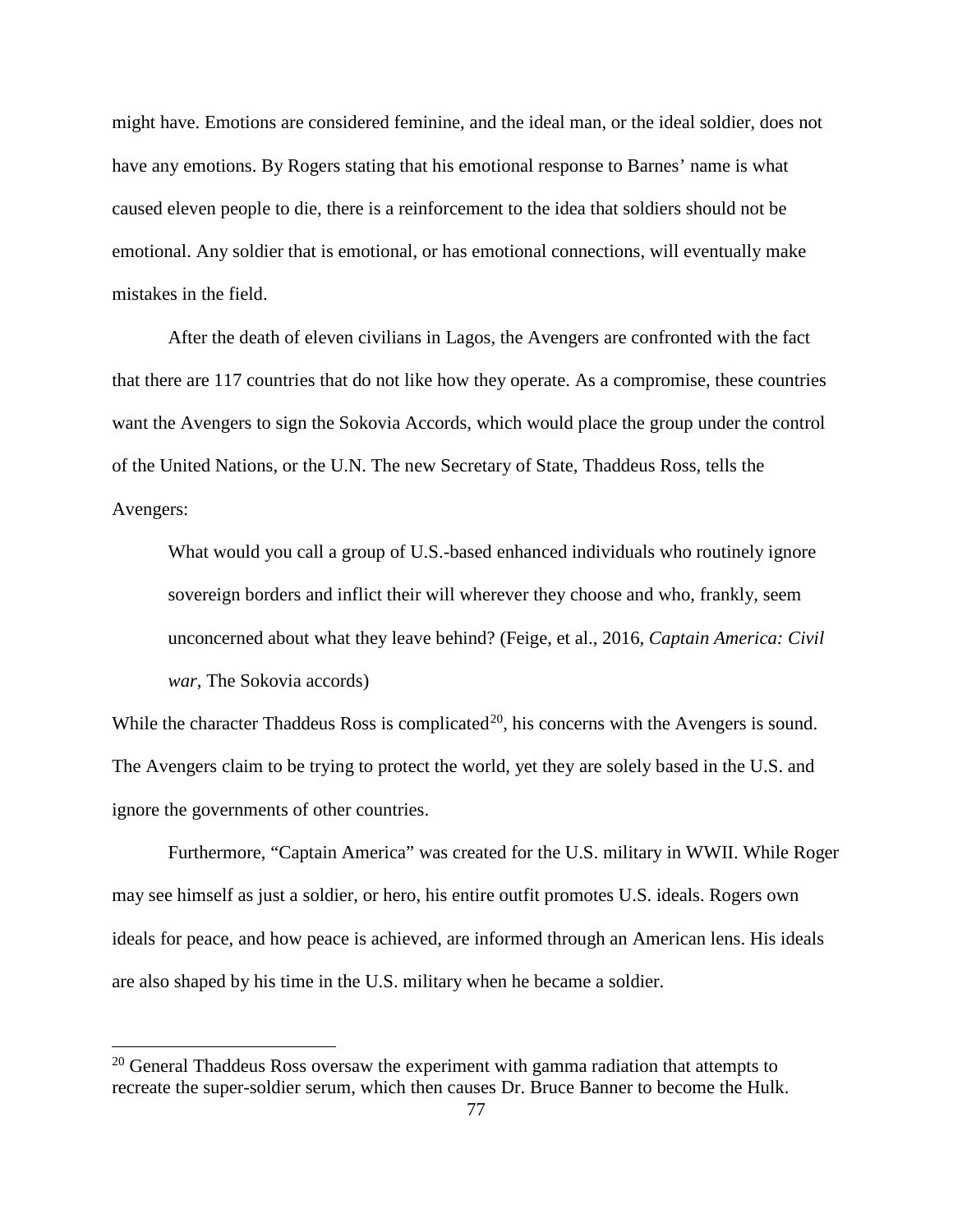One of Rogers' arguments for not wanting to be a part of the U.N. is that the panel,

"…run by people with agendas, and agendas change." It is not surprising that Rogers is wary of government organizations after it was revealed that HYDRA was controlling S.H.I.E.L.D. The Avengers, however, are also an organization that is run by people with agendas. Rogers may believe that the Avengers "…may not be perfect, the safest hands are still [their] own," but that does not change that fact that the Avengers are an organization that is working above the law. The Avengers have their own agenda, and the other countries may not agree with it. Yet, Rogers believes that because they are "protecting" the world, they do not need oversight, even when 117 countries are telling them directly that they do not agree with how they operate.

When the U.N. meats in Vienna to ratify the accords, a bomb explodes outside the building, which kills the king of Wakanda<sup>21</sup>, T'Chaka. The Central Intelligence Agency, and other law officials, begin to investigate who planted the bomb, and camera footage shows that it was Bucky Barnes. Rogers decides that it is his responsibility to apprehend Barnes, because he believes he is the only one that can bring him  $in^{22}$ .

Since Rogers never signed the accords, he has no authority to work as an Avenger in any country. Romanov even tells him not to go to Bucharest to get Barnes. She tells him, "You'll only make this worse." Though Rogers knows that by working as "Captain America" he is breaking the law, he does not care. He does not care that is decision could place other people in danger. His justification for his actions is that his enhanced capabilities make him a better person to apprehend Barnes, and maybe Barnes will trust him, because they were once friends.

<span id="page-85-0"></span> $21$  Wakanda is a fake country in Africa.

<span id="page-85-1"></span><sup>22</sup> In *Captain America: The Winter Soldier*, it was revealed that Barnes was given the supersoldier serum when he was a prisoner of war in *Captain America: The First Avenger*.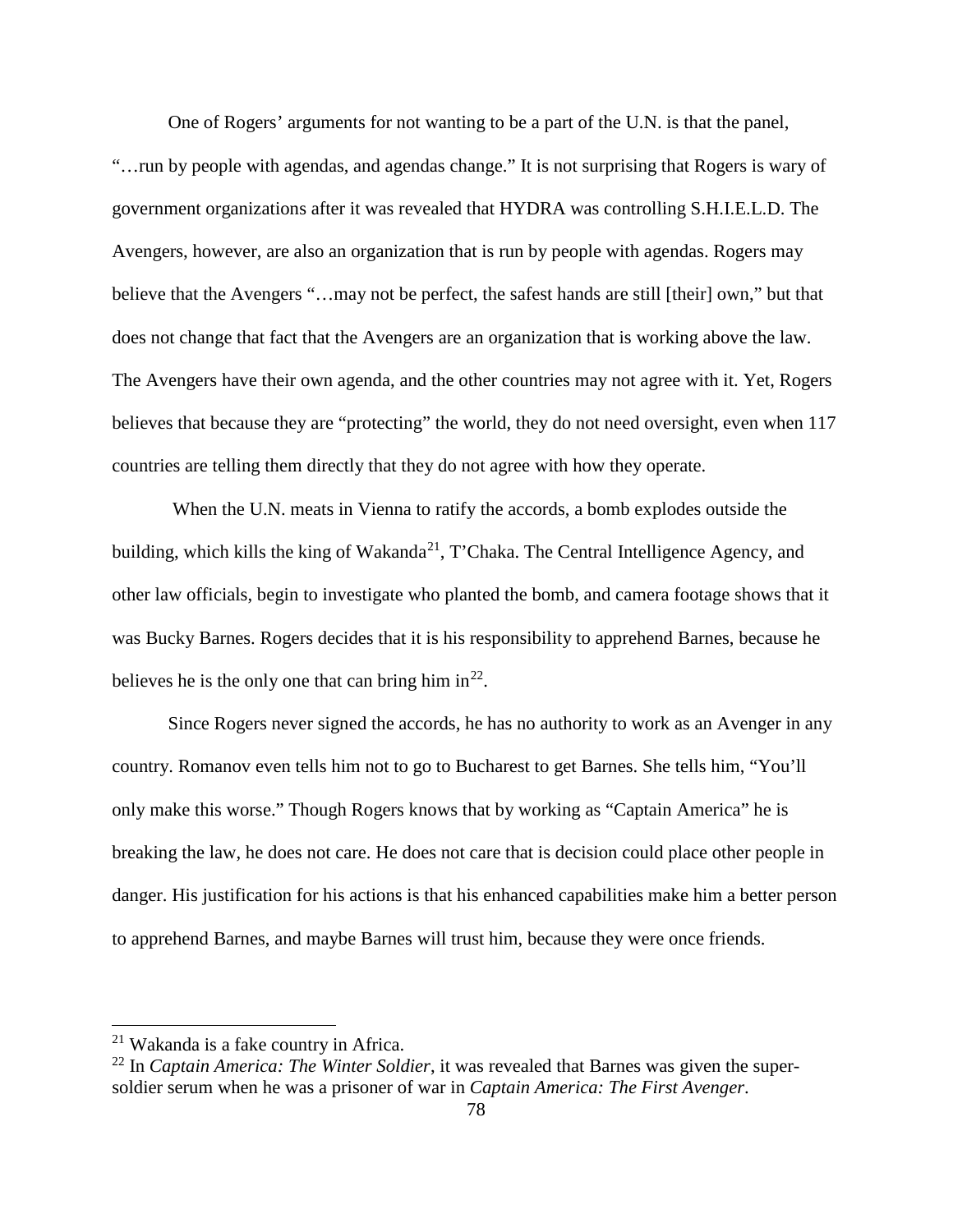After Barnes and Rogers are cornered by police officers, Rhodes tells Rogers,

"Congratulations, Cap. You're a criminal." Rogers acted outside of the law, and there are going to be consequences. Stark even tells Secretary Ross that there will be consequences for Rogers and Wilson. When he says this, Rogers looked surprised, he even asks, "'Consequences'?" Even though Romanov told him there would be problems, and Rhodes called him a criminal, Rogers is still surprised he would have to be held accountable. Rogers actions represent the idea that while a military action may have been illegal, if it was for the "right" reasons, it should be fine.

Furthermore, Rogers and Stark discuss Rogers' need to always get involved in situations he does not agree with:

Rogers: If I see a situation pointed south I can't ignore it. Sometimes I wish I could. Stark: No, you don't.

Rogers: No, I don't. (Feige, et al., 2016, *Captain America: Civil war*, Bucky's evaluation)

Rogers has always been shown to fight people he does not morally agree with. Rogers has his own idea of how people should be and how situations should be handled. If he does not agree with these decisions, he will not compromise. Rogers forces his own agenda on people, and if there is a disagreement, then he would rather go his own way.

Additionally, later in the film, Romanov tells Rogers, "You know what's about to happen. Do you really want to punch your way out of this one?" and Rogers remains silent. Their interaction further shows that Rogers is willing to use force to achieve what he believes is right. When "Team Iron Man" and "Team Captain America" face off later in the film, Rogers tell his team that they need to fight. The use of militaristic force to achieve goals is routinely reinforced by Rogers actions to achieve what he believes needs to happen.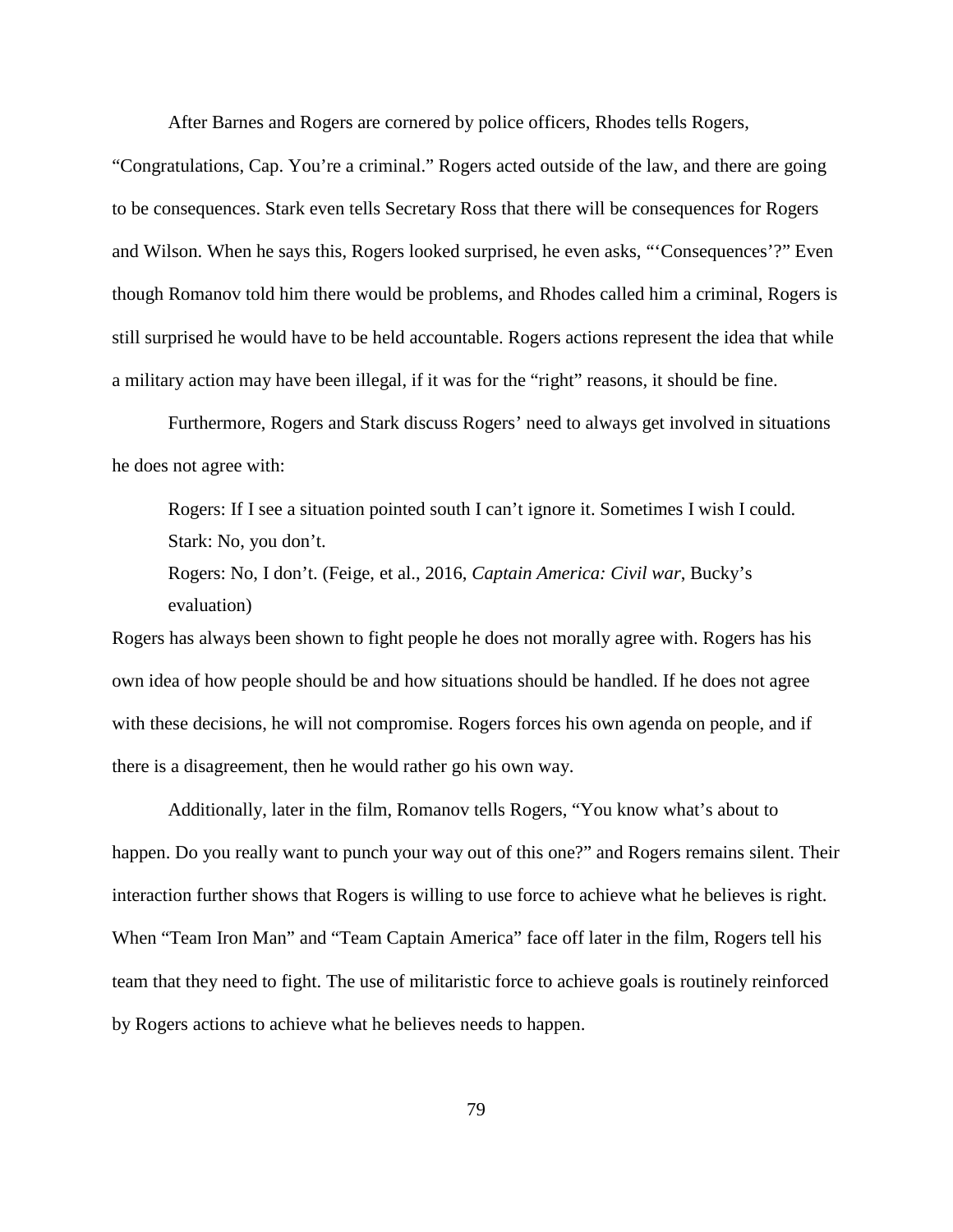While Rogers was surprised that he and Wilson would have to face the consequences of their actions, he was even more surprised that Maximoff would face consequences for her actions in Lagos. Stark mentions that Maximoff will be confined to the Avengers facility until further notice, and Rogers responds with, "She's a kid!" Though Rogers and Maximoff could not agree on who was responsible for the death of the eleven people, the Wakandan government and the U.N. felt that someone should be held accountable. The Avengers were in Lagos illegally and used militaristic force and Rogers does not believe anyone should be held accountable. Furthermore, Rogers is upset that Maximoff is being held accountable because he believes that, as a kid, she should not. Rogers is implying that as a kid, she did not know any better, does not have complete control of her powers, and should not be held accountable for any mistakes.

After Rogers refuses to sign the accords, Zemo, the villain of the film, pretends to interrogate Barnes and instead releases the Winter Soldier  $^{23}$ . Barnes then tries to escape custody by stealing a helicopter. To stop Barnes, Rogers grabs hold of one of the landing skids and a metal rail on the helicopter landing pad. Various frames in this sequence showcase Rogers' ability to stop a helicopter by himself. There is medium shot of just Rogers' arms holding each rail. By showing Rogers as capable of holding a flying helicopter, then this increases his masculinity and power as a superhero. This sequence is more wish-fulfilment for the male audience. Rogers has continuously been shown fighting and defeating a lot of villains, even when they are enhanced. Rogers further becomes an ideal that every male should try to achieve.

<span id="page-87-0"></span> $^{23}$  In the opening scene of the film, Barnes is shown being tortured in a HYDRA base. The HYDRA agents release and control the Winter Soldier by reading specific words.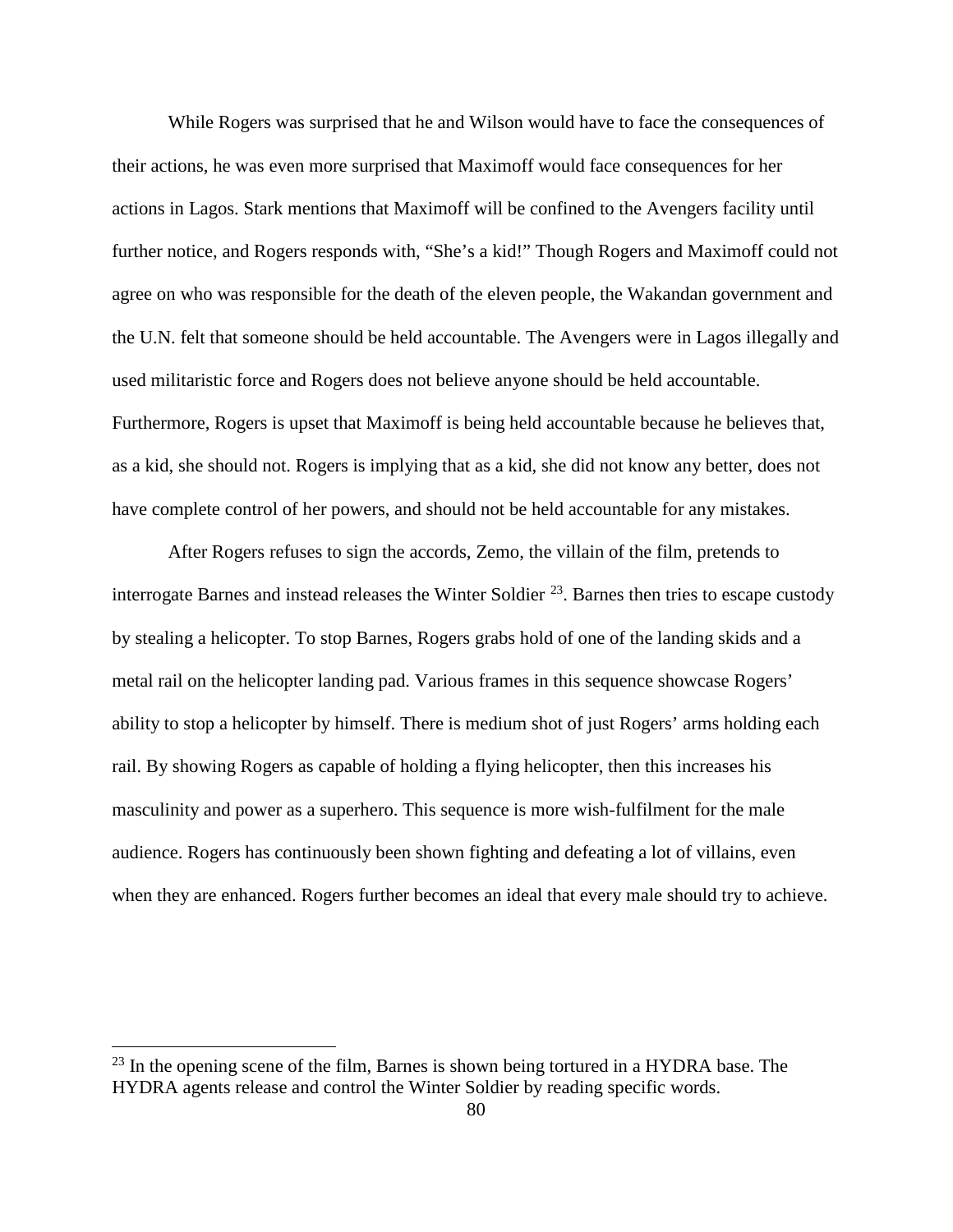Rogers masculinity is further proven when he interacts with Sharon Carter. Throughout the film, Carter has been helping Rogers. Though they had been interested in one another<sup>[24](#page-88-0)</sup>, neither of them had made a move. When Carter gives Rogers his shield, Rogers kisses her, then Wilson and Barnes nod their heads in approval. Since *Captain America: The First Avenger*, Rogers had not been shown to be romantically involved with anyone<sup>25</sup>. Rogers has already been shown to be extremely masculine. By giving him a romantic relationship, Rogers is shown to be able to "get the girl." The superheroes are always able to get the girls because of their masculinity and ability to save the world, and Rogers finally gets the girl. Furthermore, by showing Rogers' friends approving his actions, shows that even they place significant importance in the ability of Rogers' to "get the girl."

Eventually, the Avengers fight one another. Rogers and Barnes fly to Siberia because they believe Zemo, the villain of the film, is trying to get other Winter Soldiers. Stark realizes that Zemo had framed Barnes for the bombing in Vienna, and he goes to Siberia to help the Rogers and Barnes. When they confront Zemo, who has already killed the other assassins, Zemo tells them that his plan was to destroy the Avengers. Zemo believes the Avengers are an "empire" and they do not care about the destruction they cause.

The entire premise of *Captain America: Civil War* is about how people dislike the disregard the Avengers have for the civilians that are caught in their battles. The Avengers have routinely caused the deaths of civilians during their fights, because they overlook evacuation.

<span id="page-88-0"></span> <sup>24</sup> Rogers and Carter met in *Captain America: The Winter Soldier*, when she was undercover as his neighbor. Though Rogers had been interested in her, he was upset with her when he found out S.H.I.E.L.D. had her be undercover as his neighbor to protect him.

<span id="page-88-1"></span><sup>25</sup> A running joke in *Captain America: The Winter Soldier* was Romanov attempting to set-up Rogers with various S.H.I.E.L.D. agents, because she felt he should be in a relationship.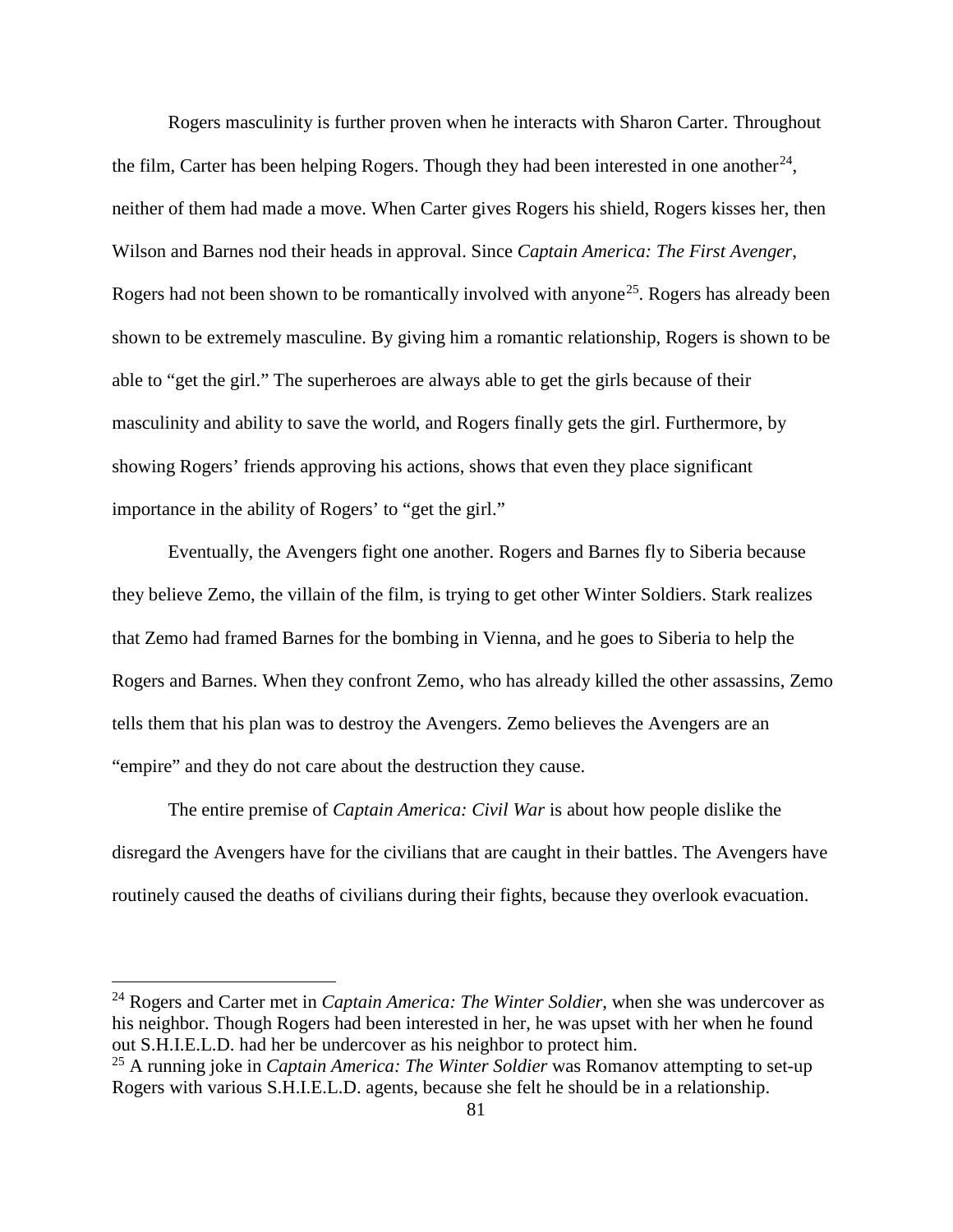The Avengers have their own agenda and they enforce it through military action, and they ignore international laws. While some of the Avengers believe that they should report to the U.N., Rogers and the others do not. "Team Captain America" reinforces the idea that militaristic action from the Avengers is necessary to keep peace in the world. Since Rogers broke out the team from prison, they also reinforce the belief that they should not face consequences for their actions, because they are the "heroes."

# **4.6 Summary**

Throughout this chapter, *Captain America: The First Avenger* (2011), *The Avengers* (2012), *Captain America: The Winter Soldier* (2014), *Avengers: Age of Ultron* (2015), and *Captain America: Civil War* (2016) were analyzed to identify symbols of hyper-masculinity and militarism. In each movie, there were many instances where these symbols are examined. Thus, this research project shows the MCU and "Captain America" reproduce, reinforce, and are representative of symbols of hyper-masculinity and militarism in the current cultural zeitgeist. In the following chapter, the research project will be concluded.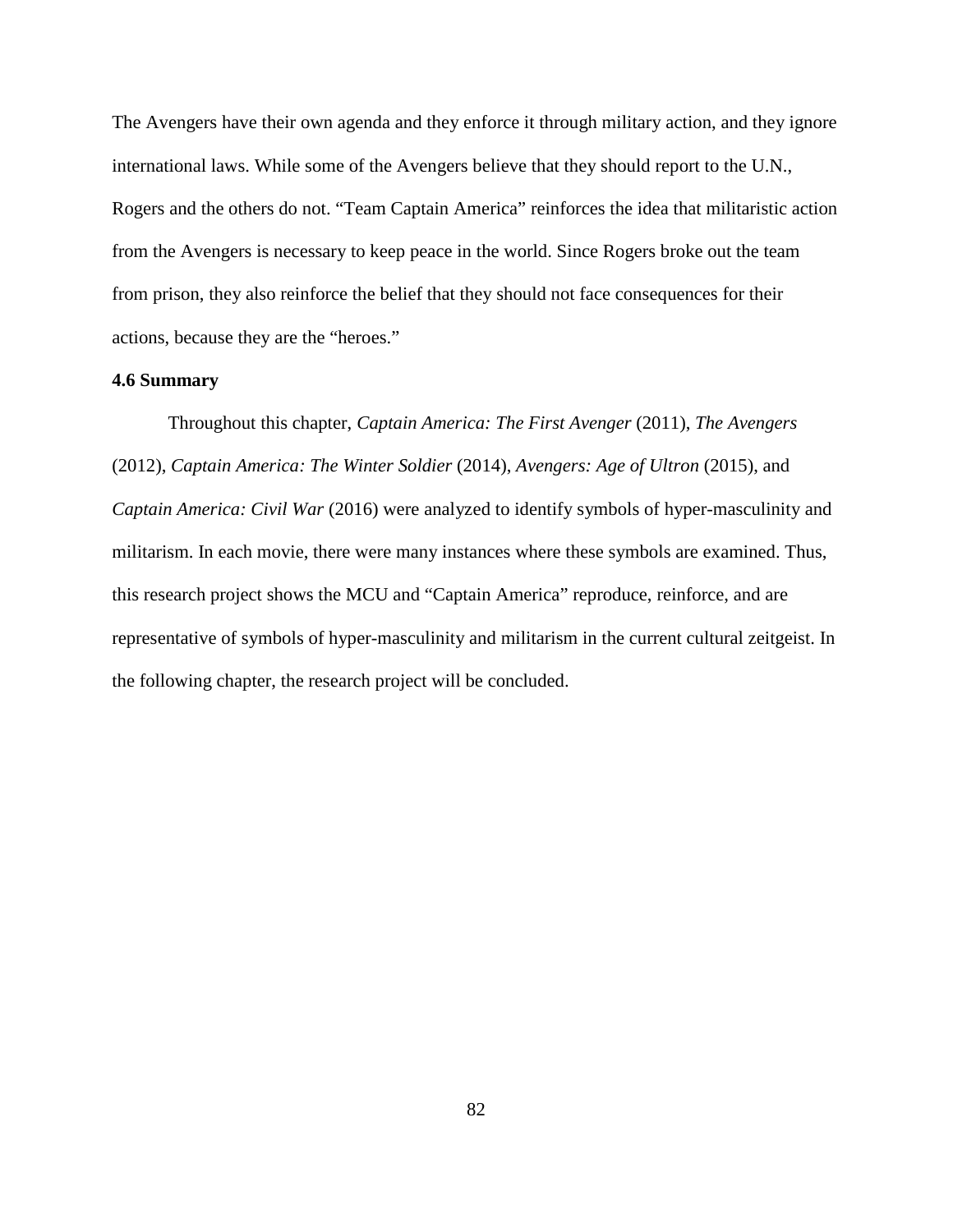## **CHAPTER 5**

# **CONCLUSION**

## **5.1 Militarism and Hyper-Masculinity in the MCU and "Captain America"**

In chapter one of this research project, I explained how the Marvel Cinematic Universe, and "Captain America," is a new phenomenon that is worthy of critical analysis to identify symbols of militarism and hyper-masculinity. Disney/Marvel created a cinematic universe by using content from its comic books, which meant that there was a fan base that was already established that would also watch the movies. The movies also allowed Disney/Marvel to create new storylines, since they are a separate canon from the comic books. Since beginning the MCU with the release of *Iron Man* (2008), the MCU is now the largest franchise in history, and there are at least three movies that are listed as top-20 highest-grossing films of all time.

Furthermore, the MCU permeates the cultural zeitgeist. Every time there is a new movie that is going to be released, Disney/Marvel saturates media with new forms of promotional materials. On average, Disney/Marvel releases two new films every year, which means that they are constantly present in media, and outside media. The goal of a franchise is to garner as much money possible in the box office. To do so, Disney/Marvel promotes each film extensively.

The promotion of each film is so vast that it infiltrates every person's life, even if they are not Marvel fans. To promote the films, Disney/Marvel uses many promotional tactics. Promotional materials include trailers, television spots, sneak-peaks, interviews, and posters. There is also an increased presence of MCU promos in stores as well. In stores, people will find promotional pictures on food products, new clothing with logos, and new toys. Thus, the MCU is worthy of critical analysis to identify the symbols of militarism and hyper-masculinity, because they inform the cultural zeitgeist.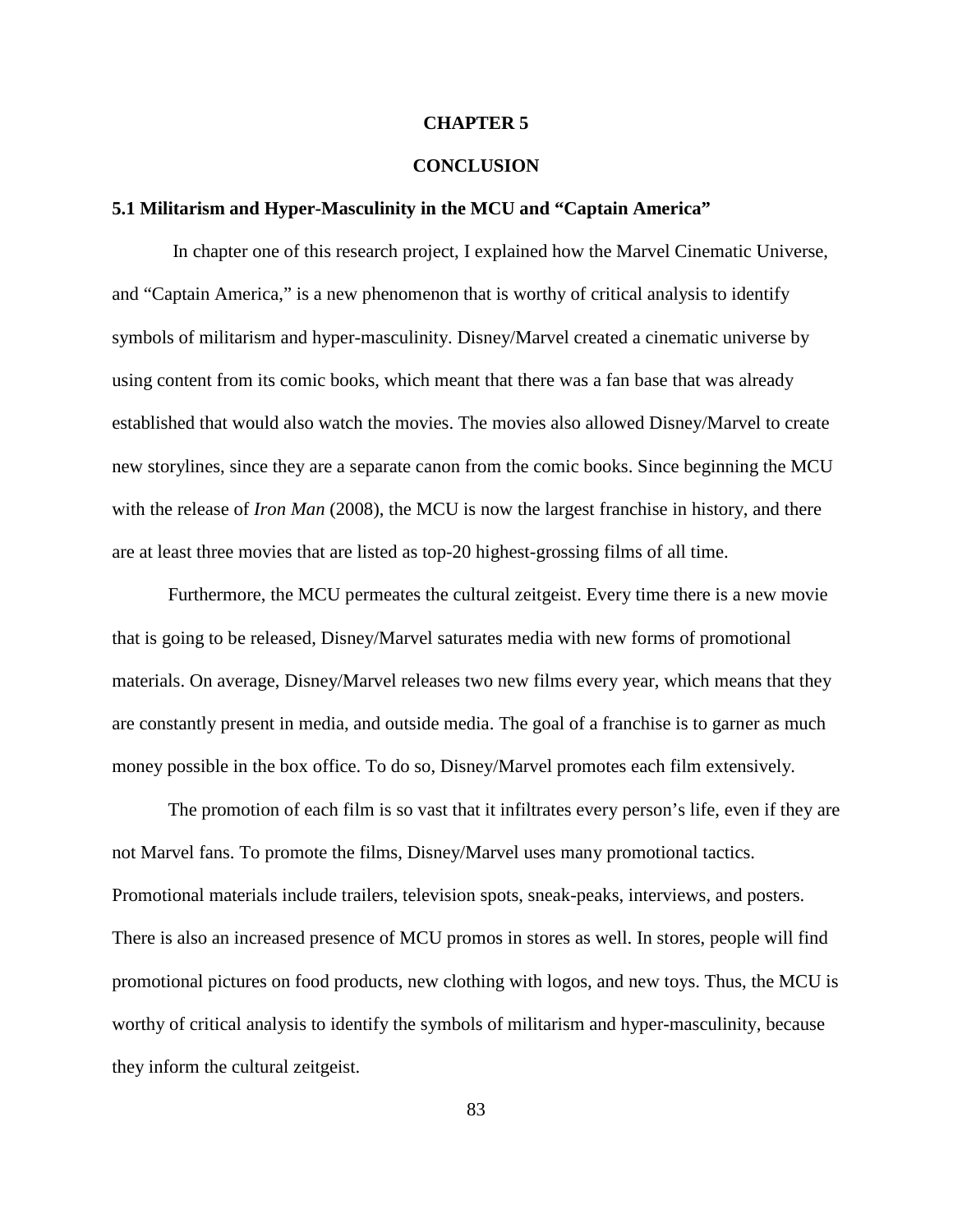Furthermore, a major character for Marvel is "Captain America," who has three solo films and is in two "group" films. Since "Captain America" is an important character for Marvel, it is also important to analyze how the character symbolizes militarism and hyper-masculinity. In 1941, "Captain America" was a comic book hero created to fight Hitler during World War II. The character became fodder and wish-fulfillment for soldiers during the war. "Captain America" was also meant to be the embodiment of U.S. ideals. Thus, "Captain America" is inherently a political symbol that is meant to further the message of what it means to be "American."

Furthermore, "Captain America" also represents what the "ideal" man should be. "Steve Rogers" willingly joined a military experiment to become a super-soldier to fight in WWII. In doing so, the character represents what is means to be a "real" man and soldier to be able to achieve peace in the world. Within the MCU, "Captain America" is also worthy of critical analysis. Thus, it is important to analyze how "Captain America" and the MCU symbolize ideologies of militarism and hyper-masculinity that are also representative and symbiotic with the cultural zeitgeist.

In chapter two, I provided a brief history of militarism in film and its use a propaganda for war. During WWII, films were used to promote the war. Movies were an ideal for propaganda, because the film industry inserted militaristic ideologies into the films without the audience realizing it (Boggs & Pollard, 2016, p. 10). The audiences were then internalizing, and possibly agreeing, with militaristic ideologies in the movies. Also, ideologies need to be constantly reinforced for an audience to continue to agree with them (Regan, 1994, p. 46). This means that the film industry will continuously include militaristic ideologies in movies to keep the audience believing in them.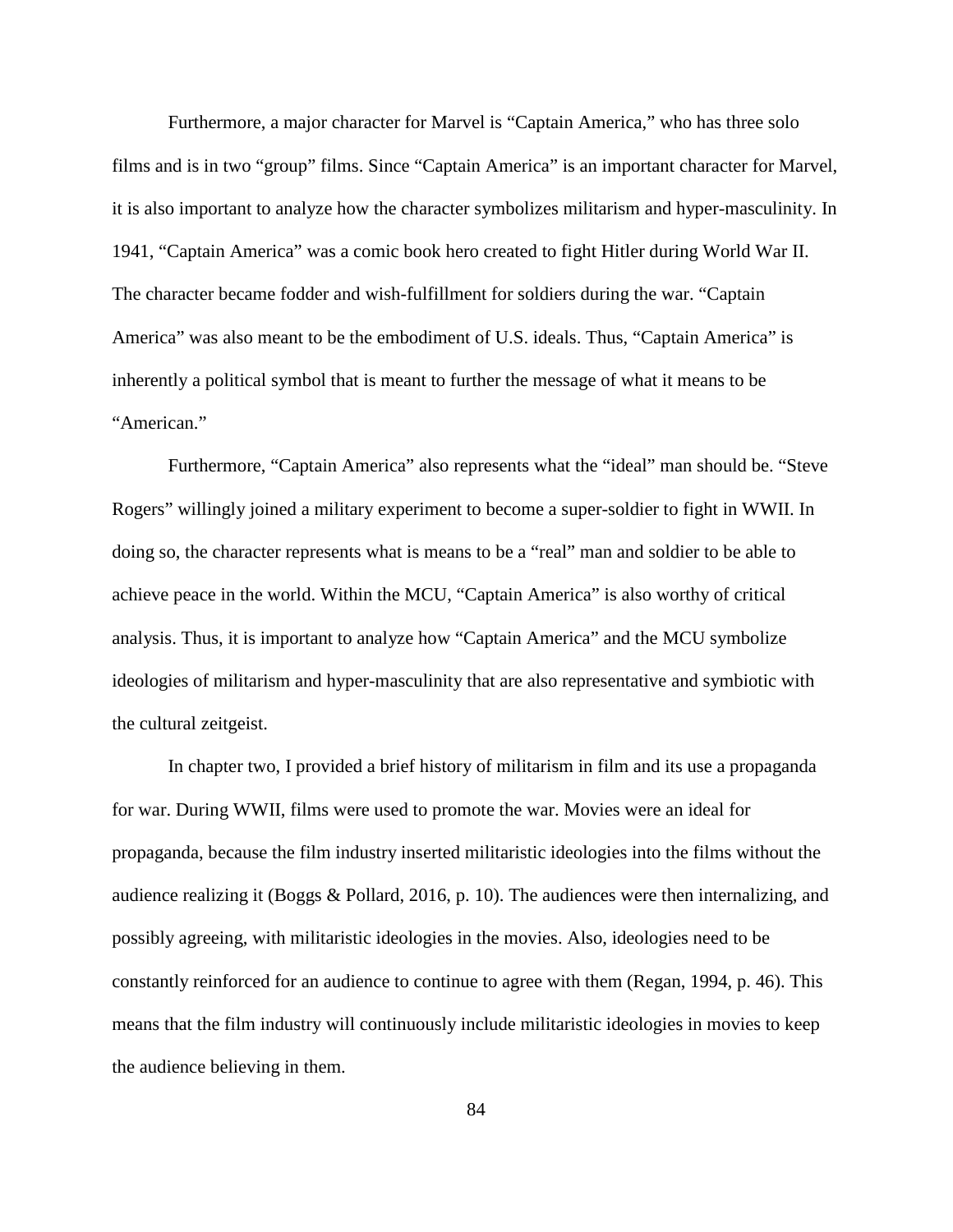Additionally, within the military, there is a reinforcement of hyper-masculinity. The literature has shown that the military teaches its members to be hyper-masculine. The militarized masculinity is the ideology that a "true" man must embody hyper-masculine traits, such as aggression and violence (Morgan, 1994). Since the military and war are constantly used theme for Hollywood movies, then these films also have symbols of hyper-masculinity within a military context.

Furthermore, there has been a history of the representation of masculinity in media. In media, the "ideal" man is portrayed as the embodiment of hyper-masculinity. The "ideal" man has the "hard body," does not have any feminine traits, and is aggressive (Jeffords, 1994). Through the portrayal of hyper-masculinity in media, the male audience is told that they need to achieve this ideal. Comic book superheroes also reinforce what the ideal man should look like. The male superheroes are designed to represent what the male audience should achieve. Therefore, "Captain America" is worthy of critical analysis to determine how, and to what extent, the character reinforces and represents hyper-masculinity.

In chapter three, I showed that critical discourse analysis, or CDA, could be applied to the analysis of the MCU and "Captain America." CDA is a method that is inherently political. The use of CDA allows for texts to be analyzed to identify ideological symbols. The identification of these symbols can lead to social change and media literacy (Hammersley, 1997). Also, film theory states that every movie is political (Comolli & Narboni, 1976), which means that they can be analyzed for symbols of militarism and hyper-masculinity. I also explained why and how I would analyze *Captain America: The First Avenger* (2011), *The Avengers* (2012), *Captain America: The Winter Soldier* (2014), *Avengers: Age of Ultron* (2015), and *Captain America: Civil War* (2016).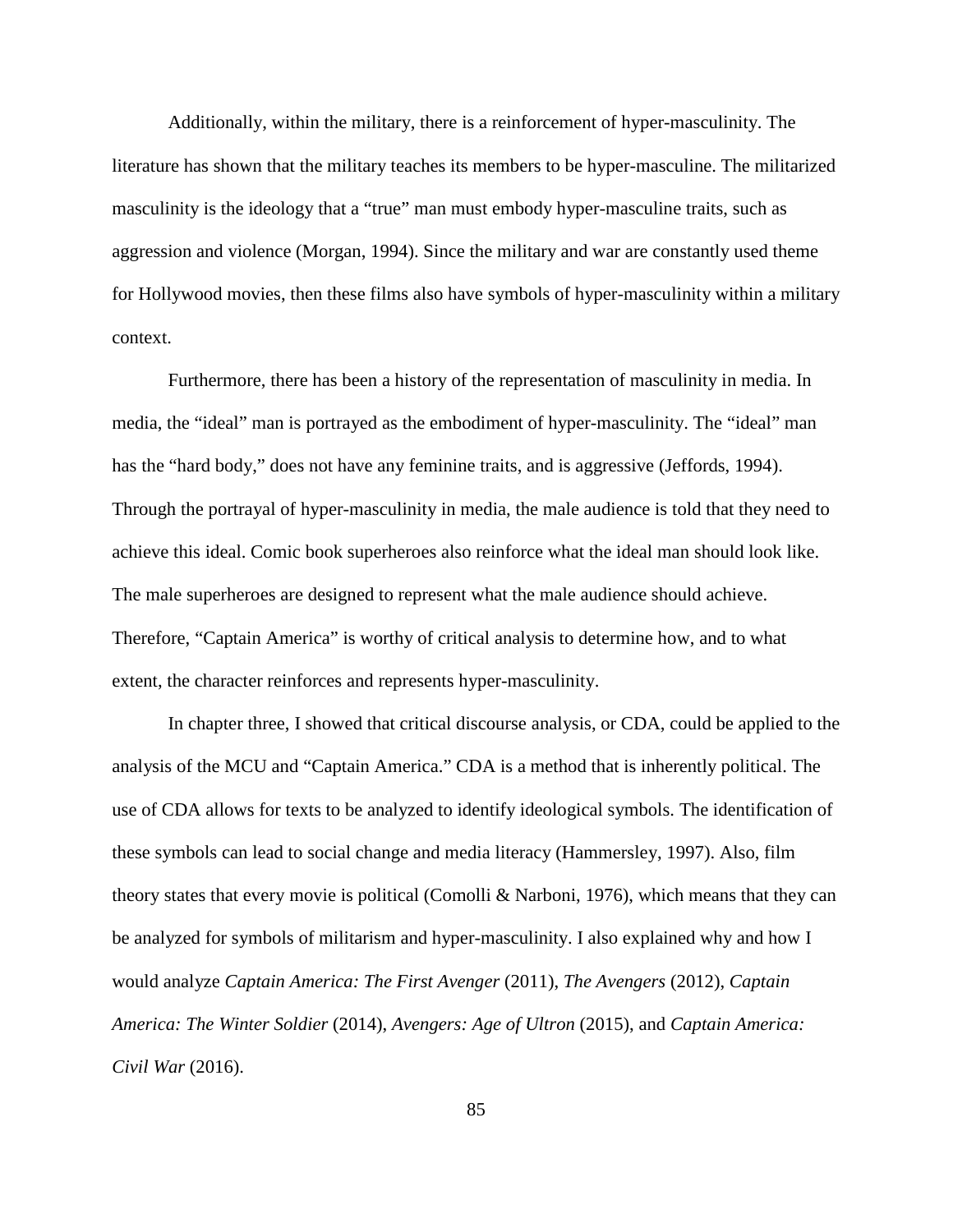In chapter four, my analysis determined that "Captain America" and the MCU continuously represent and reinforce symbols of militarism and hyper-masculinity. Through the analysis, I identified ways in which the MCU and "Captain America" represent these ideologies. The symbols of militarism and hyper-masculinity were found in the dialogues and the actions of "Captain America," as well as other major characters in the MCU. Furthermore, the set and costume design, and the music of the movies also had symbols of militarism and hypermasculinity.

This analysis has shown that the MCU and "Captain America" cannot be disregarded as harmless fun for children, or for an older audience. This franchise is reproducing ideologies found within the cultural zeitgeist and continuously reinforces them. Disney/Marvel is packaging these ideologies and hiding them behind the fact that the characters, and stories, were from comic books, which are also disregarded as "low-brow" and for children. Therefore, this study shows that the MCU and "Captain America" are worthy of critical analysis, because they do have symbols of militarism and hyper-masculinity, that are continuously reinforced in each film that has been analyzed.

For instance, throughout the five films, Rogers' very existence, and continued existence, as "Captain America" is due to militaristic action and the government's desire for enhanced soldiers. Rogers, before becoming "Captain America," always believed that the right thing to do was to join the military to help defeat the Nazis. Since he could not join due to medical problems, Rogers became a willing member of the super-soldier military experiment. The supersoldier experiment emphasizes the government's, and military's, belief that the only way to win a conflict is through war.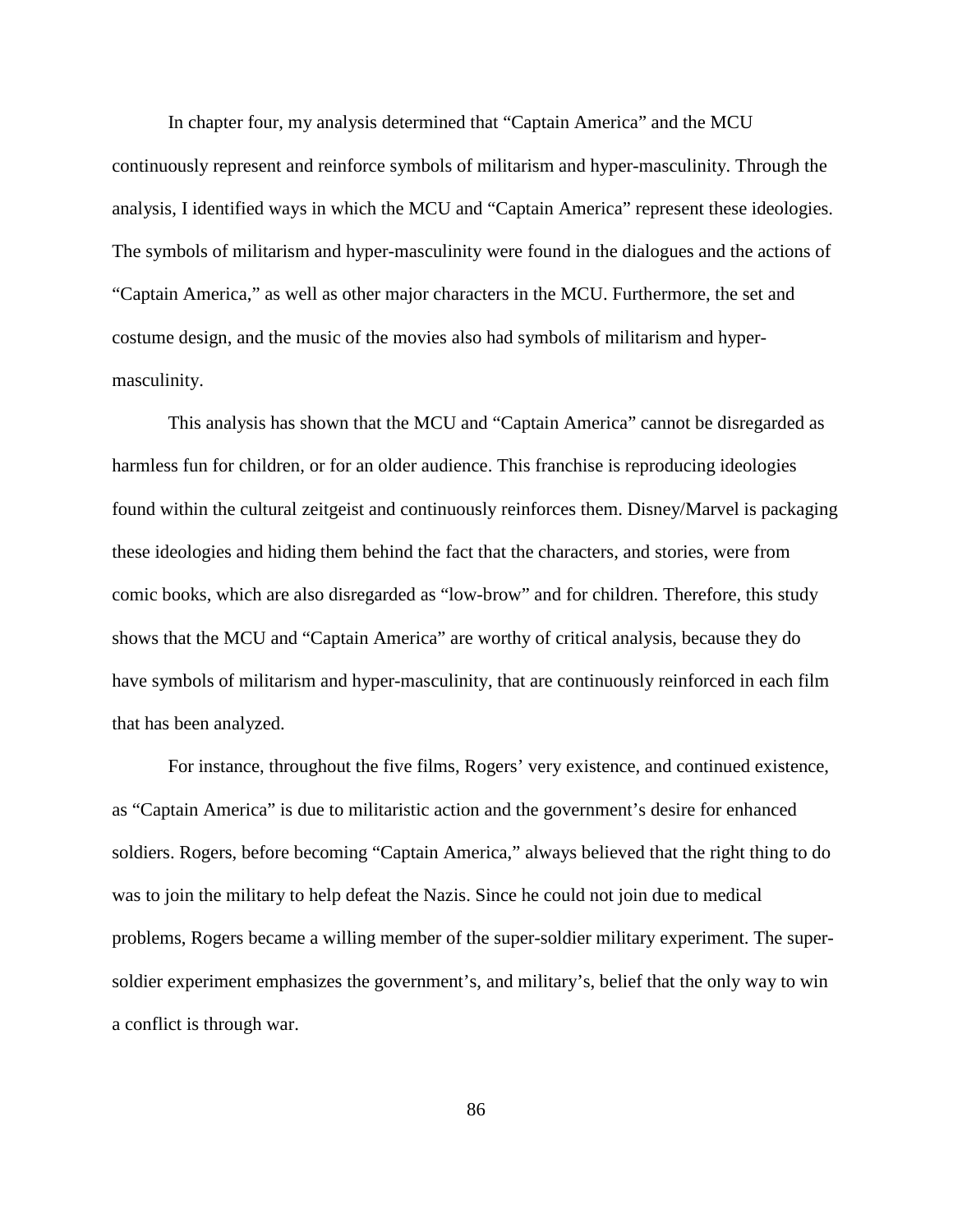Since militarism in Hollywood films is also associated with nationalism, "Captain America" is also the embodiment of these ideals. The original uniform of "Captain America" appears in *Captain America: The First Avenger* (2011), and throughout the five films does not drastically change. The costume always symbolizes the U.S. flag. The colors are red, white, and blue, and there are stars and stripes. The one time the costume's colors are a dark grey in *Captain America: The Winter Soldier* is because Rogers was in "stealth mode." Yet, the costume is used to symbolize nationalism, and militarism, and there is never any doubt of who he is fighting for, and which ideals he is advancing.

Throughout all the five films, Rogers constantly reminds people that he feels more comfortable in military settings. He feels his purpose in life is better served as a soldier, even though he has questioned his place in the  $21<sup>st</sup>$  century. Rogers, Director Fury, and Col. Phillips, place a great importance on the use of soldiers.

In the MCU, Col. Phillips and Director Fury believe that soldiers, or enhanced soldiers, are what is needed to win wars. Col. Phillips wanted the super-soldier experiments to work. He wanted, or believed he needed, an enhanced army to win WWII. Directory Fury wanted the Avengers, whom he considered to be soldiers, to protect the world. He was going to use the Avengers as a special group that he could order around.

For Col. Phillips and Directory Fury, Rogers was the best soldier, even Rogers believed he was the best soldier, who should be sent into tough situations. In the MCU, Rogers is the embodiment of what every man, or soldier, should be like. In *Captain America: The Winter Soldier* (2014), Rogers and Sam Wilson bond over their time in the military. At the end of *Avengers: Age of Ultron* (2015), Rogers tells Tony Stark that he is at home at the Avengers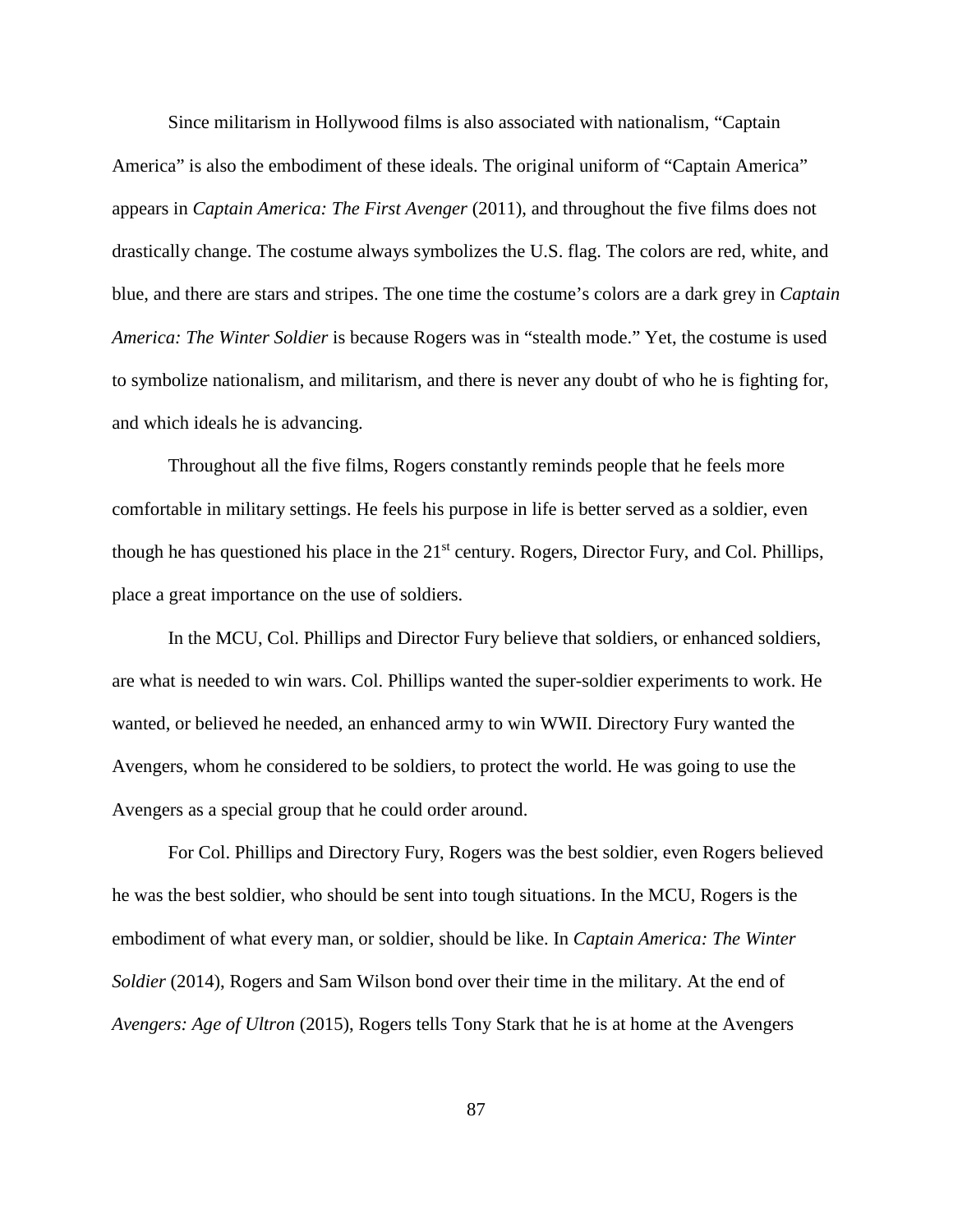Facility, because it is similar to an army base. The MCU and Rogers show the military as always part of Rogers' identity, and a familial organization that anyone can join and succeed in.

While Rogers does not like to prepare for future conflicts, he does not oppose fighting conflicts in general. In *The Avengers* (2012) and *Captain America: The Winter Soldier* (2014), S.H.I.E.L.D. was always trying to prepare for future wars by advancing their technology. In *The Avengers*, S.H.I.E.L.D. used the Tesseract to create advance weapons that could be used to fight aliens. In *Captain America: The Winter Soldier*, S.H.I.E.L.D. developed the helicarriers that can kill anyone that are potential threats.

In both cases, Rogers did not agree with their methods, but did not disagree with wars in general. He does not like to fight the enemy he does not know. Though Rogers seems to be working towards peace, he believes the only way to achieve peace if by fighting. Therefore, Rogers is not arguing against war, he is just arguing about thinking about wars in the future; he would rather fight the war that is in front of him. Thus, the MCU and "Captain America" represent and reinforce militarism.

This study also identified and analyzed how the MCU and "Captain America" symbolizes hyper-masculinity. As a super-soldier, Rogers is the embodiment of the belief that hypermasculine soldiers are what the military needs. Super-soldiers are the perfect "hard body" (Jeffords, 1994). When Rogers becomes a super-soldier, he can do things he could not before, such as running fast, or jumping very high. Once he becomes a super-soldier, his new enhanced abilities are constantly being showcased. The movies give special attention to any feat that Rogers accomplishes because of his abilities. The constant reminder of Rogers' abilities forces the audience to "wish" they looked like him and can do what he does.

88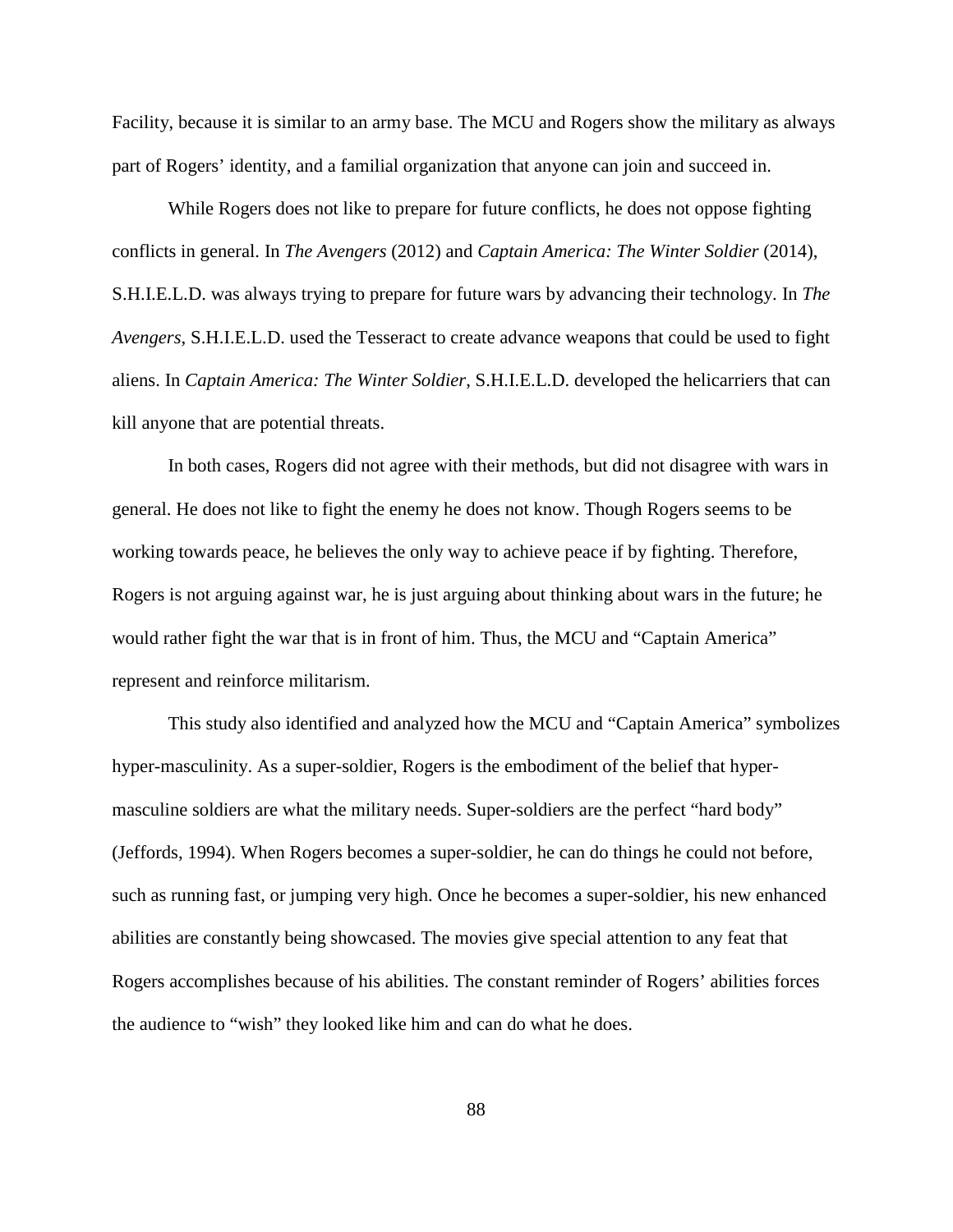There is even a scene in *Captain America: The Winter Soldier* (2014) that has a "normal" man say he wishes he looked like Rogers. The "normal" man is the stand-in for the audience in the film, and he is revealing what the audience should want. The movie acknowledges the audience's desires to look like Rogers, and, throughout all the films, validates and reinforces these desires by showing how "masculine" and "heroic" Rogers is.

Throughout all five movies, there are many scenes in which Rogers' enhanced abilities are showcased. Rogers is constantly going behind enemy lines to fight most of the opponents before his team, if he has one, arrives to help him. For instance, in *Captain America: The First Avenger*, Rogers goes into a HYDRA base by himself to rescue prisoners of war. In *Captain America: The Winter Soldier*, Rogers lands on a ship to fight most of the terrorists, and then his team arrives.

The displays of Rogers ability to fight many opponents at once places a great emphasis on what a super-soldier is capable of. The male audience then envisions what they could do if they were super-soldiers. The super-soldier is the perfect hyper-masculine soldier. The emphasis on super-soldiers then further reinforces the desires of the male audience to want to look, and even behave, like "Captain America." In the five movies, the feats that Rogers accomplishes are further proof of the possibilities that the male audience could achieve if they were like Rogers, even if they are not humanly possible.

Furthermore, after Rogers becomes a super-soldier, women become attracted to him. Before the experiment, the only woman to consider Rogers suitable for a potential relationship was Peggy Carter. After the experiment, Rogers became attractive to many women throughout all five films. The emphasis on Rogers not being attractive to being very attractive, symbolizes to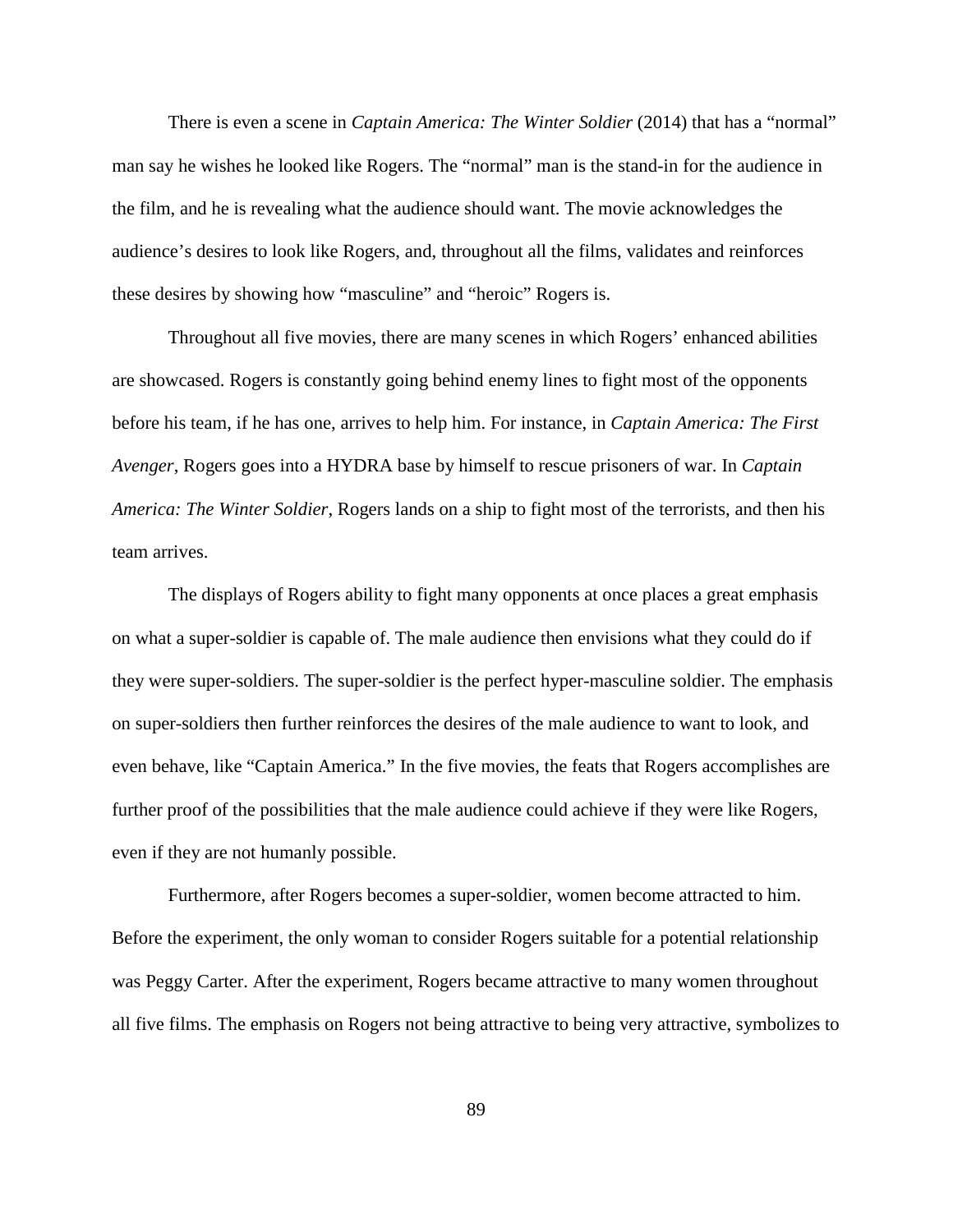the male audience that if they want to be in relationship with a pretty woman, they should look like "Captain America."

Eventually, in *Captain America: Civil War* (2016), Rogers even gets to kiss Agent Carter (the great-niece of Peggy Carter), and is applauded by his male friends. This interaction places a lot of value on Rogers' ability to kiss an attractive woman. The male audience is told that they need to look like Rogers to be a "true" man, and to "get" the girl. Thus, "Captain America" symbolizes hyper-masculinity as the ideal for the male audience.

#### **5.2 Contributions to Scholarly Work**

After analyzing the MCU and "Captain America," I hope that this study shows that superhero films are worthy of critical analysis. Though superhero movies are not new, the use of multiple movies, about individual superheroes, that are interconnected is new. The MCU is also a recent phenomenon that has a large audience worldwide. Therefore, this study shows that the MCU, and other superhero movies, is worthy of critical analysis, because they are representative and reinforce ideologies of the current cultural zeitgeist.

Also, this research project contributes to the literature on militarism. The critical analysis of the texts in this study has shown that the MCU and "Captain America" represent and reinforce this ideology. In scholarly work, there is a gap in analyzing militarism outside of "war" films. This study has shown that superhero movies are also worthy of critical analysis to identify symbols of militarism.

Moreover, the study shows that one character, such as "Captain America," can be analyzed for symbols of militarism. Though "Captain America" has been analyzed for militaristic symbols (Dittmer, 2005), there is not a lot of scholarly work on analyzing how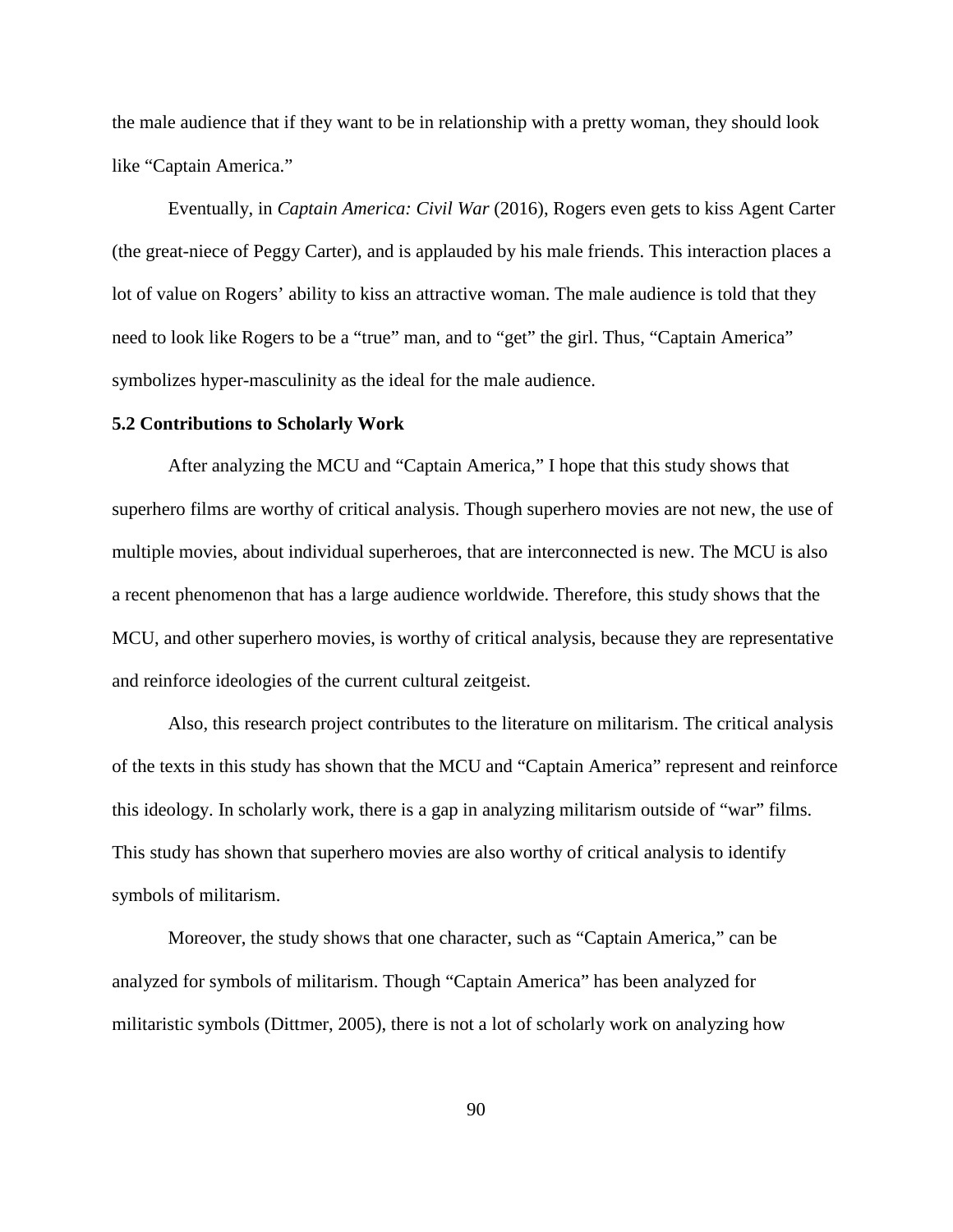"Captain America" is used in movies to represent ideologies. Thus, this study also contributes to the scholarly work about "Captain America."

Additionally, this study also contributes to the analysis of masculinity in media. Though there is literature about the representation of the "ideal" man by superheroes, this study further shows how masculinity is represented in superhero movies. The analysis of "Captain America" has identified how Hollywood emphasizes the importance of the hyper-masculine traits of the character.

Furthermore, this study contributes to the use of critical discourse analysis, or CDA, as a method. CDA has been developed to analyze written text, and has more recently been applied to other kinds of texts (Bell & Avant-Mier, 2009; Joye, 2010). CDA was used in this research project to identify and analyze ideologies in movies. Since the application of CDA in the study was successful, then this study further shows how CDA can be used to analyze all kinds of texts, including popular media and possibly, visual media.

## **5.3 Weaknesses and Future Research**

While this study was successful in identifying symbols of militarism and hypermasculinity in the MCU and "Captain America," there are still weaknesses of the research project. A weakness of the project is the number of films analyzed for militarism. The MCU is comprised of more than ten films, and six television series, which have multiple seasons. For the scope of this research project, the number of texts that were chosen for analysis were limited to the movies that had "Captain America" in them. If all the movies and televisions shows had been used for analysis, the corpus for this research project would have been too large.

The MCU, however, can be analyzed in its entirety to identify the representation of militarism. This study showed that at least the five movies in the corpus did have militaristic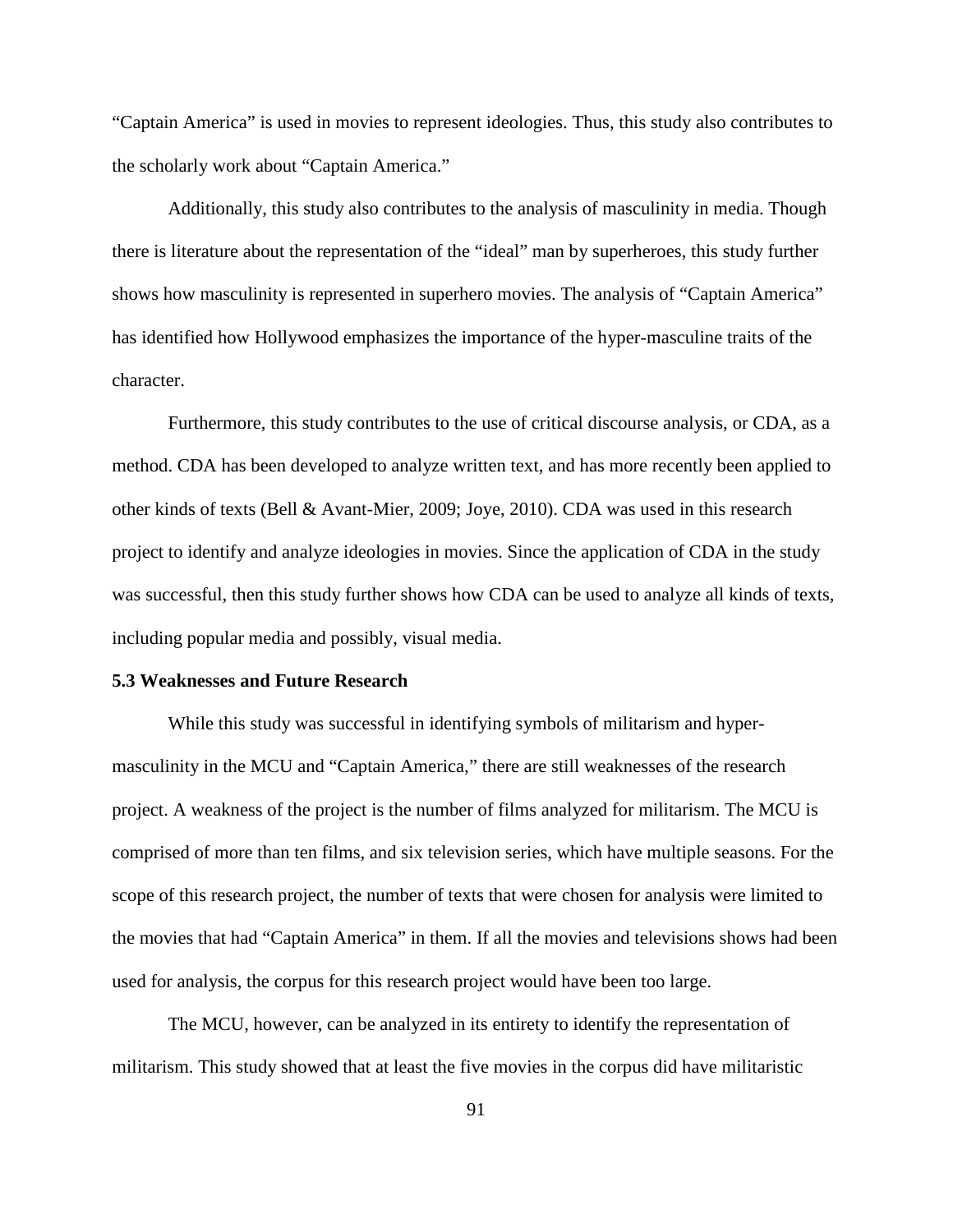themes. Therefore, future research can be conducted to determine how the other movies, and television shows, are representative and symbolize militarism.

Another weakness of the study is that only one character of the MCU was analyzed. For this study, "Captain America" was the only character that was analyzed to determine how it symbolized militarism and hyper-masculinity. The MCU, however, has many major characters, such as "Iron Man" and "Thor," that can be similarly analyzed. Though this research project only analyzed one character, future research can critically analyze the other characters in the MCU.

Furthermore, while this research project identified and analyzed masculinity in "Captain America," it did not address how the portrayal of hyper-masculinity, and the importance it is given, affects feminism. A goal for feminism, and even queer theory, is to change the societal view of gender norms. While this study does show that hyper-masculinity is dangerous, it does not place it within a feminist argument. By not framing the study through a feminist lens, there is a weakness within this project. This, then, can be used for future research. It is important to know whether and how the MCU is using male characters to reinforce gender norms, which are detrimental to a progressive society.

Also, this study does not address female characters in the MCU. The MCU is notorious for its lack of female representation. Yet, this study does not address this problem; the study uses a male character for analysis. The critical analysis of female representation in the MCU is important for future research. There is an imbalance of the number of female characters to male characters. The application of feminist film theory would also be beneficial for future research on the MCU. As of Spring 2017, there has not been a solo film for a female superhero in the MCU. There are also not many female superheroes in the MCU. While this study did not address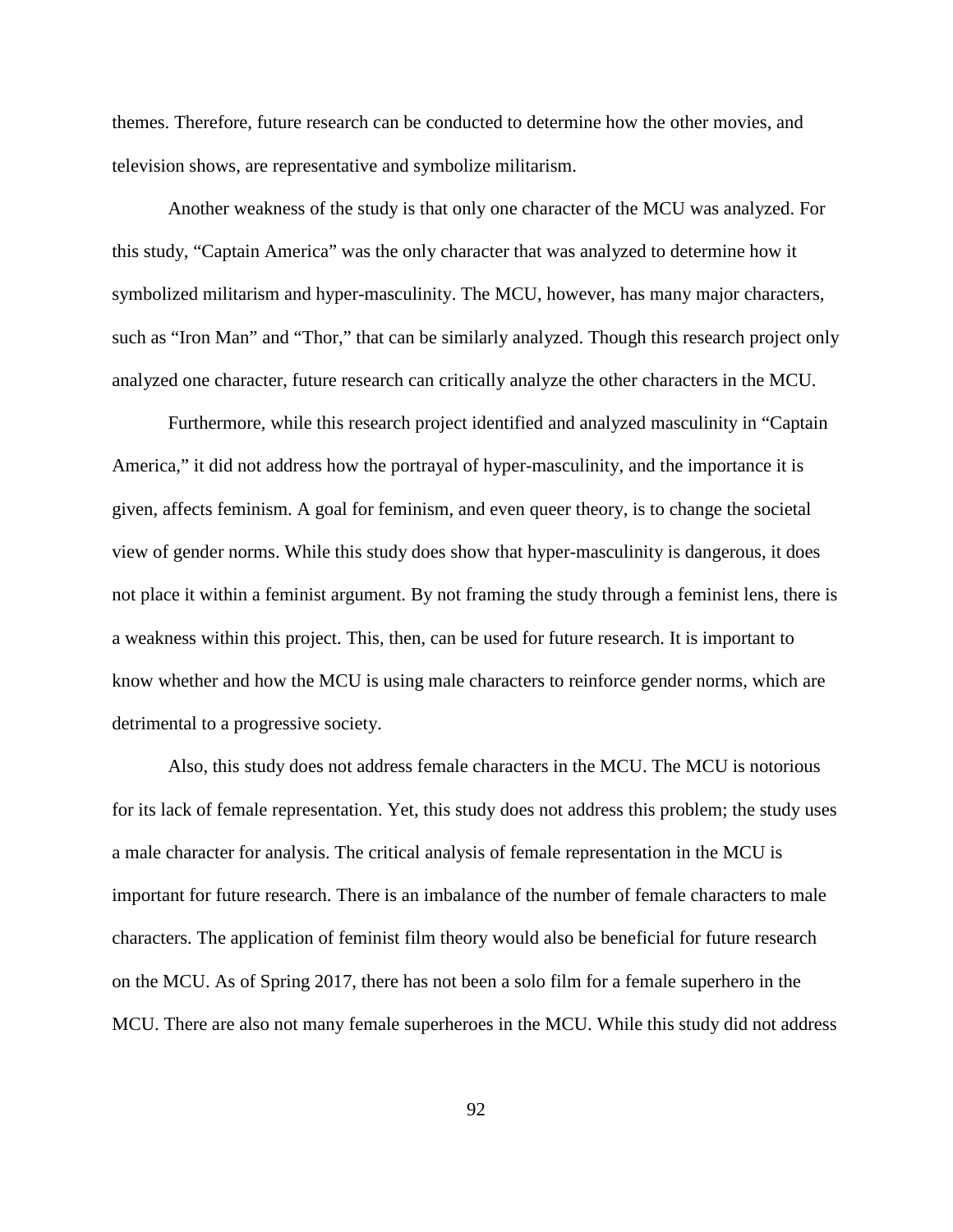or critique this problem, future research should examine how female characters are treated in the MCU, if Disney/Marvel ever produces such movies.

Similarly, there is also a lack of racial representation in the MCU. Like the female characters in the MCU, there has not been a solo film for a character of color. Within the MCU, there are few characters of color, and this study did not address that problem. In the MCU, *Luke Cage* (2016) is the first television show with a black character as the lead, and *Black Panther* (2018) will be the first movie with a black character as lead. Furthermore, the MCU has had problems with casting Asian actors for characters that were influenced by various Asian cultures and traditions, such as martial arts. The refusal of Disney/Marvel to cast people of color for these roles needs to be addressed as well.

The MCU has been a growing franchise since 2008, yet all the characters of color have been secondary characters (until *Luke Cage* and *Black Panther*). The lack of diversity within the MCU can also reflect the lack of diversity in other media. While this research project used a white character for analysis, there needs to be critical analysis on how the MCU treats characters of color.

Though this study did not address many issues within the MCU, it did show that the MCU, and other superhero films, is worthy of critical analysis. The MCU and "Captain America" symbolize ideological positions, such as militarism and hyper-masculinity. The identification of these symbols can contribute to scholarly work in militarism, hyper-masculinity, and CDA. The identification of these symbols also furthers media literacy, which allows the audience to be aware of the ideologies that are being represented and reinforced in the current cultural zeitgeist.

93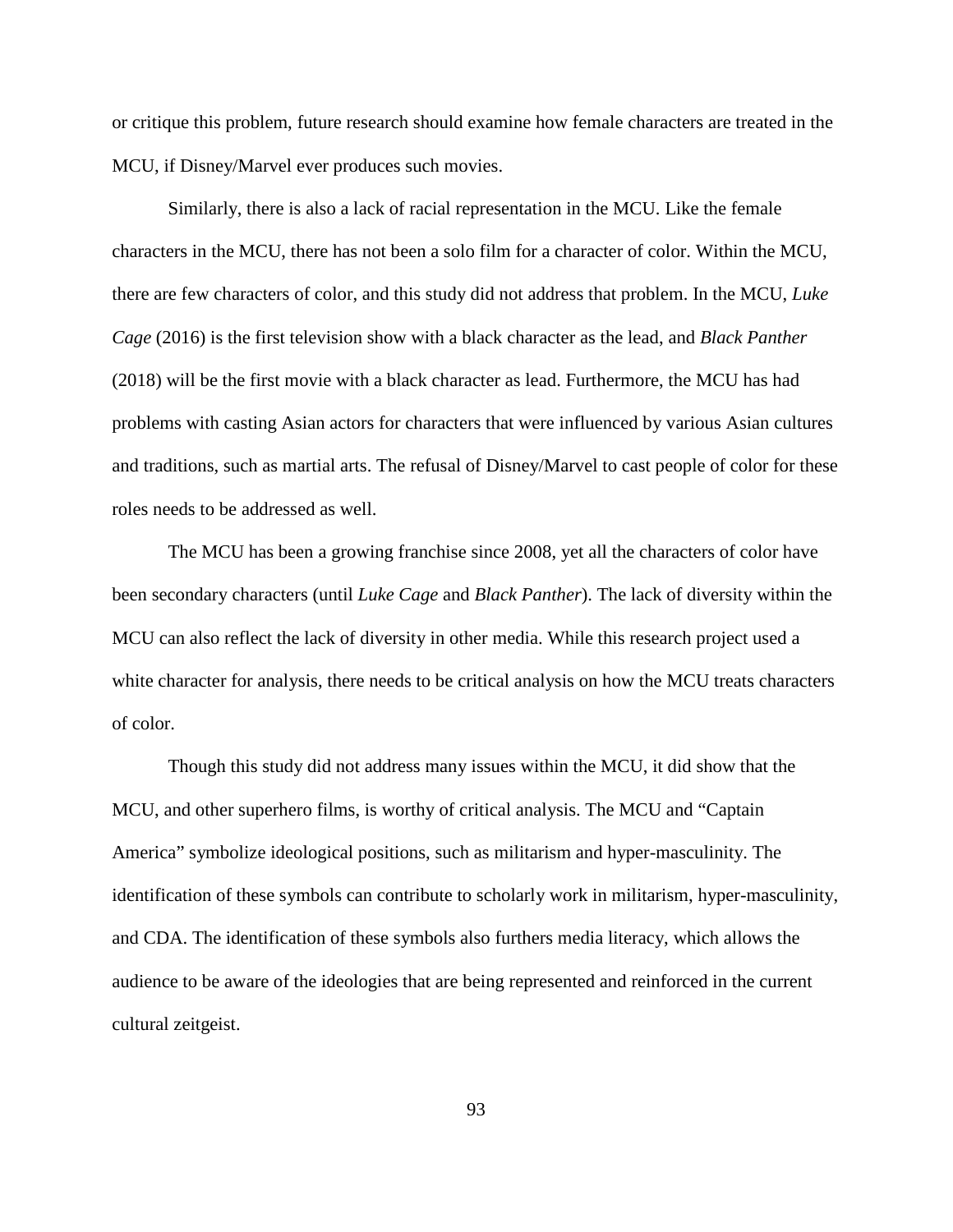## **REFERENCES**

- Aitken, I. (2013). John Grierson and the influence of American scientific naturalism 1924-7. In *Film and reform: John Grierson and the documentary film movement* (pp. 49-57). Taylor & Francis.
- All time box office: Worldwide. (2016, July 7). *Box Office Mojo.* Retrieved from http://www.boxofficemojo.com/alltime/world/?pagenum=1&sort=wwgross&order=DES  $C&p=.htm.$
- Anderson, A., & Christie, D. J. (2001). Some contributions of psychology to policies promoting cultures of peace. *Peace and Conflict: Journal of Peace Psychology*, *7*(2), 173-185.
- Anderson, R. (2014). Act of Valor: Celebrating and denying the brutalities of an endless and global U.S. war. *Democratic Communiqué*, *26*(2), 22-38.
- Androutsopoulos, J. (2012). Repertoires, character and scenes: Sociolinguistic difference in Turkish–German comedy. *Multilingua*, *31*, 301-326.
- Avengers: Age of Ultron. (2017, March 30). *Box Office Mojo*. Retrieved from http://www.boxofficemojo.com/movies/?id=avengers2.htm.
- Baker, et. al. (2008). A useful methodological synergy? Combining critical discourse analysis and corpus linguistics to examine discourses of refugees and asylum seekers in the UK press. *Discourse & Society*, *19*(3), 273-306.
- Barbour, C. (2015). When Captain America was an Indian: Heroic masculinity, national identity, and appropriation. *The Journal of Popular Culture*, *48*(2), 269-284.
- Barker, C. & Galasiński, D. (2001). *Cultural studies and discourse analysis: A dialogue on language and identity*. London: SAGE.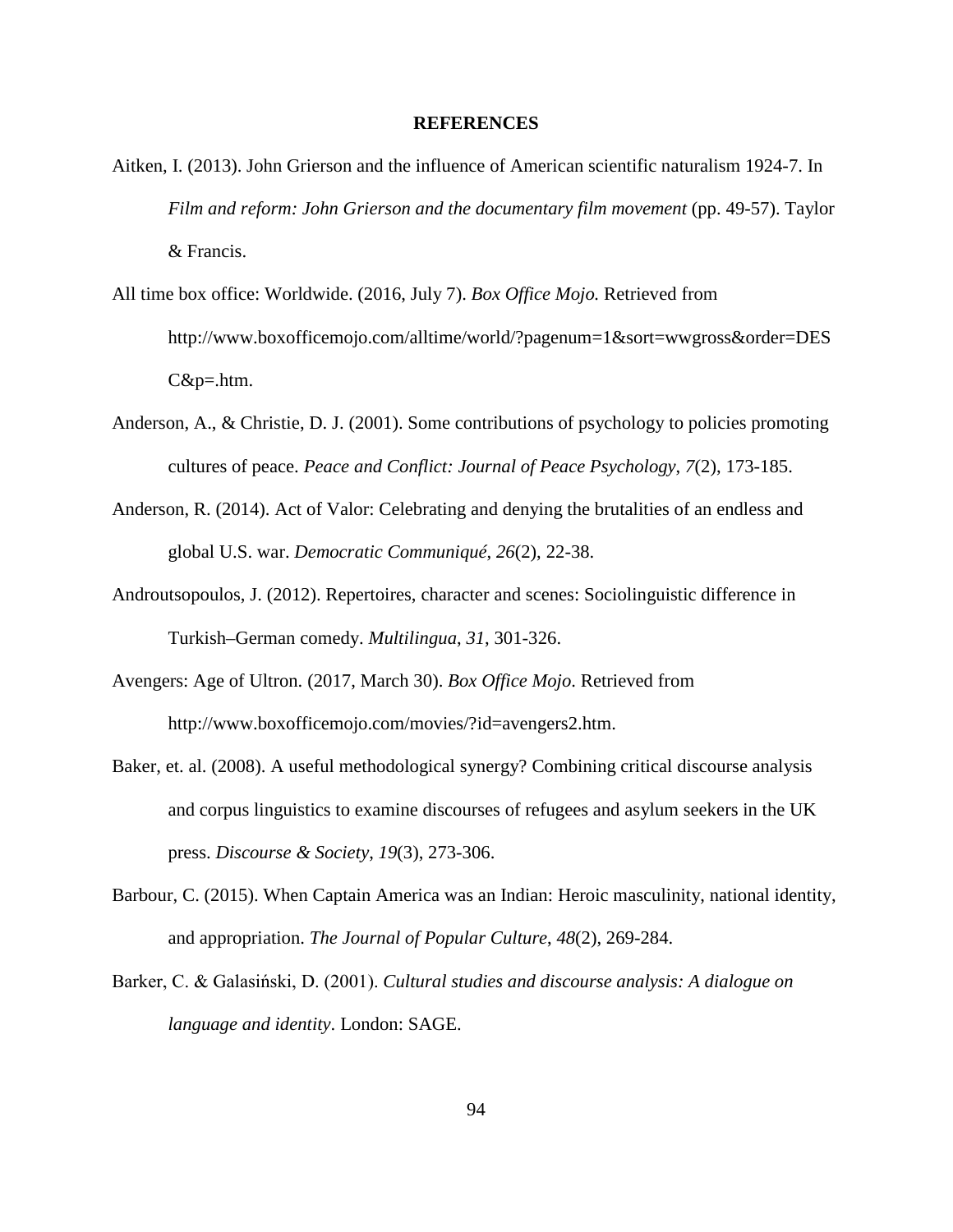- Barrett, F. J. (1996). The organizational construction of hegemonic masculinity: The case of the US Navy. *Gender, Work, and Organization*, *3*(3), 129-142.
- Bell, J.S.C. & Avant-Mier, R. (2009). What's love got to do with it? Analyzing the discourse of hip hop love through rap balladry, 1987 and 2007. *Women and Language*, *32*(2), 42-49.
- Boggs, C. (2012). The imperialism in media culture. In R. Van Heertum, et al. (Ed.), *Hollywood's exploited: Public pedagogy, corporate movies, and cultural crisis* (pp. 13- 28). Palgrave Macmillan.
- Boggs, C., & Pollard, T. (2008). The imperial warrior in Hollywood: Rambo and beyond. *New Political Science*, *30*(4), 566-578.
- Boggs, C. & Pollard, T. (2016). *The Hollywood war machine: U.S. militarism and popular culture* (2nd ed.). New York, NY: Routledge.
- Bjarnegård, E., & Melander, E. (2011). Disentangling gender, peace and democratization: The negative effects of militarized masculinity. *Journal of Gender Studies*, *20*(2), 139-154.
- Blommaert, J. & Bulcaen, C. (2000). Critical Discourse Analysis. *Annual Review of Anthropology*, *29*, 447–66.
- Brown, J.A. (1999). Comic book masculinity and the new black superhero. *African American Review*, *33*(1), 25-42.
- Brown, J.A. (2016). The superhero film parody and hegemonic masculinity. *Quarterly Review of Film & Video*, *33*(2), 131-150.
- Captain America: The first avenger. (2017, March 30). *Box Office Mojo*. Retrieved from http://www.boxofficemojo.com/movies/?id=captainamerica.htm.
- Captain America: the winter soldier. (2017, March 30). *Box Office Mojo*. Retrieved from http://www.boxofficemojo.com/movies/?id=marvel14b.htm.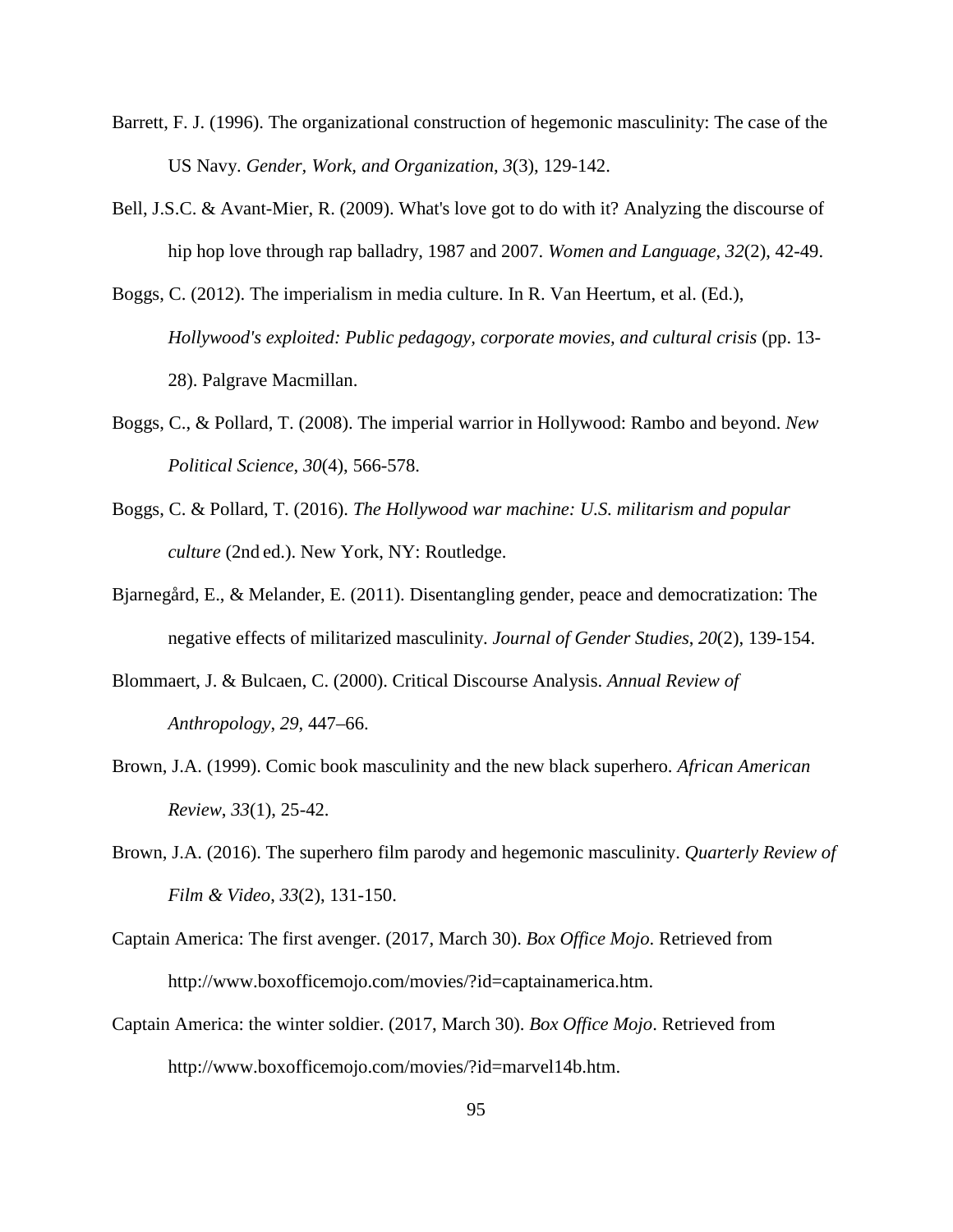- Captain America: civil war. (2017, March 30). *Box Office Mojo*. Retrieved from http://www.boxofficemojo.com/movies/?id=marvel2016.htm.
- Cardullo, B. (2011). Why we fight, or men, war, the movies, and metaphor. *Midwest Quarterly*, *52*(3), 239-255.
- Chouliaraki, L. & Fairclough, N. (1999). *Discourse in late modernity: Rethinking critical discourse analysis*. Edinburgh, UK: Edinburgh University Press.
- Comolli, J.L. & Narboni, J. (1976). Cinema/ideology/criticism. In B. Nicholls (Ed.), *Movies and methods: An anthology* (pp. 22-30). Berkeley, CA: University of California.
- Conroy, M. (2009). *War stories: A graphic history.* New York, NY: The Ilex Press Limited
- Cox, D. (2012, January 23). War Horse tramples on western militarism. *The Guardian.* Retrieved from http://www.theguardian.com/film/filmblog/2012/jan/23/war-horse-westernmilitarism.
- Croal, A.M. (Producer). (2016). *Luke Cage* [Television Series]. U.S.A.: Marvel.
- Dargis, M. (2013, May 2). Bang, boom: Terrorism as a game. *The New York Times*. Retrieved from http://www.nytimes.com/2013/05/03/movies/iron-man-3-with-robert-downeyjr.html?\_r=0&pagewanted=print.
- Davies, M., & Philpott, S. (2009). Militarization and popular culture. In K. Gouliamos & C. Kassimeris (Eds.), *The marketing of war in the age of neo-militarism* (pp. 42-59). New York, NY: Routledge.
- de los Heros, S. (2009). Linguistic pluralism or prescriptivism? A CDA of language ideologies in Talento, Peru's official textbook for the first-year of high school. *Linguistics and Education*, *20*, 172-199.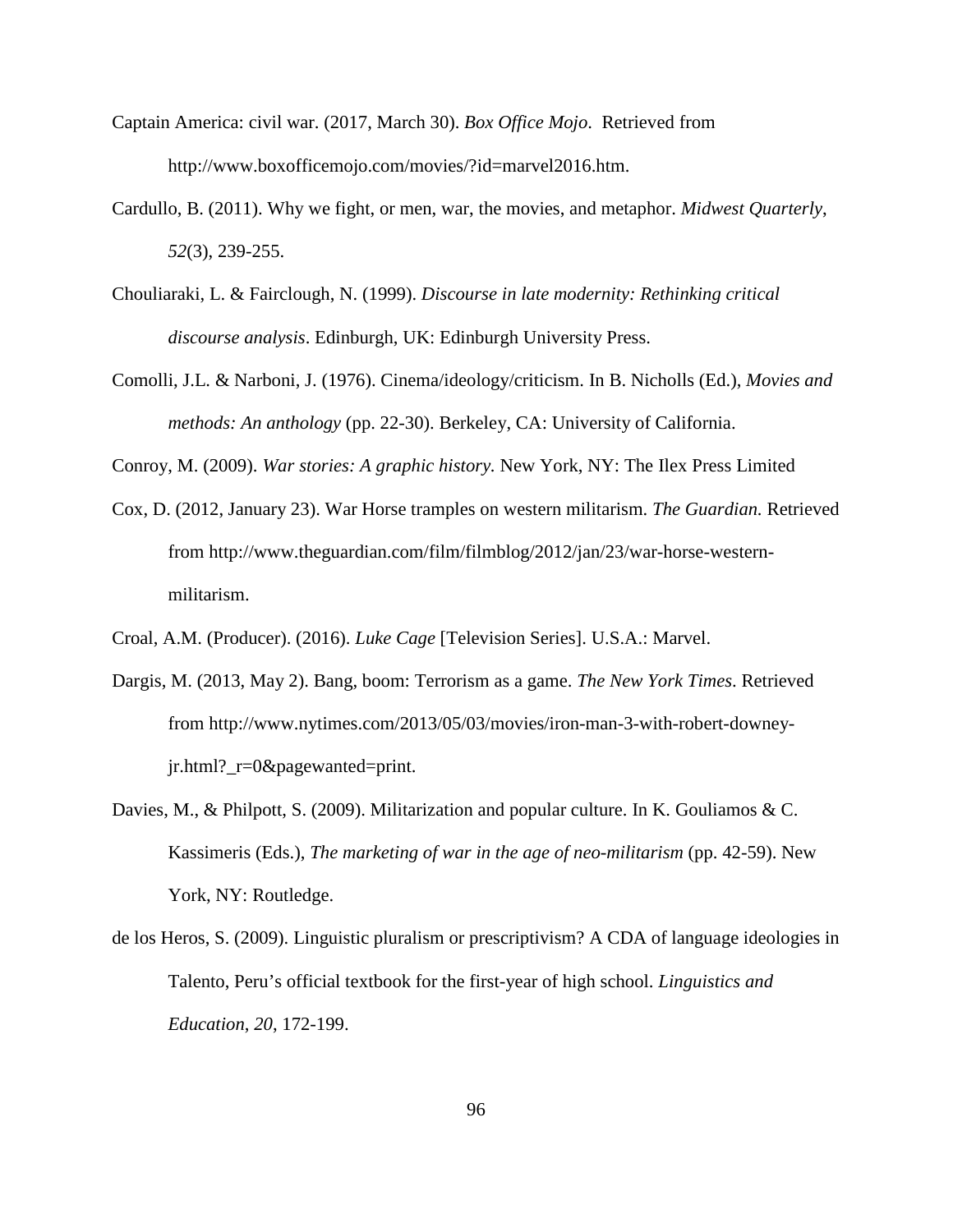- de Melo Resende, V. (2009). 'It's not a matter of inhumanity': A critical discourse analysis of an apartment building circular on 'homeless people.' *Discourse and Society*, *20*(3), 3633, 379.
- Devereaux, M. (1990). Oppressive texts, resisting readers and the gendered spectator: The new aesthetics. *The Journal of Aesthetics and Art Criticism, 48*(4), 337-347.
- Dittmer J. (2005). Captain America's empire: Reflections on identity, popular culture, and post-9/11 geopolitics. *Annals of The Association of American Geographers*, *95*(3), 626-643.
- Dowd, M. (1992). Of knights and presidents: Race of mythic proportions. *The New York Times*. Retrieved from http://www.nytimes.com/1992/10/10/us/1992-campaign-political-memoknights-presidents-race-mythic-proportions.html?pagewanted=all.
- Dowd, M. (2015, November 20). The women of Hollywood speak out. *The New York Times*. Retrieved from http://www.nytimes.com/2015/11/22/magazine/the-women-ofhollywood-speak-out.html?partner=rss&emc=rss&\_r=1.
- Ellis, J. C., & McLane, B. (2009). Expansion: United States, 1941-1945. In *A new history of documentary film* (pp. 130-147). Continuum.
- Fairclough, N. (2001). Critical discourse analysis as a method in social scientific research. In *Methods of Critical Discourse Analysis* (p 121- 138). London: SAGE.
- Feige, K. (Producer), & (Favreau, J. (Director). (2008). *Iron man* [Motion picture]. U.S.A.: Marvel.
- Feige, K. (Producer), & Leterrier, L. (Director). (2008). *The incredible hulk* [Motion picture]. U.S.A.: Marvel.
- Feige, K. (Producer), & Branagh, K. (Director). (2011). *Thor* [Motion picture]. U.S.A.: Marvel.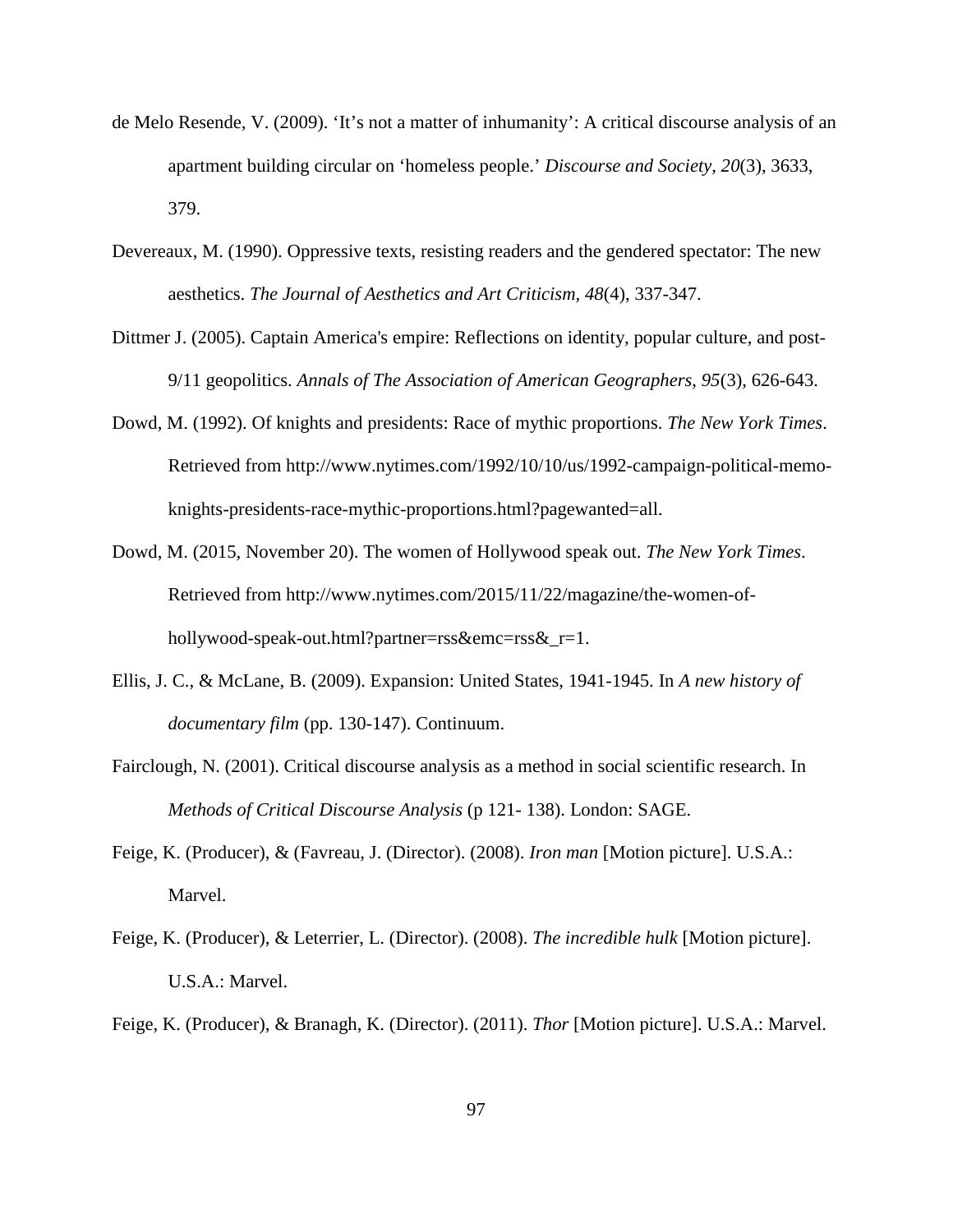- Feige, K. (Producer), & Johnston, J. (Director). (2011). *Captain America: The first avenger* [Motion picture]. U.S.A.: Marvel.
- Feige, K. (Producer), & Whedon, J. (Director). (2012). *The avengers* [Motion picture]. U.S.A.: Marvel.
- Feige, K. (Producer), & Russo, J. & Russo, A. (Directors). (2014). *Captain America: The Winter Soldier* [Motion picture]. U.S.A.: Marvel.
- Feige, K. (Producer), & Whedon, J. (Director). (2015). *The avengers: Age of Ultron* [Motion picture]. U.S.A.: Marvel.
- Feige, K. (Producer), & Russo, J. & Russo, A. (Directors). (2016). *Captain America: Civil war* [Motion picture]. U.S.A.: Marvel.
- Feige, K. (Producer), & Coogler, R. (Director). (2018). *Black Panther* [Motion Picture]. U.S.A.: Marvel.
- Flowerdew, J. (1999). Description and interpretation in critical discourse analysis. *Journal of Pragmatics*, *31*, 1089-1099.
- Franchise index. (2016, October 24). *Box Office Mojo.* Retrieved from http://www.boxofficemojo.com/franchises/?view=Franchise&sort=sumgross&order=DE SC&p=.htm.
- Gary, B. (1999). Harold D. Lasswell and the scientific study of propaganda. In *The nervous liberals* (pp. 56-84). Columbia.
- Gavriely-Nuri, D. (2010). The idiosyncratic language of Israeli 'peace': A Cultural Approach to Critical Discourse Analysis (CCDA). *Discourse & Society*, *21*(5), 565-585.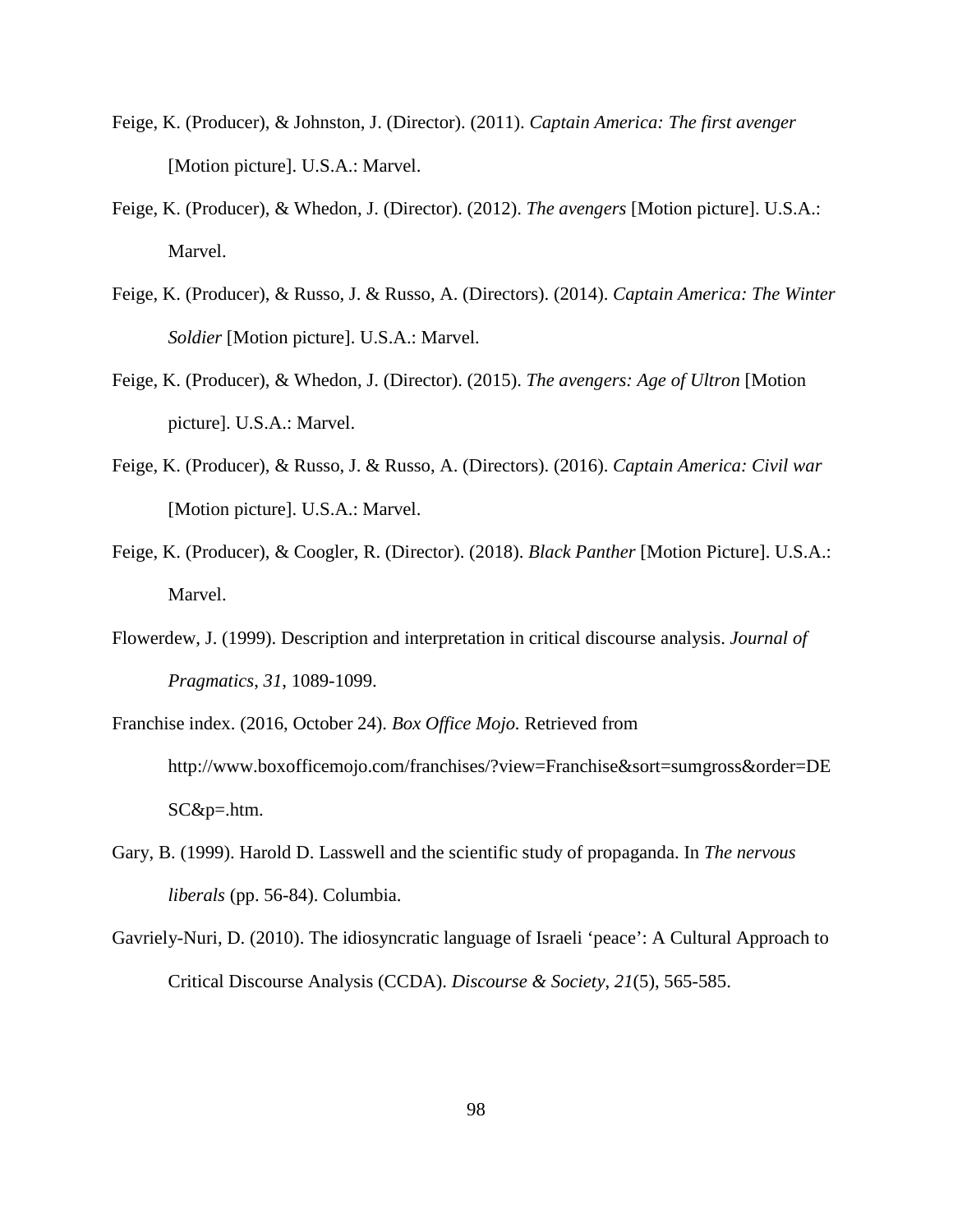- Goldman, D. (2009, August 31). Disney to buy Marvel for \$4 billion: Walt Disney Co. will purchase the comic book company behind X-Men and Spider-Man. *CNN Money*. Retrieved from http://money.cnn.com/2009/08/31/news/companies/disney\_marvel/.
- Grajeda, T. (2014). Post-war postponed: War without end, the returning soldier in American cinema, and the gendered representation of trauma. *Democratic Communiqué*, *26*(2), 55- 71.
- Hale, H.C. (2012). The role of practice in the development of military masculinities. *Gender, Work, and Organization*, *19*(6), 699-722.
- Hammersley, M. (1997). On the foundations of critical discourse analysis. *Language and Communication*, *17*(3), 237-248.
- Hammett, J. (1997). The ideological impediment: Feminism and film theory. *Cinema Journal*, *36*(2), 85-99.
- Hickey, W. (2014, May 2). The 11 defining features of the summer blockbuster. *FiveThirtyEight*. Retrieved from http://fivethirtyeight.com/features/the-11-defining-features-of-thesummer-blockbuster/.
- Huckin, T. (1997). Critical discourse analysis. In Miller, T. (Ed.), *Functional Approaches to Written Text: Classroom Applications* (p. 78-92). Washington, D.C.: United States Information Agency.
- Hutchings, K. (2008). Making sense of masculinity and war. *Men and Masculinities*, *10*(4), 389- 404.
- Jeffords, S. (1994). *Hard bodies: Hollywood masculinity in the Reagan era.* New Brunswick, NJ: Rutgers.
- Joye, S. (2010). News discourses on distant suffering: A Critical Discourse Analysis of the 2003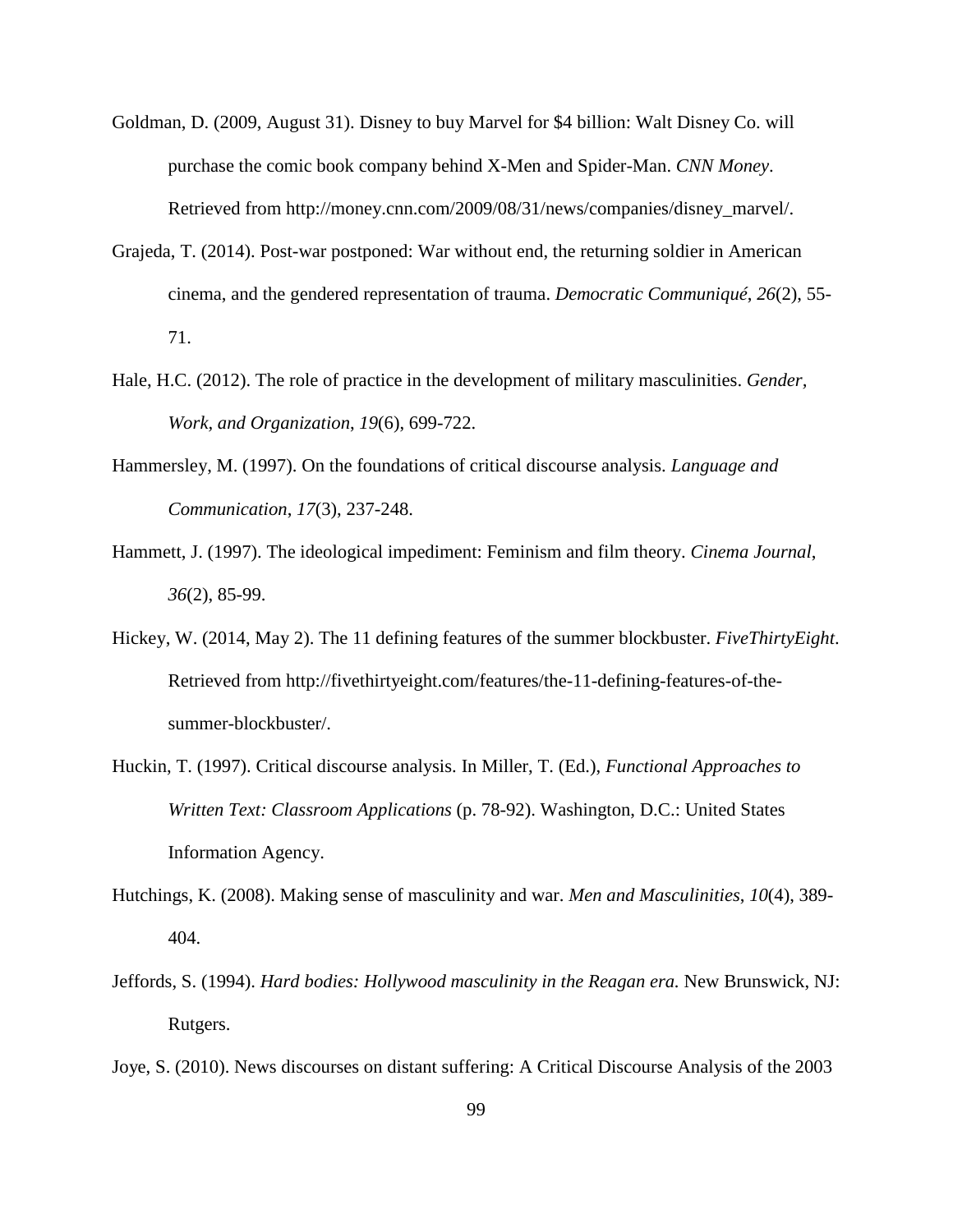SARS outbreak. *Discourse & Society*, *21*(5), 586-601.

Lang, N. (2016). The real costs of a "Marvel body": How the pressure to look like Thor and Captain America is hurting men. *Salon*. Retrieved from http://www.salon.com/2016/05/11/the real costs of a marvel body how the pressure \_to\_look\_like\_thor\_and\_captain\_america\_is\_hurting\_men/.

- Lee, C. (2015, March 6). The American Sniper effect: Hollywood goes to war. *Entertainment Weekly*, (pp. 15-16).
- Lopes, H. (2011). *Militarized masculinity in peacekeeping operations: An obstacle to gender mainstreaming.* Paper presented at the workshop of Peacebuild, Ottawa, Ontario, CA.
- Martin, G. & Steuter, E. (2010). *Pop culture goes to war: Enlisting and resisting militarism in the War on Terror.* Plymouth, UK: Lexington Books.
- Marvel's the Avengers. (2017, March 30). *Box Office Mojo*. Retrieved from http://www.boxofficemojo.com/movies/?id=avengers11.htm.
- McKee, A. (2003). What is textual analysis. In *Textual analysis: A beginner's guide* (pp. 1- 33). London: SAGE.
- McLauchlin, J. (2015). Disney's \$4 billion Marvel buy: Was it worth it? *Newsrama*. Retreived from http://www.newsarama.com/24999-disney-s-4-billion-marvel-buy-was-it-worthit.html.
- Mendelson, S. (2017, May 11). Box office: 'Guardians of the Galaxy 2' zooms past \$500 million. *Forbes*. Retrieved from https://www.forbes.com/sites/scottmendelson/2017/05/11/boxoffice-guardians-of-the-galaxy-2-has-crossed-500-million-worldwide/#2ffcf2883734.
- Morgan, D. (1994). Theatre of War: Combat, the Military, and Masculinities. In Brod, H. and Kaufman, M. (Eds.), *Theorizing Masculinities* (p.165). London: SAGE.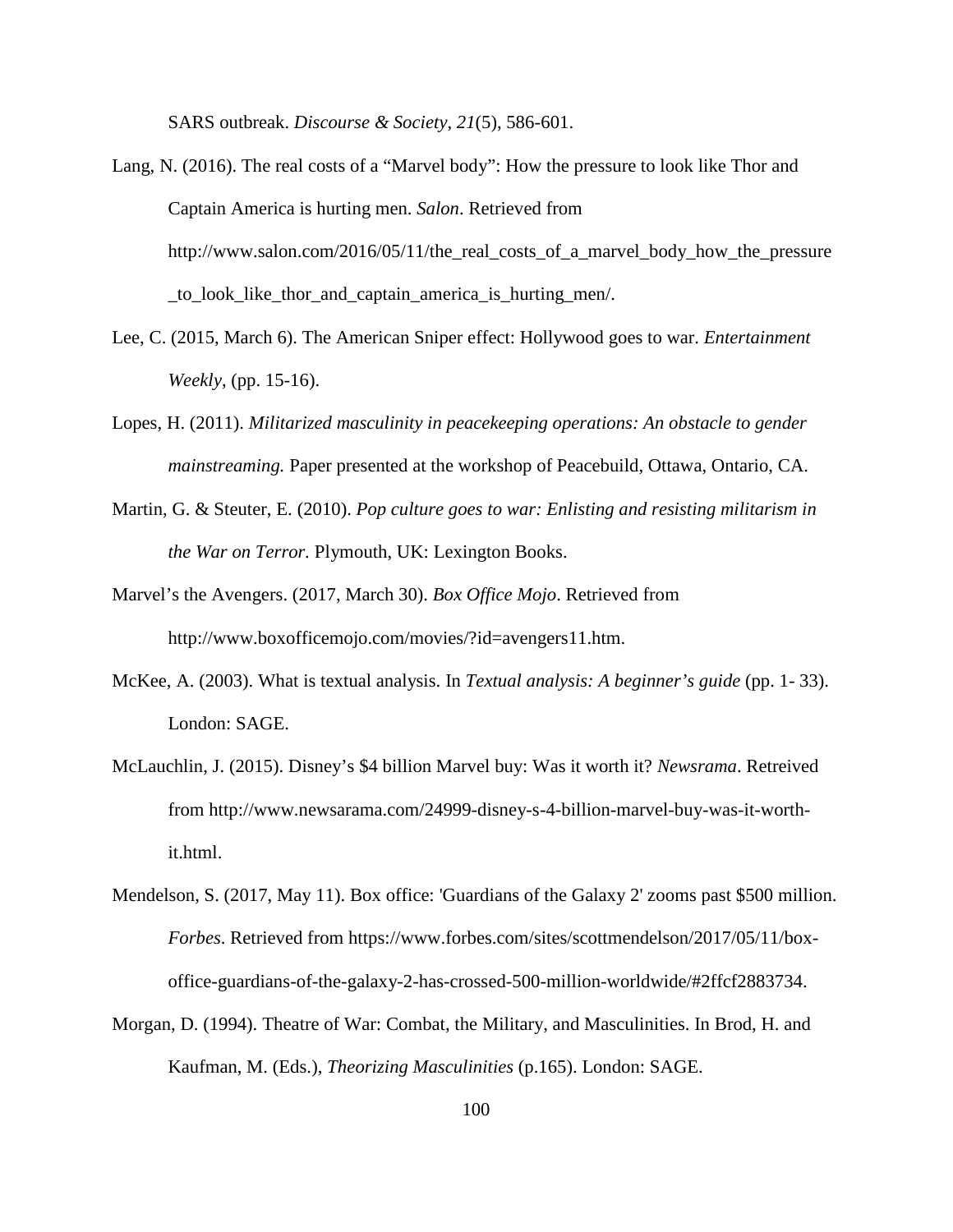- Regan, P. M. (1994). War toys, war movies, and the militarization of the United States, 1900- 1985. *Journal of Peace Research*, *31*(1), 45-58.
- Reich, E., & Richmond, S. C. (2014). Introduction: Cinematic identifications. *Film Criticism*, *39*(2), 3-24.
- Riegler, T. (2014). "Mirroring terror": The impact of 9/11 on Hollywood cinema. *Imaginations*, (5), 103-119.
- Schatz, T. (2009). New Hollywood, new millennium. In W. Buckland (Ed.), *Film theory and contemporary Hollywood movies* (pp. 19-46). New York, NY: Routledge.
- Scheub, U. (2012). Militarized masculinity in Germany. *Gunda Werner Institute.* Retrieved from http://www.gwi-boell.de/en/2012/02/02/militarised-masculinity-germany
- Shields, D.D. (2016). Military masculinity, movies, and the DSM: Narratives of institutionally (en)gendered trauma. *Psychology of Men & Masculinity*, *17*(1), 64-73.
- Sinnerbrink, R. (2012). Cinematic belief: Bazinian cinephilia and Malick's 'The tree of life'. *Angelaki: Journal of the Theoretical Humanities*, *17*(4), 95-117.
- Steel, M. (2008). Realism and anti-realism in film theory. *Critical Horizons: A Journal of Philosophy and Social Theory*, *9*(2), 157-175.
- Tong, R. (2014). Existentialist and postmodern feminism. In *Feminist thought: A more comprehensive introduction* (4th ed.) (pp. 173-210). Boulder: Westview Press.
- Wheeler, A. (2014). Why big superhero muscles aren't 'The same thing' as sexy curves. *Comic Alliance*. Retrieved from http://comicsalliance.com/why-big-superhero-muscles-arentthe-same-thing-as-sexy-curves/.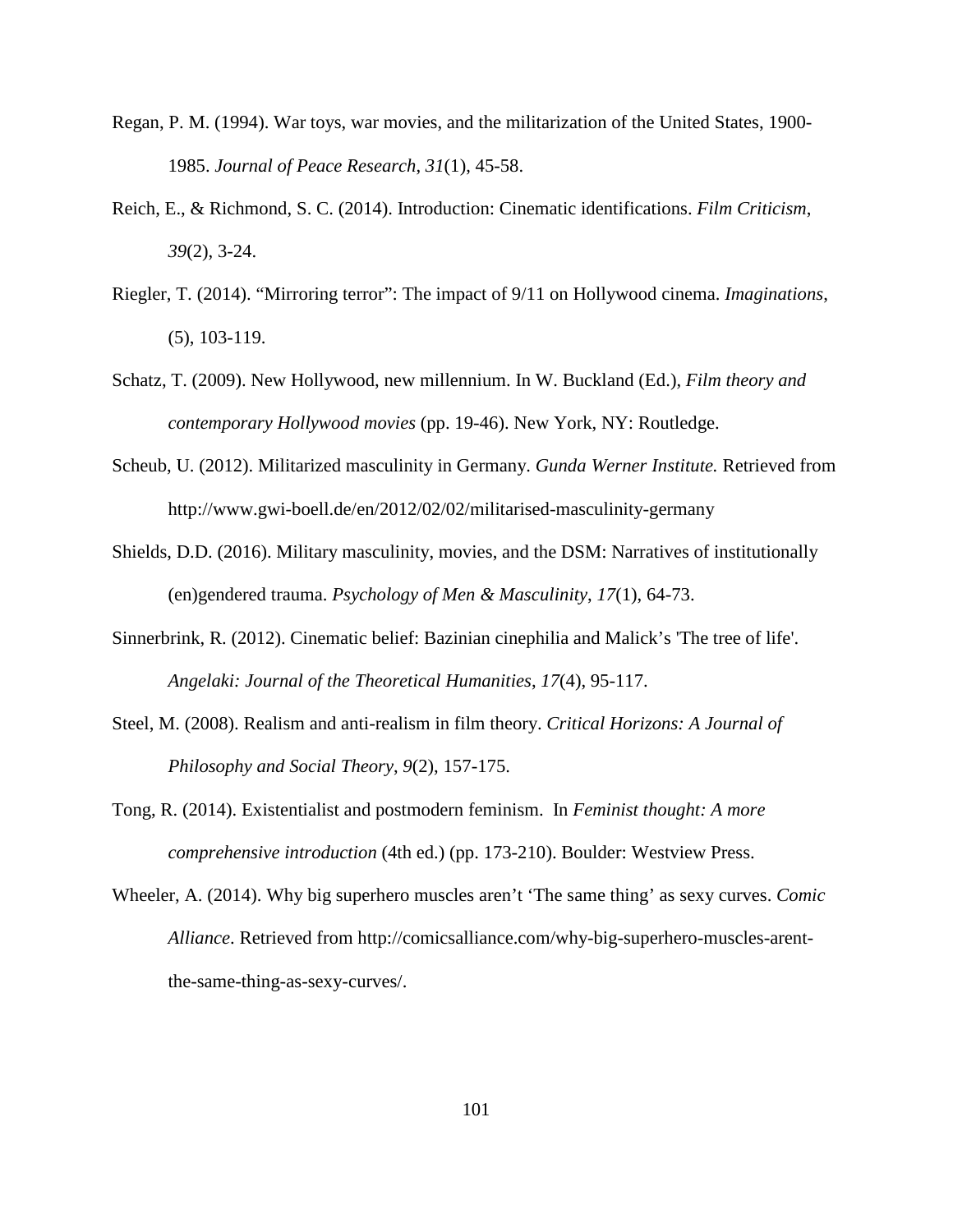Wodak, R. (2001). What CDA is about – a summary if its history, important concepts and its developments. In R. Wodak and M. Meyer (Eds.), *Methods of Critical Discourse Analysis* (pp. 1- 13). London: SAGE.

Worldwide grosses. (2017, May 11). *Box Office Mojo*. Retrieved from

http://www.boxofficemojo.com/alltime/world/.